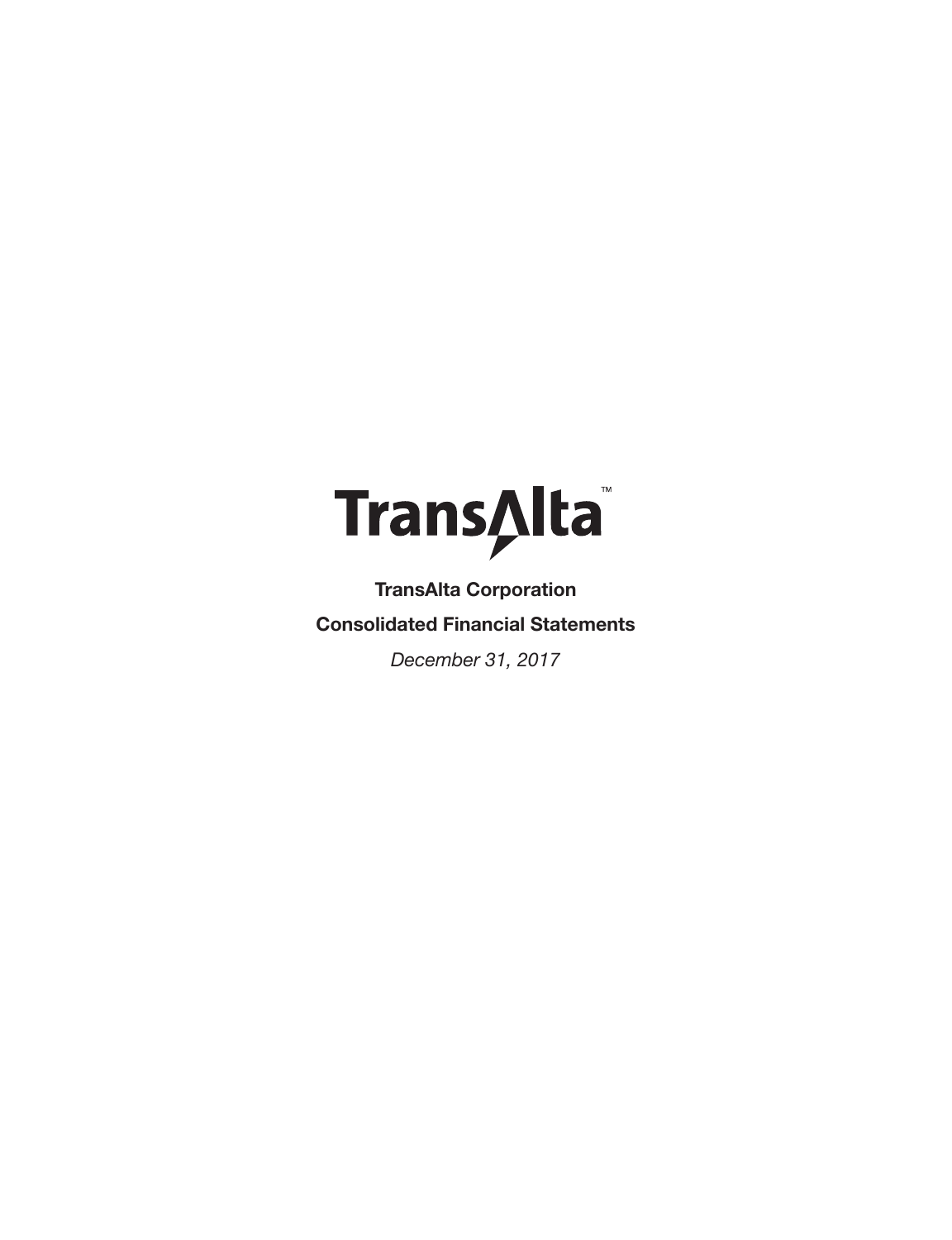# Consolidated Financial Statements **Consolidated Financial Statements**

# Management's Report

# To the Shareholders of TransAlta Corporation

The consolidated financial statements and other financial information included in this annual report have been prepared by management. It is management's responsibility to ensure that sound judgment, appropriate accounting principles and methods, and reasonable estimates have been used to prepare this information. They also ensure that all information presented is consistent.

Management is also responsible for establishing and maintaining internal controls and procedures over the financial reporting process. The internal control system includes an internal audit function and an established business conduct policy that applies to all employees. In addition, TransAlta Corporation has a code of conduct that applies to all employees and is signed annually. The code of conduct can be viewed on TransAlta's website (www.transalta.com). Management believes the system of internal controls, review procedures and established policies provides reasonable assurance as to the reliability and relevance of financial reports. Management also believes that TransAlta's operations are conducted in conformity with the law and with a high standard of business conduct.

The Board of Directors (the "Board") is responsible for ensuring that management fulfils its responsibilities for financial reporting and internal control. The Board carries out its responsibilities principally through its Audit and Risk Committee (the "Committee"). The Committee, which consists solely of independent directors, reviews the financial statements and annual report and recommends them to the Board for approval. The Committee meets with management, internal auditors and external auditors to discuss internal controls, auditing matters and financial reporting issues. Internal and external auditors have full and unrestricted access to the Committee. The Committee also recommends the firm of external auditors to be appointed by the shareholders.

**Dawn L. Farrell Donald Tremblay** President and Chief Executive Officer Chief Financial Officer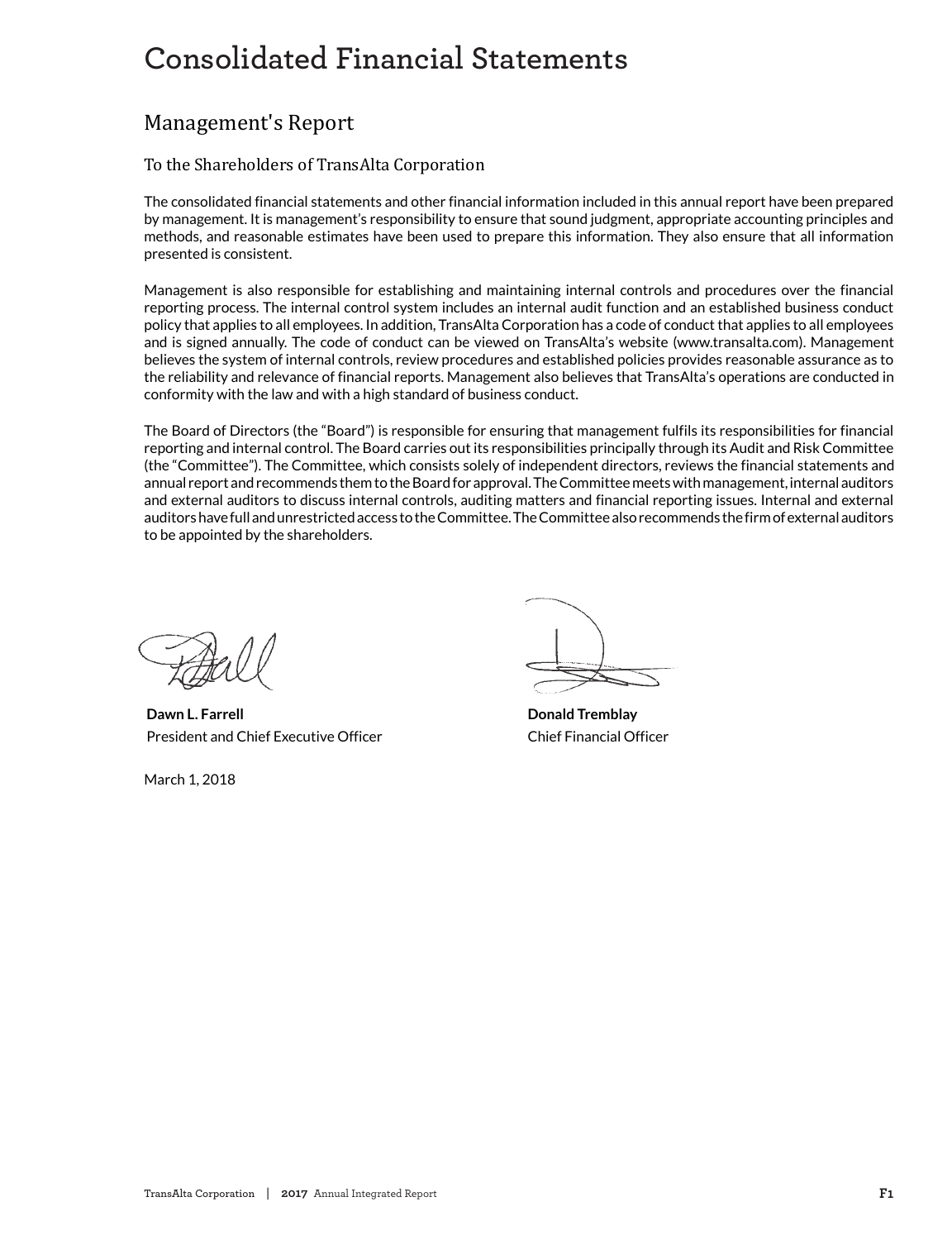# Management's Annual Report on Internal Control over Financial Reporting

To the Shareholders of TransAlta Corporation

The following report is provided by management in respect of TransAlta Corporation's ("TransAlta") internal control over financial reporting (as defined in Rules 13a-15f and 15d-15f under the United States *Securities Exchange Act of 1934).*

TransAlta's management is responsible for establishing and maintaining adequate internal control over financial reporting for TransAlta.

Management has used the Committee of Sponsoring Organizations of the Treadway Commission ("COSO") 2013 framework to evaluate the effectiveness of TransAlta's internal control over financial reporting. Management believes that the COSO 2013 framework is a suitable framework for its evaluation of TransAlta's internal control over financial reporting because it is free from bias, permits reasonably consistent qualitative and quantitative measurements of TransAlta's internal controls, is sufficiently complete so that those relevant factors that would alter a conclusion about the effectiveness of TransAlta's internal controls are not omitted, and is relevant to an evaluation of internal control over financial reporting.

Internal control over financial reporting cannot provide absolute assurance of achieving financial reporting objectives because of its inherent limitations. Internal control over financial reporting is a process that involves human diligence and compliance and is subject to lapses in judgment and breakdowns resulting from human failures. Internal control over financial reporting also can be circumvented by collusion or improper overrides. Because of such limitations, there is a risk that material misstatements may not be prevented or detected on a timely basis by internal control over financial reporting. However, these inherent limitations are known features of the financial reporting process, and it is possible to design safeguards into the process to reduce, though not eliminate, this risk.

TransAlta proportionately consolidates the accounts of the Sheerness and Genesee Unit 3 joint operations in accordance with International Financial Reporting Standards. Management does not have the contractual ability to assess the internal controls of these joint arrangements. Once the financial information is obtained from these joint arrangements it falls within the scope of TransAlta's internal controls framework. Management's conclusion regarding the effectiveness of internal controls does not extend to the internal controls at the transactional level of these joint arrangements. The 2017 consolidated financial statements of TransAlta included \$624 million and \$550 million of total and net assets, respectively, as of December 31, 2017, and \$160 million and \$9 million of revenues and net loss, respectively, for the year then ended related to these joint arrangements.

Management has assessed the effectiveness of TransAlta's internal control over financial reporting, as at December 31, 2017, and has concluded that such internal control over financial reporting is effective.

Ernst & Young LLP, who has audited the consolidated financial statements of TransAlta for the year ended December 31, 2017, has also issued a report on internal control over financial reporting under the standards of the Public Company Accounting Oversight Board (United States). This report is located on the following page of this Annual Report.

**Dawn L. Farrell Donald Tremblay** President and Chief Executive Officer Chief Financial Officer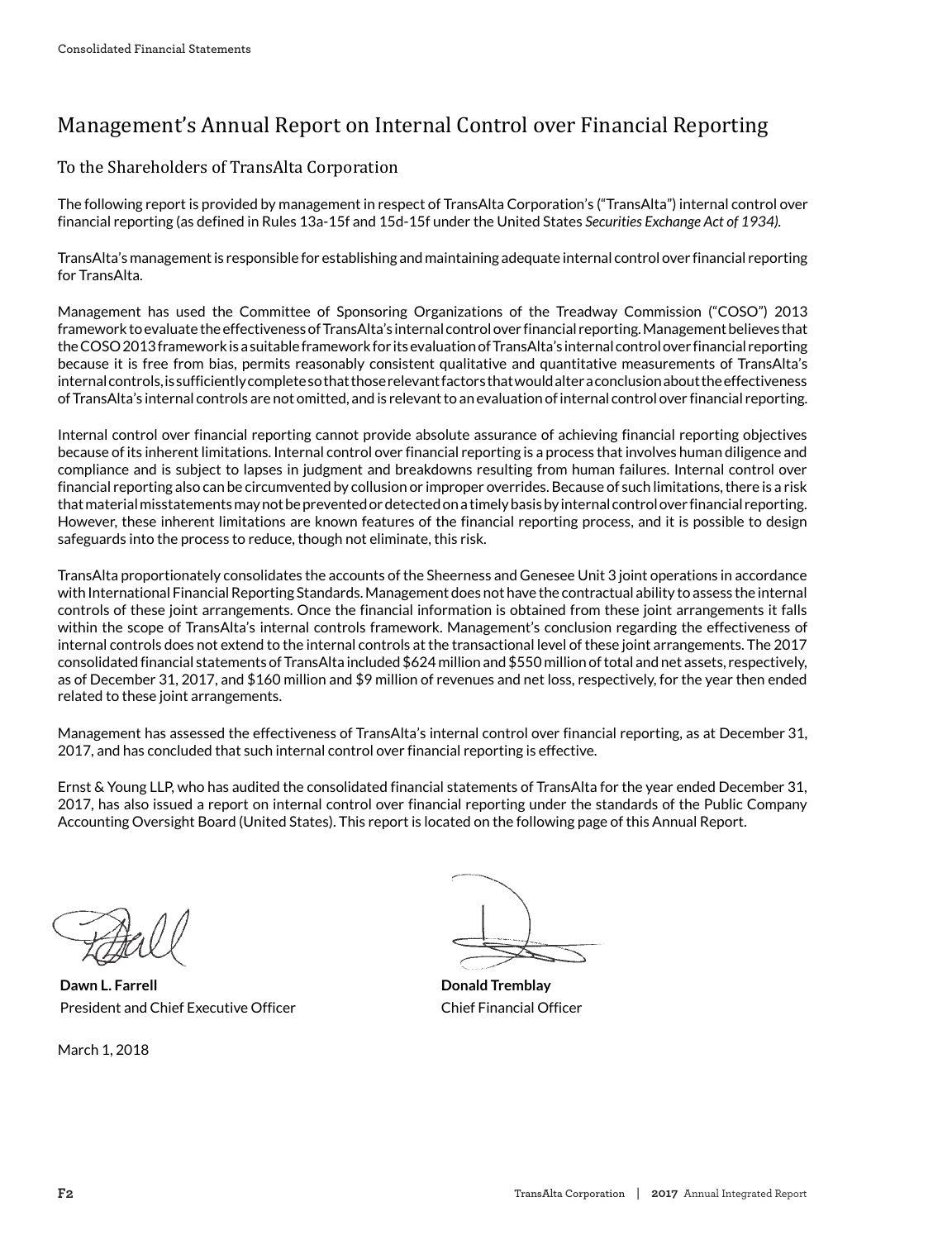# Report of Independent Registered Public Accounting Firm

#### To the Shareholders of TransAlta Corporation

**Opinions on the Internal Control over Financial Reporting**

**Opinions on the internal Control over Financial Reporting**<br>We have audited TransAlta Corporation's internal control over financial reporting as of December 31, 2017, based on criteria established in Internal Control-Integrated Framework issued by the Committee of Sponsoring Organizations of the Treadway Commission (2013 framework), (the "COSO criteria"). In our opinion, TransAlta Corporation maintained, in all material respects, effective internal control over financial reporting as of December 31, 2017, based on the COSO **Opinions on the Internal Control over Financial Reporting** criteria. We have audited TransAlta Corporation's internal control over financial reporting as of December 31, 2017, based on

.<br>We also have audited, in accordance with the standards of the Public Company Accounting Oversight Board (United States) reasonave addred, mate original with the standards of the Fubite Company Accounting Oversignt Board (Onited States)<br>("PCAOB"), the consolidated statements of financial position as at December 31, 2017 and 2016, and the rel consolidated statements of earnings (loss), comprehensive income (loss), changes in equity and cash flows for each of the criteria. three-year period ended December 31, 2017 of TransAlta Corporation and our report dated March 1, 2018 expressed an unqualified opinion thereon. We also have also have also have also have also have also have also have a standard ("PCAOB"), the consolidated statements of financial position as at December 31, 2017 and 2016, and the related

#### **Basis for Opinion** consolidated statements of earnings (loss), comprehensive income (loss), comprehensive in equity and cash flows for each of the theory of the theory flows for each of the theory flows for each of the theory flows for the t

Basis for Opmion<br>TransAlta Corporation's management is responsible for maintaining effective internal control over financial reporting, and Transacta Corporation smanagement is responsible for manitaliting encetive internal control over imancial reporting<br>for its assessment of the effectiveness of internal control over financial reporting included in the accom Management's Annual Report on Internal Control over Financial Reporting. Our responsibility is to express an opinion on TransAlta Corporation's internal control over financial reporting based on our audit. We are a public accounting firm **Basis for Opinion** registered with the PCAOB and are required to be independent with respect to the TransAlta Corporation in accordance with the U.S. federal securities laws and the applicable rules and regulations of the Securities and Exchange Commission and the PCAOB. Annual Report on Internal Control over Financial Report on Internal Control over Financial Reporting. Our responsibility is to express an opinion on Internal Reporting. Our responsibility is to express an op

.<br>We conducted our audit in accordance with the standard of the PCAOB. The standards of the PCAOB require that we plan and perform the audit to obtain reasonable assurance about whether effective internal control over financial reporting<br>and perform the audit to obtain reasonable assurance about whether effective internal control over fina and perform the addit to obtain reason.<br>was maintained in all material respects.

Our audit included obtaining an understanding of internal control over financial reporting, assessing the risk that a material but additionated obtaining and locationing of international or over miancian epot ang, assessing the risk anatematerial<br>weakness exists, testing and evaluating the design and operating effectiveness of internal control bas weakness exists, testing and evaluating the design and operating enectiveness or internal control based on the assessed<br>risk, and performing such other procedures as we considered necessary in the circumstances. We believe provides a reasonable basis for our opinion. Our audit included obtaining an understanding of internal control over financial reporting, assessing the risk that a material

# **Definition and Limitations of Internal Control over Financial Reporting effectiveness on the assessed on the a**

o common and Emmations of meeting control over Timancial Reporting<br>A corporation's internal control over financial reporting is a process designed to provide reasonable assurance regarding A corporation's internal control over imancial reporting is a process designed to provide reasonable assurance regarding<br>the reliability of financial reporting and the preparation of financial statements for external purpo International Financial Reporting Standards by the International Accounting Standards Boards. A corporation's internal control over financial reporting includes those policies and procedures that (1) pertain to the maintenance of records that, in reasonable detail, accurately and fairly reflect the transactions and dispositions of the assets of the corporation; (2) provide reasonable assurance that transactions are recorded as necessary to permit preparation of financial statements .<br>in accordance with International Financial Reporting Standards as issued by the International Accounting Standards Board, and that receipts and expenditures of the corporation are being made only in accordance with authorizations of management and directors of the corporation; and (3) provide reasonable assurance regarding prevention or timely detection of unauthorized acquisition, use, or disposition of the corporation's assets that could have a material effect on in accordance with International Financial Reporting Standards as isoued by the International Accounting Standards as isoued by the International Accounting Standards Board, Board, Board, Board, Board, Board, Board, Board,

.<br>Because of its inherent limitations, internal control over financial reporting may not prevent or detect misstatements. Also, projections of any evaluation of effectiveness to future periods are subject to the risk that controls may become inadequate projections or any evaluation of enectiveness to future periods are subject to the risk that controls may become maded<br>because of changes in conditions, or that the degree of compliance with the policies or procedures may

As indicated in the accompanying Management's Annual Report on Internal Control over Financial Reporting, management's assessment of and conclusion on the effectiveness of internal control over financial reporting did not include the internal controls of the Sheerness and Genesee Unit 3 joint arrangements, which are included in the 2017 consolidated financial statements of TransAlta Corporation and constituted \$624 million and \$550 million of total and net assets, respectively, as of December 31, 2017, and \$160 million and \$9 million of revenues and net loss, respectively, for the year then ended. Our audit of internal control over financial reporting of TransAlta Corporation did not include an evaluation of the internal control over financial reporting of the Sheerness and Genesee Unit 3 joint arrangements. final statements of TransAlta Corporation and constituted  $\frac{1}{2}$  million and net assets,  $\frac{1}{2}$ 

 $\mathcal{L}_{\text{total}}$  and  $\mathcal{L}_{\text{total}}$ Calgary, Canada  $\epsilon$  31, 2017, and 31, 2017, and  $\epsilon$  $t_{\text{st}}$   $\sim$   $t_{\text{t}}$   $\sim$   $t_{\text{t}}$   $\sim$   $t_{\text{t}}$   $\sim$   $t_{\text{t}}$   $\sim$   $t_{\text{t}}$   $\sim$   $t_{\text{t}}$  $\delta$  the internal control over  $\delta$ 

March 1, 2018 Chartered Professional Accountants Calgary, Canada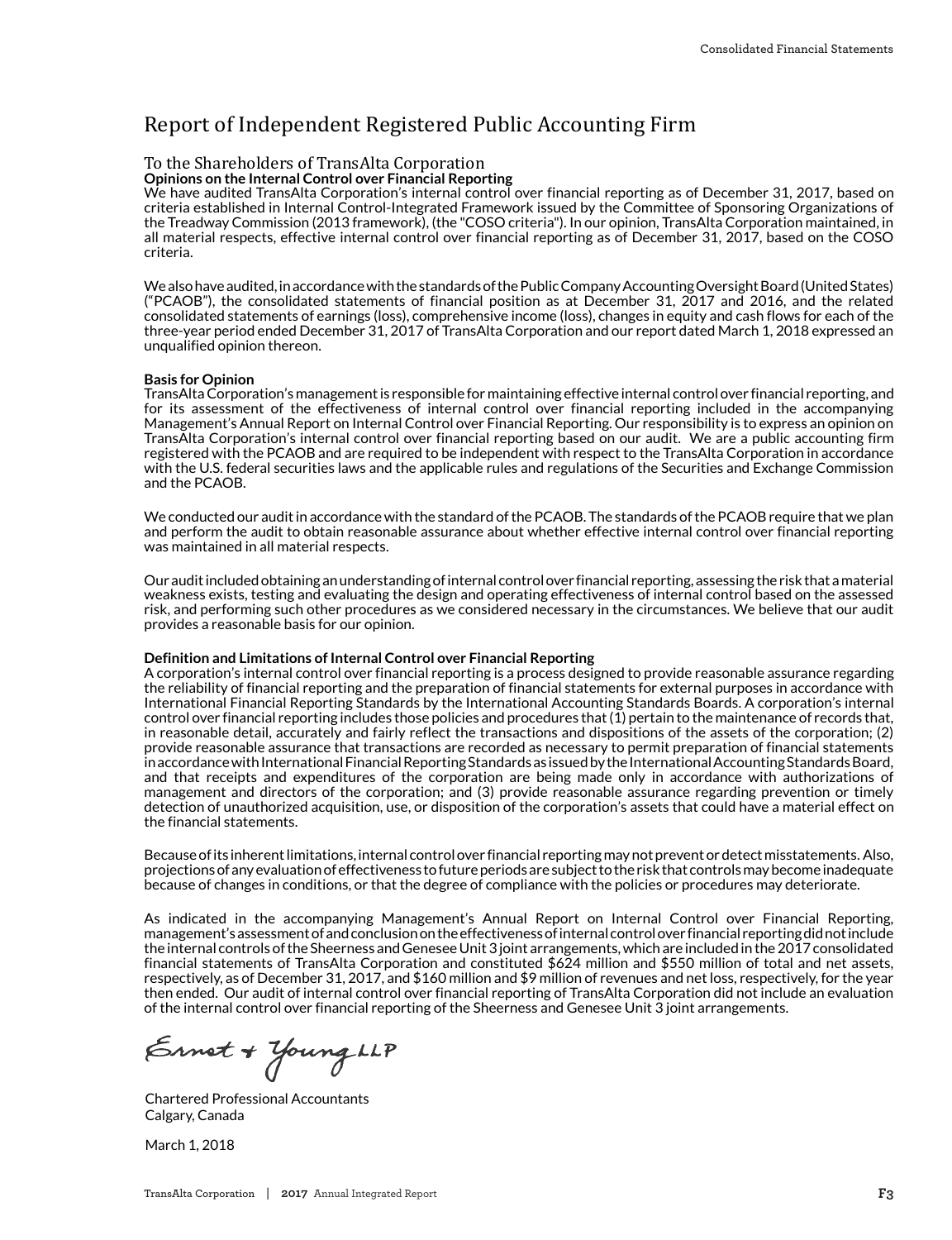# Independent Auditors' Report of Registered Public Accounting Firm

### To the Shareholders of TransAlta Corporation

#### **Opinion on the Consolidated Financial Statements**

We have audited the accompanying consolidated financial statements of TransAlta Corporation, which comprise the consolidated statements of financial position as at December 31, 2017 and December 31, 2016, and the consolidated statements of earnings (loss), consolidated statements of comprehensive income (loss), consolidated statements of changes in equity and consolidated statements of comprehensive income (loss), consolidated statements of cash flows for the years then ended, and the related notes, comprising changes in equity and consolidated statements a summary of significant accounting policies and other explanatory information (collectively referred to as the<br>" " $\epsilon$ onsolidated financial statements").

In our opinion, the consolidated financial statements present fairly, in all material respects, the consolidated financial position of TransAlta Corporation as at December 31, 2017 and December 31, 2016, and its consolidated financial performance and its consolidated cash flows for the three years ended December 31, 2017, in accordance with International Financial Reporting Standards as issued by the International Accounting Standards Board. In our opinion, the consolidated financial statements present fairly, in all material respects, the consolidated financial

#### **In our opinion, the consolidate financial reporting fairly, in all material respects, the consolidate field fi**<br>In all materials respects, the consolidated financial reporting  $\rho$  Report on internal control over financial reporting  $\rho$  ,  $\rho$  ,  $\rho$  , and its consolidated financial reporting financial reporting financial reporting financial reporting financial reporting financial reporting fi

We have also audited, in accordance with the standards of the Public Company Accounting Oversight Board (United States) ("PCAOB"), TransAlta Corporation's internal control over financial reporting as of December 31, 2017, based on the criteria established in Internal Control - Integrated Framework (2013) issued by the Committee of Sponsoring Organizations of the Treadway Commission ("COSO") and our report dated March 1, 2018 expressed an unqualified opinion on the effectiveness of TransAlta Corporation's internal control over financial reporting.

#### **Basis for Opinion**  $P_{\text{C}}$  corporation internal control over financial reporting as of December 31, 2017, based on the criterial reporting as of December 31, 2017, based on the criterial report of December 31, 2017, based on the criterial

# ь asis for Орипон<br>Management's responsibility for the Consolidated Financial Statements

rvanagement s responsibility for the Consolidated Financial Statements<br>Management is responsible for the preparation and fair presentation of these consolidated financial statements in accordance with International Financial Reporting Standards as issued by the International Accounting Standards Board, and for such internal control as management determines is necessary to enable the preparation of consolidated financial **Basis for Opinion** statements that are free from material misstatement, whether due to fraud or error. effectiveness of the Transalta Corporation's internal corporation of the corporation of the control over financial reports of the control of the corporation of the corporation of the corporation of the corporation of the c

#### **Auditors' responsibility**  $\mathbf{A}$  and fair presentation and fair preparation and fair presentation of these consolidated financial statements in  $\mathbf{A}$

Auditors' responsibility<br>Our responsibility is to express an opinion on these consolidated financial statements based on our audits. We conducted our audits in accordance with Canadian generally accepted auditing standards and the standards of the PCAOB. Those<br>استخدام المسلمات standards require that we plan and perform the audit to obtain reasonable assurance about whether the consolidated financial statements are free from material misstatement, whether due to error or fraud. Those standards also require that we comply with ethical requirements, including independence. We are required to be independent with respect to TransAlta Corporation in accordance with the ethical requirements that are relevant to our audit of the consolidated financial statements in Canada, the U.S. federal securities laws and the applicable rules and regulations of the Securities<br>and Eurharea Canadian and the PCAOD Means quiblis accounting finance intenselyith the PCAOD and Exchange Commission and the PCAOB. We are a public accounting firm registered with the PCAOB. Our responsibility is to express an optimon on these consolidated financial statements based of our addition of control action

.<br>An audit includes performing procedures to assess the risks of material misstatements of the consolidated financial statements, whether due to error or fraud, and performing procedures to respond to those risks. Such procedures included obtaining and examining, on a test basis, audit evidence regarding the amounts and disclosures in the consolidated financial and Exchange Commission and the PCAOB. We are a public accounting firm registered with the PCAOB. statements. The procedures selected depend on our judgment, including the assessment of the risks of material misstatement of the consolidated financial statements, whether due to fraud or error. In making those risk assessments, we consider internal control relevant to the TransAlta Corporation's preparation and fair presentation of the consolidated<br>figure islate that we are a serious continuously we converge that are appropriate in the sign weste financial statements in order to design audit procedures that are appropriate in the circumstances. An audit includes performing procedures to assess the risks of material misstatements of the consolidated financial  $\overline{\phantom{a}}$ 

.<br>An audit also includes evaluating the appropriateness of accounting policies and principles used and the reasonableness of accounting estimates made by management, as well as evaluating the overall presentation of the consolidated financial<br>. statements. An audit also includes evaluating the appropriateness or accounting policies and principles used and the reasonable less financial statements in order to design audit procedures that are appropriate in the circumstances.

We believe that the audit evidence we have obtained in our audits is sufficient and appropriate to provide a reasonable<br>'  $\mathsf{basis}$  for our audit opinion.  $\mathsf{matrix}$ 

we have served as the Corporation's auditor since 1947.

Chartered Professional Accountants  $_{\zeta_{\text{A}}\text{m}}$  $\epsilon$   $\epsilon$   $\epsilon$  $\mathcal{A}$  as the  $\mathcal{A}$ 

Chartered Professional Accountants Calgary, Canada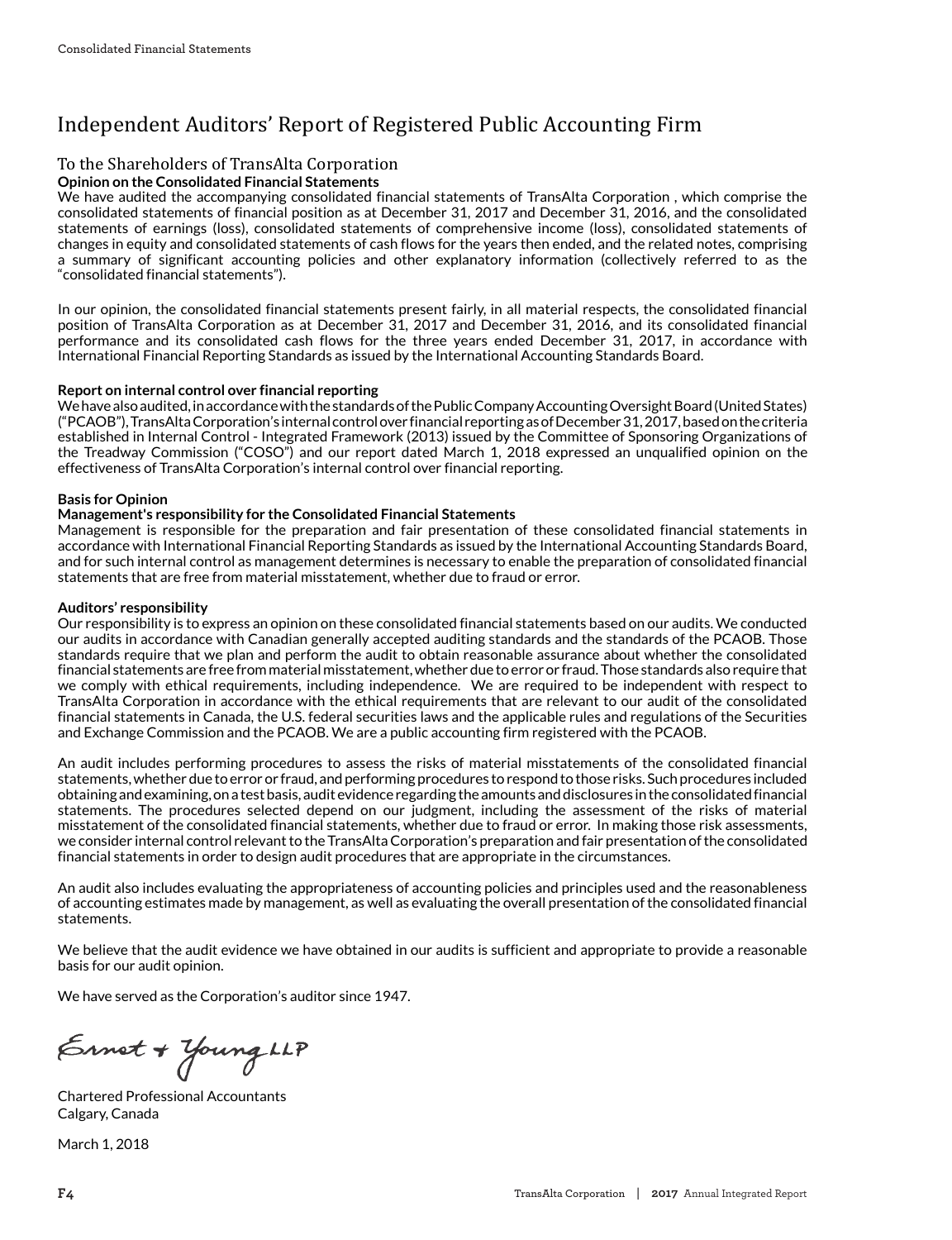# Consolidated Statements of Earnings (Loss)

| Year ended Dec. 31 (in millions of Canadian dollars except where noted)                           | 2017         | 2016  | 2015           |
|---------------------------------------------------------------------------------------------------|--------------|-------|----------------|
|                                                                                                   |              |       |                |
| Revenues (Note 33)                                                                                | 2,307        | 2,397 | 2,267          |
| Fuel and purchased power (Note 5)                                                                 | 1,016        | 963   | 1,008          |
| Gross margin                                                                                      | 1,291        | 1,434 | 1,259          |
| Operations, maintenance, and administration (Note 5)                                              | 517          | 489   | 492            |
| Depreciation and amortization                                                                     | 635          | 601   | 545            |
| Asset impairment charges (reversals) (Note 6)                                                     | 20           | 28    | (2)            |
| Restructuring provision (Note 4)                                                                  |              | 1     | 22             |
| Taxes, other than income taxes                                                                    | 30           | 31    | 29             |
| Net other operating (income) losses (Note 8)                                                      | (49)         | (194) | 25             |
| <b>Operating income</b>                                                                           | 138          | 478   | 148            |
| Finance lease income (Note 7)                                                                     | 54           | 66    | 58             |
| Net interest expense (Note 9)                                                                     | (247)        | (229) | (251)          |
| Foreign exchange gain (loss)                                                                      | (1)          | (5)   | $\overline{4}$ |
| Gain on sale of assets and other (Note 4)                                                         | $\mathbf{2}$ | 4     | 262            |
| Earnings (loss) before income taxes                                                               | (54)         | 314   | 221            |
| Income tax expense (Note 10)                                                                      | 64           | 38    | 105            |
| Net earnings (loss)                                                                               | (118)        | 276   | 116            |
| Net earnings (loss) attributable to:                                                              |              |       |                |
| TransAlta shareholders                                                                            | (160)        | 169   | 22             |
| Non-controlling interests (Note 11)                                                               | 42           | 107   | 94             |
|                                                                                                   | (118)        | 276   | 116            |
|                                                                                                   |              |       |                |
| Net earnings (loss) attributable to TransAlta shareholders                                        | (160)        | 169   | 22             |
| Preferred share dividends (Note 24)                                                               | 30           | 52    | 46             |
| Net earnings (loss) attributable to common shareholders                                           | (190)        | 117   | (24)           |
| Weighted average number of common shares outstanding in the year (millions)                       | 288          | 288   | 280            |
| Net earnings (loss) per share attributable to common shareholders,<br>basic and diluted (Note 23) | (0.66)       | 0.41  | (0.09)         |
|                                                                                                   |              |       |                |

*See accompanying notes.*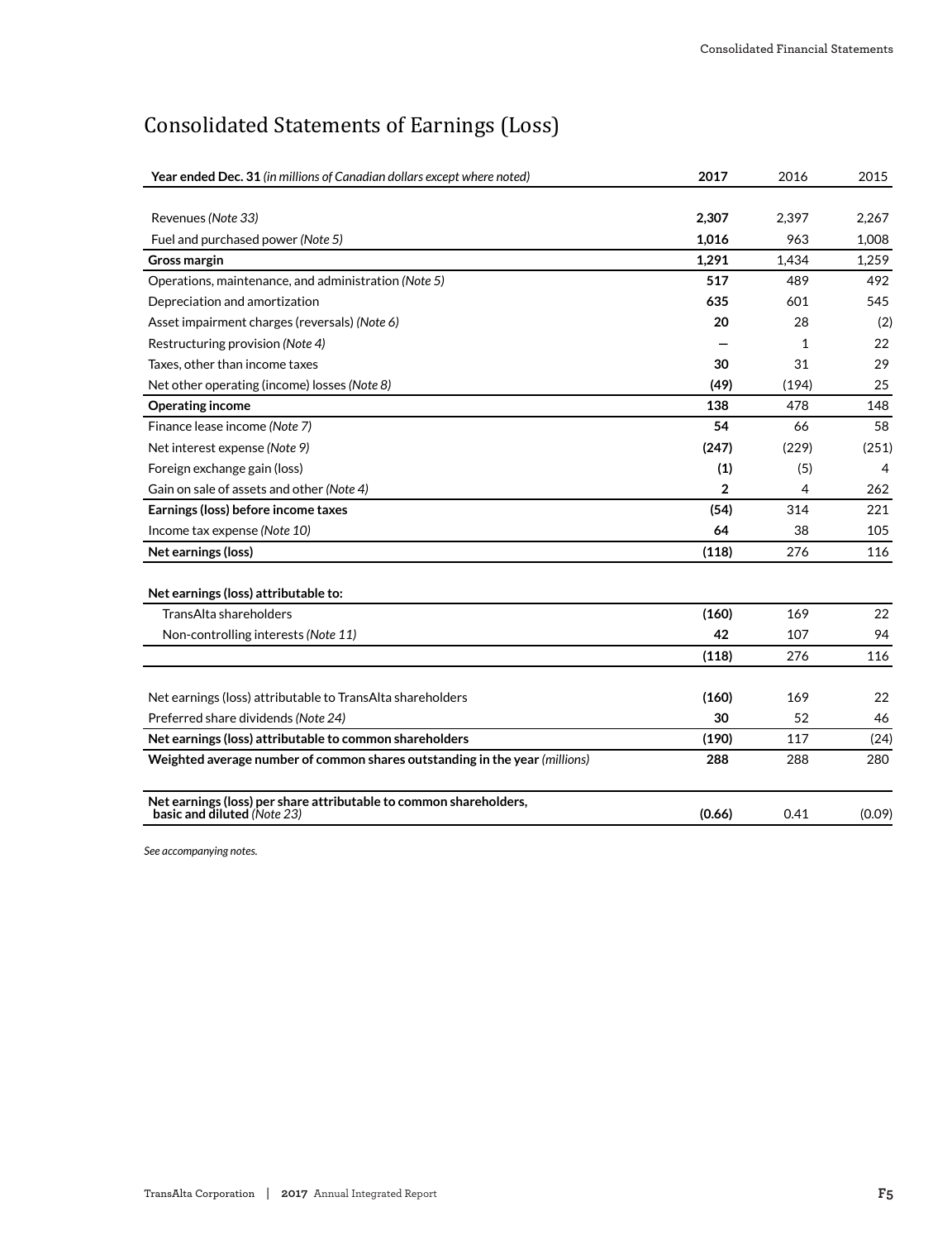# Consolidated Statements of Comprehensive Income (Loss)

| Year ended Dec. 31 (in millions of Canadian dollars)                                                                                           | 2017  | 2016           | 2015           |
|------------------------------------------------------------------------------------------------------------------------------------------------|-------|----------------|----------------|
| Net earnings (loss)                                                                                                                            | (118) | 276            | 116            |
| Other comprehensive income (loss)                                                                                                              |       |                |                |
| Net actuarial gains (losses) on defined benefit plans, net of tax <sup>(1)</sup>                                                               | (6)   | 8              | 4              |
| Gains (losses) on derivatives designated as cash flow hedges, net of tax $^{(2)}$                                                              | (1)   | (1)            | 3              |
| Total items that will not be reclassified subsequently to net earnings                                                                         | (7)   | $\overline{7}$ | $\overline{7}$ |
| Gains (losses) on translating net assets of foreign operations, net of tax <sup>(3)</sup>                                                      | (80)  | (71)           | 247            |
| Reclassification of translation gains on net assets of divested foreign operations <sup>(4)</sup><br>(Note 4)                                  | (9)   |                | (10)           |
| Gains (losses) on financial instruments designated as hedges of foreign operations,<br>net of tax $(5)$                                        | 50    | 18             | (172)          |
| Reclassification of losses on financial instruments designated as hedges of divested<br>foreign operations, net of tax <sup>(6)</sup> (Note 4) | 14    |                | 6              |
| Gains on derivatives designated as cash flow hedges, net of tax <sup>(7)</sup>                                                                 | 214   | 179            | 375            |
| Reclassification of gains on derivatives designated as cash flow hedges to net earnings,<br>net of tax <sup>(8)</sup>                          | (107) | (48)           | (194)          |
| Total items that will be reclassified subsequently to net earnings                                                                             | 82    | 78             | 252            |
| Other comprehensive income                                                                                                                     | 75    | 85             | 259            |
| Total comprehensive income (loss)                                                                                                              | (43)  | 361            | 375            |
|                                                                                                                                                |       |                |                |
| Total comprehensive income (loss) attributable to:                                                                                             |       |                |                |
| TransAlta shareholders                                                                                                                         | (74)  | 215            | 272            |
| Non-controlling interests (Note 11)                                                                                                            | 31    | 146            | 103            |
|                                                                                                                                                | (43)  | 361            | 375            |
|                                                                                                                                                |       |                |                |

*(1) Net of income tax recovery of 4 for the year ended Dec. 31, 2017 (2016 - 4 expense, 2015 - nil ).*

*(2) Net of income tax expense of nil for the year ended Dec. 31, 2017 (2016 - nil , 2015 - 1 expense).*

*(3) Net of income tax expense of nil for the year ended Dec. 31, 2017 (2016 - 11, 2015 - nil).*

*(4) Net of reclassification of income tax expense of 11 for the year ended Dec. 31, 2017 (2016 - nil, 2015 - nil).*

*(5) Net of income tax expense of 2 for the year ended Dec. 31, 2017 (2016 - 5 expense, 2015 - 7 expense).*

*(6) Net of reclassification of income tax recovery of 2 for the year ended Dec. 31, 2017 (2016 - nil recovery, 2015 - 1 recovery).*

*(7) Net of income tax recovery of 77 for the year ended Dec. 31, 2017 (2016 - 92 expense, 2015 - 138 expense).*

*(8) Net of reclassification of income tax expense of 31 for the year ended Dec. 31, 2017 (2016 - 41 expense, 2015 - 50 expense).*

*See accompanying notes.*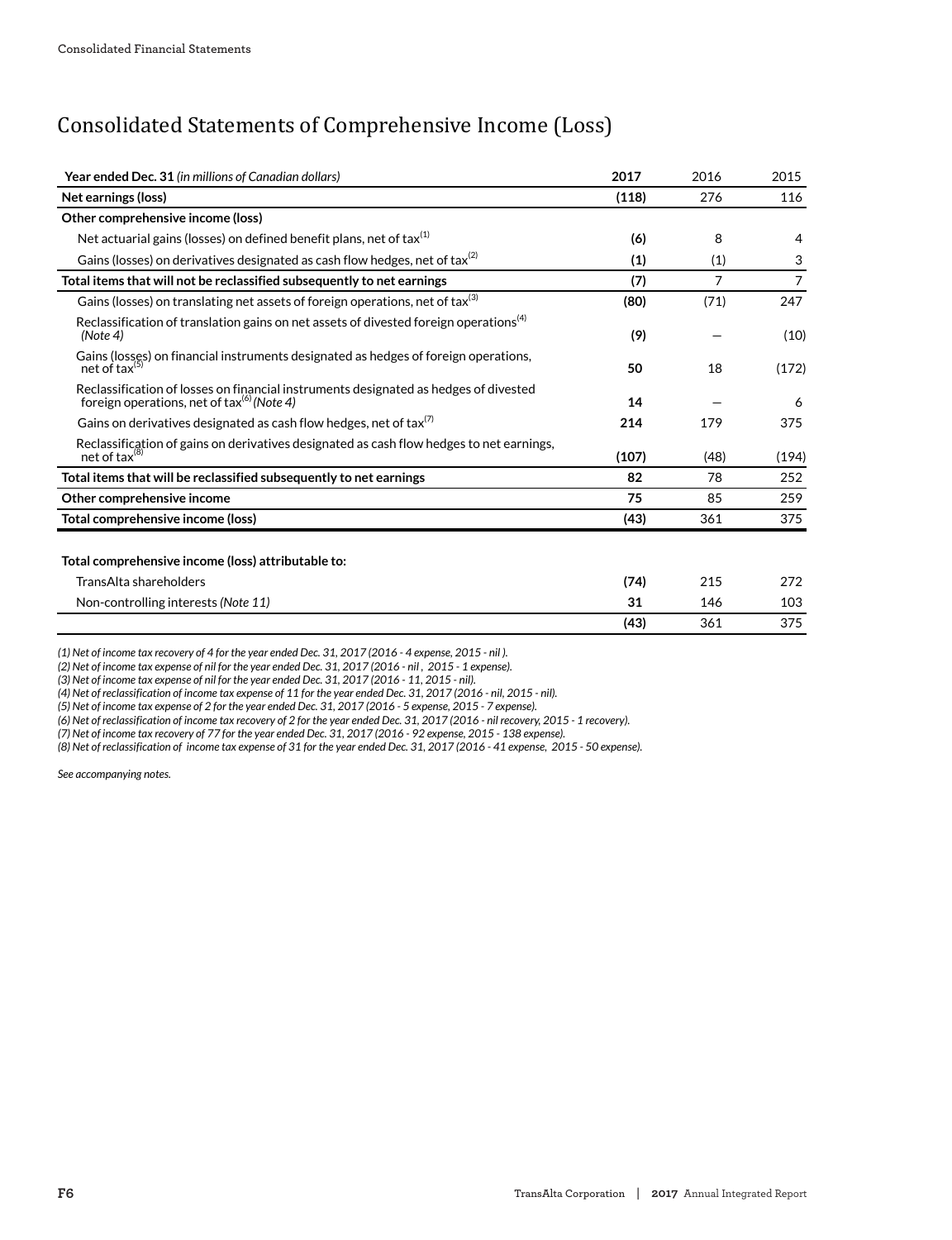# Consolidated Statements of Financial Position

| As at Dec. 31 (in millions of Canadian dollars)                            | 2017     | 2016    |
|----------------------------------------------------------------------------|----------|---------|
| Cash and cash equivalents                                                  | 314      | 305     |
| Trade and other receivables (Note 12)                                      | 933      | 703     |
| Prepaid expenses                                                           | 24       | 23      |
| Risk management assets (Notes 13 and 14)                                   | 219      | 249     |
| Inventory (Note 15)                                                        | 219      | 213     |
| Assets held for sale (Note 4)                                              |          | 61      |
|                                                                            | 1,709    | 1,554   |
| Restricted cash (Note 21)                                                  | 30       |         |
| Long-term portion of finance lease receivables (Note 7)                    | 215      | 719     |
| Property, plant, and equipment (Note 16)                                   |          |         |
| Cost                                                                       | 12,973   | 12,773  |
| Accumulated depreciation                                                   | (6, 395) | (5,949) |
|                                                                            | 6,578    | 6,824   |
| Goodwill (Note 17)                                                         | 463      | 464     |
| Intangible assets (Note 18)                                                | 364      | 355     |
| Deferred income tax assets (Note 10)                                       | 24       | 53      |
| Risk management assets (Notes 13 and 14)                                   | 684      | 785     |
| Other assets (Note 19)                                                     | 237      | 242     |
| <b>Total assets</b>                                                        | 10,304   | 10,996  |
|                                                                            |          |         |
| Accounts payable and accrued liabilities                                   | 595      | 413     |
| Current portion of decommissioning and other provisions (Note 20)          | 67       | 39      |
| Risk management liabilities (Notes 13 and 14)                              | 101      | 66      |
| Income taxes payable                                                       | 64       | 6       |
| Dividends payable (Note 23)                                                | 34       | 54      |
| Current portion of long-term debt and finance lease obligations (Note 21)  | 747      | 639     |
|                                                                            | 1,608    | 1,217   |
| Credit facilities, long-term debt, and finance lease obligations (Note 21) | 2,960    | 3,722   |
| Decommissioning and other provisions (Note 20)                             | 403      | 304     |
| Deferred income tax liabilities (Note 10)                                  | 549      | 712     |
| Risk management liabilities (Notes 13 and 14)                              | 40       | 48      |
| Defined benefit obligation and other long-term liabilities (Note 22)       | 359      | 330     |
| Equity                                                                     |          |         |
| Common shares (Note 23)                                                    | 3,094    | 3,094   |
| Preferred shares (Note 24)                                                 | 942      | 942     |
| Contributed surplus                                                        | 10       | 9       |
| Deficit                                                                    | (1,209)  | (933)   |
| Accumulated other comprehensive income (Note 25)                           | 489      | 399     |
| Equity attributable to shareholders                                        | 3,326    | 3,511   |
| Non-controlling interests (Note 11)                                        | 1,059    | 1,152   |
| <b>Total equity</b>                                                        | 4,385    | 4,663   |
| <b>Total liabilities and equity</b>                                        | 10,304   | 10,996  |

Commitments and contingencies *(Note 32)*

Subsequent events *(Note 34) See accompanying notes.*

**Lordon D. Hiffin allan Hohen** 

On behalf of the Board: Gordon D. Giffin Alan J. Fohrer

Director Director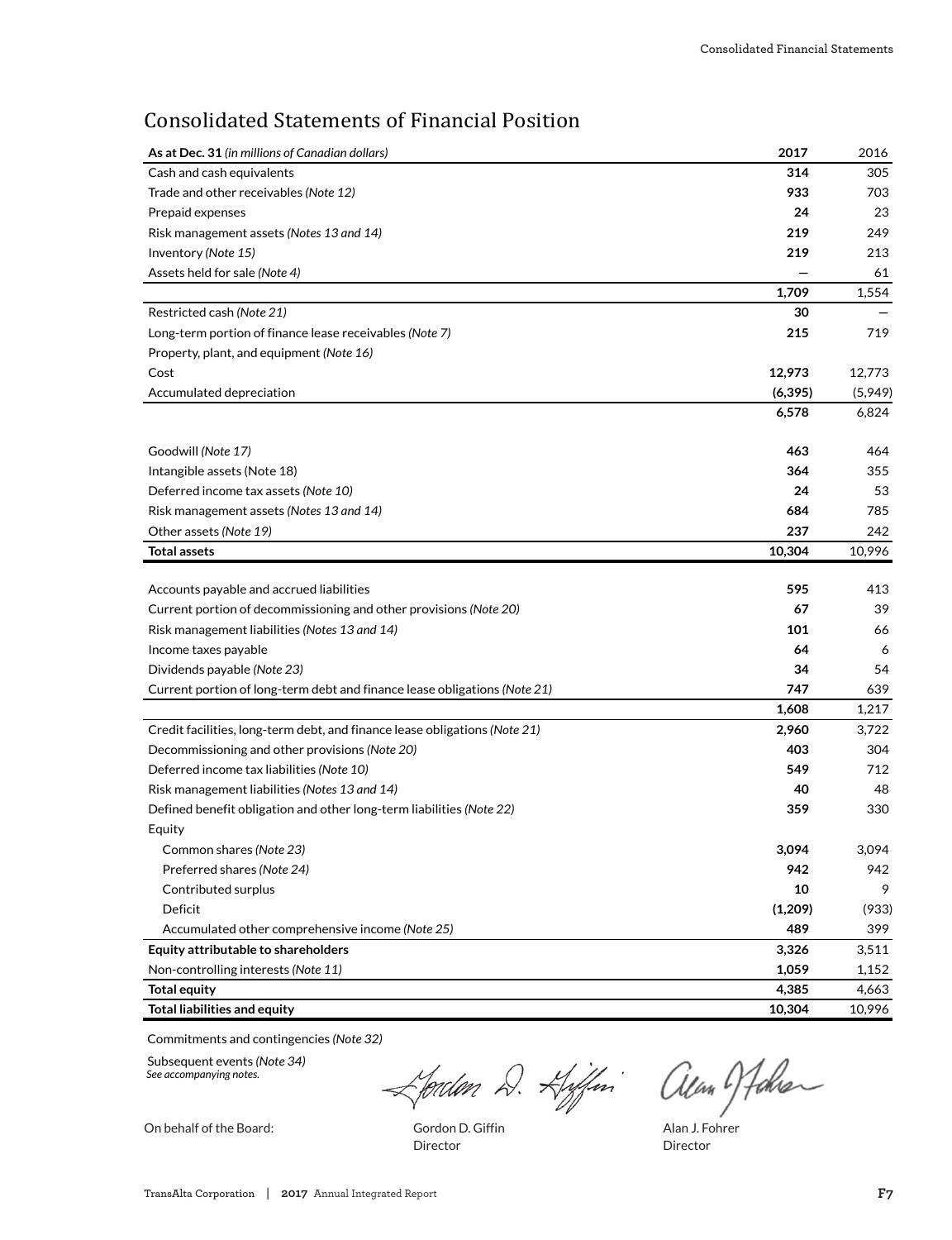# Consolidated Statements of Changes in Equity *(in millions of Canadian dollars)*

|                                                                                            | Common<br>shares | Preferred<br>shares | Contributed<br>surplus | Deficit | Accumulated<br>other<br>comprehensive<br>income(1) | <b>Attributable</b><br>to<br>shareholders | <b>Attributable</b><br>to<br>non-<br>controlling<br>interests | Total |
|--------------------------------------------------------------------------------------------|------------------|---------------------|------------------------|---------|----------------------------------------------------|-------------------------------------------|---------------------------------------------------------------|-------|
| Balance, Dec 31, 2015                                                                      | 3,075            | 942                 | 9                      | (1,018) | 353                                                | 3,361                                     | 1,029                                                         | 4,390 |
| Net earnings                                                                               |                  |                     |                        | 169     |                                                    | 169                                       | 107                                                           | 276   |
| Other comprehensive income<br>(loss):                                                      |                  |                     |                        |         |                                                    |                                           |                                                               |       |
| Net losses on translating net<br>assets of foreign operations,<br>net of hedges and of tax |                  |                     |                        |         | (53)                                               | (53)                                      |                                                               | (53)  |
| Net gains on derivatives<br>designated as cash flow hedges,<br>net of tax                  |                  |                     |                        |         | 106                                                | 106                                       | 24                                                            | 130   |
| Net actuarial gains on<br>defined benefits plans, net of tax                               |                  |                     |                        |         | 8                                                  | 8                                         |                                                               | 8     |
| Intercompany available-for-sale<br>investments                                             |                  |                     |                        |         | (15)                                               | (15)                                      | 15                                                            |       |
| Total comprehensive income                                                                 |                  |                     |                        | 169     | 46                                                 | 215                                       | 146                                                           | 361   |
| Common share dividends                                                                     |                  |                     |                        | (58)    |                                                    | (58)                                      |                                                               | (58)  |
| Preferred share dividends                                                                  |                  |                     |                        | (52)    |                                                    | (52)                                      |                                                               | (52)  |
| Changes in non-controlling<br>interests in TransAlta Renewables<br>(Note 4)                |                  |                     |                        | 26      |                                                    | 26                                        | 138                                                           | 164   |
| Distributions paid, and payable, to<br>non-controlling interests                           |                  |                     |                        |         |                                                    |                                           | (161)                                                         | (161) |
| Common shares issued                                                                       | 19               |                     |                        |         |                                                    | 19                                        |                                                               | 19    |
| <b>Balance, Dec 31, 2016</b>                                                               | 3,094            | 942                 | 9                      | (933)   | 399                                                | 3,511                                     | 1.152                                                         | 4,663 |
| Net earnings (loss)                                                                        |                  |                     |                        | (160)   |                                                    | (160)                                     | 42                                                            | (118) |
| Other comprehensive income<br>(loss):                                                      |                  |                     |                        |         |                                                    |                                           |                                                               |       |
| Net losses on translating net<br>assets of foreign operations,<br>net of hedges and of tax |                  |                     |                        |         | (25)                                               | (25)                                      |                                                               | (25)  |
| Net gains on derivatives<br>designated as cash flow hedges,<br>net of tax                  |                  |                     |                        |         | 106                                                | 106                                       |                                                               | 106   |
| Net actuarial gains on<br>defined benefits plans, net of tax                               |                  |                     |                        |         | (6)                                                | (6)                                       |                                                               | (6)   |
| Intercompany available-for-sale<br>investments                                             |                  |                     |                        |         | 11                                                 | 11                                        | (11)                                                          |       |
| Total comprehensive income                                                                 |                  |                     |                        | (160)   | 86                                                 | (74)                                      | 31                                                            | (43)  |
| Common share dividends                                                                     |                  |                     |                        | (34)    |                                                    | (34)                                      |                                                               | (34)  |
| Preferred share dividends                                                                  |                  |                     |                        | (30)    |                                                    | (30)                                      |                                                               | (30)  |
| Changes in non-controlling<br>interests in TransAlta Renewables<br>(Note 4)                |                  |                     |                        | (52)    | 4                                                  | (48)                                      | 48                                                            |       |
| Effect of share-based payment<br>plans                                                     |                  |                     | $\mathbf{1}$           |         |                                                    | 1                                         |                                                               | 1     |
| Distributions paid, and payable, to<br>non-controlling interests                           |                  |                     |                        |         |                                                    |                                           | (172)                                                         | (172) |
| <b>Balance, Dec 31, 2017</b>                                                               | 3,094            | 942                 | 10                     | (1,209) | 489                                                | 3,326                                     | 1,059                                                         | 4,385 |

*(1) Refer to Note 25 for details on components of, and changes in, accumulated other comprehensive income (loss).*

*See accompanying notes.*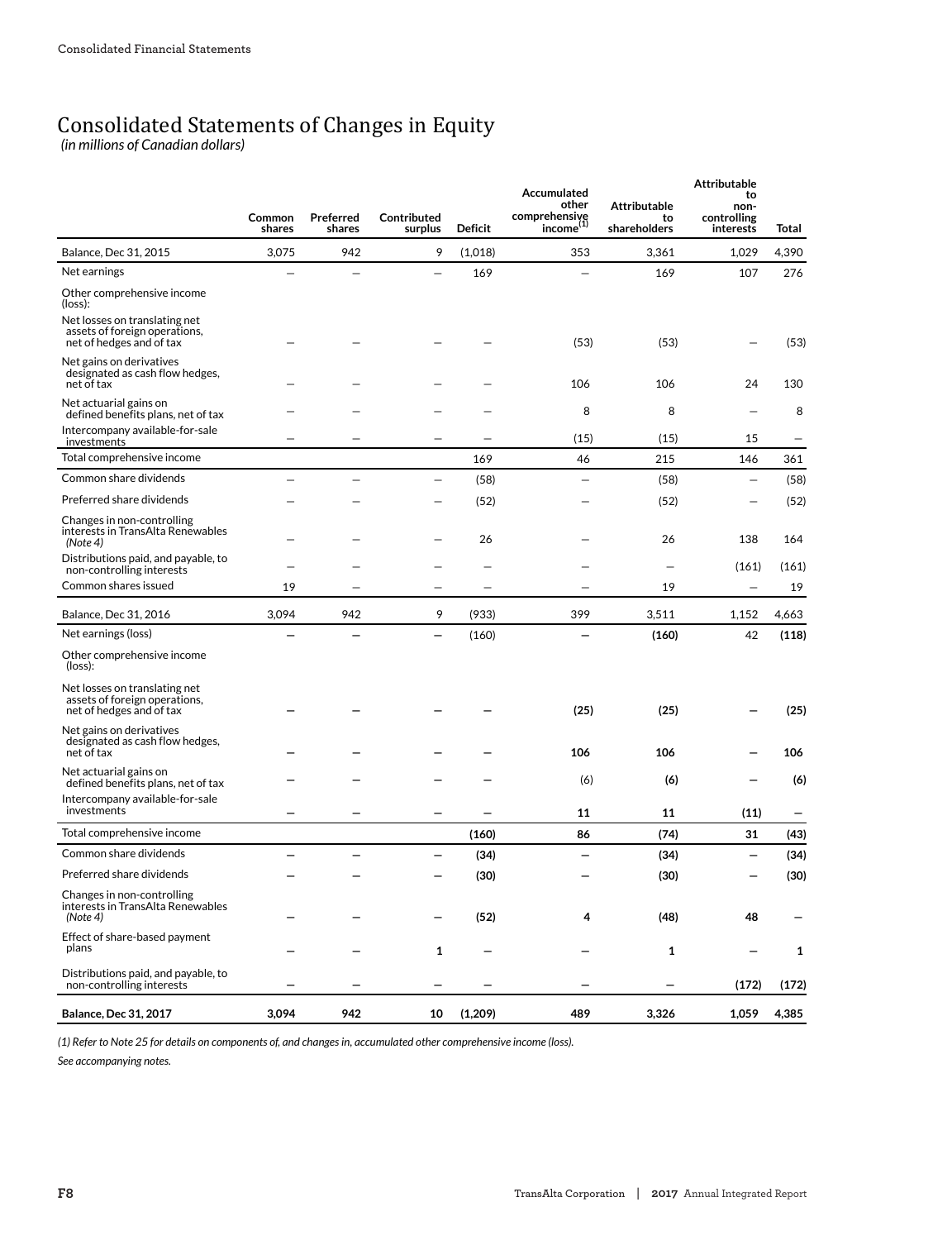# Consolidated Statements of Cash Flows

| Year ended Dec. 31 (in millions of Canadian dollars)                          | 2017  | 2016           | 2015           |
|-------------------------------------------------------------------------------|-------|----------------|----------------|
| <b>Operating activities</b>                                                   |       |                |                |
| Net earnings (loss)                                                           | (118) | 276            | 116            |
| Depreciation and amortization (Note 33)                                       | 708   | 664            | 605            |
| Gain on sale of assets (Note 4)                                               | (1)   | (1)            | (262)          |
| Accretion of provisions (Note 20)                                             | 23    | 20             | 21             |
| Decommissioning and restoration costs settled (Note 20)                       | (19)  | (23)           | (24)           |
| Deferred income tax expense (recovery) (Note 10)                              | (15)  | 15             | 86             |
| Unrealized (gain) loss from risk management activities                        | (48)  | 58             | 61             |
| Unrealized foreign exchange (gain) loss                                       | 22    | (1)            | 13             |
| Provisions                                                                    | (7)   | (123)          | 101            |
| Asset impairment charges (reversals) (Note 6)                                 | 20    | 28             | (2)            |
| Other non-cash items                                                          | 175   | (242)          | (41)           |
| Cash flow from operations before changes in working capital                   | 740   | 671            | 674            |
| Change in non-cash operating working capital balances (Note 29)               | (114) | 73             | (242)          |
| Cash flow from operating activities                                           | 626   | 744            | 432            |
| <b>Investing activities</b>                                                   |       |                |                |
| Additions to property, plant, and equipment (Notes 16 and 33)                 | (338) | (358)          | (476)          |
| Additions to intangibles (Notes 18 and 33)                                    | (51)  | (21)           | (26)           |
| Restricted cash (Notes 19 and 21)                                             | (30)  |                |                |
| Loan receivable (Note 19)                                                     | (38)  |                |                |
| Acquisition of renewable energy facilities, net of cash acquired (Note 4)     |       |                | (101)          |
| Proceeds on sale of property, plant, and equipment                            | з     | 6              | $\overline{7}$ |
| Proceeds on sale of Wintering Hills facility and Solomon disposition (Note 4) | 478   |                |                |
| Income tax expense on Solomon disposition (Notes 4 and 10)                    | (56)  |                |                |
| Realized gains (losses) on financial instruments                              | 6     | (6)            | (12)           |
| Decrease in finance lease receivable                                          | 59    | 56             | 23             |
| Other                                                                         | (3)   | $\overline{2}$ | 24             |
| Change in non-cash investing working capital balances                         | 57    | (6)            | (12)           |
| Cash flow from (used in) investing activities                                 | 87    | (327)          | (573)          |
| <b>Financing activities</b>                                                   |       |                |                |
| Net increase (decrease) in borrowings under credit facilities (Note 21)       | 26    | (315)          | 218            |
| Repayment of long-term debt (Note 21)                                         | (814) | (88)           | (758)          |
| Issuance of long-term debt (Note 21)                                          | 260   | 361            | 487            |
| Dividends paid on common shares (Note 23)                                     | (46)  | (69)           | (124)          |
| Dividends paid on preferred shares (Note 24)                                  | (40)  | (42)           | (46)           |
| Net proceeds on sale of non-controlling interest in subsidiary (Note 4)       |       | 162            | 404            |
| Realized gains (losses) on financial instruments                              | 106   | (2)            | 87             |
| Distributions paid to subsidiaries' non-controlling interests (Note 11)       | (172) | (151)          | (99)           |
| Decrease in finance lease obligations (Note 21)                               | (17)  | (16)           | (13)           |
| Other                                                                         | (6)   | (3)            | (7)            |
| Cash flow from (used in) financing activities                                 | (703) | (163)          | 149            |
| Cash flow from operating, investing, and financing activities                 | 10    | 254            | 8              |
| Effect of translation on foreign currency cash                                | (1)   | (3)            | 3              |
| Increase in cash and cash equivalents                                         | 9     | 251            | 11             |
| Cash and cash equivalents, beginning of year                                  | 305   | 54             | 43             |
| Cash and cash equivalents, end of year                                        | 314   | 305            | 54             |
| Cash income taxes paid                                                        | 14    | 27             | 17             |
| Cash interest paid                                                            | 230   | 235            | 242            |

*See accompanying notes.*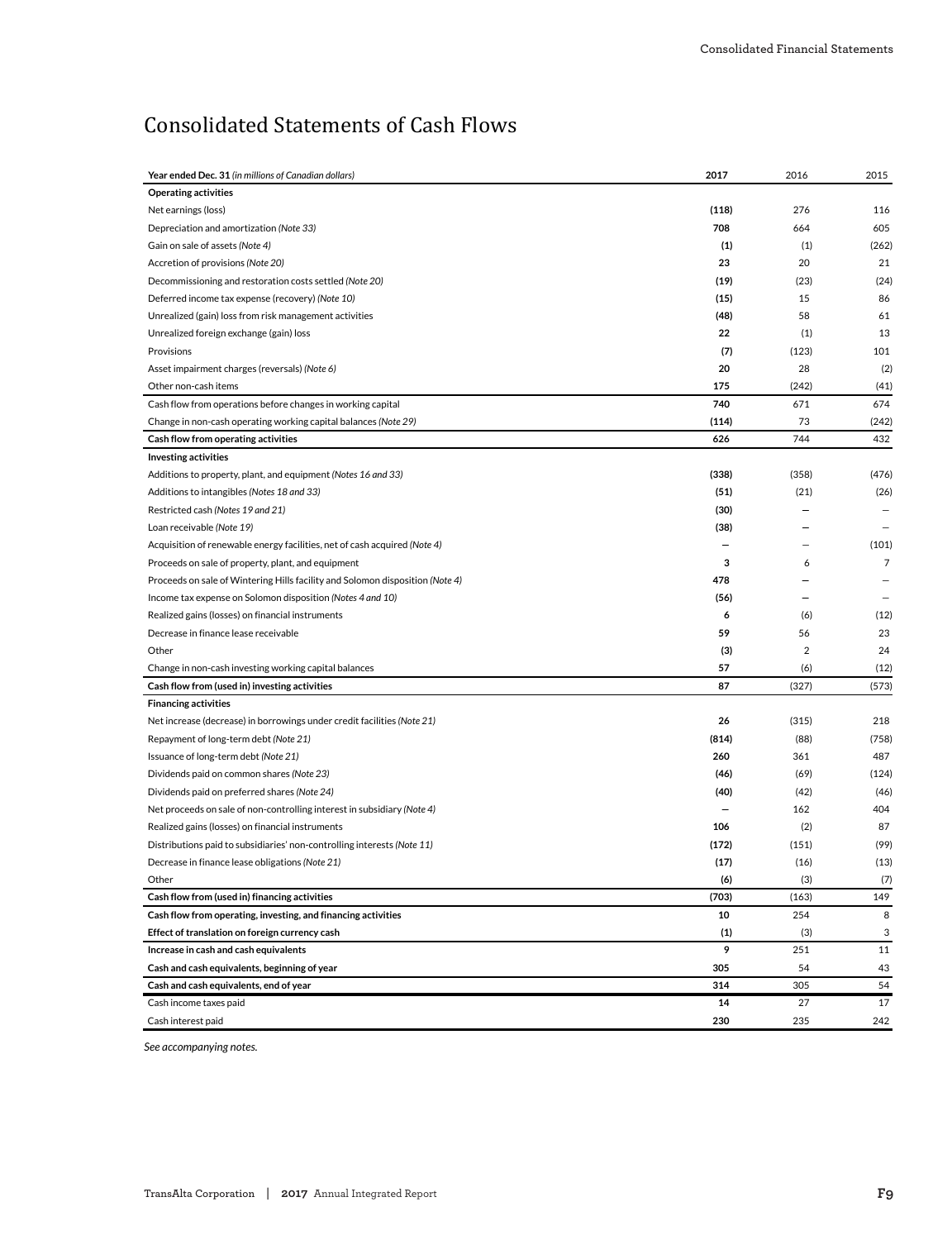# Notes to Consolidated Financial Statements **Notes to Consolidated Financial Statements**

*(Tabular amounts in millions of Canadian dollars, except as otherwise noted) (Tabular amounts in millions of Canadian dollars, except as otherwise noted)*

# 1. Corporate Information

# A. Description of the Business

TransAlta Corporation ("TransAlta" or the "Corporation") was incorporated under the *Canada Business Corporations Act* in March 1985. The Corporation became a public company in December 1992. Its head office is located in Calgary, Alberta.

# **I. Generation Segments**

The six generation segments of the Corporation are as follows: Canadian Coal, US Coal, Canadian Gas, Australian Gas, Wind and Solar, and Hydro. The Corporation owns and operates hydro, wind and solar, natural gas and coal-fired facilities, and related mining operations in Canada, the United States ("US"), and Australia. Revenues are derived from the availability and production of electricity and steam as well as ancillary services such as system support. Electricity sales made by the Corporation's commercial and industrial group are assumed to be sourced from the Corporation's production and have been included in the Canadian Coal segment.

# **II. Energy Marketing Segment**

The Energy Marketing segment derives revenue and earnings from the wholesale trading of electricity and other energyrelated commodities and derivatives.

Energy Marketing manages available generating capacity as well as the fuel and transmission needs of the generation segments by utilizing contracts of various durations for the forward sales of electricity and for the purchase of natural gas and transmission capacity. Energy Marketing is also responsible for recommending portfolio optimization decisions. The results of these other activities are included in each generation segment.

# **III. Corporate**

The Corporate segment includes the Corporation's central financial, legal, administrative, and investor relation functions. Charges directly or reasonably attributable to other segments are allocated thereto.

# B. Basis of Preparation

These consolidated financial statements have been prepared by management in compliance with International Financial Reporting Standards ("IFRS") as issued by the International Accounting Standards Board ("IASB").

The consolidated financial statements have been prepared on a historical cost basis except for financial instruments and assets held for sale, which are measured at fair value, as explained in the following accounting policies.

These consolidated financial statements were authorized for issue by TransAlta's Board of Directors (the "Board") on March 1, 2018.

# C. Basis of Consolidation

The consolidated financial statements include the accounts of the Corporation and the subsidiaries that it controls. Control exists when the Corporation is exposed, or has rights, to variable returns from its involvement with the subsidiary and has the ability to affect the returns through its power over the subsidiary. The financial statements of the subsidiaries are prepared for the same reporting period and apply consistent accounting policies as the parent company.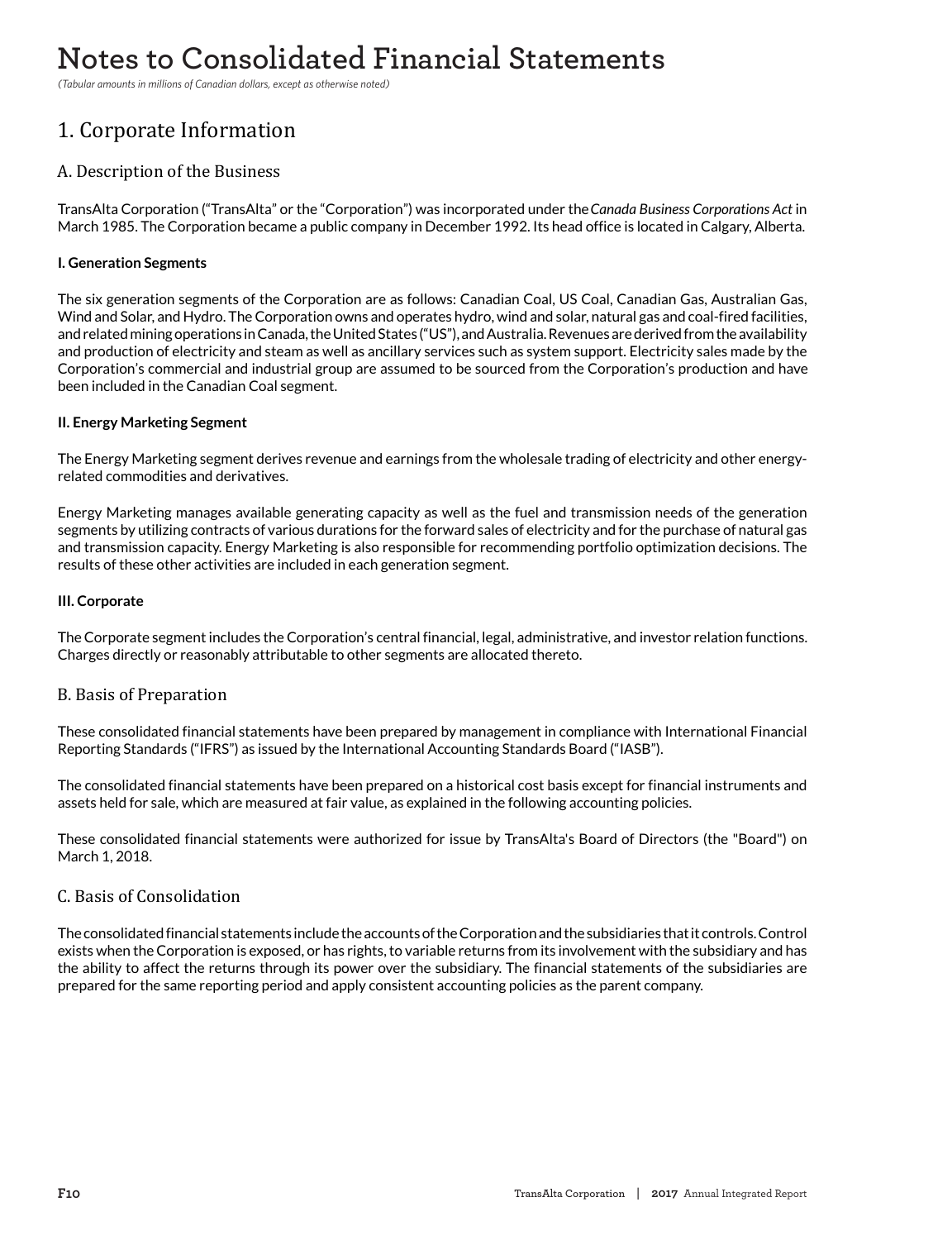# 2. Significant Accounting Policies

### A. Revenue Recognition

The majority of the Corporation's revenues are derived from the sale of physical power, the leasing of power facilities, and from energy marketing and trading activities.

Revenues are measured at the fair value of the consideration received or receivable.

Revenues under long-term electricity and thermal sales contracts generally include one or more of the following components: fixed capacity payments for availability, energy payments for generation of electricity, incentives or penalties for exceeding or not meeting availability targets, excess energy payments for power generation above committed capacity, and ancillary services. Each component is recognized when: i) output, delivery or satisfaction of specific targets is achieved, all as governed by contractual terms; ii) the amount of revenue can be measured reliably; iii) it is probable that the economic benefits will flow to the Corporation; and iv) the costs incurred or to be incurred in respect of the transaction can be measured reliably. Revenue from the rendering of services is recognized when criteria ii), iii) and iv) above are met and when the stage of completion of the transaction at the end of the reporting period can be measured reliably.

Revenues from non-contracted capacity are comprised of energy payments, at market prices, for each megawatt hour ("MWh") produced, and are recognized upon delivery.

In certain situations, a long-term electricity or thermal sales contract may contain, or be considered, a lease. Revenues associated with non-lease elements are recognized as goods or services revenues as outlined above. Revenues associated with leases are recognized as outlined in Note 2(R).

Commodity risk management activities involve the use of derivatives such as physical and financial swaps, forward sales contracts, futures contracts, and options, which are used to earn revenues and to gain market information. These derivatives are accounted for using fair value accounting. The initial recognition and subsequent changes in fair value affect reported net earnings in the period the change occurs and are presented on a net basis in revenue. The fair values of instruments that remain open at the end of the reporting period represent unrealized gains or losses and are presented on the Consolidated Statements of Financial Position as risk management assets or liabilities. Some of the derivatives used by the Corporation in trading activities are not traded on an active exchange or have terms that extend beyond the time period for which exchange-based quotes are available. The fair values of these derivatives are determined using internal valuation techniques or models.

#### B. Foreign Currency Translation

The Corporation, its subsidiary companies and joint arrangements each determine their functional currency based on the currency of the primary economic environment in which they operate. The Corporation's functional currency is the Canadian dollar, while the functional currencies of its subsidiary companies and joint arrangements are the Canadian, US or Australian dollar. Transactions denominated in a currency other than the functional currency of an entity are translated at the exchange rate in effect on the transaction date. The resulting exchange gains and losses are included in each entity's net earnings in the period in which they arise.

The Corporation's foreign operations are translated to the Corporation's presentation currency, which is the Canadian dollar, for inclusion in the consolidated financial statements. Foreign-denominated monetary and non-monetary assets and liabilities of foreign operations are translated at exchange rates in effect at the end of the reporting period, and revenue and expenses are translated at exchange rates in effect on the transaction date. The resulting translation gains and losses are included in Other Comprehensive Income (Loss) ("OCI") with the cumulative gain or loss reported in Accumulated Other Comprehensive Income (Loss) ("AOCI"). Amounts previously recognized in AOCI are recognized in net earnings when there is a reduction in a foreign net investment as a result of a disposal, partial disposal or loss of control.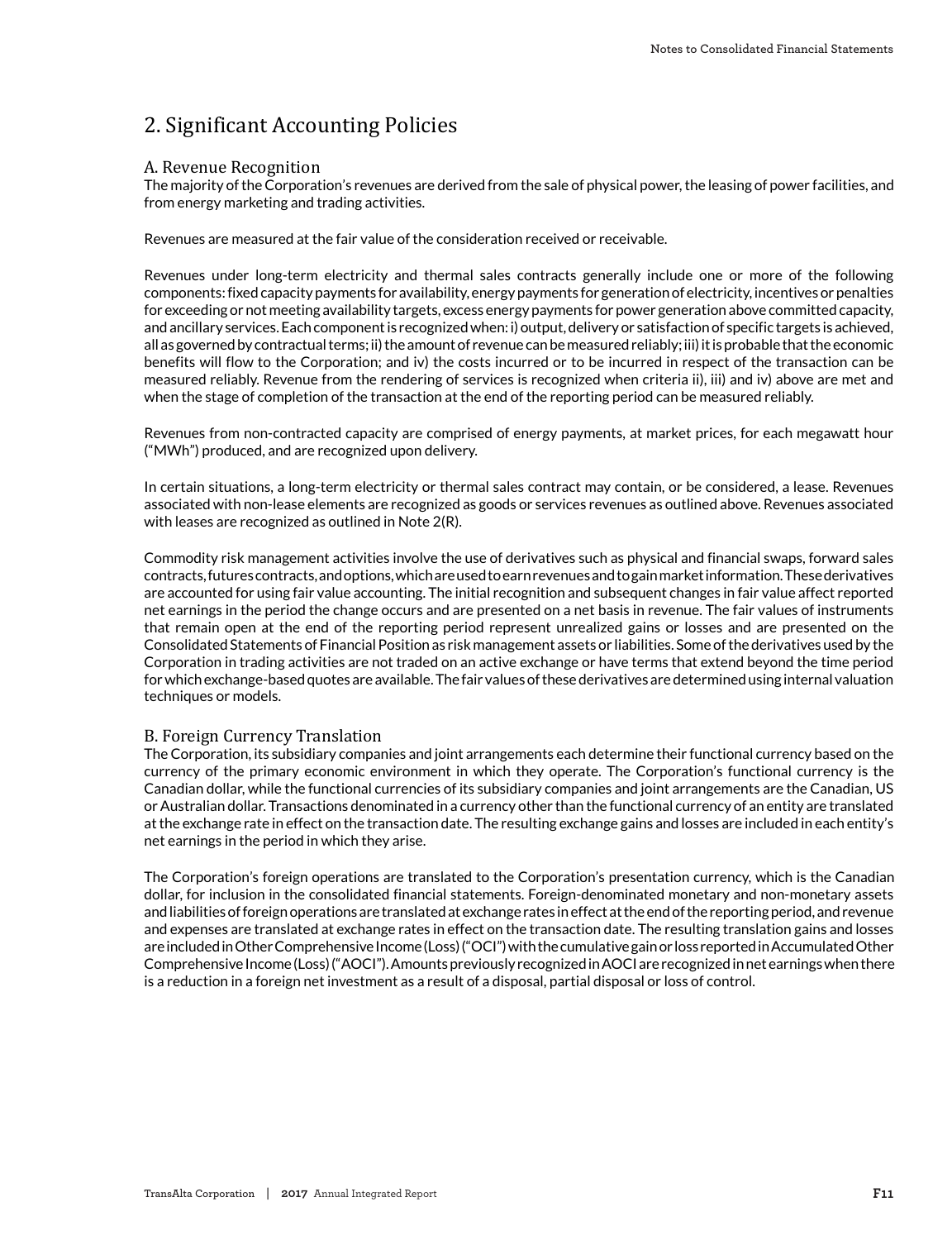# C. Financial Instruments and Hedges

# **I. Financial Instruments**

Financial assets and financial liabilities, including derivatives and certain non-financial derivatives, are recognized on the Consolidated Statements of Financial Position when the Corporation becomes a party to the contract. All financial instruments, except for certain non-financial derivative contracts that meet the Corporation's own use requirements, are measured at fair value upon initial recognition. Measurement in subsequent periods depends on whether the financial instrument has been classified as: at fair value through profit or loss, available-for-sale, held-to-maturity, loans and receivables, or other financial liabilities. Classification of the financial instrument is determined at inception depending on the nature and purpose of the financial instrument.

Financial assets and financial liabilities classified or designated as at fair value through profit or loss are measured at fair value with changes in fair values recognized in net earnings. Financial assets classified as either held-to-maturity or as loans and receivables, and other financial liabilities, are measured at amortized cost using the effective interest method of amortization. Available-for-sale financial assets are those non-derivative financial assets that are designated as such or that have not been classified as another type of financial asset, and are measured at fair value through OCI. Available-forsale financial assets are measured at cost if fair value is not reliably measurable.

Financial assets are assessed for impairment on an ongoing basis and at reporting dates. An impairment may exist if an incurred loss event has arisen that has an impact on the recoverability of the financial asset. Factors that may indicate an incurred loss event and related impairment may exist include, for example, if a debtor is experiencing significant financial difficulty, or a debtor has entered or it is probable that they will enter, bankruptcy or other financial reorganization. The carrying amount of financial assets, such as receivables, is reduced for impairment losses through the use of an allowance account, and the loss is recognized in net earnings.

Financial assets are derecognized when the contractual rights to receive cash flows expire. Financial liabilities are derecognized when the obligation is discharged, cancelled or expired.

Financial assets and financial liabilities are offset and the net amount is reported in the Consolidated Statements of Financial Position if there is a currently enforceable legal right to offset the recognized amounts and there is an intention to settle on a net basis or to realize the assets and settle the liabilities simultaneously.

Derivative instruments that are embedded in financial or non-financial contracts that are not already required to be recognized at fair value are treated and recognized as separate derivatives if their risks and characteristics are not closely related to their host contracts and the contract is not measured at fair value. Changes in the fair values of these and other derivative instruments are recognized in net earnings with the exception of the effective portion of i) derivatives designated as cash flow hedges and ii) hedges of foreign currency exposure of a net investment in a foreign operation, each of which is recognized in OCI. Derivatives used in commodity risk management activities are described in more detail in Note 2(A).

Transaction costs are expensed as incurred for financial instruments classified or designated as at fair value through profit or loss. For other financial instruments, such as debt instruments, transaction costs are recognized as part of the carrying amount of the financial instrument. The Corporation uses the effective interest method of amortization for any transaction costs or fees, premiums or discounts earned or incurred for financial instruments measured at amortized cost.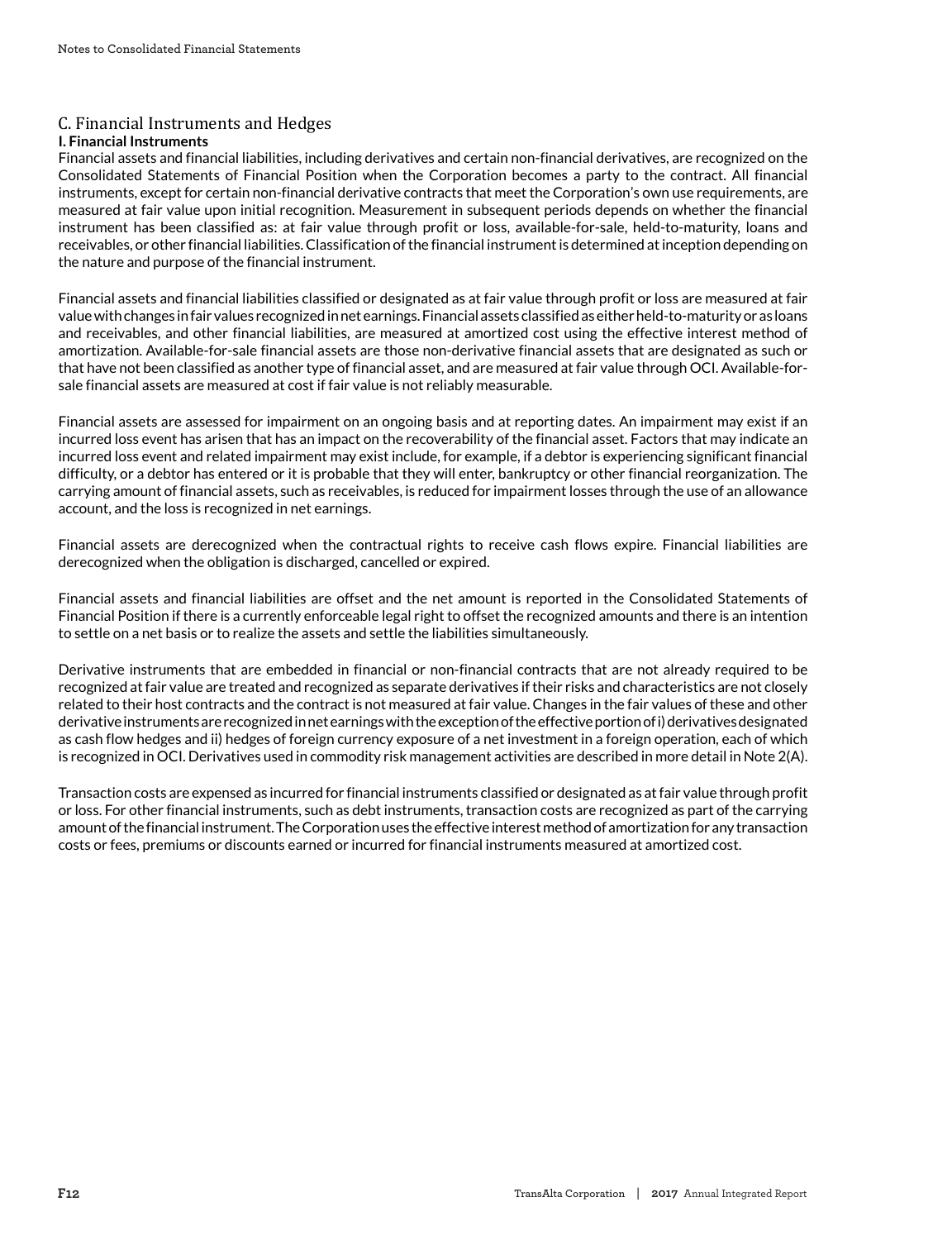#### **II. Hedges**

Where hedge accounting can be applied and the Corporation chooses to seek hedge accounting treatment, a hedge relationship is designated as a fair value hedge, a cash flow hedge, or a hedge of foreign currency exposures of a net investment in a foreign operation. A hedging relationship qualifies for hedge accounting if, at inception, it is formally designated and documented as a hedge, and the hedge is expected to be highly effective at inception and on an ongoing basis. The documentation includes identification of the hedging instrument and hedged item or transaction, the nature of the risk being hedged, the Corporation's risk management objectives and strategy for undertaking the hedge, and how hedge effectiveness will be assessed. The process of hedge accounting includes linking derivatives to specific recognized assets and liabilities or to specific firm commitments or highly probable anticipated transactions.

The Corporation formally assesses, both at the hedge's inception and on an ongoing basis, whether the derivatives used are highly effective in offsetting changes in fair values or cash flows of hedged items. If hedge criteria are not met or the Corporation does not apply hedge accounting, the derivative is accounted for on the Consolidated Statements of Financial Position at fair value, with subsequent changes in fair value recorded in net earnings in the period of change.

#### *a. Fair Value Hedges*

In a fair value hedging relationship, the carrying amount of the hedged item is adjusted for changes in fair value attributable to the hedged risk, with the changes being recognized in net earnings. Changes in the fair value of the hedged item, to the extent that the hedging relationship is effective, are offset by changes in the fair value of the hedging derivative, which is also recorded in net earnings. Hedge effectiveness for fair value hedges is achieved if changes in the fair value of the derivative are highly effective at offsetting changes in the fair value of the item hedged. If hedge accounting is discontinued, the carrying amount of the hedged item is no longer adjusted and the cumulative fair value adjustments to the carrying amount of the hedged item are amortized to net earnings over the remaining term of the original hedging relationship.

The Corporation primarily uses interest rate swaps as fair value hedges to manage the ratio of floating rate versus fixed rate debt. Interest rate swaps require the periodic exchange of payments without the exchange of the notional principal amount on which the payments are based. Interest expense on the debt is adjusted to include the payments made or received under the interest rate swaps.

#### *b. Cash Flow Hedges*

In a cash flow hedging relationship, the effective portion of the change in the fair value of the hedging derivative is recognized in OCI while any ineffective portion is recognized in net earnings. Hedge effectiveness is achieved if the derivative's cash flows are highly effective at offsetting the cash flows of the hedged item and the timing of the cash flows is similar. All components of each derivative's change in fair value are included in the assessment of cash flow hedge effectiveness. If hedge accounting is discontinued, the amounts previously recognized in AOCI are reclassified to net earnings during the periods when the variability in the cash flows of the hedged item affects net earnings. Gains and losses on derivatives are reclassified to net earnings from AOCI immediately when the forecasted transaction is no longer expected to occur within the time period specified in the hedge documentation.

The Corporation primarily uses physical and financial swaps, forward sales contracts, futures contracts and options as cash flow hedges to hedge the Corporation's exposure to fluctuations in electricity and natural gas prices. If hedging criteria are met, the fair values of the hedges are recorded in risk management assets or liabilities with changes in value being reported in OCI. Gains and losses on these derivatives are recognized, on settlement, in net earnings in the same period and financial statement caption as the hedged exposure.

The Corporation also uses foreign currency forward contracts as cash flow hedges to hedge the foreign exchange exposures resulting from highly probable forecasted project-related transactions denominated in foreign currencies. If the hedging criteria are met, changes in fair value are reported in OCI with the fair value being reported in risk management assets or liabilities, as appropriate. Upon settlement of the derivative, any gain or loss on the forward contracts is included in the cost of the asset acquired or liability incurred.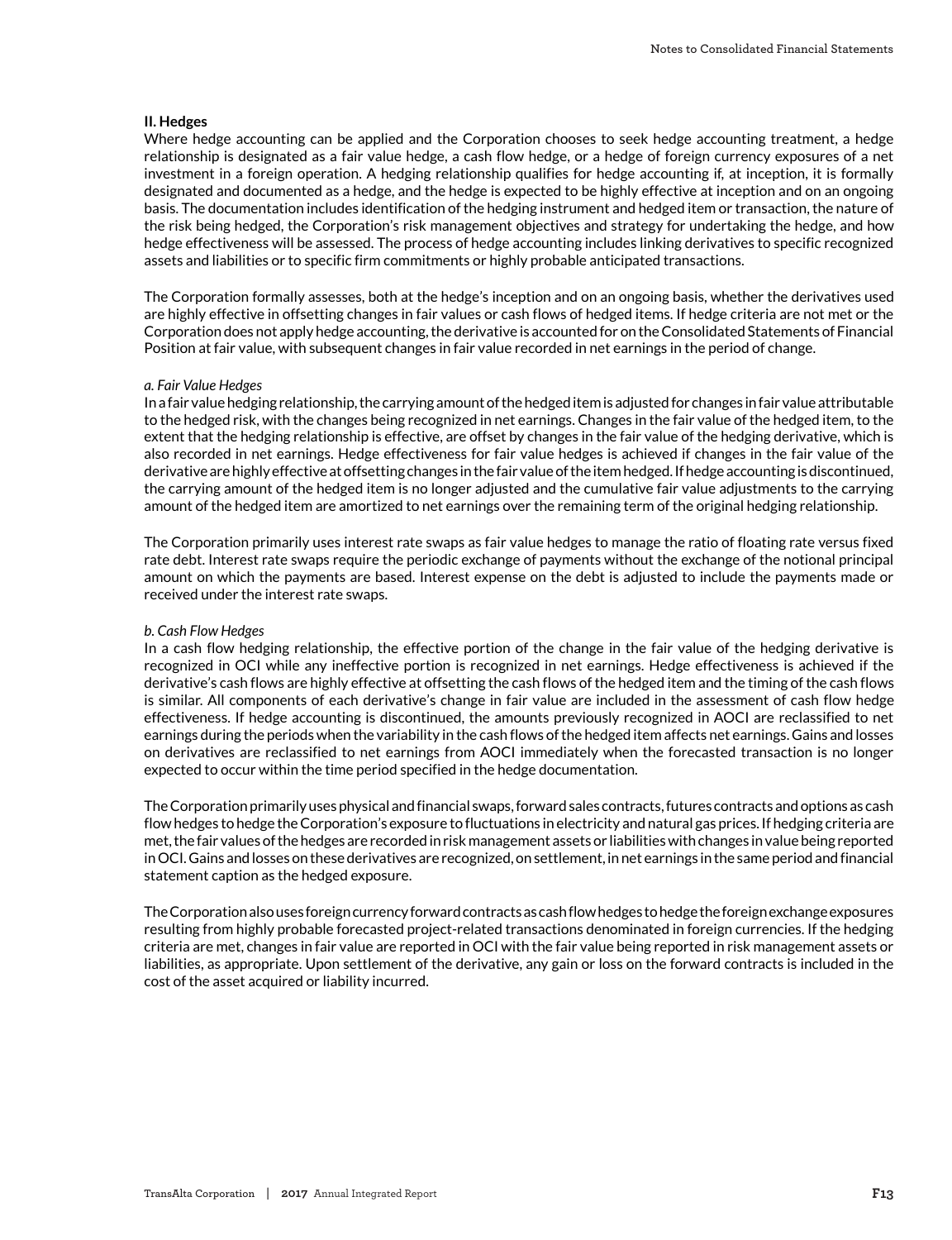The Corporation uses forward starting interest rate swaps as cash flow hedges to hedge exposures to anticipated changes in interest rates for forecasted issuances of debt. If the hedging criteria are met, changes in fair value are reported in OCI with the fair value being reported in risk management assets or liabilities, as appropriate. When the swaps are closed out on issuance of the debt, the resulting gains or losses recorded in AOCI are amortized to net earnings over the term of the swap. If no debt is issued, the gains or losses are recognized in net earnings immediately.

## *c. Hedges of Foreign Currency Exposures of a Net Investment in a Foreign Operation*

In hedging a foreign currency exposure of a net investment in a foreign operation, the effective portion of foreign exchange gains and losses on the hedging instrument is recognized in OCI and the ineffective portion is recognized in net earnings. The related fair values are recorded in risk management assets or liabilities, as appropriate. The amounts previously recognized in AOCI are recognized in net earnings when there is a reduction in the hedged net investment as a result of a disposal, partial disposal or loss of control. The Corporation primarily uses foreign currency forward contracts and foreigndenominated debt to hedge exposure to changes in the carrying values of the Corporation's net investments in foreign operations that result from changes in foreign exchange rates.

## D. Cash and Cash Equivalents

Cash and cash equivalents are comprised of cash and highly liquid investments with original maturities of three months or less.

## E. Collateral Paid and Received

The terms and conditions of certain contracts may require the Corporation or its counterparties to provide collateral when the fair value of the obligation pursuant to these contracts is in excess of any credit limits granted. Downgrades in creditworthiness by certain credit rating agencies may decrease the credit limits granted and accordingly increase the amount of collateral that may have to be provided.

### F. Inventory

#### **I. Fuel**

The Corporation's inventory balance is comprised of coal and natural gas used as fuel, which is measured at the lower of weighted average cost and net realizable value.

The cost of internally produced coal inventory is determined using absorption costing, which is defined as the sum of all applicable expenditures and charges directly incurred in bringing inventory to its existing condition and location. Available coal inventory tends to increase during the second and third quarters as a result of favourable weather conditions and lower electricity production as maintenance is performed. Due to the limited number of processing steps incurred in mining coal and preparing it for consumption and its relatively low value on a per-unit basis, management does not distinguish between work in process and coal available for consumption. The cost of natural gas and purchased coal inventory includes all applicable expenditures and charges incurred in bringing the inventory to its existing condition and location.

#### **II. Energy Marketing**

Commodity inventories held in the Energy Marketing segment for trading purposes are measured at fair value less costs to sell. Changes in fair value less costs to sell are recognized in net earnings in the period of change.

#### **III. Parts and Materials**

Parts, materials, and supplies are recorded at the lower of cost, measured at moving average costs, and net realizable value.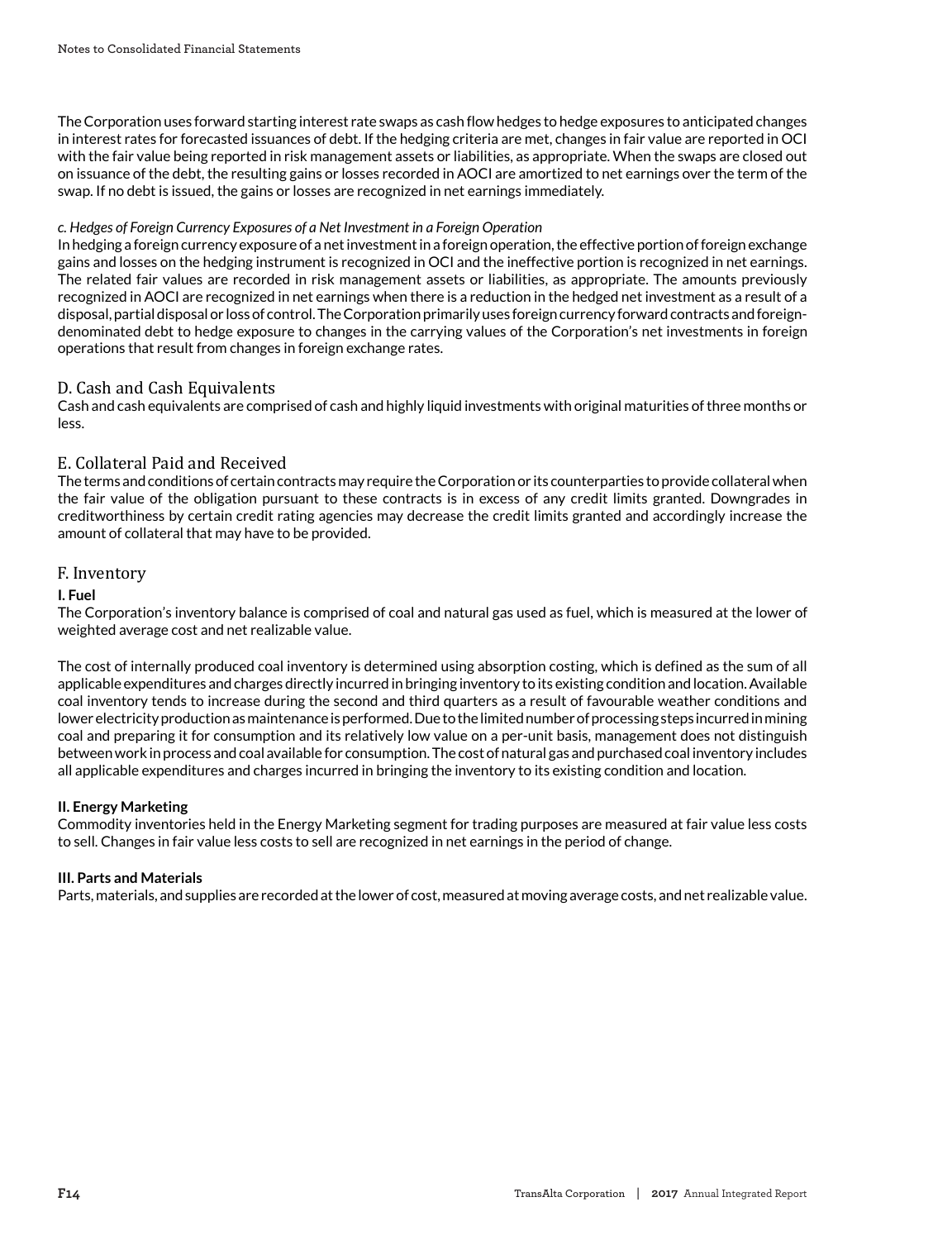# G. Property, Plant, and Equipment

The Corporation's investment in property, plant, and equipment ("PP&E") is initially measured at the original cost of each component at the time of construction, purchase, or acquisition. A component is a tangible portion of an asset that can be separately identified and depreciated over its own expected useful life, and is expected to provide a benefit for a period in excess of one year. Original cost includes items such as materials, labour, borrowing costs, and other directly attributable costs, including the initial estimate of the cost of decommissioning and restoration. Costs are recognized as PP&E assets if it is probable that future economic benefits will be realized and the cost of the item can be measured reliably. The cost of major spare parts is capitalized and classified as PP&E, as these items can only be used in connection with an item of PP&E.

Planned maintenance is performed at regular intervals. Planned major maintenance includes inspection, repair, and maintenance of existing components, and the replacement of existing components. Costs incurred for planned major maintenance activities are capitalized in the period maintenance activities occur and are amortized on a straight-line basis over the term until the next major maintenance event. Expenditures incurred for the replacement of components during major maintenance are capitalized and amortized over the estimated useful life of such components.

The cost of routine repairs and maintenance and the replacement of minor parts are charged to net earnings as incurred.

Subsequent to initial recognition and measurement at cost, all classes of PP&E continue to be measured using the cost model and are reported at cost less accumulated depreciation and impairment losses, if any.

An item of PP&E or a component is derecognized upon disposal or when no future economic benefits are expected from its use or disposal. Any gain or loss arising on derecognition is included in net earnings when the asset is derecognized.

The estimate of the useful lives of each component of PP&E is based on current facts and past experience, and takes into consideration existing long-term sales agreements and contracts, current and forecasted demand, and the potential for technological obsolescence. The useful life is used to estimate the rate at which the component of PP&E is depreciated. PP&E assets are subject to depreciation when the asset is considered to be available for use, which is typically upon commencement of commercial operations. Capital spares that are designated as critical for uninterrupted operation in a particular facility are depreciated over the life of that facility, even if the item is not in service. Other capital spares begin to be depreciated when the item is put into service. Each significant component of an item of PP&E is depreciated to its residual value over its estimated useful life, generally using straight-line or unit-of-production methods. Estimated useful lives, residual values, and depreciation methods are reviewed annually and are subject to revision based on new or additional information. The effect of a change in useful life, residual value, or depreciation method is accounted for prospectively.

Estimated useful lives of the components of depreciable assets, categorized by asset class, are as follows:

| Coal generation               | 2-14 years |
|-------------------------------|------------|
| Gas generation                | 2-30 years |
| Hydro generation              | 3-60 years |
| Wind generation               | 3-30 years |
| Mining property and equipment | 2-14 years |
| Capital spares and other      | 2-30 years |

TransAlta capitalizes borrowing costs on capital invested in projects under construction (see Note 2(S)). Upon commencement of commercial operations, capitalized borrowing costs, as a portion of the total cost of the asset, are depreciated over the estimated useful life of the related asset.

#### H. Intangible Assets

Intangible assets acquired in a business combination are recognized separately from goodwill at their fair value at the date of acquisition. Intangible assets acquired separately are recognized at cost. Internally generated intangible assets arising from development projects are recognized when certain criteria related to the feasibility of internal use or sale, and probable future economic benefits of the intangible asset, are demonstrated.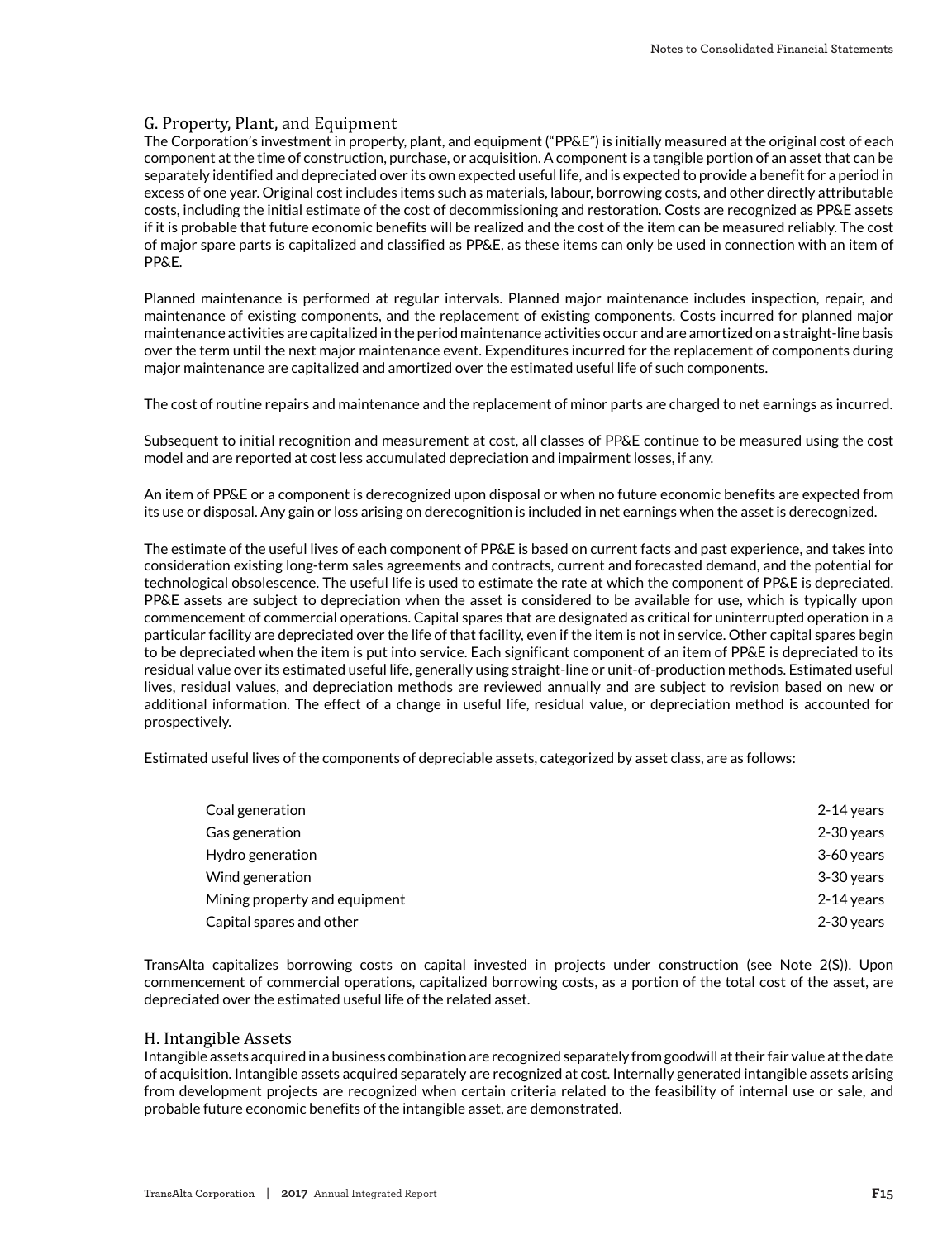Intangible assets are initially recognized at cost, which is comprised of all directly attributable costs necessary to create, produce, and prepare the intangible asset to be capable of operating in the manner intended by management.

Subsequent to initial recognition, intangible assets continue to be measured using the cost model, and are reported at cost less accumulated amortization and impairment losses, if any. Amortization is included in depreciation and amortization and fuel and purchased power in the Consolidated Statements of Earnings (Loss).

Amortization commences when the intangible asset is available for use, and is computed on a straight-line basis over the intangible asset's estimated useful life, except for coal rights, which are amortized using a unit-of-production basis, based on the estimated mine reserves. Estimated useful lives of intangible assets may be determined, for example, with reference to the term of the related contract or licence agreement. The estimated useful lives and amortization methods are reviewed annually with the effect of any changes being accounted for prospectively.

Intangible assets consist of power sale contracts with fixed prices higher than market prices at the date of acquisition, coal rights, software, and intangibles under development. Estimated useful lives of intangible assets are as follows:

| Software             | 2-7 years  |
|----------------------|------------|
| Power sale contracts | 5-20 years |

### I. Impairment of Tangible and Intangible Assets Excluding Goodwill

At the end of each reporting period, the Corporation assesses whether there is any indication that PP&E and finite life intangible assets are impaired.

Factors that could indicate that an impairment exists include: significant underperformance relative to historical or projected operating results; significant changes in the manner in which an asset is used, or in the Corporation's overall business strategy; or significant negative industry or economic trends. In some cases, these events are clear. However, in many cases, a clearly identifiable event indicating possible impairment does not occur. Instead, a series of individually insignificant events occur over a period of time leading to an indication that an asset may be impaired. This can be further complicated in situations where the Corporation is not the operator of the facility. Events can occur in these situations that may not be known until a date subsequent to their occurrence.

The Corporation's operations, the market, and business environment are routinely monitored, and judgments and assessments are made to determine whether an event has occurred that indicates a possible impairment. If such an event has occurred, an estimate is made of the recoverable amount of the asset or cash-generating unit ("CGU") to which the asset belongs. Recoverable amount is the higher of an asset's fair value less costs of disposal and its value in use. Fair value is the price that would be received to sell an asset in an orderly transaction between market participants at the measurement date. In determining fair value, recent market transactions are taken into account. If no such transactions can be identified, an appropriate valuation model such as discounted cash flows is used. Value in use is the present value of the estimated future cash flows expected to be derived from the asset from its continued use and ultimate disposal by the Corporation. If the recoverable amount is less than the carrying amount of the asset or CGU, an asset impairment loss is recognized in net earnings, and the asset's carrying amount is reduced to its recoverable amount.

At each reporting date, an assessment is made whether there is any indication that an impairment loss previously recognized may no longer exist or may have decreased. If such indication exists, the recoverable amount of the asset or CGU to which the asset belongs is estimated, and, if there has been an increase in the recoverable amount, the impairment loss previously recognized is reversed. Where an impairment loss is subsequently reversed, the carrying amount of the asset is increased to the lesser of the revised estimate of its recoverable amount or the carrying amount that would have been determined (net of depreciation) had no impairment loss been recognized previously. A reversal of an impairment loss is recognized in net earnings.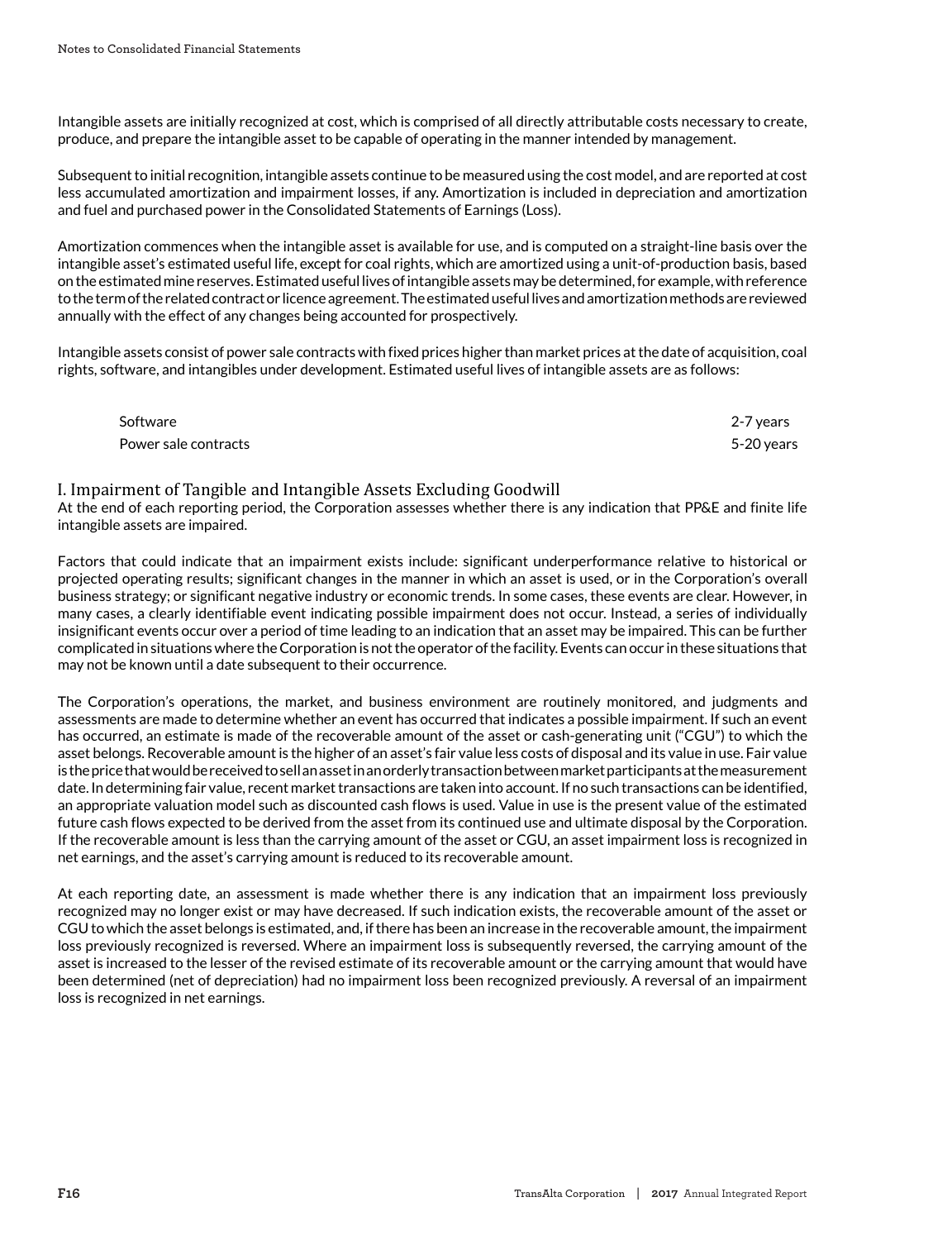# J. Goodwill

Goodwill arising in a business combination is recognized as an asset at the date control is acquired. Goodwill is measured as the cost of an acquisition plus the amount of any non-controlling interest in the acquiree (if applicable) less the fair value of the related identifiable assets acquired and liabilities assumed.

Goodwill is not subject to amortization, but is tested for impairment at least annually, or more frequently, if an analysis of events and circumstances indicate that a possible impairment may exist. These events could include a significant change in financial position of the CGUs or groups of CGUs to which the goodwill relates or significant negative industry or economic trends. For impairment purposes, goodwill is allocated to each of the Corporation's CGUs or groups of CGUs that are expected to benefit from the synergies of the business combination in which the goodwill arose. To test for impairment, the recoverable amount of the CGUs or groups of CGUs to which the goodwill relates is compared to its carrying amount. If the recoverable amount is less than the carrying amount, an impairment loss is recognized in net earnings immediately, by first reducing the carrying amount of the goodwill, and then by reducing the carrying amount of the other assets in the unit. An impairment loss recognized for goodwill is not reversed in subsequent periods.

## K. Project Development Costs

Project development costs include external, direct, and incremental costs that are necessary for completing an acquisition or construction project. These costs are recognized as operating expenses until construction of a plant or acquisition of an investment is likely to occur, there is reason to believe that future costs are recoverable, and that efforts will result in future value to the Corporation, at which time the costs incurred subsequently are included in other assets. The appropriateness of capitalization of these costs is evaluated each reporting period, and amounts capitalized for projects no longer probable of occurring are charged to net earnings.

### L. Income Taxes

The Corporation uses the liability method of accounting for income taxes. Under the liability method, deferred income tax assets and liabilities are recognized on the differences between the carrying amounts of assets and liabilities and their respective income tax basis (temporary differences). A deferred income tax asset may also be recognized for the benefit expected from unused tax credits and losses available for carryforward, to the extent that it is probable that future taxable earnings will be available against which the tax credits and losses can be applied. Deferred income tax assets and liabilities are measured based on income tax rates and tax laws that are enacted or substantively enacted by the end of the reporting period and that are expected to apply in the years in which temporary differences are expected to be realized or settled. Deferred income tax is charged or credited to net earnings, except when related to items charged or credited to either OCI or directly to equity. The carrying amount of deferred income tax assets is evaluated at the end of each reporting period and is reduced to the extent that it is no longer probable that sufficient taxable income will be available to allow all or part of the asset to be realized.

Deferred income tax liabilities are recognized for taxable temporary differences arising on investments in subsidiaries, except where the Corporation is able to control the reversal of the temporary difference and it is probable that the temporary difference will not reverse in the foreseeable future.

## M. Employee Future Benefits

The Corporation has defined benefit pension and other post-employment benefit plans. The current service cost of providing benefits under the defined benefit plans is determined using the projected unit credit method pro-rated based on service. The net interest cost is determined by applying the discount rate to the net defined benefit liability. The discount rate used to determine the present value of the defined benefit obligation, and the net interest cost, is determined by reference to market yields at the end of the reporting period on high-quality corporate bonds with terms and currencies that match the estimated terms and currencies of the benefit obligations. Remeasurements, which include actuarial gains and losses and the return on plan assets (excluding net interest), are recognized through OCI in the period in which they occur. Actuarial gains and losses arise from experience adjustments and changes in actuarial assumptions. Remeasurements are not reclassified to profit or loss, from OCI, in subsequent periods.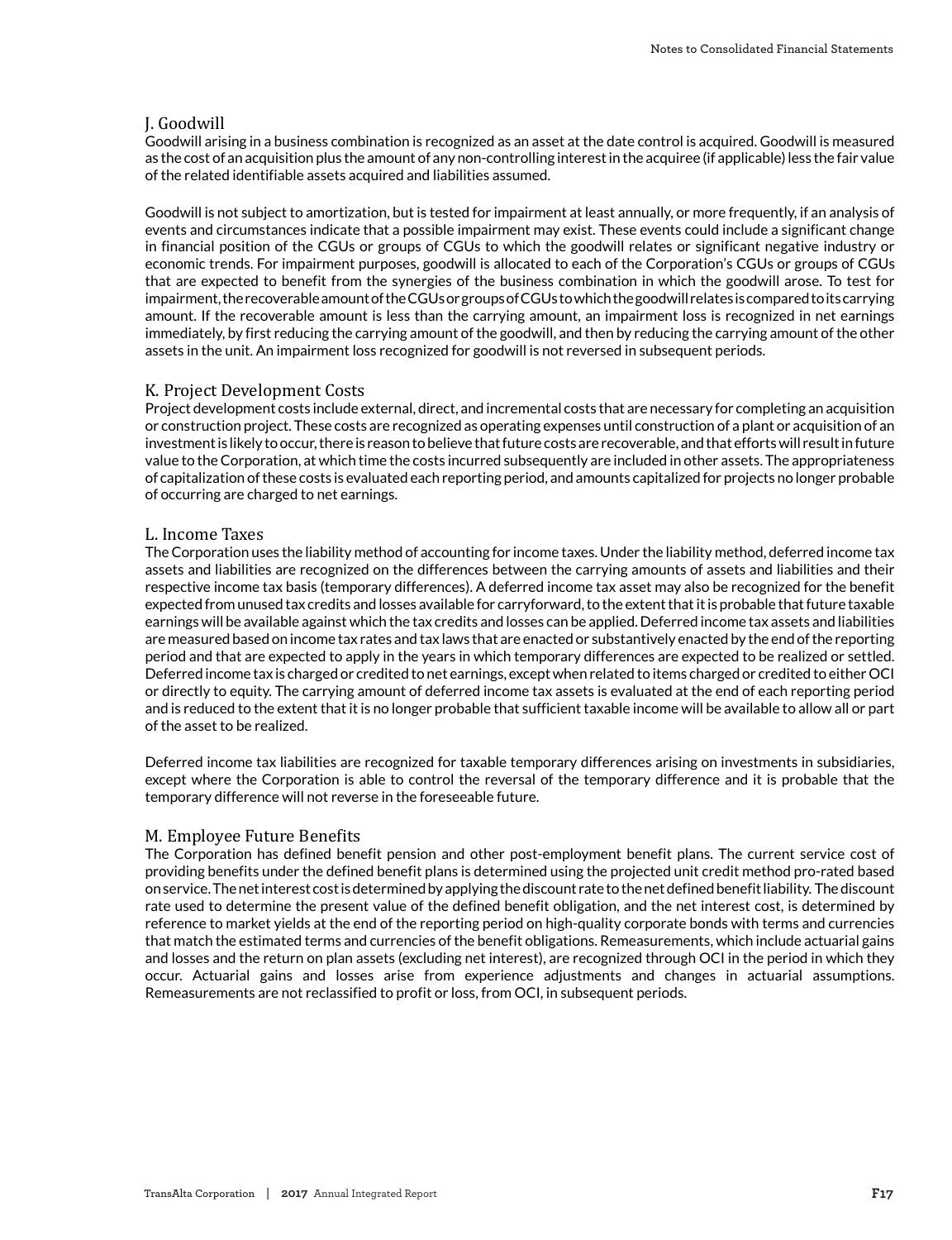Gains or losses arising from either a curtailment or settlement of a defined benefit plan are recognized when the curtailment or settlement occurs. When the restructuring of a benefit plan gives rise to a curtailment and a settlement of obligations, the curtailment is accounted for prior to the settlement.

In determining whether statutory minimum funding requirements of the Corporation's defined benefit pension plans give rise to recording an additional liability, letters of credit provided by the Corporation as security are considered to alleviate the funding requirements. No additional liability results in these circumstances.

Contributions payable under defined contribution pension plans are recognized as a liability and an expense in the period in which the services are rendered.

## N. Provisions

Provisions are recognized when the Corporation has a present obligation (legal or constructive) as a result of a past event, it is probable that the Corporation will be required to settle the obligation, and a reliable estimate can be made of the amount of the obligation. A legal obligation can arise through a contract, legislation, or other operation of law. A constructive obligation arises from an entity's actions whereby through an established pattern of past practice, published policies, or a sufficiently specific current statement, the entity has indicated it will accept certain responsibilities and has thus created a valid expectation that it will discharge those responsibilities. The amount recognized as a provision is the best estimate, remeasured at each period-end, of the expenditures required to settle the present obligation, considering the risks and uncertainties associated with the obligation. Where expenditures are expected to be incurred in the future, the obligation is measured at its present value using a current market-based, risk-adjusted interest rate.

The Corporation records a decommissioning and restoration provision for all generating facilities and mine sites for which it is legally or constructively required to remove the facilities at the end of their useful lives and restore the plant or mine sites. For some hydro facilities, the Corporation is required to remove the generating equipment, but is not required to remove the structures. Initial decommissioning provisions are recognized at their present value when incurred. Each reporting date, the Corporation determines the present value of the provision using the current discount rates that reflect the time value of money and associated risks. The Corporation recognizes the initial decommissioning and restoration provisions, as well as changes resulting from revisions to cost estimates and period-end revisions to the market-based, risk-adjusted discount rate, as a cost of the related PP&E (see Note 2(G)). The accretion of the net present value discount is charged to net earnings each period and is included in net interest expense. Where the Corporation expects to receive reimbursement from a third party for a portion of future decommissioning costs, the reimbursement is recognized as a separate asset when it is virtually certain that the reimbursement will be received. Decommissioning and restoration obligations for coal mines are incurred over time as new areas are mined, and a portion of the provision is settled over time as areas are reclaimed prior to final pit reclamation. Reclamation costs for mining assets are recognized on a unit-ofproduction basis.

Changes in other provisions resulting from revisions to estimates of expenditures required to settle the obligation or period-end revisions to the market-based, risk-adjusted discount rate are recognized in net earnings. The accretion of the net present value discount is charged to net earnings each period and is included in net interest expense.

## O. Share-Based Payments

The Corporation measures share-based awards compensation expense at grant date fair value and recognizes the expense over the vesting period based on the Corporation's estimate of the number of units that will eventually vest. Any award that vests in installments is accounted for as a separate award with its own distinct fair value measurement.

Compensation expense associated with equity-settled and cash-settled awards are recognized within equity and liability, respectively. The liability associated with cash-settled awards is remeasured to fair value at each reporting date up to, and including, the settlement date, with changes in fair value recognized within compensation expense.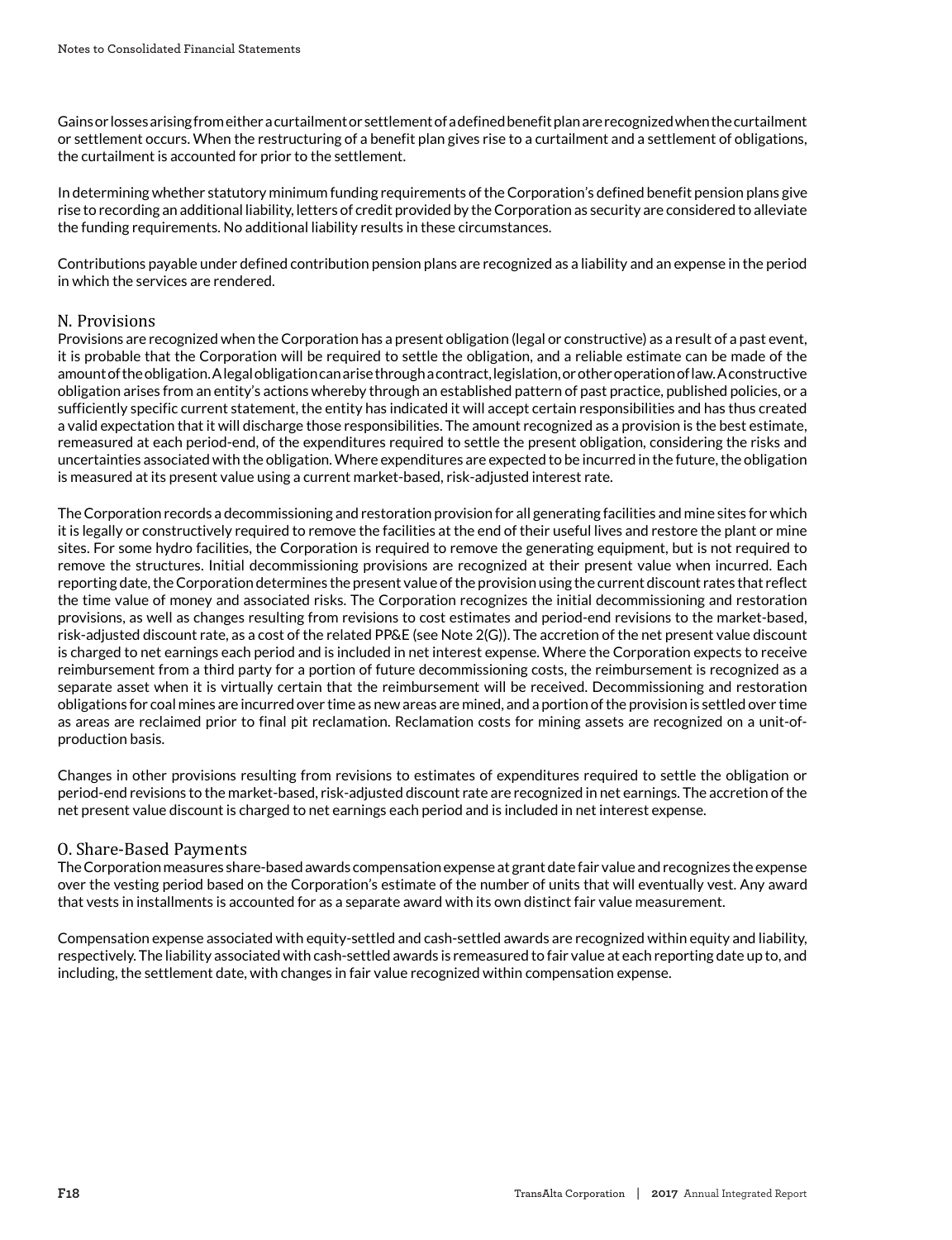## P. Emission Credits and Allowances

Emission credits and allowances are recorded as inventory at cost. Those purchased for use by the Corporation are recorded at cost and are carried at the lower of weighted average cost and net realizable value. Credits granted to, or internally generated by, TransAlta are recorded at nil. Emission liabilities are recorded using the best estimate of the amount required by the Corporation to settle its obligation in excess of government-established caps and targets. To the extent compliance costs are recoverable under the terms of contracts with third parties, the amounts are recognized as revenue in the period of recovery.

Emission credits and allowances that are held for trading and that meet the definition of a derivative are accounted for using the fair value method of accounting. Emission credits and allowances that do not satisfy the criteria of a derivative are accounted for using the accrual method.

#### Q. Assets Held for Sale

Assets are classified as held for sale if their carrying amount will be recovered primarily through a sale as opposed to continued use by the Corporation. Assets classified as held for sale are measured at the lower of their carrying amount and fair value less costs of disposal. Any impairment is recognized in net earnings. Depreciation and equity accounting ceases when an asset or equity investment, respectively, is classified as held for sale. Assets classified as held for sale are reported as current assets in the Consolidated Statements of Financial Position.

#### R. Leases

A lease is an arrangement whereby the lessor conveys to the lessee, in return for a payment or series of payments, the right to use an asset for an agreed period of time.

Power purchase arrangements ("PPA") and other long-term contracts may contain, or may be considered, leases where the fulfillment of the arrangement is dependent on the use of a specific asset (e.g., a generating unit) and the arrangement conveys to the customer the right to use that asset.

Where the Corporation determines that the contractual provisions of a contract contain, or are, a lease and result in the customer assuming the principal risks and rewards of ownership of the asset, the arrangement is a finance lease. Assets subject to finance leases are not reflected as PP&E and the net investment in the lease, represented by the present value of the amounts due from the lessee, is recorded in the Consolidated Statements of Financial Position as a financial asset, classified as a finance lease receivable. The payments considered to be part of the leasing arrangement are apportioned between a reduction in the lease receivable and finance lease income. The finance lease income element of the payments is recognized using a method that results in a constant rate of return on the net investment in each period and is reflected in finance lease income on the Consolidated Statements of Earnings (Loss).

Where the Corporation determines that the contractual provisions of a contract contain, or are, a lease and result in the Corporation retaining the principal risks and rewards of ownership of the asset, the arrangement is an operating lease. For operating leases, the asset is, or continues to be, capitalized as PP&E and depreciated over its useful life. Rental income, including contingent rent, from operating leases is recognized over the term of the arrangement and is reflected in revenue on the Consolidated Statements of Earnings (Loss). Contingent rent may arise when payments due under the contract are not fixed in amount but vary based on a future factor such as the amount of use or production.

Leasing or other contractual arrangements that transfer substantially all of the risks and rewards of ownership to the Corporation are considered finance leases. A leased asset and lease obligation are recognized at the lower of the fair value or the present value of the minimum lease payments. Lease payments are apportioned between interest expense and a reduction of the lease liability. Contingent rents are charged as expenses in the periods incurred. The leased asset is depreciated over the shorter of the estimated useful life of the asset and the lease term.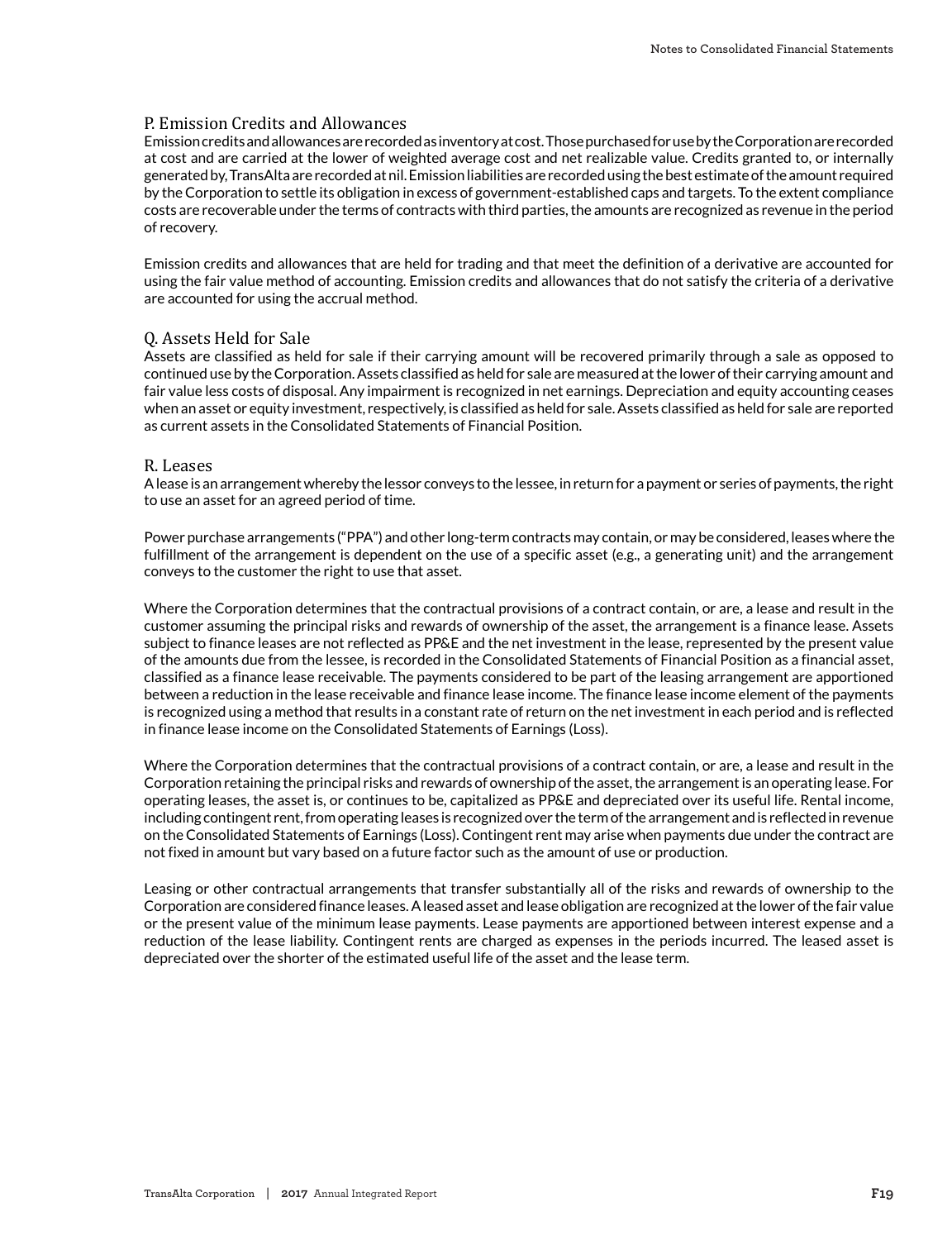# S. Borrowing Costs

TransAlta capitalizes borrowing costs that are directly attributable to, or relate to general borrowings used for, the construction of qualifying assets. Qualifying assets are assets that take a substantial period of time to prepare for their intended use and typically include generating facilities or other assets that are constructed over periods of time exceeding 12 months. Borrowing costs are considered to be directly attributable if they could have been avoided if the expenditure on the qualifying asset had not been made. Borrowing costs that are capitalized are included in the cost of the related PP&E component. Capitalization of borrowing costs ceases when substantially all the activities necessary to prepare the asset for its intended use are complete.

All other borrowing costs are expensed in the period in which they are incurred.

## T. Non-Controlling Interests

Non-controlling interests arise from business combinations in which the Corporation acquires less than a 100 per cent interest. Non-controlling interests are initially measured at either fair value or at the non-controlling interest's proportionate share of the acquiree's identifiable net assets. The Corporation determines on a transaction by transaction basis which measurement method is used. Non-controlling interests also arise from other contractual arrangements between the Corporation and other parties, whereby the other party has acquired an interest in a specified asset or operation, and the Corporation retains control.

Subsequent to acquisition, the carrying amount of non-controlling interests is increased or decreased by the noncontrolling interest's share of subsequent changes in equity and payments to the non-controlling interest. Total comprehensive income is attributed to the non-controlling interests even if this results in the non-controlling interests having a negative balance.

# U. Joint Arrangements

A joint arrangement is a contractual arrangement that establishes the terms by which two or more parties agree to undertake and jointly control an economic activity. TransAlta's joint arrangements are generally classified as two types: joint operations and joint ventures.

A joint operation arises when the parties that have joint control have rights to the assets and obligations for the liabilities relating to the arrangement. Generally, each party takes a share of the output from the asset and each bears an agreed upon share of the costs incurred in respect of the joint operation. The Corporation reports its interests in joint operations in its consolidated financial statements using the proportionate consolidation method by recognizing its share of the assets, liabilities, revenues, and expenses in respect of its interest in the joint operation.

In a joint venture, the venturers do not have rights to individual assets or obligations of the venture. Rather, each venturer has rights to the net assets of the arrangement. The Corporation reports its interests in joint ventures using the equity method. Under the equity method, the investment is initially recognized at cost and the carrying amount is increased or decreased to recognize the Corporation's share of the joint venture's net earnings or loss after the date of acquisition. The impact of transactions between the Corporation and joint ventures is eliminated based on the Corporation's ownership interest. Distributions received from joint ventures reduce the carrying amount of the investment. Any excess of the cost of an acquisition less the fair value of the recognized identifiable assets, liabilities, and contingent liabilities of an acquired joint venture is recognized as goodwill and is included in the carrying amount of the investment and is assessed for impairment as part of the investment.

Investments in joint ventures are evaluated for impairment at each reporting date by first assessing whether there is objective evidence that the investment is impaired. If such objective evidence is present, an impairment loss is recognized if the investment's recoverable amount is less than its carrying amount. The investment's recoverable amount is determined as the higher of value in use and fair value less costs of disposal.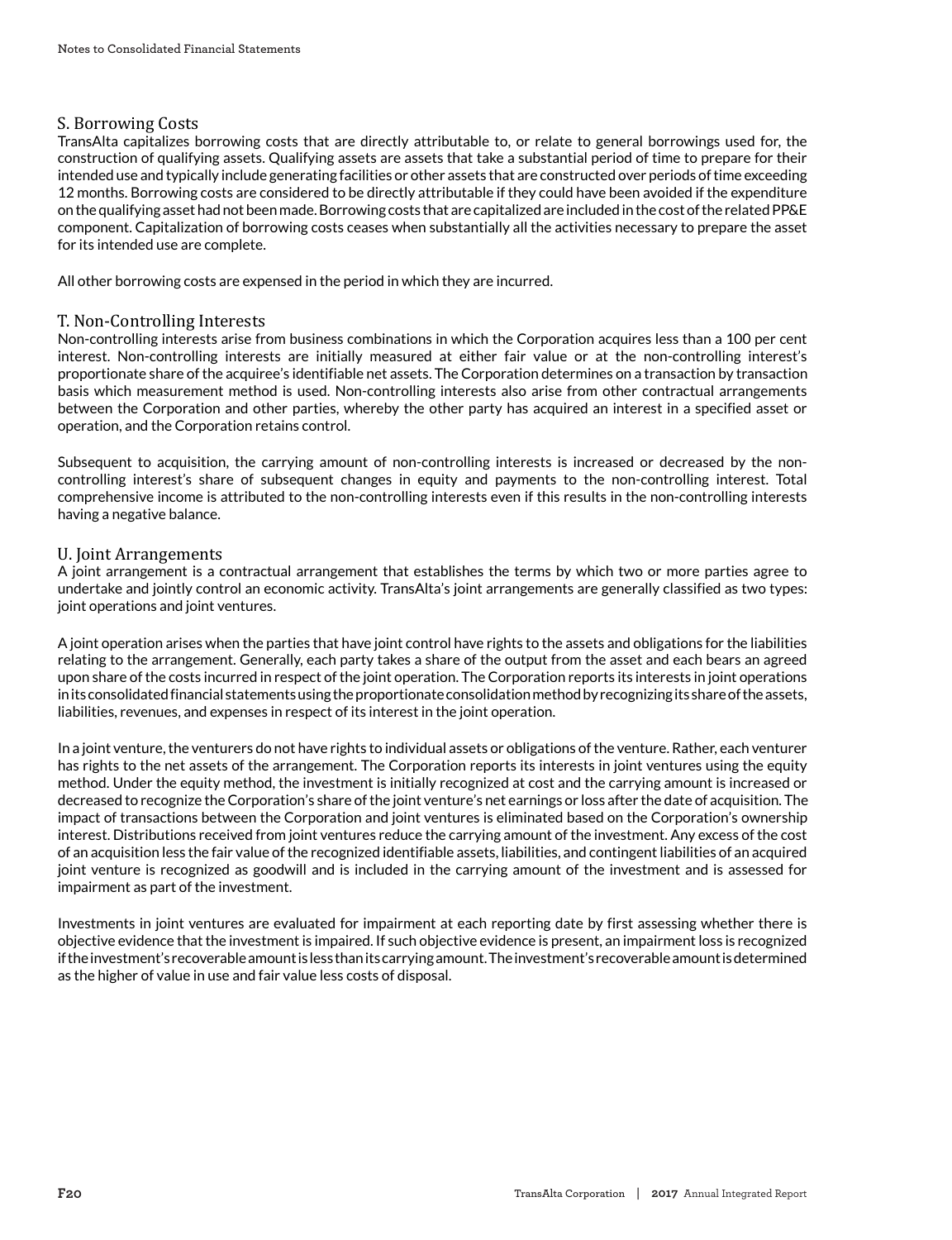#### V. Government Incentives

Government incentives are recognized when the Corporation has reasonable assurance that it will comply with the conditions associated with the incentive and that the incentive will be received. When the incentive relates to an expense item, it is recognized in net earnings over the same period in which the related costs or revenues are recognized. When the incentive relates to an asset, it is recognized as a reduction of the carrying amount of PP&E and released to earnings as a reduction in depreciation over the expected useful life of the related asset.

#### W. Earnings per Share

Basic earnings per share is calculated by dividing net earnings attributable to common shareholders by the weighted average number of common shares outstanding in the year.

Diluted earnings per share is calculated by dividing net earnings attributable to common shareholders, adjusted for the after-tax effects of dividends, interest, or other changes in net earnings that would result from potential dilutive instruments, by the weighted average number of common shares outstanding in the year, adjusted for additional common shares that would have been issued on the conversion of all potential dilutive instruments.

#### X. Business Combinations

Transactions in which the acquisition constitutes a business are accounted for using the acquisition method. Identifiable assets acquired and liabilities assumed are measured at their acquisition date fair values. Goodwill is measured as the excess of the fair value of consideration transferred less the fair value of the identifiable assets acquired and liabilities assumed.

Acquisition-related costs to effect the business combination, with the exception of costs to issue debt or equity securities, are recognized in net earnings as incurred.

#### Y. Stripping Costs

A mine stripping activity asset is recognized when all of the following are met: i) it is probable that the future benefit associated with improved access to the coal reserves associated with the stripping activity will be realized; ii) the component of the coal reserve to which access has been improved can be identified; and iii) the costs related to the stripping activity associated with that component can be measured reliably. Costs include those directly incurred to perform the stripping activity as well as an allocation of directly attributable overheads. The resulting stripping activity asset is amortized on a unit-of-production basis over the expected useful life of the identified component that it relates to. The amortization is recognized as a component of the standard cost of coal inventory.

#### Z. Significant Accounting Judgments and Key Sources of Estimation Uncertainty

The preparation of financial statements requires management to make judgments, estimates, and assumptions that could affect the reported amounts of assets, liabilities, revenues, expenses, and disclosures of contingent assets and liabilities during the period. These estimates are subject to uncertainty. Actual results could differ from those estimates due to factors such as fluctuations in interest rates, foreign exchange rates, inflation and commodity prices, and changes in economic conditions, legislation, and regulations.

In the process of applying the Corporation's accounting policies, management has to make judgments and estimates about matters that are highly uncertain at the time the estimate is made and that could significantly affect the amounts recognized in the consolidated financial statements. Different estimates with respect to key variables used in the calculations, or changes to estimates, could potentially have a material impact on the Corporation's financial position or performance. The key judgments and sources of estimation uncertainty are described below: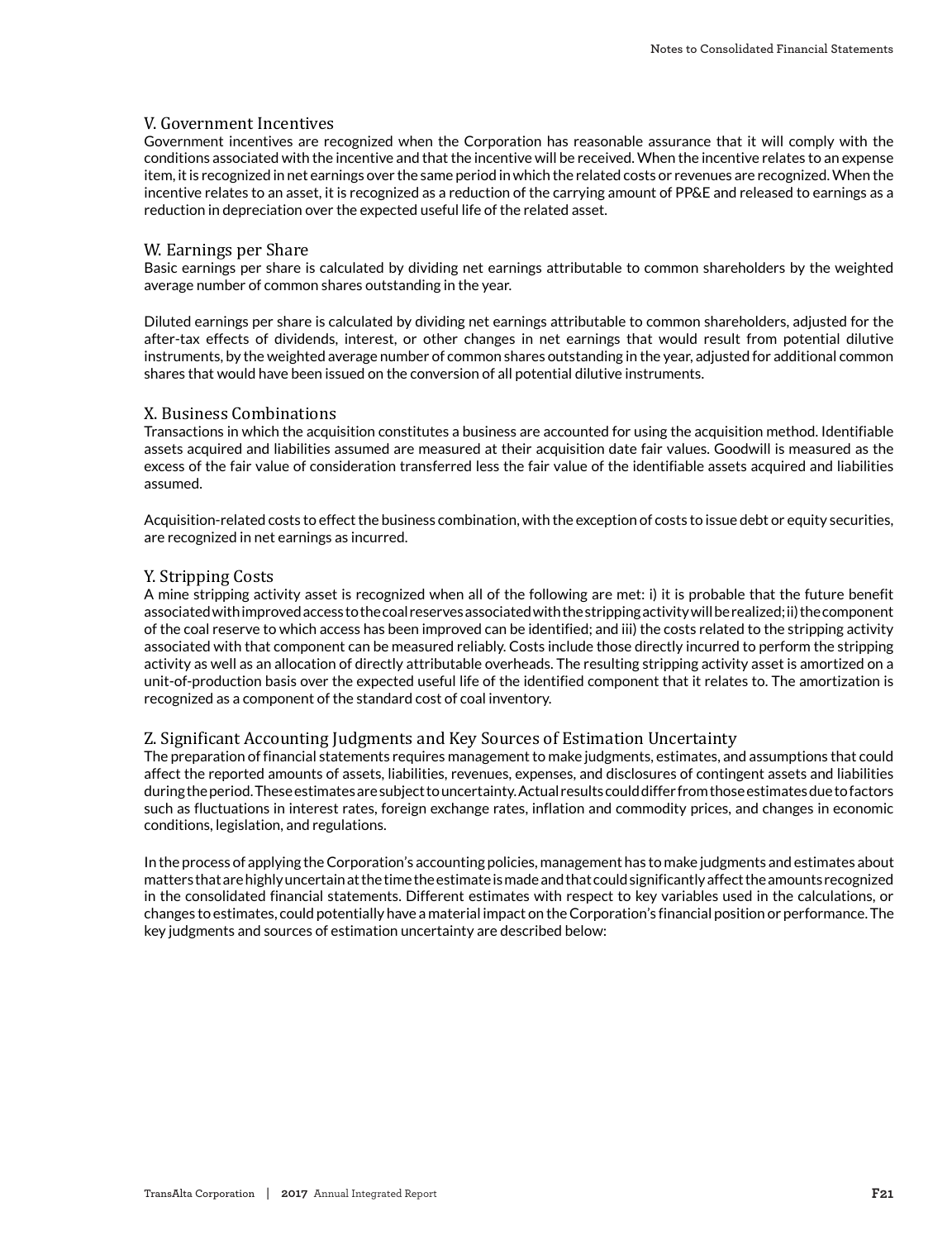#### **I. Impairment of PP&E and Goodwill**

Impairment exists when the carrying amount of an asset, CGU or group of CGUs to which goodwill relates exceeds its recoverable amount, which is the higher of its fair value less costs of disposal and its value in use. An assessment is made at each reporting date as to whether there is any indication that an impairment loss may exist or that a previously recognized impairment loss may no longer exist or may have decreased. In determining fair value less costs of disposal, information about third-party transactions for similar assets is used and if none is available, other valuation techniques, such as discounted cash flows, are used. Value in use is computed using the present value of management's best estimates of future cash flows based on the current use and present condition of the asset. In estimating either fair value less costs of disposal or value in use using discounted cash flow methods, estimates and assumptions must be made about sales prices, cost of sales, production, fuel consumed, capital expenditures, retirement costs, and other related cash inflows and outflows over the life of the facilities, which can range from 30 to 60 years. In developing these assumptions, management uses estimates of contracted and future market prices based on expected market supply and demand in the region in which the plant operates, anticipated production levels, planned and unplanned outages, changes to regulations, and transmission capacity or constraints for the remaining life of the facilities. Discount rates are determined by employing a weighted average cost of capital methodology that is based on capital structure, cost of equity, and cost of debt assumptions based on comparable companies with similar risk characteristics and market data as the asset, CGU, or group of CGUs subject to the test. These estimates and assumptions are susceptible to change from period to period and actual results can, and often do, differ from the estimates, and can have either a positive or negative impact on the estimate of the impairment charge, and may be material. The impairment outcome can also be impacted by the determination of CGUs or groups of CGUs for asset and goodwill impairment testing. A CGU is the smallest identifiable group of assets that generates cash inflows that are largely independent of the cash inflows from other assets or groups of assets, and goodwill is allocated to each CGU or group of CGUs that is expected to benefit from the synergies of the acquisition from which the goodwill arose. The allocation of goodwill is reassessed upon changes in the composition of segments, CGUs, or groups of CGUs. In respect of determining CGUs, significant judgment is required to determine what constitutes independent cash flows between power plants that are connected to the same system. The Corporation evaluates the market design, transmission constraints, and the contractual profile of each facility, as well as the Corporation's own commodity price risk management plans and practices, in order to inform this determination. With regard to the allocation or reallocation of goodwill, significant judgment is required to evaluate synergies and their impacts. Minimum thresholds also exist with respect to segmentation and internal monitoring activities. The Corporation evaluates synergies with regards to opportunities from combined talent and technology, functional organization, future growth potential, and considers its own performance measurement processes in making this determination. Information regarding significant judgments and estimates in respect of impairment during 2015 to 2017 is found in Notes 6 and 17.

#### **II. Leases**

In determining whether the Corporation's PPAs and other long-term electricity and thermal sales contracts contain, or are, leases, management must use judgment in assessing whether the fulfillment of the arrangement is dependent on the use of a specific asset and the arrangement conveys the right to use the asset. For those agreements considered to contain, or be, leases, further judgment is required to determine whether substantially all of the significant risks and rewards of ownership are transferred to the customer or remain with the Corporation, to appropriately account for the agreement as either a finance or operating lease. These judgments can be significant and impact how the Corporation classifies amounts related to the arrangement as either PP&E or as a finance lease receivable on the Consolidated Statements of Financial Position, and therefore the amount of certain items of revenue and expense is dependent upon such classifications.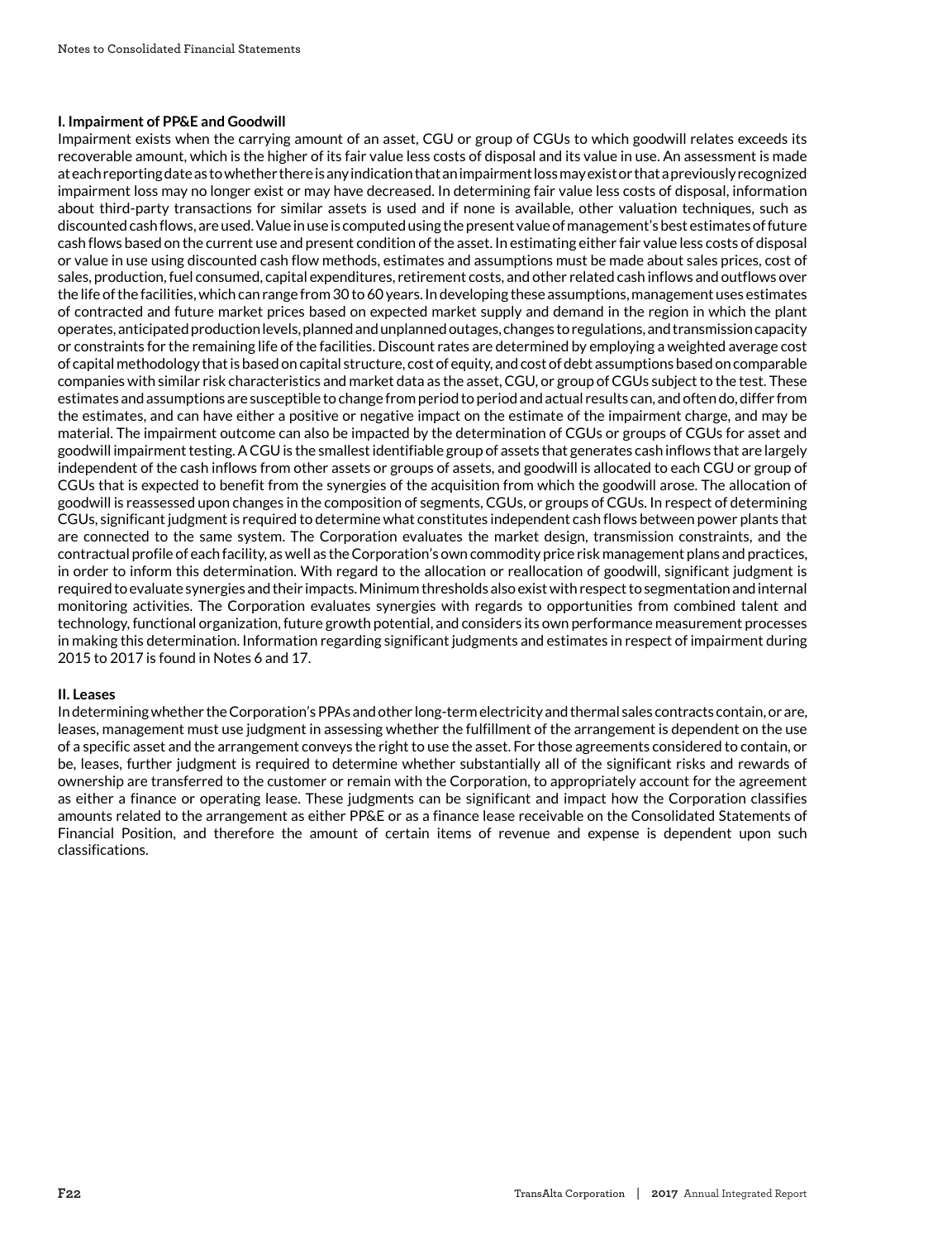#### **III. Income Taxes**

Preparation of the consolidated financial statements involves determining an estimate of, or provision for, income taxes in each of the jurisdictions in which the Corporation operates. The process also involves making an estimate of income taxes currently payable and income taxes expected to be payable or recoverable in future periods, referred to as deferred income taxes. Deferred income taxes result from the effects of temporary differences due to items that are treated differently for tax and accounting purposes. The tax effects of these differences are reflected in the Consolidated Statements of Financial Position as deferred income tax assets and liabilities. An assessment must also be made to determine the likelihood that the Corporation's future taxable income will be sufficient to permit the recovery of deferred income tax assets. To the extent that such recovery is not probable, deferred income tax assets must be reduced. Management uses the Corporation's long-range forecasts as a basis for evaluation of recovery of deferred income tax assets. Management must exercise judgment in its assessment of continually changing tax interpretations, regulations, and legislation to ensure deferred income tax assets and liabilities are complete and fairly presented. Differing assessments and applications than the Corporation's estimates could materially impact the amounts recognized for deferred income tax assets and liabilities. See Note 10 for further details on the impacts of the Corporation's tax policies.

#### **IV. Financial Instruments and Derivatives**

The Corporation's financial instruments and derivatives are accounted for at fair value, with the initial and subsequent changes in fair value affecting earnings in the period the change occurs. The fair values of financial instruments and derivatives are classified within three levels, with Level III fair values determined using inputs for the asset or liability that are not readily observable. These fair value levels are outlined and discussed in more detail in Note 13. Some of the Corporation's fair values are included in Level III because they are not traded on an active exchange or have terms that extend beyond the time period for which exchange-based quotes are available and require the use of internal valuation techniques or models to determine fair value.

The determination of the fair value of these contracts and derivative instruments can be complex and relies on judgments and estimates concerning future prices, volatility, and liquidity, among other factors. These fair value estimates may not necessarily be indicative of the amounts that could be realized or settled, and changes in these assumptions could affect the reported fair value of financial instruments. Fair values can fluctuate significantly and can be favourable or unfavourable depending on current market conditions. Judgment is also used in determining whether a highly probable forecasted transaction designated in a cash flow hedge is expected to occur based on the Corporation's estimates of pricing and production to allow the future transaction to be fulfilled.

#### **V. Project Development Costs**

Project development costs are capitalized in accordance with the accounting policy in Note 2(K). Management is required to use judgment to determine if there is reason to believe that future costs are recoverable, and that efforts will result in future value to the Corporation, in determining the amount to be capitalized.

#### **VI. Provisions for Decommissioning and Restoration Activities**

TransAlta recognizes provisions for decommissioning and restoration obligations as outlined in Note 2(N) and Note 20. Initial decommissioning provisions, and subsequent changes thereto, are determined using the Corporation's best estimate of the required cash expenditures, adjusted to reflect the risks and uncertainties inherent in the timing and amount of settlement. The estimated cash expenditures are present valued using a current, risk-adjusted, market-based, pre-tax discount rate. A change in estimated cash flows, market interest rates, or timing could have a material impact on the carrying amount of the provision.

#### **VII. Useful Life of PP&E**

Each significant component of an item of PP&E is depreciated over its estimated useful life. Estimated useful lives are determined based on current facts and past experience, and take into consideration the anticipated physical life of the asset, existing long-term sales agreements and contracts, current and forecasted demand, the potential for technological obsolescence, and regulations. The useful lives of PP&E are reviewed at least annually to ensure they continue to be appropriate. Information on changes in useful lives of facilities is disclosed in Note 3(A).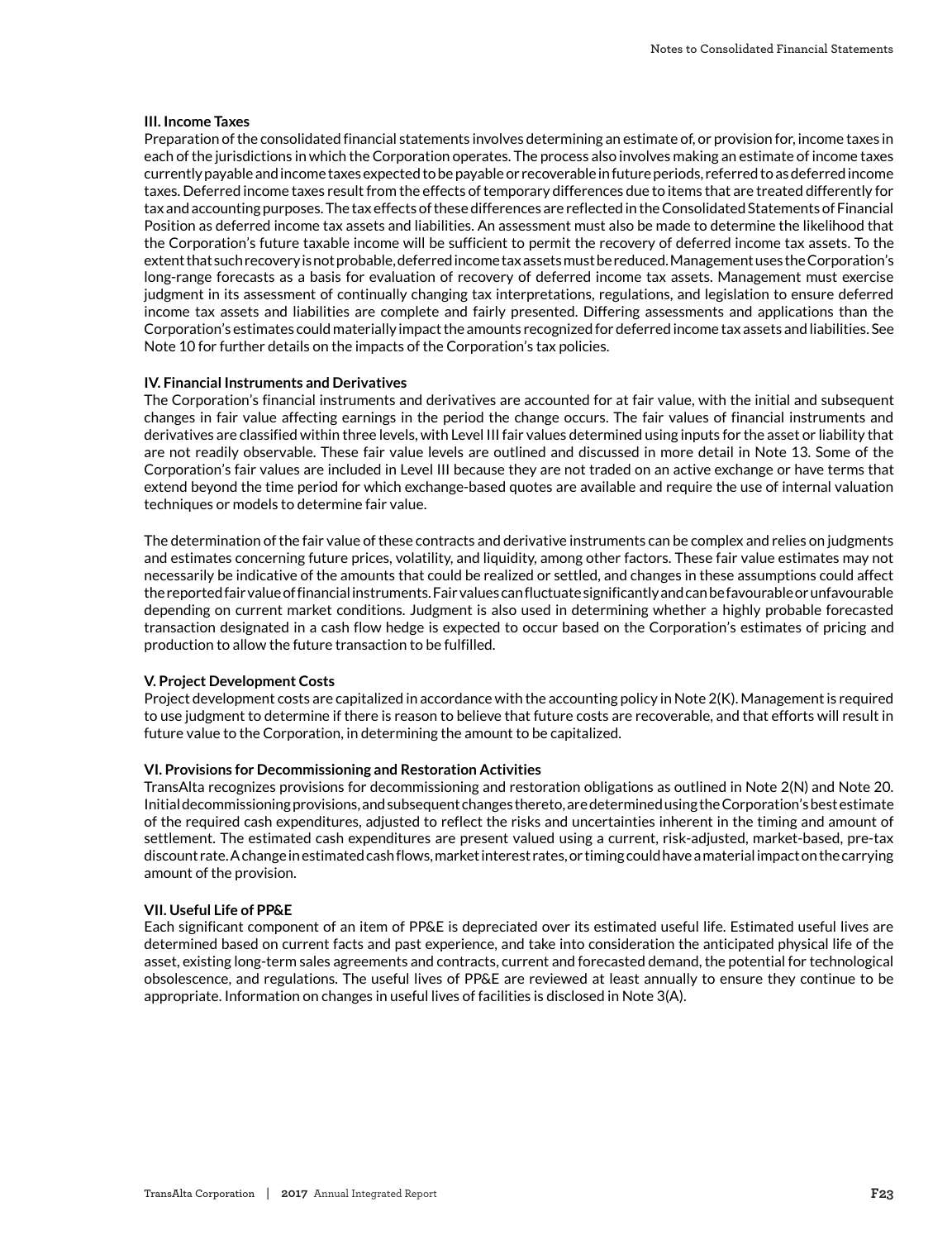#### **VIII. Employee Future Benefits**

The Corporation provides pension and other post-employment benefits, such as health and dental benefits, to employees. The cost of providing these benefits is dependent upon many factors, including actual plan experience and estimates and assumptions about future experience.

The liability for pension and post-employment benefits and associated costs included in annual compensation expenses are impacted by estimates related to:

- employee demographics, including age, compensation levels, employment periods, the level of contributions made to the plans, and earnings on plan assets,
- the effects of changes to the provisions of the plans; and
- changes in key actuarial assumptions, including rates of compensation and health-care cost increases, and discount rates.

Due to the complexity of the valuation of pension and post-employment benefits, a change in the estimate of any one of these factors could have a material effect on the carrying amount of the liability for pension and other post-employment benefits or the related expense. These assumptions are reviewed annually to ensure they continue to be appropriate. See Note 27 for disclosures on employee future benefits.

### **IX. Other Provisions**

Where necessary, TransAlta recognizes provisions arising from ongoing business activities, such as interpretation and application of contract terms, ongoing litigation, and force majeure claims. These provisions, and subsequent changes thereto, are determined using the Corporation's best estimate of the outcome of the underlying event and can also be impacted by determinations made by third parties, in compliance with contractual requirements. The actual amount of the provisions that may be required could differ materially from the amount recognized. More information is disclosed in Notes 4 and 20 with respect to other provisions.

# 3. Accounting Changes

# A. Current Accounting Changes

## **Change in Estimates - Useful Lives**

As a result of the Off-Coal Agreement ("OCA") with the Government of Alberta described in Note 4(H), the Corporation will cease coal-fired emissions by the end of 2030. On Jan. 1, 2017, the useful lives of the PP&E and amortizable intangibles associated with some of the Corporation's Alberta coal assets were reduced to 2030. As a result, depreciation expense and intangibles amortization for the year ended Dec. 31, 2017, increased by approximately \$58 million. The useful lives may be revised or extended in compliance with the Corporation's accounting policies, dependent upon future operating decisions and events, such as coal-to-gas conversions.

Due to the Corporation's decision to retire Sundance Unit 1 effective Jan. 1, 2018 (see Note 4(B) for further details), the useful lives of the Sundance Unit 1 PP&E and amortizable intangibles were reduced in the second quarter of 2017 by two years to Dec. 31, 2017. As a result, depreciation expense and intangibles amortization for the year ended Dec. 31, 2017, increased by approximately \$26 million.

Since Sundance Unit 1 will be shut down two years early, the federal Minister of Environment has agreed to extend the life of Sundance Unit 2 from 2019 to 2021. As such, during the third quarter of 2017, the Corporation extended the life of Sundance Unit 2 to 2021 (see Note 4(B) for further details). As a result, depreciation expense and intangibles amortization for the year ended Dec. 31, 2017 decreased in total by approximately \$4 million.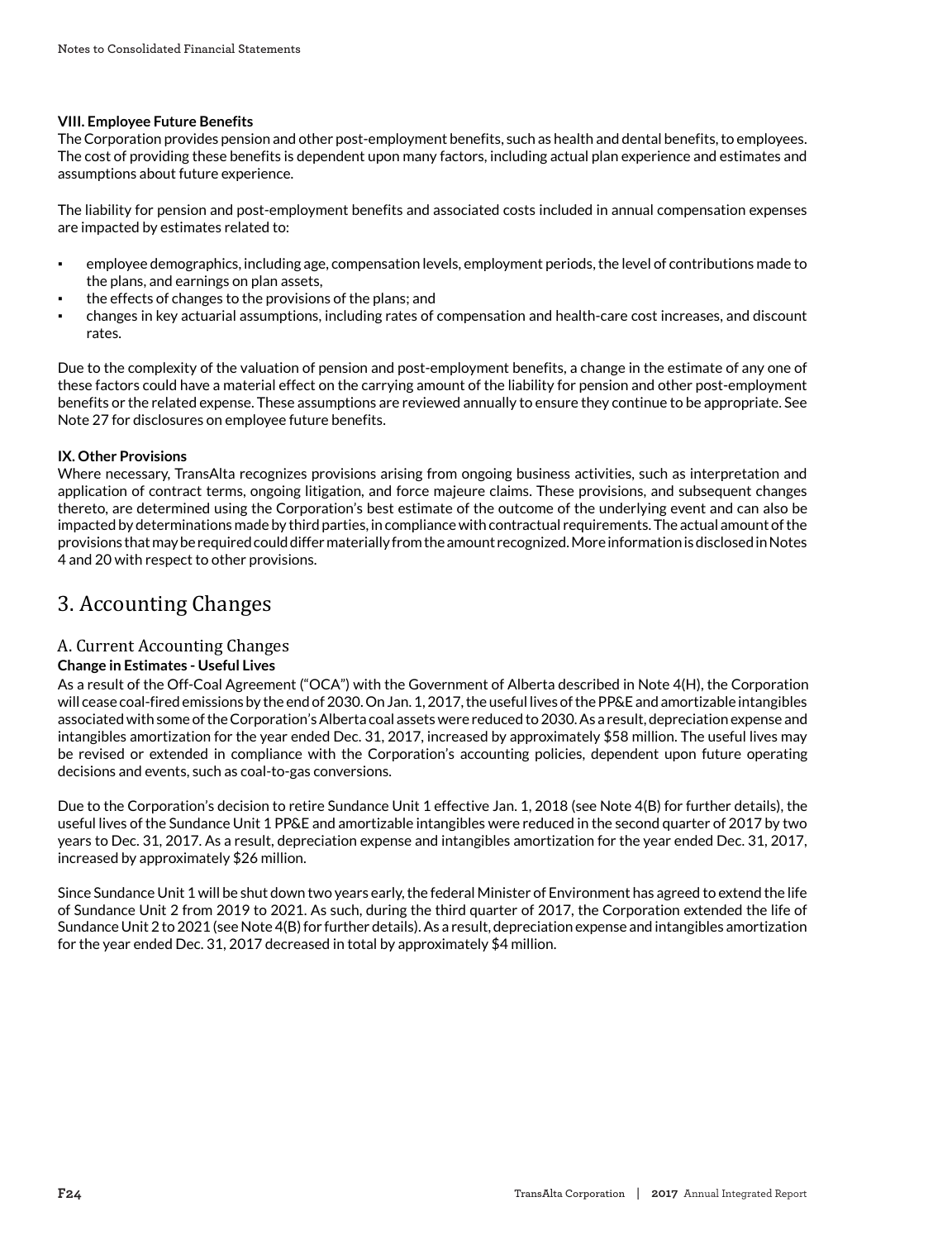# B. Future Accounting Changes

Accounting standards that have been previously issued by the IASB, but are not yet effective and have not been applied by the Corporation include:

#### **I. IFRS 15** *Revenue from Contracts with Customers*

In May 2014, the IASB issued IFRS 15 *Revenue from Contracts with Customers*, which replaces existing revenue recognition guidance with a single comprehensive accounting model. The model specifies that an entity recognizes revenue when it transfers promised goods or services to customers in an amount that reflects the consideration to which it expects to be entitled in exchange for those goods or services. In April 2016, the IASB issued an amendment to IFRS 15 to clarify the identification of performance obligations, principal versus agent considerations, licenses of intellectual property, and transition practical expedients. IFRS 15, including the amendment, is required to be adopted either retrospectively or using a modified retrospective approach for annual periods beginning on or after Jan. 1, 2018, with earlier adoption permitted. IFRS 15 will be applied by the Corporation on Jan. 1, 2018.

The Corporation has completed the review and accounting assessment of its revenue streams and underlying contracts with customers and the quantification of impacts. The majority of the Corporation's revenues within the scope of IFRS 15 are earned through the sale of capacity and energy under both long-term arrangements and merchant mechanisms, and from the sale of renewable energy certificates. IFRS 15 requires the application of a five-step model to determine when to recognize revenue, and at what amount. The model specifies that an entity recognizes revenue when it transfers promised goods or services to customers in an amount that reflects the consideration to which it expects to be entitled in exchange for those goods or services. Depending on whether certain criteria are met, revenue is recognized either over time, in a manner that depicts the entity's performance, or at a point in time, when control is transferred to the customer. The Corporation has not identified any significant differences in the timing or amount of recognition of revenue as a result of IFRS 15, with the exception of one difference, as discussed below.

IFRS 15 requires that, in determining the transaction price, the promised amount of consideration is to be adjusted for the effects of the time value of money if the timing of payments specified in a contract provides either party with a significant benefit of financing the transfer of goods or services to the customer ("significant financing component"). The objective when adjusting the promised amount of consideration for a significant financing component is to recognize revenue at an amount that reflects the price that the customer would have paid, had they paid cash in the future when the goods or services are transferred to them. The Corporation was required to apply this to one of the Corporation's contracts with a customer. The application of the significant financing component requirements results in the recognition of interest expense over the financing period and a higher amount of revenue.

The Corporation has chosen to apply the modified retrospective method of transition. Under this method, the comparative periods presented in the consolidated financial statements as at and for the year ended Dec. 31, 2018, will not be restated. Instead, the Corporation will recognize the cumulative impact of the initial application of the standard in retained earnings as at Jan. 1, 2018. The cumulative impact of applying the significant financing component requirements to the identified contract results in a \$12 million (net of tax impacts) charge to retained earnings.

#### **II. IFRS 9** *Financial Instruments*

In July 2014, the IASB issued the final version of IFRS 9, which replaces IAS 39 *Financial Instruments: Recognition and* Measurement. IFRS 9 includes guidance on the classification and measurement of financial assets and financial liabilities, impairment of financial assets, and a new hedge accounting model. IFRS 9 is required to be adopted retrospectively for annual periods beginning on or after Jan. 1, 2018 with early adoption permitted. IFRS 9 will be adopted by the Corporation on Jan. 1, 2018.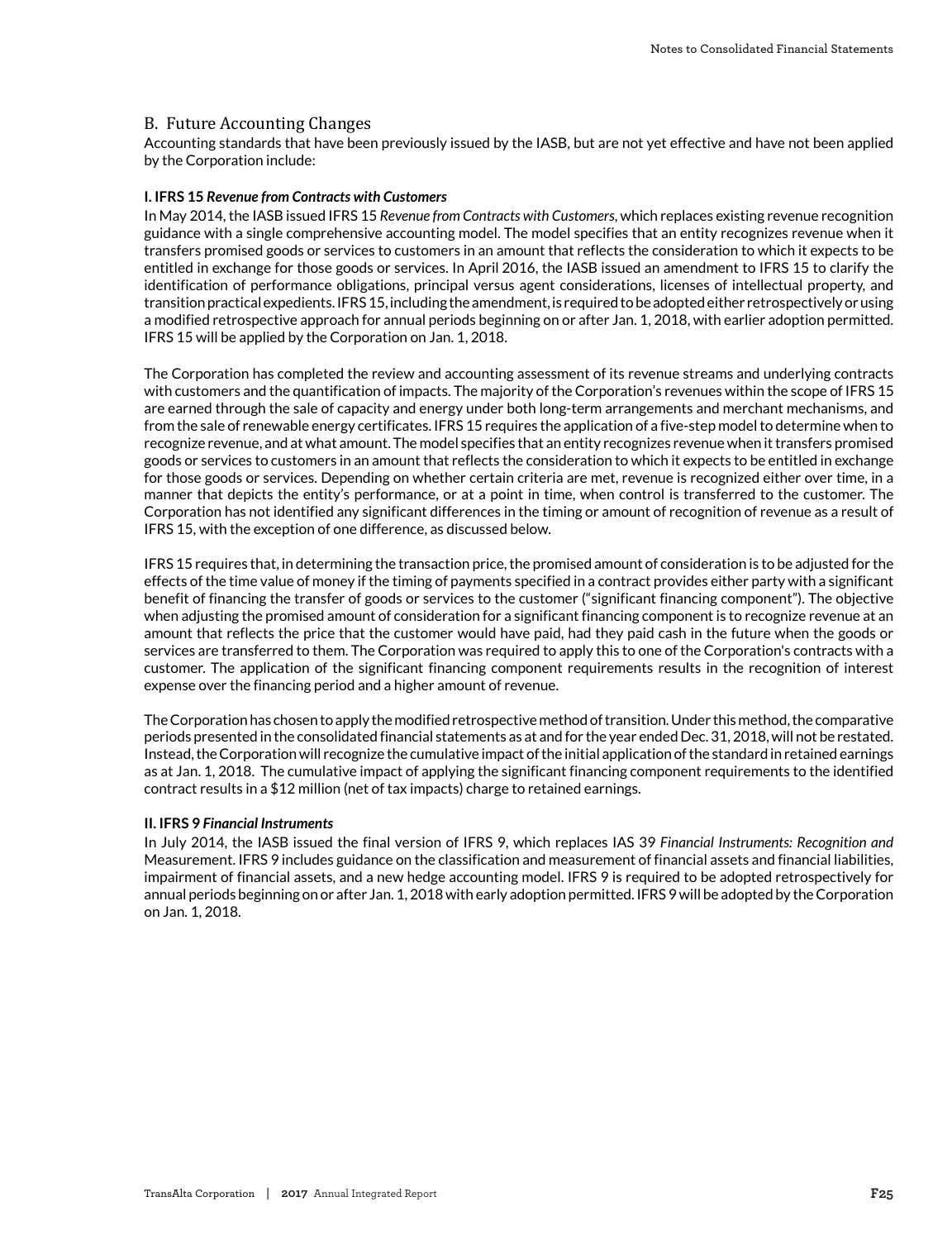Under the new classification and measurement requirements, financial assets must be classified and measured at either amortized cost, at fair value through profit or loss, or through OCI. The classification and measurement depends on the contractual cash flow characteristics of the financial asset and the entity's business model for managing the financial asset. The classification requirements for financial liabilities are largely unchanged from IAS 39. Based on the assessment performed to date, the Corporation's classification and measurement of financial assets is not expected to be materially affected by the initial application of IFRS 9.

The new general hedge accounting model is intended to be simpler and more closely focused on how an entity manages its risks, replaces the IAS 39 effectiveness testing requirements with the principle of an economic relationship, and eliminates the requirement for retrospective assessment of hedge effectiveness. Based on its assessment to date, the Corporation is not expected to be materially affected by the new general hedge accounting model. However, where the Corporation uses foreign exchange forward contracts to hedge anticipated payments in foreign currency, and the hedged transaction results in a non-financial item, the reclassification of gains or losses on the hedges will be presented directly in the Statement of Changes in Equity as a reclassification from accumulated other comprehensive income.

The Corporation has completed its implementation plan, which included reviewing its various types of financial instruments to determine the impact of the new classification guidance, and assessing the historical credit loss data as well as considering reasonable and supportable forward-looking information that was available without undue cost or effort. There are no significant changes to classification and measurement identified. The Corporation is not expected to be materially impacted by the initial implementation of the expected credit loss impairment model. Ongoing disclosures are expected to be more extensive and will include information about the Corporation's risk management strategy, how the risk management activities may affect the amount, timing and uncertainty of future cash flows and the effect that hedge accounting has had on the statement of financial position, the statement of comprehensive income and the statement of changes in equity.

## **III. IFRS 16** *Leases*

In January 2016, the IASB issued IFRS 16 *Leases*, which replaces the current IFRS guidance on leases. Under current guidance, lessees are required to determine if the lease is a finance or operating lease, based on specified criteria. Finance leases are recognized on the statement of financial position, while operating leases are not. Under IFRS 16, lessees must recognize a lease liability and a right-of-use asset for virtually all lease contracts. An optional exemption to not recognize certain short-term leases and leases of low value can be applied by lessees. For lessors, the accounting remains essentially unchanged. IFRS 16 is effective for annual periods beginning on or after Jan. 1, 2019, with early application permitted if IFRS 15 is also applied at the same time. The standard is required to be adopted either retrospectively or using a modified retrospective approach. IFRS 16 will be applied by the Corporation on Jan. 1, 2019.

We are in the process of completing an initial scoping assessment for IFRS 16 and have prepared a detailed project plan. We anticipate that most of the effort under the implementation plan will occur in mid-to-late 2018. It is not yet possible to make reliable estimates of the potential impact of IFRS 16 on our financial statements and disclosures.

## C. Comparative Figures

Certain comparative figures have been reclassified to conform to the current period's presentation. These reclassifications did not impact previously reported net earnings.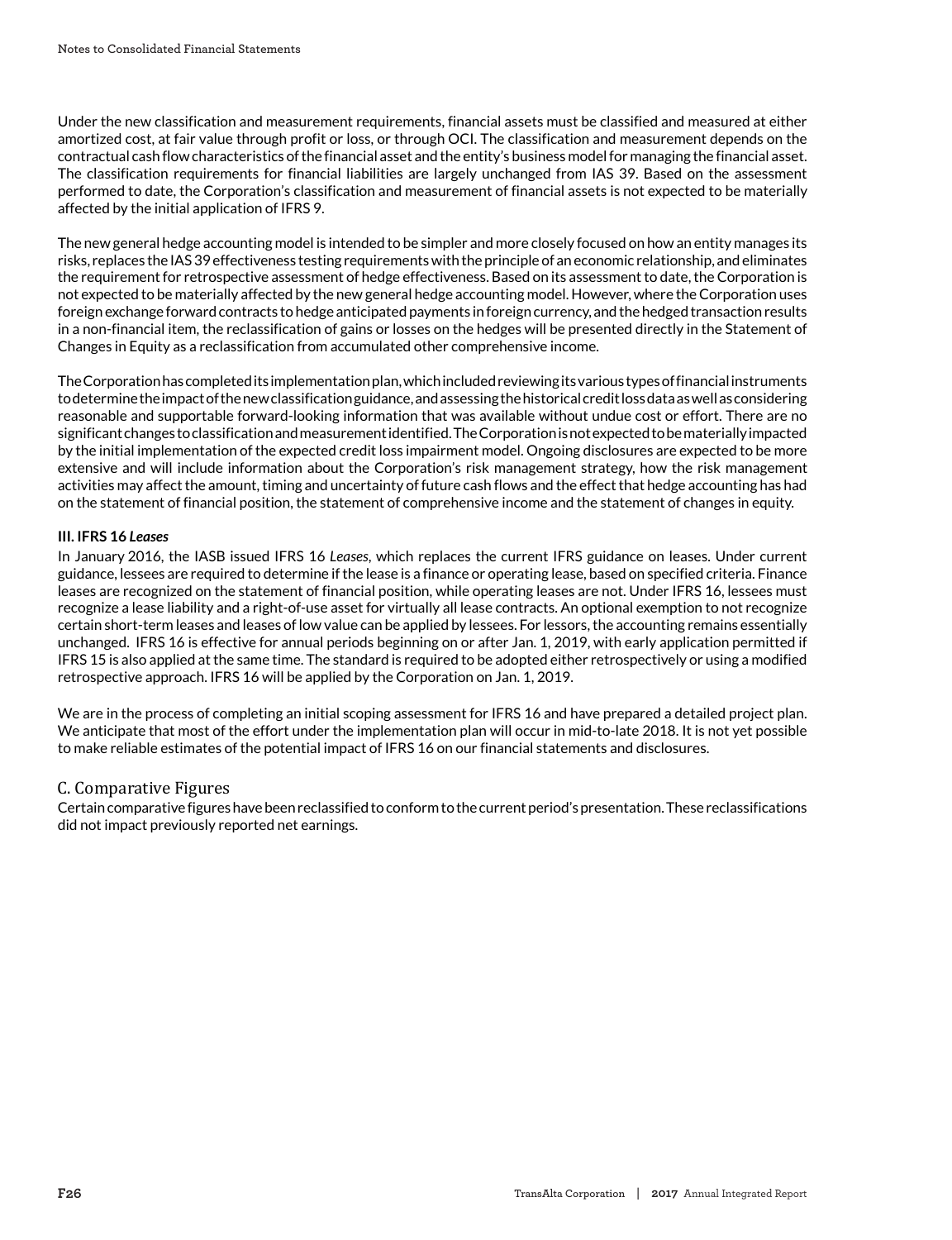# 4. Significant Events

# A. Balancing Pool Provides Notice to Terminate the Alberta Sundance Power Purchase

#### Arrangements

On Sept 18. 2017, the Corporation received formal notice from the Balancing Pool for the termination of the Sundance B and C Power Purchase Arrangements ("Sundance PPAs") effective March 31, 2018.

The termination of the Sundance PPAs by the Balancing Pool was expected and the Corporation is working to ensure it receives the termination payment that it believes it is entitled to under the Sundance PPAs and applicable legislation. The expected impacts of the termination include approximately \$215 million in compensation for the net book value of the assets as compared to the Balancing Pool's estimate of approximately \$157 million. The Balancing Pool's estimate differs because it excludes certain mining assets that the Corporation believes should be included in the net book value calculation.

# B. Transition to Clean Power in Alberta and Sundance Unit 1 Impairment Charge **I. Sundance and Keephills Units 1 and 2 Coal-to-Gas Conversion Strategy**

On Dec. 6, 2017, the Corporation updated its strategy to accelerate its transition to gas and renewables generation. The strategy includes mothballing and retiring the following Sundance Units:

- retiring of Sundance Unit 1 effective Jan. 1, 2018;
- temporarily mothballing Sundance Unit 2 effective Jan. 1, 2018, for a period of up to two years;
- temporarily mothballing Sundance Unit 3 effective April 1, 2018, for a period of up to two years;
- temporarily mothballing Sundance Unit 4 effective April 1, 2019, for a period of up to two years; and
- temporarily mothballing Sundance Unit 5 effective April 1, 2018, for a period of up to one year.

As a result of the clarity provided by the draft coal-to-gas conversion rules proposed by the Government of Canada, the Corporation has determined to accelerate the conversion of Sundance Units 3 to 6 and Keephills Units 1 and 2 from coalfired generation to gas-fired generation in the 2021 to 2022 timeframe, a year earlier than originally planned. Although not yet finalized, the Government of Canada has proposed coal-to-gas conversion rules that would extend the life of the Corporation's gas conversion units by five to ten years past their federal end of coal life, depending on their  $CO<sub>2</sub>$  emissions profile. The proposed rules would see the life of TransAlta's entire coal-fired fleet extended by an aggregate of approximately 75 years. In addition to extending their operating lives, the benefits of converting units to gas generation include significantly lowering carbon intensities, emissions, and costs; significantly lowering operating and sustaining capital costs; and increasing operating flexibility.

Temporarily mothballing the combination of Sundance Units throughout 2018 and 2019 ensures that two Sundance Units can operate at high-capacity utilizations with lower costs throughout the period to 2020 when additional power will be needed in the Alberta market. The mothballing of the units will also assist the Corporation in its preparations for converting Sundance Units 3 to 6 and Keephills Units 1 and 2 from coal-fired generation to gas-fired generation in the 2021 to 2022 timeframe, thereby extending the useful lives of these assets until the mid-2030s.

#### **II. Gas Supply for Coal-to-Gas Conversions**

On Dec. 6, 2017, the Corporation entered into a letter of intent with Tidewater Midstream and Infrastructure Ltd. ("Tidewater") to construct a 120-kilometre natural gas pipeline from Tidewater's Brazeau River complex to the Corporation's generating units at Sundance and Keephills facilities. The pipeline is expected to provide initial capacity of 130 million cubic feet of gas per day by 2020, and to have expansion capability to 340 million cubic feet of gas per day. The initial capacity will support fuel blending, using a fuel combination of coal and gas for generation, which will reduce the marginal cost as well as emissions. The Corporation will have the option to acquire up to a 50 per cent interest in the pipeline, which, if exercised, would reduce the costs associated with the tolling agreement.

The decision to work with Tidewater advances the timeframe for the construction of a pipeline and permits the acceleration of plant conversions. TransAlta remains of the view that having at least two pipelines supplying natural gas would reduce operational risks and continues to advance discussions with other parties to construct additional pipelines to meet the remaining gas supply requirements for the facilities.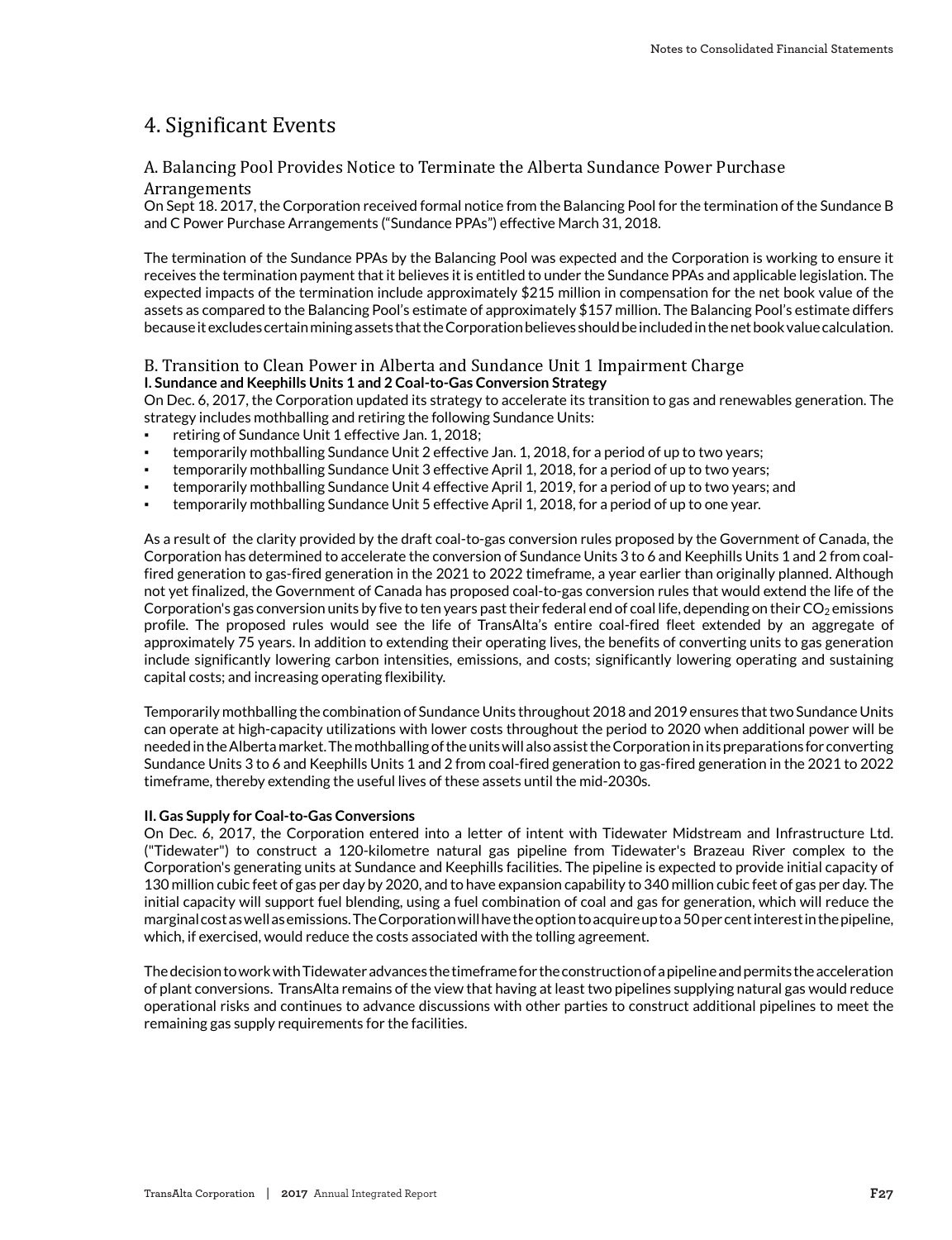## **III. Sundance Units 1 and 2**

Federal regulations stipulate that all coal plants built before 1975 must cease to operate on coal by the end of 2019, which includes Sundance Units 1 and 2. Given that Sundance Unit 1 will be shut down two years early, the federal Minister of Environment has agreed to extend the life of Sundance Unit 2 from 2019 to 2021. This will provide the Corporation with flexibility to respond to the regulatory environment for coal-to-gas conversions and the new upcoming Alberta capacity market.

Sundance Units 1 and 2 collectively make up 560 MW of the 2,141 MW capacity of the Sundance power plant, which serves as a baseload provider for the Alberta electricity system. The PPA with the Balancing Pool relating to Sundance Units 1 and 2 expired on Dec. 31, 2017.

In the second quarter of 2017, the Corporation recognized an impairment charge on Sundance Unit 1 of \$20 million due to the Corporation's decision to early retire Sundance Unit 1. See Note 6 for further details.

# C. Notice of Termination of South Hedland Power Purchase Agreement from Fortescue Metals Group Limited

On Nov. 13, 2017, the Corporation announced that TEC Hedland Pty Ltd ("TEC Hedland"), a subsidairy of the Corporation, received formal notice of termination of the South Hedland Power Purchase Agreement ("South Hedland PPA") from a subsidiary of Fortescue Metals Group Limited ("FMG"). The South Hedland PPA allows FMG to terminate the agreement if the power station has not reached commercial operation within a specified time period. FMG continues to be of the view that South Hedland Power Station has yet to achieve commercial operation.

The Corporation believes that all conditions required to establish commercial operations, including all performance conditions, have been achieved under the terms of the South Hedland PPA. These conditions include receiving a commercial operation certificate, successfully completing and passing certain test requirements, and obtaining all permits and approvals required from the North West Interconnected System and government agencies.

Confirmation of commercial operation has been provided by independent engineering firms, as well as by Horizon Power, the state-owned utility. The Corporation will take all steps necessary to protect its interests in the facility and ensure all cash flows promised under the South Hedland PPA are realized.

TEC Hedland commenced proceedings in the Supreme Court of Western Australia on Dec. 4, 2017, to recover amounts invoiced under the South Hedland PPA.

The South Hedland Power Station has been fully operational and able to meet FMG's requirements under the terms of the South Hedland PPA since July 2017.

# D. Re-acquisition of Solomon Power Station

On Aug. 1, 2017, the Corporation received notice of FMG's intention to repurchase the Solomon Power Station from TEC Pipe Pty Ltd. ("TEC Pipe"), a wholly owned subsidiary of the Corporation, for approximately US\$335 million. FMG completed its acquisition of the Solomon Power Station on Nov. 1, 2017, and TEC Pipe received US\$325 million as consideration. FMG has held back the balance from the purchase price. It is the Corporation's view that this should not have been held back and the Corporation is taking action to recover all, or a significant portion of, this amount from FMG.

## E. Kent Hills 3 Wind Project

During the second quarter of 2017, a subsidiary of TransAlta Renewables Inc. ("TransAlta Renewables"), Kent Hills Wind LP ("KHWLP"), entered into a long-term contract with New Brunswick Power Corporation ("NB Power") for the sale of all power generated by an additional 17.25 MW of capacity from the Kent Hills 3 wind project. At the same time, the term of the Kent Hills 1 contract with NB Power was extended from 2033 to 2035, matching the life of Kent Hills 2 and Kent Hills 3 wind projects.

This is an expansion of the Corporation's existing Kent Hills wind farm, increasing the total operating capacity of the Kent Hills wind farm to approximately 167 MW. As part of the regulatory process, the Corporation submitted an Environmental Impact Assessment to the Province of New Brunswick in the third quarter of 2017. The Corporation expects to begin the construction phase in the spring of 2018.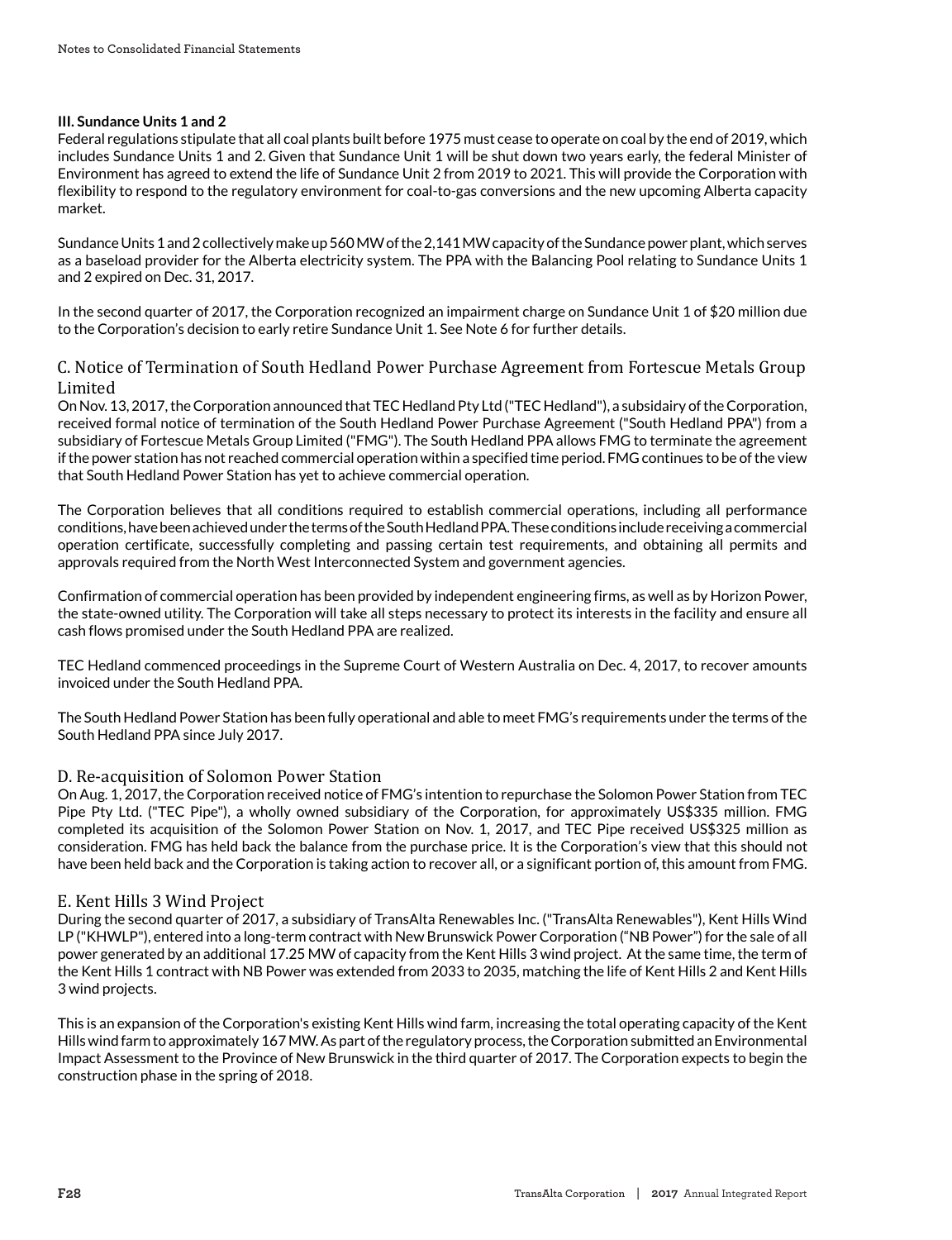# F. TransAlta Renewables' \$260-Million Project Financing of New Brunswick Wind Assets and Early Redemption of Outstanding Debentures

On Oct. 2, 2017, TransAlta Renewables announced that its indirect majority-owned subsidiary, KHWLP, closed an approximate \$260 million bond offering, secured by, among other things, a first ranking charge over all assets of KHWLP. The bonds are amortizing and bear interest at a rate of 4.454 per cent, payable quarterly, and mature on Nov. 30, 2033. A portion of the net proceeds will be used to fund a portion of the construction costs for the 17.25 MW Kent Hills 3 wind project (upon meeting certain completion tests and other specified conditions). The remaining proceeds were advanced to its subsidiary Canadian Hydro Developers, Inc. ("CHD") and to Natural Forces Technologies Inc., KHWLP's partner, which owns approximately 17 per cent of KHWLP. Proceeds of \$30 million were classified as restricted cash as at Dec. 31, 2017, and will be released from the construction reserve account upon commissioning.

At the same time, CHD, a wholly owned subsidiary of TransAlta Renewables, provided notice that it would be early redeeming all of its unsecured debentures. The debentures were scheduled to mature in June 2018. On Oct. 12, 2017, CHD redeemed the unsecured debentures for \$201 million, which included the principal of \$191 million, an early redemption premium of \$6 million, and accrued interest of \$4 million. The \$6 million early redemption premium was recognized in net interest expense for the year ended Dec. 31, 2017.

### G. Series E and C Preferred Share Conversion Results and Dividend Rate Reset

On Sept. 17, 2017, the Corporation announced that the minimum election notices received did not meet the requirements to give effect to the conversion of Series E Preferred Shares into Series F Preferred Shares. As a result, none of the Series E Preferred Shares were converted into Series F Preferred Shares on Sept. 30, 2017, and the dividend rate remains fixed for the subsequent five-year period. See Note 24 for further details.

On June 16, 2017, the Corporation announced that the minimum election notices received did not meet the requirements to give effect to the conversion of Series C Preferred Shares into the Series D Preferred Shares. As a result, none of the Series C Preferred Shares were converted into Series D Preferred Shares on June 30, 2017, and the dividend remains fixed for the subsequent five-year period. See Note 13 for further details.

## H. Alberta Off-Coal Agreement

On Nov. 24, 2016, the Corporation announced that it had entered into an agreement with the Government of Alberta (the "Government") on transition payments for the cessation of coal-fired emissions from the Keephills 3, Genesee 3 and Sheerness coal-fired plants on or before Dec. 31, 2030.

Under the terms of the OCA, the Corporation will receive annual cash payments of approximately \$37.4 million, net to the Corporation, commencing in 2017 and terminating in 2030. Receipt of the payments is subject to certain terms and conditions. The Off-Coal Agreement's main condition is the cessation of all coal-fired emissions on or before Dec. 31, 2030. Other conditions include: maintaining prescribed spending on investment and investment-related activities in Alberta; maintaining a significant business presence in Alberta (including through the maintenance of prescribed employment levels); and maintaining spending on programs and initiatives to support the communities surrounding the plants, the employees of the Corporation negatively impacted by the phase-out of coal generation, and fulfilling all obligations to affected employees. The affected plants are not, however, precluded from generating electricity at any time by any method, other than the combustion of coal.

The Corporation also entered into a Memorandum of Understanding ("MOU") with the Government to collaborate and co-operate in the development of a policy framework to facilitate coal-to-gas fired conversions and renewable electricity development, and ensure existing generation is able to effectively participate in a future capacity market to be developed for the Province of Alberta.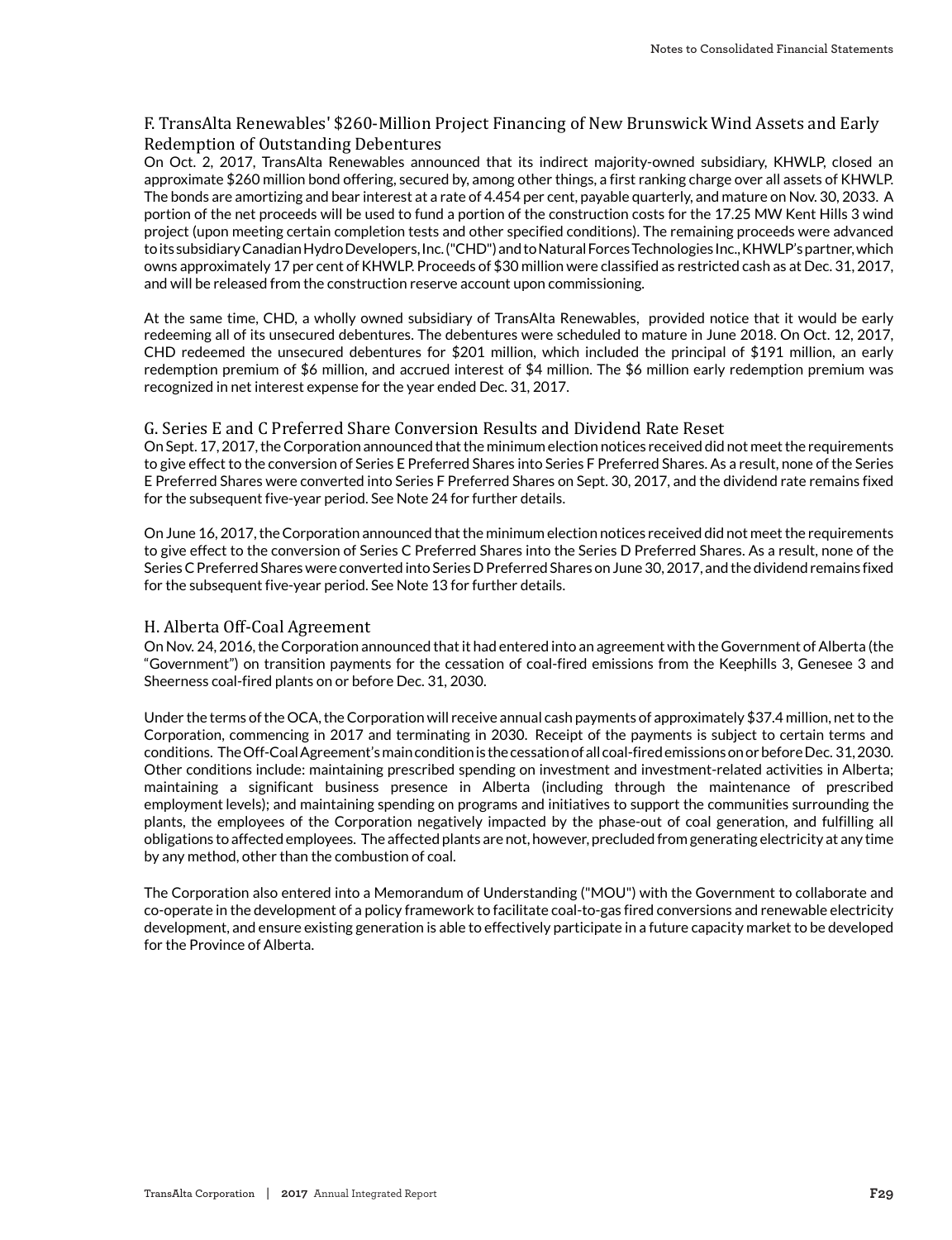# I. Force Majeure Relief - Keephills 1

Keephills 1 tripped off-line on March 5, 2013 due to a suspected winding failure within the generator. After extensive testing and analysis, it was determined that a full rewind of the generator stator was required. After completing the repairs, the unit returned to service on Oct. 6, 2013. The Corporation claimed force majeure relief on March 26, 2013. The buyer, ENMAX, disputed the claim of force majeure, which triggered the need for an arbitration hearing that took place in May 2016. On Nov. 18, 2016, the Corporation announced that the independent arbitration panel confirmed the Corporation's claim for force majeure relief. Accordingly, the Corporation reversed a provision of approximately \$94 million in 2016. The buyer and the Balancing Pool are seeking to appeal or set the arbitration panel's decision aside in the Court of Queen's Bench of Alberta. TransAlta is opposing these steps and believes they are without merit. No provision has been recognized with respect to this.

# J. Poplar Creek Financing

On Dec. 7, 2016, the Corporation announced that its indirect wholly owned subsidiary, TAPC Holdings LP, which holds the Corporation's interest in the Poplar Creek cogeneration facility, completed the private placement of a \$202.5 million aggregate principal amount of senior secured floating rate bonds. The bonds, which mature on Dec. 31, 2030, are secured by a first ranking charge over the equity interests of the issuer of such bonds. The bonds are amortizing and bear interest for each quarterly interest period at a rate per annum equal to the three-month Canadian Dollar Offered Rate in effect on the first day of such quarterly interest period plus 395 basis points.

# K. Mississauga Cogeneration Facility NUG Contract

On Dec. 22, 2016, the Corporation announced it had signed the Non-Utility Generator Contract (the "NUG Contract") with the Ontario Independent Electricity System Operator (the "IESO") for its Mississauga cogeneration facility. The NUG Contract was effective on Jan. 1, 2017, and, in conjunction with the execution of the NUG Contract, the Corporation agreed to terminate, effective Dec. 31, 2016, the facility's existing contract with the Ontario Electricity Financial Corporation, which would have otherwise terminated December 2018.

The NUG Contract provides the Corporation with fixed monthly payments until Dec. 31, 2018, with no delivery obligations, and maintains the Corporation's operational flexibility to pursue opportunities for the facility to meet power market needs in northeastern Ontario. Further details on the NUG Contract and its impact to these financial statements can be found in Note 8(B).

# L. Wintering Hills Assets Held for Sale

The Corporation acquired its interest in Wintering Hills in 2015 in connection with the restructuring of the arrangements associated with its Poplar Creek cogeneration facility. At Dec. 31, 2016, the criteria for Wintering Hills to be classified as held for sale were met. The assets held for sale are measured at the lower of carrying amount and fair value less costs to sell. Accordingly, the Corporation recorded an impairment charge of \$28 million in 2016, included in the Wind and Solar segment. Wintering Hills was sold on March 1, 2017, for proceeds of \$61 million.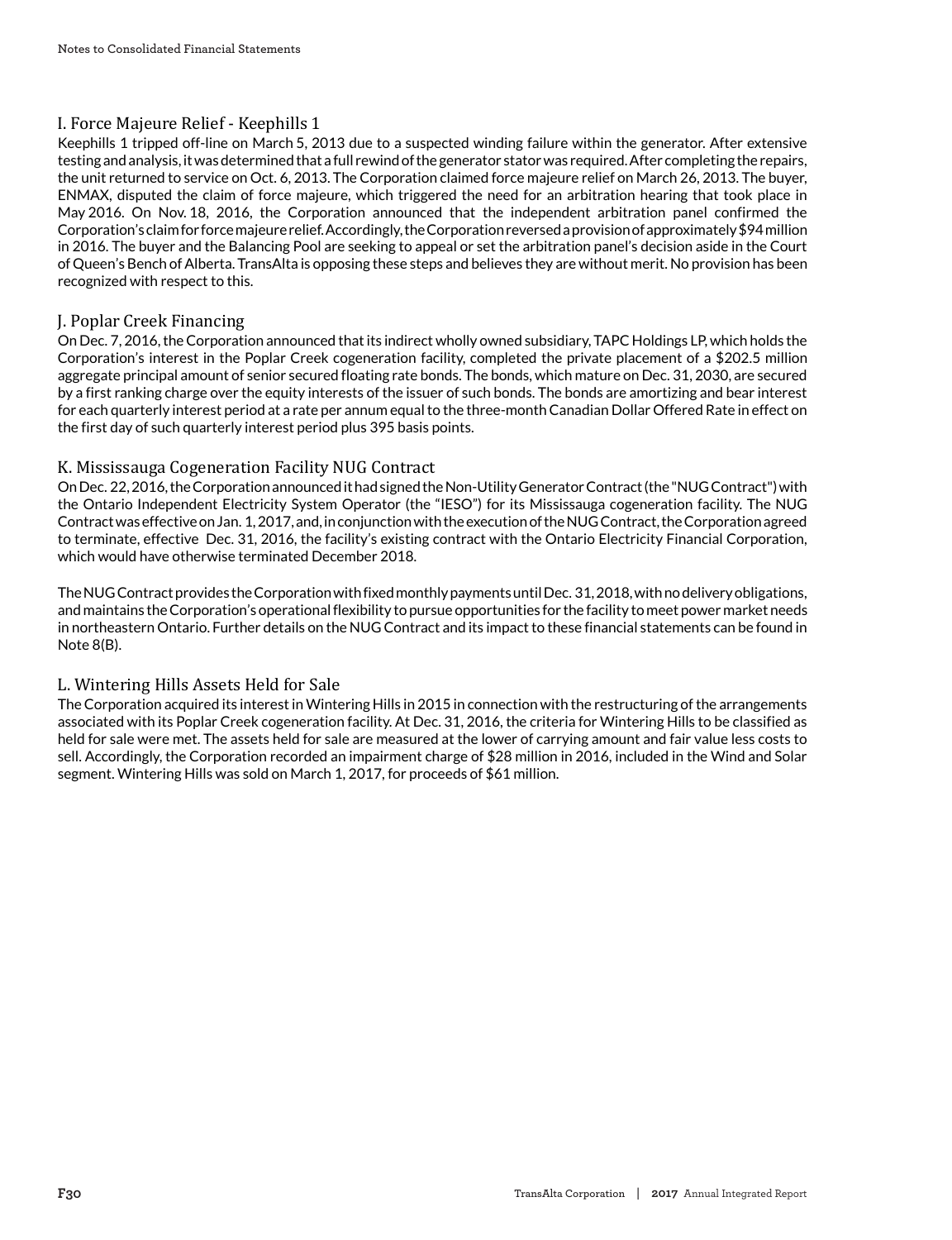# M. Project Financing of a Quebec Wind Asset by TransAlta Renewables

On June 3, 2016, TransAlta Renewables' indirect wholly owned subsidiary, New Richmond Wind L.P. (the "NRWLP"), closed a bond offering of approximately \$159 million, which is secured by a first ranking charge over all assets of the NRWLP. The bonds are amortizing and bear interest at a rate of 3.963 per cent, payable semi-annually, and mature on June 30, 2032.

## N. Investment in, and Acquisition by, TransAlta Renewables of the Sarnia Cogeneration Plant, Le Nordais Wind Farm, and Ragged Chute Hydro Facility (the " Canadian Assets" )

On Jan. 6, 2016, TransAlta Renewables completed its investment in an economic interest based on the cash flows of the Corporation's Canadian Assets for a combined aggregate value of approximately \$540 million. The Canadian Assets consist of approximately 611 MW of highly contracted power generation assets located in Ontario and Québec. The transaction was originally announced on Nov. 23, 2015.

As consideration, TransAlta Renewables provided to the Corporation \$173 million in cash, issued 15,640,583 common shares with an aggregate value of \$152 million, and issued a \$215 million convertible unsecured subordinated debenture. On Nov. 9, 2017, TransAlta Renewables repaid the debentures early, for \$218 million in total, comprised of principal of \$215 million and accrued interest of \$3 million. The convertible debenture was scheduled to mature on Dec. 31, 2020.

TransAlta Renewables funded the cash proceeds through the public issuance of 17,692,750 subscription receipts at a price of \$9.75 per subscription receipt. Upon the closing of the transaction, each holder of subscription receipts received, for no additional consideration, one common share of TransAlta Renewables and a cash dividend equivalent payment of \$0.07 for each subscription receipt held. As a result, TransAlta Renewables issued 17,692,750 common shares and paid a total dividend equivalent of \$1 million. Share issuance costs amounted to \$8 million, net of \$2 million income tax recovery.

On Nov. 30, 2016, TransAlta Renewables acquired direct ownership of the Canadian Assets from the Corporation for a purchase price of \$520 million by issuing a promissory note. At the same time, the Corporation's subsidiary redeemed the preferred shares that it had issued to TransAlta Renewables in January 2016 when TransAlta Renewables acquired an economic interest in the Canadian Assets as described above for \$520 million. The two transactions were subject to a setoff arrangement and resulted in no cash payments. TransAlta Renewables also acquired working capital and certain capital spares totalling \$19 million through the issuance of a non-interest bearing loan payable to the Corporation.

The acquisition of the Canadian Assets was accounted for by TransAlta Renewables as a business combination under common control, requiring the application of the pooling of interests method of accounting, whereby the Canadian Assets' assets and liabilities acquired were recognized at the book values previously recognized by TransAlta at Nov. 30, 2016, and not at their fair values. As a result, the Corporation recognized a transfer of equity from the non-controlling interests in the amount of \$38 million in 2016.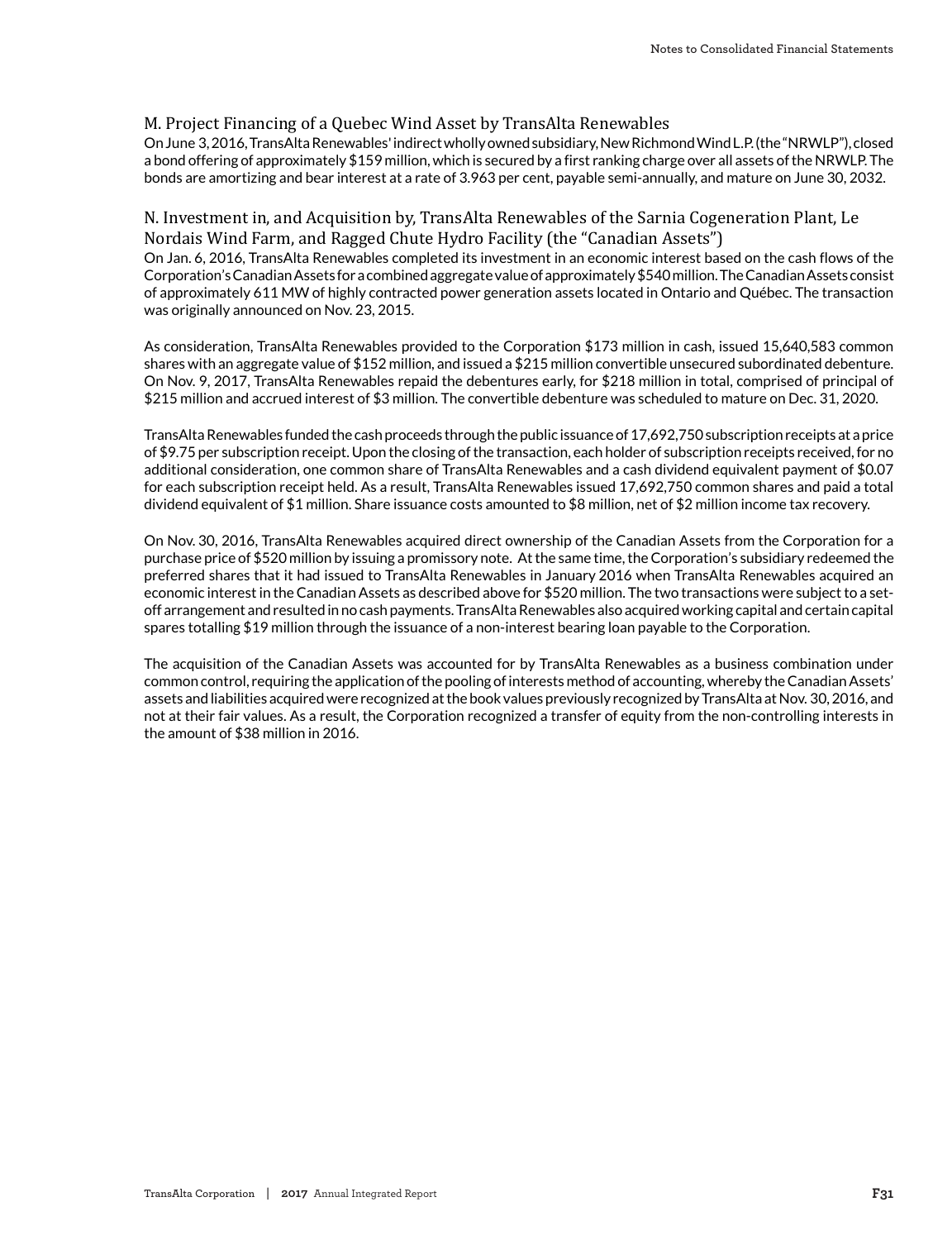# O. Restructured Poplar Creek Contract and Acquisition of Wind Farms

On Sept. 1, 2015, the Corporation and Suncor Energy ("Suncor") restructured their arrangement for power generation services at Suncor's oil sands base site near Fort McMurray, Alberta.

The Corporation's Poplar Creek cogeneration facility, which has a maximum capacity of 376 MW, had been built and contracted to provide steam and electricity to Suncor until 2023 and is recorded in the gas segment. Under the terms of the new arrangement, Suncor acquired from TransAlta two steam turbines with an installed capacity of 132 MW and certain transmission interconnection assets. The Corporation retained two gas turbines and heat recovery steam generators ("gas generators"), which are leased to Suncor. Suncor assumed full operational control of the cogeneration facility, including responsibility for all capital costs, and has the right to use the full 244 MW capacity of the Corporation's gas generators until Dec. 31, 2030. The Corporation provides Suncor with technical support to maximize performance and reliability of plant equipment. Ownership of the entire Poplar Creek cogeneration facility will transfer to Suncor in 2030. As the new contract was determined to constitute a finance lease, the full carrying amounts of the facility were derecognized.

As part of the transaction, the Corporation acquired Suncor's interest in two wind farms: the 20 MW Kent Breeze facility located in Ontario and Suncor's 51 per cent interest in the 88 MW Wintering Hills facility located in Alberta. The Corporation's interest in the Wintering Hills facility was accounted for as a joint operation. At Dec. 31, 2016, the Wintering Hills facility was classified as assets held for sale (see Note 4(L)). The Corporation sold its interest in the Wintering Hills facility on March 1, 2017.

The following table outlines the impacts of the transaction on closing in 2015, including assets and liabilities disposed of and the fair value of assets acquired and liabilities assumed:

| <b>Assets</b>                           |                |
|-----------------------------------------|----------------|
| Finance lease receivable <sup>(1)</sup> | 372            |
| Property, plant, and equipment          | 104            |
| Intangibles                             | 37             |
| Net working capital                     | $\mathfrak{D}$ |
| Total assets acquired                   | 515            |
|                                         |                |

#### **Liabilities**

| Decomissioning and restoration provision  | 3    |
|-------------------------------------------|------|
| Net assets acquired                       | 512  |
|                                           |      |
| <b>Consideration transferred</b>          |      |
| Property, plant, and equipment            | 234  |
| Net working capital                       | 27   |
| Decommissioning and restoration provision | (11) |
| Carrying amount of transferred net assets | 250  |
|                                           |      |
| Gain recognized                           | 262  |

*(1) Future payments under the finance lease include \$57 million annually from 2016 to 2018, and \$20 million annually from 2019 to 2030. Payments have been discounted at a rate of 2.68 per cent, based on comparative yield on borrowings of the counterparty with equivalent maturities at the time of closing.*

The acquired wind farms' contribution to the Corporation's revenue and operating income from the date of acquisition until Dec. 31, 2015, was nominal. Had the acquisition taken place at the beginning of 2015, the wind farms would have contributed \$8 million to revenues and reduced earnings before taxes by \$2 million.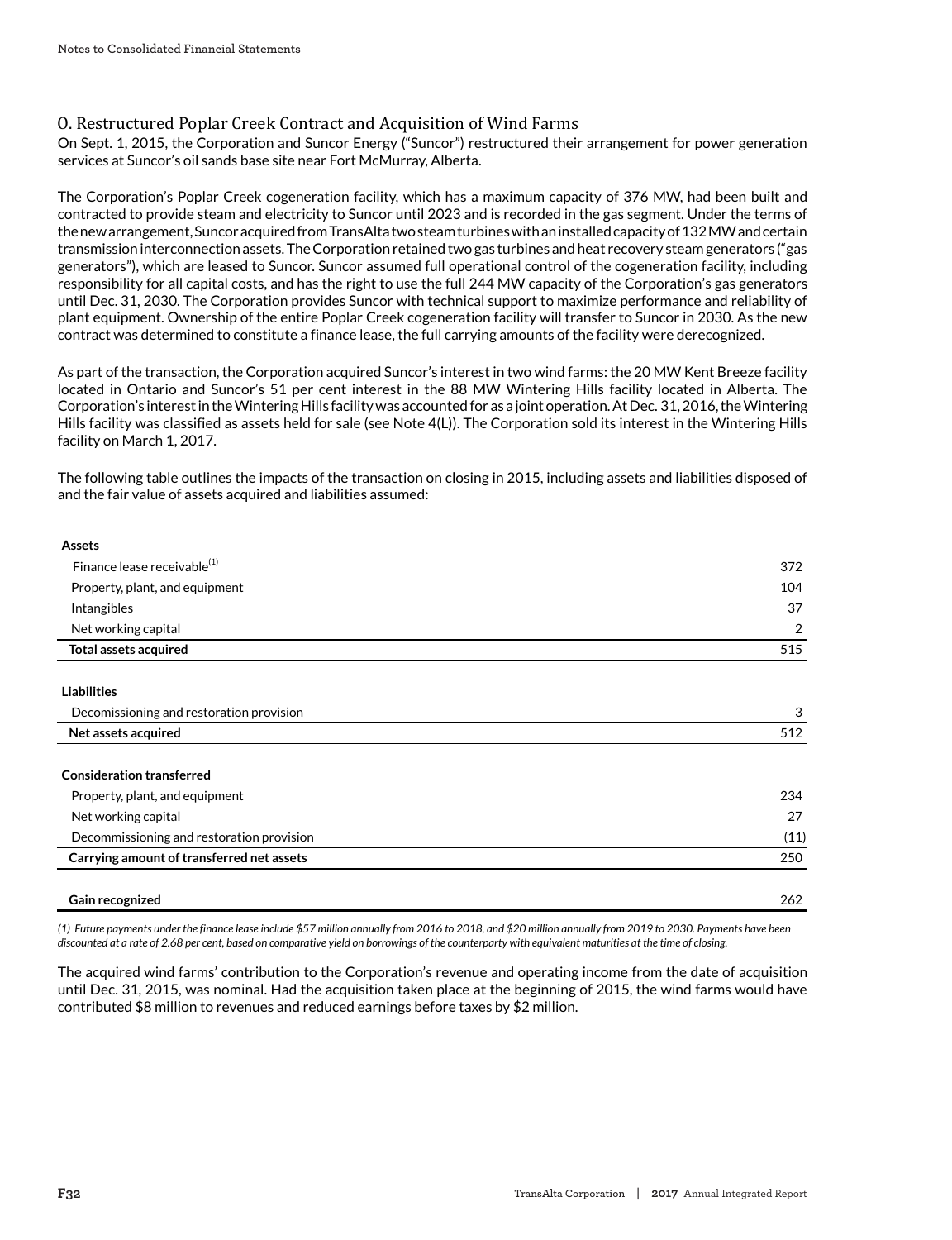# P. US Solar and Wind Acquisition

On Oct. 1, 2015, the Corporation acquired 100 per cent of the membership interests of Odin Wind Power LLC, owner of the 50 MW Lakeswind wind facility located in Minnesota, for cash consideration of \$49 million and the assumption of certain tax equity obligations. The facility is contracted under long-term power purchase agreements until 2034.

On Sept. 1, 2015, the Corporation acquired 100 per cent of the membership interests of RC Solar LLC for cash consideration of \$55 million. The assets acquired include 21 MW of fully contracted solar projects located in Massachusetts, which are contracted under long-term power purchase agreements ranging from 20 to 30 years, and are qualified under phase one of the Massachusetts Solar Renewable Energy Credit program.

At the 2015 acquisition dates, the fair values of the identifiable assets and liabilities of Odin Wind Power LLC and RC Solar LLC were as follows:

| <b>Assets</b>                            |                |
|------------------------------------------|----------------|
| Property, plant, and equipment           | 217            |
| Inventory (SREC-I)                       | 10             |
| Net working capital                      | 6              |
| Total assets acquired                    | 233            |
| <b>Liabilities</b>                       |                |
|                                          |                |
| Non-recourse debt                        | 55             |
| Tax equity liability                     | 50             |
| Deferred tax liabilities <sup>(1)</sup>  | 18             |
| Decomissioning and restoration provision | $\overline{4}$ |
| <b>Total liabilities assumed</b>         | 127            |
|                                          |                |

**Total consideration transferred 106**

*(1) The Corporation has recognized a corresponding deferred tax recovery in the Consolidated Statement of Earnings upon acquisition, representing deductible temporary differences now expected to be recovered.*

The acquired assets' contribution to the Corporation's revenue and operating income from the date of acquisition until the end of Dec. 31, 2015, was nominal. Had the acquisition taken place at the beginning of 2015, the assets would have contributed \$14 million to revenues and reduced earnings before taxes by \$6 million.

## Q. Sale of Economic Interest in Australian Assets to TransAlta Renewables

On May 7, 2015, the Corporation closed the acquisition by TransAlta Renewables of an economic interest based on the cash flows of the Corporation's Australian Assets. The Corporation's Australian Assets consisted of 575 MW of power generation from six operating assets and the South Hedland power project then under construction, as well as the 270 kilometre gas pipeline. TransAlta Renewables' investment consists of the acquisition of securities that, in aggregate, provide an economic interest based on cash flows of the Australian assets broadly equal to the underlying net distributable profits. The combined value of the transaction was \$1.78 billion. The Corporation continues to own, manage, and operate the Australian assets.

With the closing of the transaction, the Corporation received net cash proceeds of \$211 million as well as approximately \$1,067 million through a combination of common shares and Class B shares of TransAlta Renewables. The Class B shares provided voting rights equivalent to the common shares, were non-dividend paying and converted into common shares on the commissioning of the South Hedland Power Station.

The South Hedland Power Station achieved commercial operation on July 28, 2017. On Aug. 1, 2017, the Corporation converted its 26.1 million Class B shares held in TransAlta Renewables into 26.4 million common shares of TransAlta Renewables. At that time, the Corporation's equity participation percentage in TransAlta Renewables increased to 64 per cent from 59.8 per cent. The Class B shares were converted at a ratio greater than 1:1 because the construction and commissioning costs for the project were below the referenced costs agreed to by TransAlta Renewables.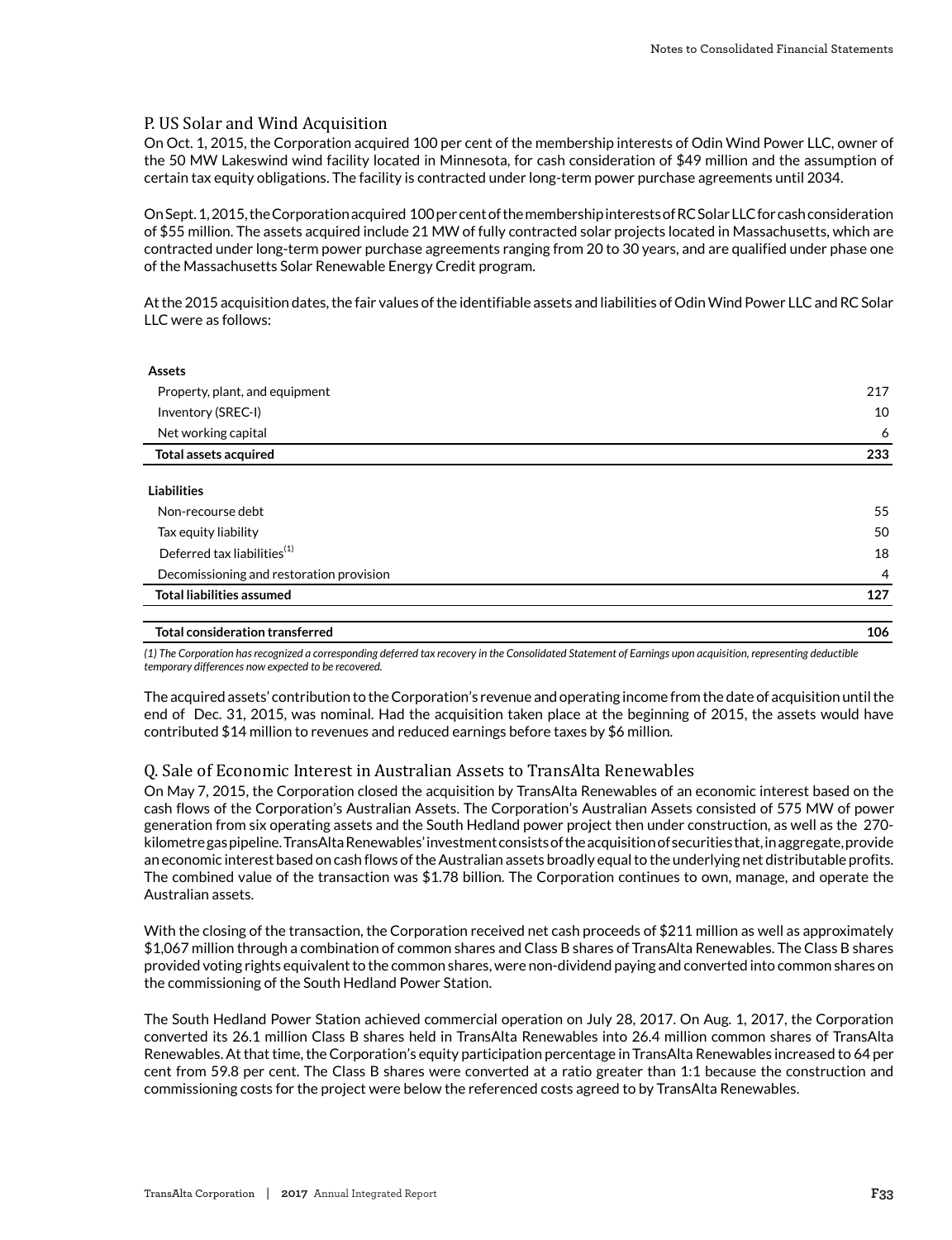TransAlta Renewables funded the cash proceeds through the public issuance of 17,858,423 common shares at a price of \$12.65 per share. The offering closed in two parts on April 15 and 23, 2015. TransAlta Renewables received shareholder approval on May 7, 2015. TransAlta Renewables received approximately \$226 million in gross proceeds, and in total, incurred \$11 million in share issue costs, net of \$3 million of income tax recovery. Proceeds to equity were further reduced by dividend-equivalent payments of \$1 million.

R. Sale of TransAlta Renewables Shares to Alberta Investment Management Corporation On Nov. 26, 2015, the Corporation completed the sale to Alberta Investment Management Corporation of 20,512,820 common shares of TransAlta Renewables for gross proceeds of \$200 million (net proceeds of \$193 million).

# S. Restructuring Provision

On Jan. 14, 2015, the Corporation initiated a significant cost-reduction initiative at its Canadian Coal power generation operations, resulting in the elimination of positions. On Sept. 29, 2015, the Corporation further reduced its overhead costs by eliminating positions primarily at its corporate head office in Calgary.

# T. Changes in Internal Capitalization of US Entities

On Dec. 15, 2015, the Corporation partially redeemed its net investment in a wholly owned subsidiary. As a result, the Corporation reclassified from OCI pro rata cumulative translation gains of \$10 million, offset by related pro rata cumulative after-tax losses of \$6 million from the net investment hedge.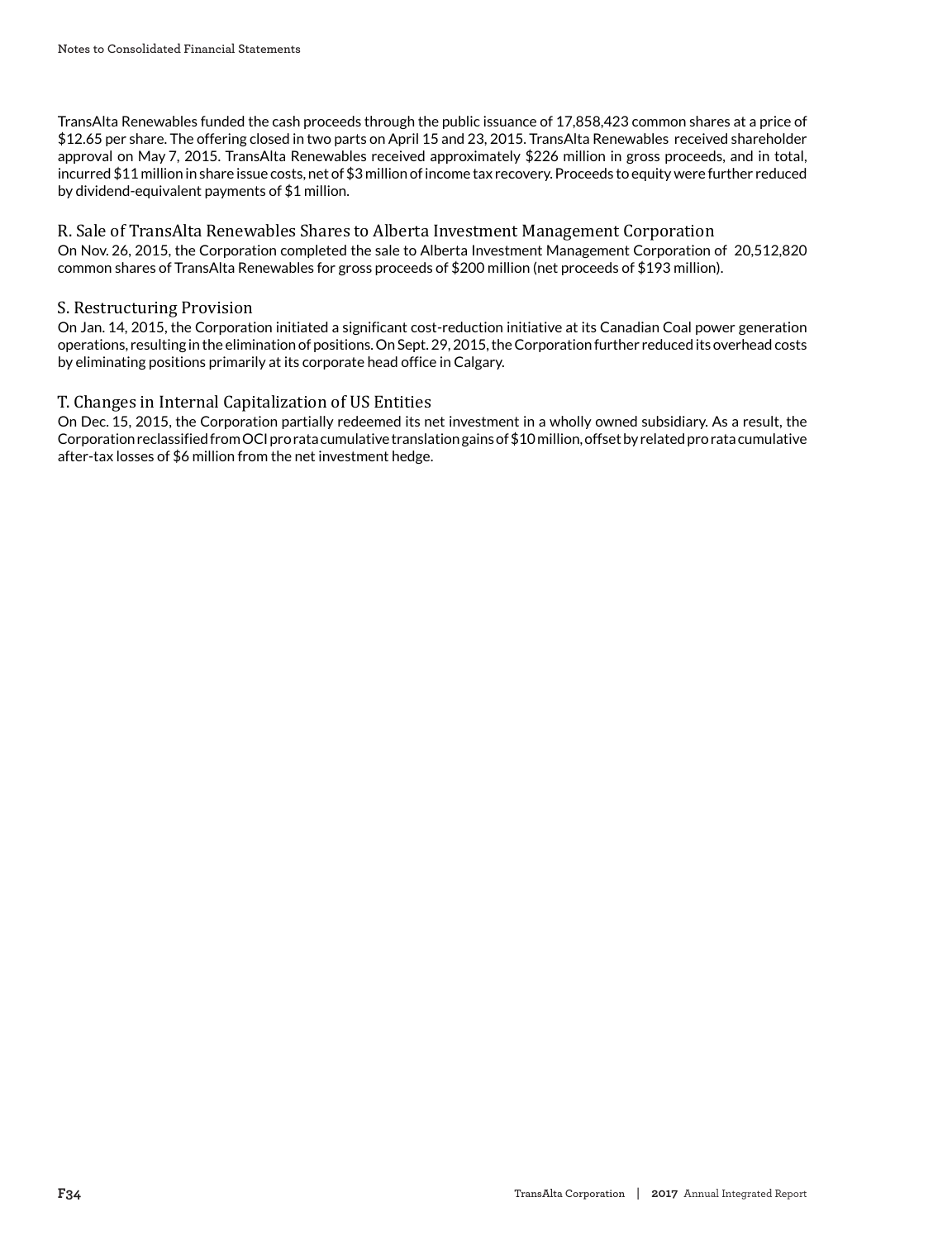# 5. Expenses by Nature

Expenses classified by nature are as follows:

| Year ended Dec. 31                  |                                       | 2017                                                 | 2016                           |                                                      |                                | 2015                                                 |
|-------------------------------------|---------------------------------------|------------------------------------------------------|--------------------------------|------------------------------------------------------|--------------------------------|------------------------------------------------------|
|                                     | <b>Fuel and</b><br>purchased<br>power | Operations.<br>maintenance.<br>and<br>administration | Fuel and<br>purchased<br>power | Operations,<br>maintenance.<br>and<br>administration | Fuel and<br>purchased<br>power | Operations,<br>maintenance.<br>and<br>administration |
| Fuel                                | 775                                   |                                                      | 755                            |                                                      | 775                            |                                                      |
| Coal inventory writedown (recovery) |                                       |                                                      | (4)                            |                                                      | 22                             |                                                      |
| Purchased power                     | 162                                   |                                                      | 143                            |                                                      | 147                            |                                                      |
| Mine depreciation                   | 73                                    |                                                      | 63                             |                                                      | 59                             |                                                      |
| Salaries and benefits               | 6                                     | 248                                                  | 6                              | 249                                                  | 5                              | 250                                                  |
| Other operating expenses            |                                       | 269                                                  |                                | 240                                                  |                                | 242                                                  |
| <b>Total</b>                        | 1.016                                 | 517                                                  | 963                            | 489                                                  | 1,008                          | 492                                                  |

# 6. Asset Impairment Charges and Reversals

As part of the Corporation's monitoring controls, long-range forecasts are prepared for each CGU. The long-range forecast estimates are used to assess the significance of potential indicators of impairment and provide criteria to evaluate adverse changes in operations. The Corporation also considers the relationship between its market capitalization and its book value, among other factors, when reviewing for indicators of impairment. When indicators of impairment are present, the Corporation estimates a recoverable amount for each CGU by calculating an approximate fair value less costs of disposal using discounted cash flow projections based on the Corporation's long-range forecasts. The valuations used are subject to measurement uncertainty based on assumptions and inputs to the Corporation's long-range forecast, including changes to fuel costs, operating costs, capital expenditures, external power prices and useful lives of the assets extending to the last planned asset retirement in 2073.

## A. Alberta Merchant CGU

During 2017, 2016, and 2015, uncertainty continued to exist within the province of Alberta regarding the Government's Climate Leadership Plan ("CLP"), the future design parameters of the Alberta electricity market, and federal policies on the carbon levy and greenhouse gas ("GHG") emissions. Economic conditions also contributed to continued oversupply conditions and depressed market prices throughout 2015 to 2017. The Corporation assessed whether these factors, and events arising during the latter part of 2016, which are more fully discussed below, presented an indicator of impairment for its Alberta Merchant CGU. In consideration of the composition of this CGU, the Corporation determined that no indicators of impairment were present with respect to the Alberta Merchant CGU. Due to this determination, the Corporation did not perform an in-depth impairment analysis for any of these years, but for all years, a sensitivity analysis associated with these factors was performed to confirm the continued existence of adequate excess of estimated recoverable amount over book value. This analysis of the Alberta Merchant CGU continued to demonstrate a substantial cushion at the Alberta Merchant CGU in each of 2017, 2016, and 2015, due to the Corporation's large merchant renewable fleet in the province.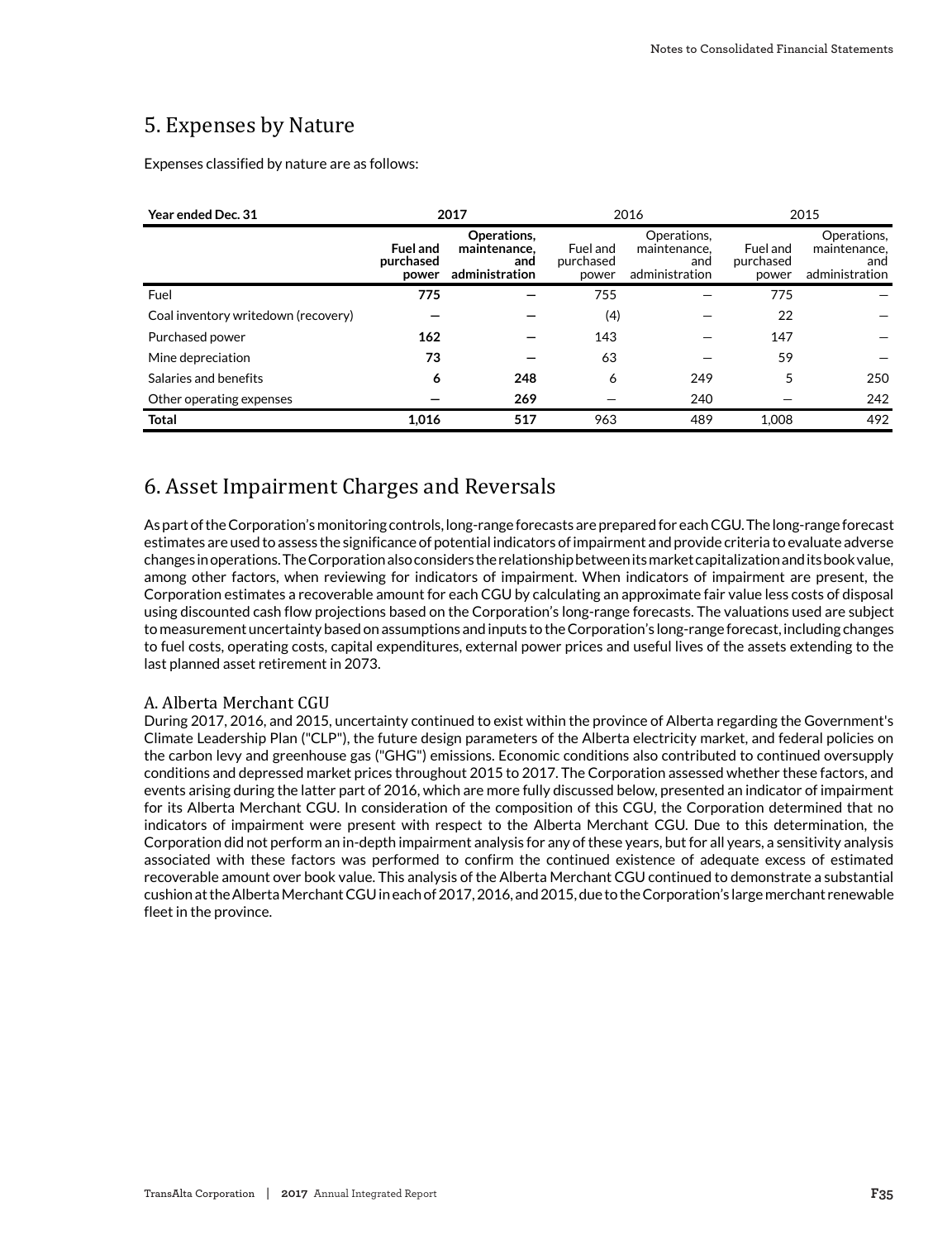### **I. 2017**

#### *Sundance Unit 1*

In the second quarter of 2017, the Corporation recognized an impairment charge on Sundance Unit 1 in the amount of \$20 million, due to the Corporation's decision to early retire Sundance Unit 1. Previously, the Corporation had expected Sundance Unit 1 to operate in the merchant market in 2018 and 2019 and therefore remain within the Alberta Merchant CGU where significant cushion exists. The impairment assessment was based on value in use and included the estimated future cash flows expected to be derived from the Unit until its retirement on Jan. 1, 2018. Discounting did not have a material impact.

No separate stand-alone impairment test was required for Sundance Unit 2, as mothballing the Unit maintains the Corporation's flexibility to operate the Unit as part of the Corporation's Alberta Merchant CGU to 2021.

# **II. 2016**

On Nov. 24, 2016, the Corporation reached an Off-Coal Agreement with the Government to receive annual cash payments of approximately \$37.4 million, net to the Corporation (see Note 4(H) for further details) in return for ceasing coal-fired generation by the end of 2030, among other conditions. Furthermore, the Corporation entered into an MOU on Nov. 24, 2016, with the purpose of collaborating and co-operating to advance objectives of the Alberta CLP. Specifically, the parties undertook to collaborate on, among other things:

- a move toward a capacity market, commencing in 2021, compared to the current energy-only market. Under a capacity market, generators are compensated for their available capacity;
- development of a policy and to facilitate the economic conversion of some coal-fired generation to natural-gas-fired generation in Alberta, including securing regulatory co-operation from the federal government; and
- policy development to address the value of carbon reductions in the generation of electricity from existing wind and hydro production, the development of effective supporting mechanisms to ensure that existing renewable generation is not adversely impacted by the implementation of a capacity market in Alberta, and the development of regulatory clarity and alignment so as to permit the economic and timely development of hydroelectric projects within Alberta.

The MOU does not create any legally binding obligations between the Government and the Corporation and does not impose any obligations on, or constrain the discretion and authority of, the Government. The announcement of the intention to move to a capacity market is expected to impact the Alberta market mechanisms. The introduction of a capacity market to replace Alberta's current market structure could impact the Corporation's determination of the Alberta Merchant CGU; however, there is not currently sufficient information from the Government or the Alberta Electric System Operator, which is overseeing the development of the capacity market, to determine if a change is required. The Corporation has not modified its previous conclusions on the determination of the Alberta Merchant CGU.

# *Wintering Hills*

On Jan. 26, 2017, the Corporation announced the sale of its 51 per cent interest in the Wintering Hills merchant wind facility for approximately \$61 million (see Note 4(E)). In connection with this sale, the Wintering Hills assets were accounted for as held for sale at Dec. 31, 2016. As required, the Corporation assessed the assets for impairment prior to classifying them as held for sale. Accordingly, the Corporation has recorded an impairment charge of \$28 million using the purchase price in the sale agreement as the indicator of fair value less cost of disposal in 2016.

# **III. 2015**

In 2015, the Government announced its CLP, which broadly called for the phase-out of coal-generated electricity by 2030, and proposed the imposition of additional compliance obligations for GHG emissions in the province. In 2016, the Government refined its approach to GHG by announcing the adoption of a levy on carbon emissions in excess of defined limits, amounting to \$20 per tonne in 2017 and \$30 per tonne in 2018. At the federal level, the Canadian government announced its intention to implement a national price on GHG emissions. Under this proposal, beginning in 2018, there would be a price of \$10 per tonne of carbon dioxide equivalent emitted, rising to \$50 per tonne by 2022.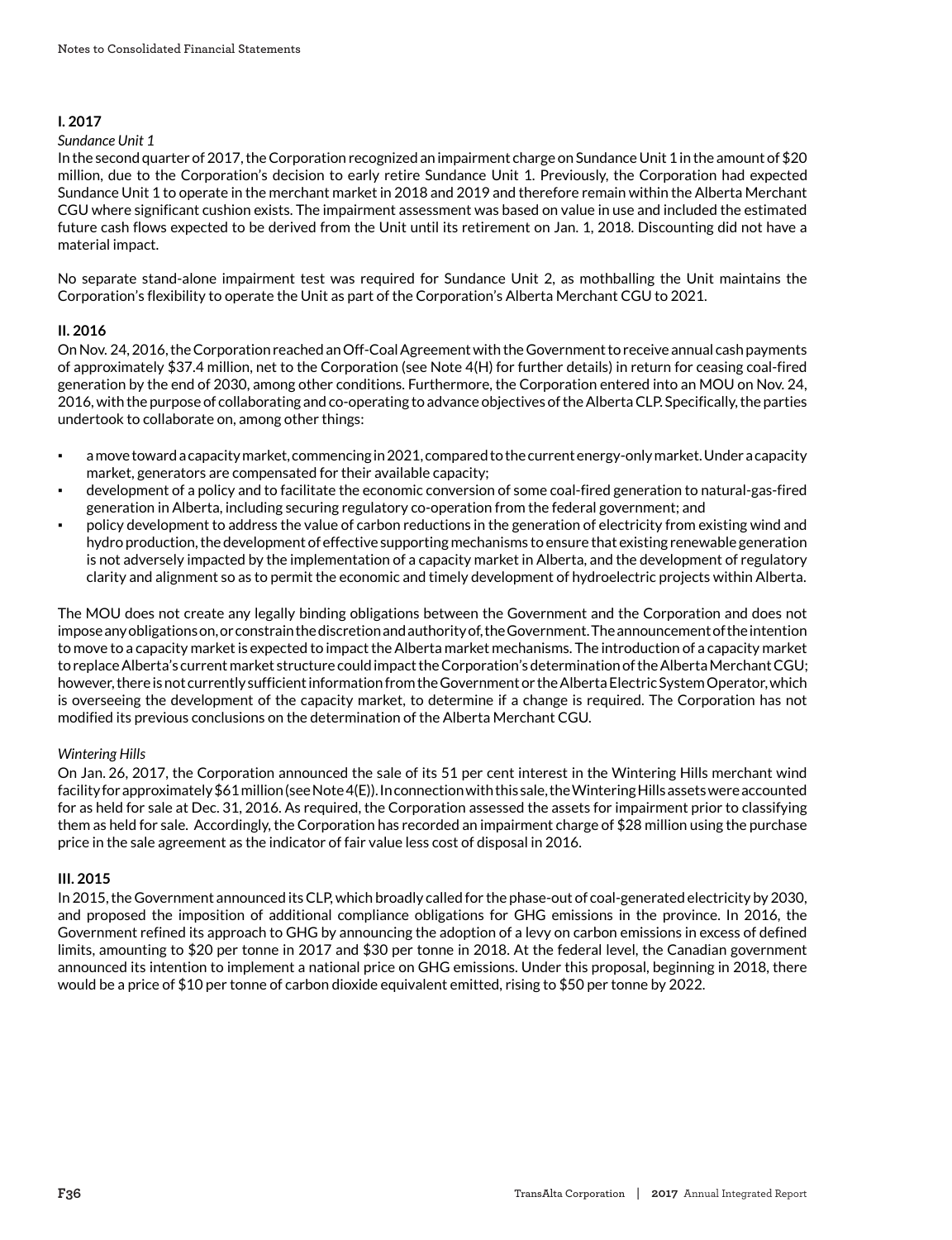#### B. US Coal

The Corporation considered possible indicators of impairment at US Coal in 2017, 2016, and 2015, as discussed in more detail below.

Fair value less costs of disposal of the CGU was estimated to approximate its carrying amount, and accordingly, no impairment charge was recorded in 2017, 2016 or 2015. Any adverse change in assumptions, in isolation, would have resulted in an impairment charge being recorded. The Corporation continues to manage risks associated with the CGU by optimizing of its operating activities and capital plan.

The valuations are subject to measurement uncertainty based on the key assumptions outlined below, and on inputs to the Corporation's long-range forecast, including changes to fuel costs, operating costs, capital expenses, and the level of contractedness under the Memorandum of Agreement for coal transition established with the State of Washington. The valuation period extended to the assumed decommissioning of the plant, after its projected cessation of operation in its current form in 2025.

#### **I. 2017**

During 2017, the Corporation renegotiated rail transportation and coal supply agreements. Accordingly, the Corporation completed an estimate of the impact for the coal cost changes combined with updated power prices to determine whether the US Coal CGU had an indicator of impairment. The Corporation concluded that there is no indicator of impairment. The Corporation utilized the Corporation's long-range forecast and the following key assumptions:

| Mid-Columbia annual average power prices | US\$21.50 to US\$34.81 per MWh  |
|------------------------------------------|---------------------------------|
| On-highway diesel fuel on coal shipments | US\$2.08 to US\$2.29 per gallon |
| Discount rates                           | 7.9 to 9.0 per cent             |

#### **II. 2016**

During 2016, the Corporation considered possible impairment at the US Coal CGU and found that the fair value less costs to sell approximated the then current carrying amount. The Corporation estimated the fair value less costs of disposal of the CGU, a Level III fair value measurement, utilizing the Corporation's long-range forecast and the following key assumptions:

| Mid-Columbia annual average power prices | US\$22.00 to US\$46.00 per MWh  |
|------------------------------------------|---------------------------------|
| On-highway diesel fuel on coal shipments | US\$1.69 to US\$2.09 per gallon |
| Discount rates                           | 5.4 to 5.7 per cent             |

#### **III. 2015**

During 2015, the Corporation considered possible impairment at the US Coal CGU and found that the fair value less costs to sell approximated the then current carrying amount. The Corporation estimated the fair value less costs of disposal of the CGU, a Level III fair value measurement, utilizing the Corporation's long-range forecast and the following key assumptions:

| Mid-Columbia annual average power prices | US\$24.00 to US\$50.00 per MWh  |
|------------------------------------------|---------------------------------|
| On-highway diesel fuel on coal shipments | US\$2.44 to US\$2.90 per gallon |
| Discount rates                           | 5.2 to 6.2 per cent             |

Impairment reversals of \$2 million resulted from additional recoveries from the disposal of the Centralia gas plant in 2014.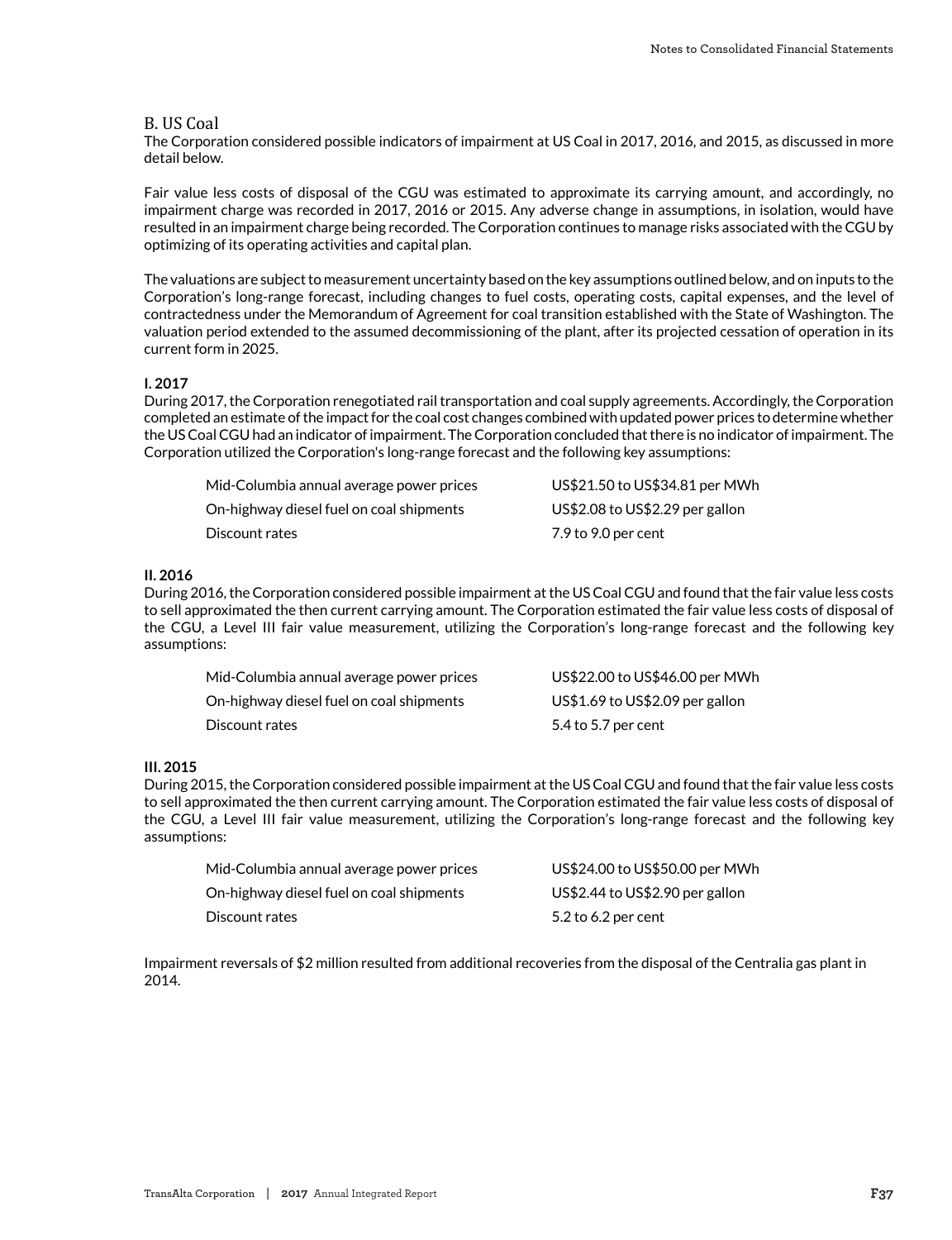# 7. Finance Lease Receivables

# A. Re-acquisition of Solomon Power Station

On Aug. 1, 2017, the Corporation received notice of FMG's intention to repurchase the Solomon Power Station from TEC Pipe, a wholly owned subsidiary of the Corporation, for approximately US\$335 million. FMG completed its acquisition of the Solomon Power Station on Nov. 1, 2017 and TEC Pipe received US\$325 million as consideration. FMG has held back the balance from the purchase price. It is the Corporation's view that this should not be held back and the Corporation is taking action to recover all, or a significant portion of, this amount from FMG.

# B. Amounts Receivable

Amounts receivable under the Corporation's finance leases, associated with the Fort Saskatchewan cogeneration facility and the Poplar Creek cogeneration facility, and in 2016 the Solomon Power Station, are as follows:

| As at Dec. 31                                                     | 2017                                |                                                     | 2016                         |                                                     |
|-------------------------------------------------------------------|-------------------------------------|-----------------------------------------------------|------------------------------|-----------------------------------------------------|
|                                                                   | <b>Minimum</b><br>lease<br>payments | Present<br>value of<br>minimum<br>lease<br>payments | Minimum<br>lease<br>payments | Present<br>value of<br>minimum<br>lease<br>payments |
| Within one year                                                   | 68                                  | 66                                                  | 124                          | 119                                                 |
| Second to fifth years inclusive                                   | 110                                 | 82                                                  | 376                          | 291                                                 |
| More than five years                                              | 140                                 | 126                                                 | 637                          | 311                                                 |
|                                                                   | 318                                 | 274                                                 | 1,137                        | 721                                                 |
| Less: unearned finance lease income                               | 44                                  |                                                     | 592                          |                                                     |
| Add: unguaranteed residual value                                  |                                     |                                                     | 233                          | 57                                                  |
| Total finance lease receivables                                   | 274                                 | 274                                                 | 778                          | 778                                                 |
| Included in the Consolidated Statements of Financial Position as: |                                     |                                                     |                              |                                                     |
| Current portion of finance lease receivables (Note 12)            | 59                                  |                                                     | 59                           |                                                     |
| Long-term portion of finance lease receivables                    | 215                                 |                                                     | 719                          |                                                     |
|                                                                   | 274                                 |                                                     | 778                          |                                                     |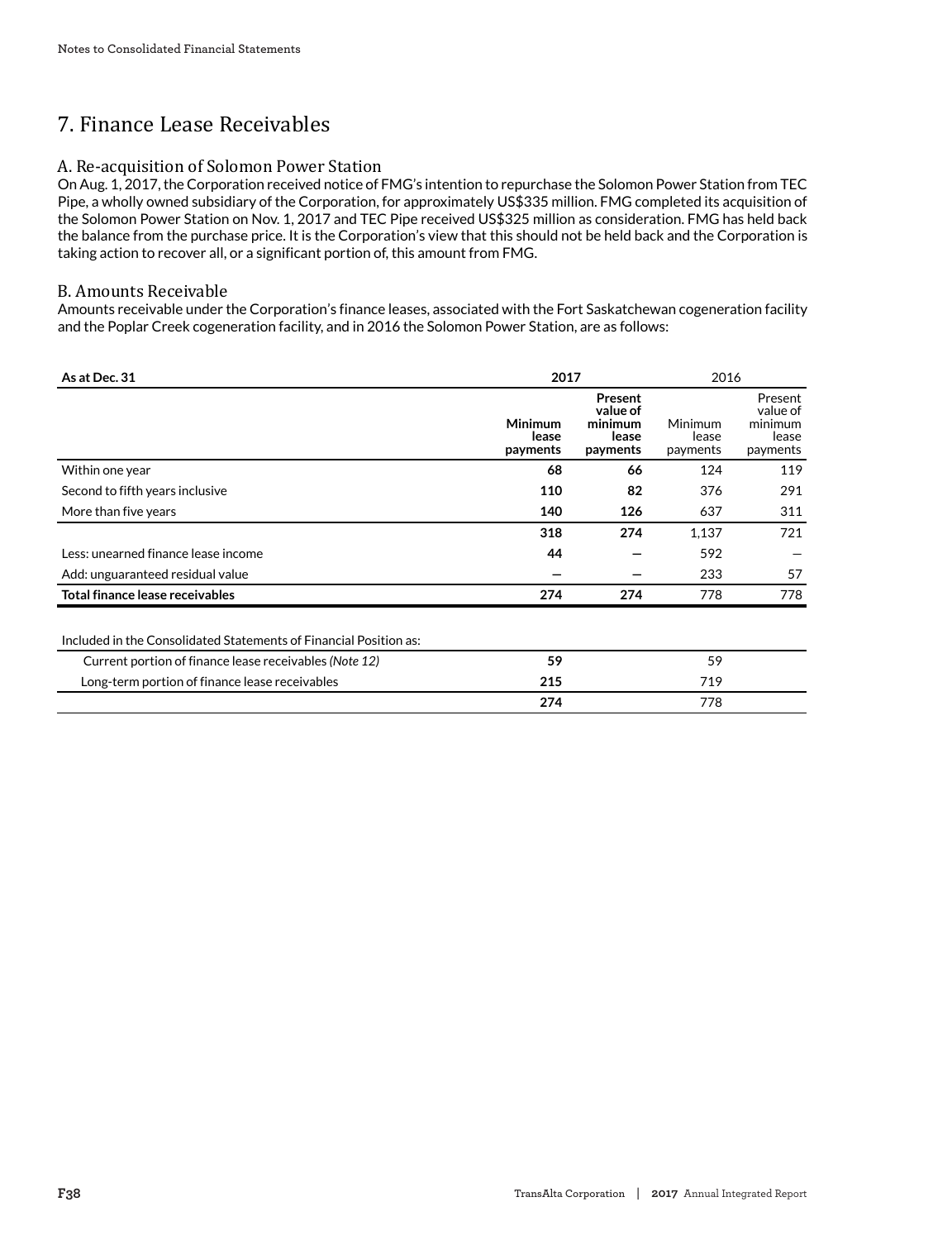# 8. Net Other Operating (Income) Losses

Net other operating (income) losses are comprised of the following:

| Year ended Dec. 31                                     | 2017 | 2016  | 2015 |
|--------------------------------------------------------|------|-------|------|
| Alberta Off-Coal Agreement                             | (40) |       |      |
| Mississauga cogeneration facility NUG Contract         | (9)  | (191) |      |
| Market Surveillance Administrator Agreement settlement |      |       | 56   |
| Insurance recoveries                                   |      | (3)   | (31) |
| Net other operating (income) losses                    | (49) | (194) | 25   |

### A. Alberta Off-Coal Agreement

On Nov. 24, 2016, the Corporation announced that it had entered into the OCA with the Government on transition payments for the cessation of coal-fired emissions from the Keephills 3, Genesee 3 and Sheerness coal-fired plants on or before Dec. 31, 2030.

Under the terms of the OCA, the Corporation receives annual cash payments on or before July 31 of approximately \$40 million (\$37 million, net to the Corporation), commencing Jan. 1, 2017, and terminating at the end of 2030. The Corporation recognizes the off-coal payments evenly throughout the year. Receipt of the payments is subject to certain terms and conditions. The OCA's main condition is the cessation of all coal-fired emissions on or before Dec. 31, 2030. The affected plants are not, however, precluded from generating electricity at any time by any method, other than generation resulting in coal-fired emissions after Dec. 31, 2020.

### B. Mississauga Cogeneration Facility Contract **2016**

On Dec. 22, 2016, the Corporation announced it had signed a NUG Contract with the IESO for its Mississauga cogeneration facility. The contract is effective on Jan. 1, 2017. The Corporation has agreed to terminate the existing contract with the Ontario Electricity Financial Corporation early, which would have otherwise terminated in December 2018.

As a result of the NUG Contract, the Corporation recognized a pre-tax gain of approximately \$191 million. The predominant components of the gain relate to recognition of a one-time discounted revenue amount of approximately \$207 million, offset by onerous contract expenses and other termination charges totalling approximately \$16 million. The Corporation also recognized \$46 million in accelerated depreciation resulting from the change in useful life of the asset. The Corporation released and recognized in earnings unrealized pre-tax net losses of \$14 million from AOCI due to cash flow hedges dedesignated for accounting purposes. The cash flow hedges were in respect of future gas purchases denominated in US dollars and expected to occur between 2017 and 2018. In the fourth quarter of 2016, the forecasted gas consumption was no longer expected to occur, which resulted in the cumulative loss on the hedging instrument being released from AOCI and recognized in earnings.

#### **2017**

During the fourth quarter of 2017, the Corporation renegotiated the facility's land lease agreement at a lower cost than previously estimated in 2016, and accordingly, recognized a gain of \$9 million.

# C. Settlement with the Market Surveillance Administrator

On March 21, 2014, the Alberta Market Surveillance Administrator (the "MSA") filed an application with the Alberta Utilities Commission (the "AUC") alleging, among other things, that TransAlta manipulated the price of electricity in the Province of Alberta when it took outages at certain of its coal-fired generating units in late 2010 and early 2011. The Corporation denied the MSA's allegations. An oral hearing took place before the AUC in December 2014. A written argument was filed in February 2015. In May 2015, further submissions were filed on a recent Supreme Court of Canada decision relevant to expert evidence. On July 27, 2015, the AUC issued a decision finding, among other things, that i) the Corporation's actions in relation to four outage events at its coal-fired generating units, spanning 11 days in 2010 and 2011, restricted or prevented a competitive response from the associated PPA buyers and manipulated market prices away from a competitive market outcome and ii) the Corporation breached applicable legislation by allowing one of its employees to trade while in possession of non-public outage records. The AUC also found that the MSA did not prove, on the balance of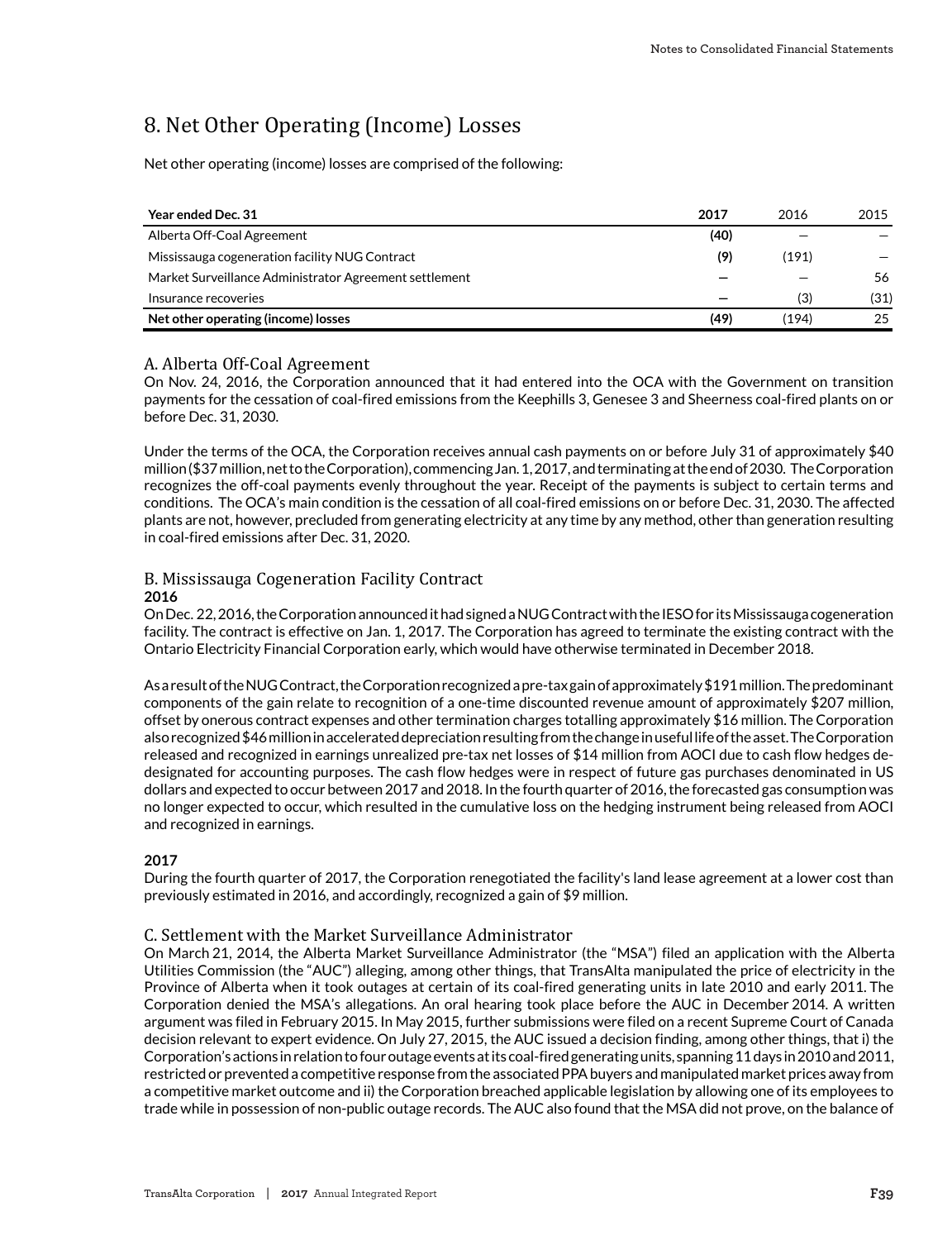probabilities, that the Corporation breached applicable legislation on the basis that its compliance policies, practices, and oversight thereof, were inadequate and deficient.

This AUC decision marked the end of the first phase of the proceedings. TransAlta filed for leave to appeal the AUC decision with the Alberta Court of Appeal in August 2015. The second phase of the AUC proceedings was to consider what penalty the AUC might impose against the Corporation. On Sept. 30, 2015, TransAlta and the MSA reached an agreement to settle all outstanding proceedings before the AUC. The settlement, which is in the form of a consent order, was approved by the AUC on Oct. 29, 2015. Under the terms of the consent order, the Corporation paid a total amount of \$56 million that includes approximately \$27 million as a repayment of economic benefit, \$4 million to cover the MSA's legal and related costs, and a \$25 million administrative penalty. Of this amount, \$31 million was paid in the fourth quarter of 2015, and the \$25 million administrative penalty was paid in November 2016. As a result of the approval, the Corporation discontinued the appeal of the AUC's decision.

# D. Insurance Recoveries

There were no insurance recoveries in 2017.

During 2016, the Corporation received \$3 million in insurance recoveries (2015 - \$31 million), of which \$2 million (2015 - \$6 million) related to business interruption insurance claims and \$1 million related to claims for replacement and refurbishment of equipment for certain wind facilities (2015 - \$7 million for Canadian Coal facilities).

In 2015 the Corporation received \$18 million of insurance recoveries related to claims for the replacement and refurbishment of certain hydro facilities as a result of the flooding in Southern Alberta in 2013. Additionally, in 2015, \$12 million of insurance proceeds were received related to claims for repair costs on certain hydro facilities as a result of flooding in Southern Alberta in 2013 and were accounted for as a reduction to period operations, maintenance, and administration costs.

# 9. Net Interest Expense

The components of net interest expense are as follows:

| Year ended Dec. 31                                        | 2017 | 2016 | 2015 |
|-----------------------------------------------------------|------|------|------|
| Interest on debt                                          | 218  | 218  | 218  |
| Interest income                                           | (7)  | (2)  | (2)  |
| Capitalized interest (Note 16)                            | (9)  | (16) | (9)  |
| Loss on redemption of bonds (Note $4(F)$ )                | 6    | 1    |      |
| Interest on finance lease obligations                     | 3    | 3    | 4    |
| Credit facility fees, bank charges, and other interest    | 18   | 19   | 10   |
| Keephills 1 outage interest accruals (reversals) (Note 4) |      | (10) | 9    |
| Other                                                     | (3)  | (4)  |      |
| Accretion of provisions (Note 20)                         | 21   | 20   | 21   |
| Net interest expense                                      | 247  | 229  | 251  |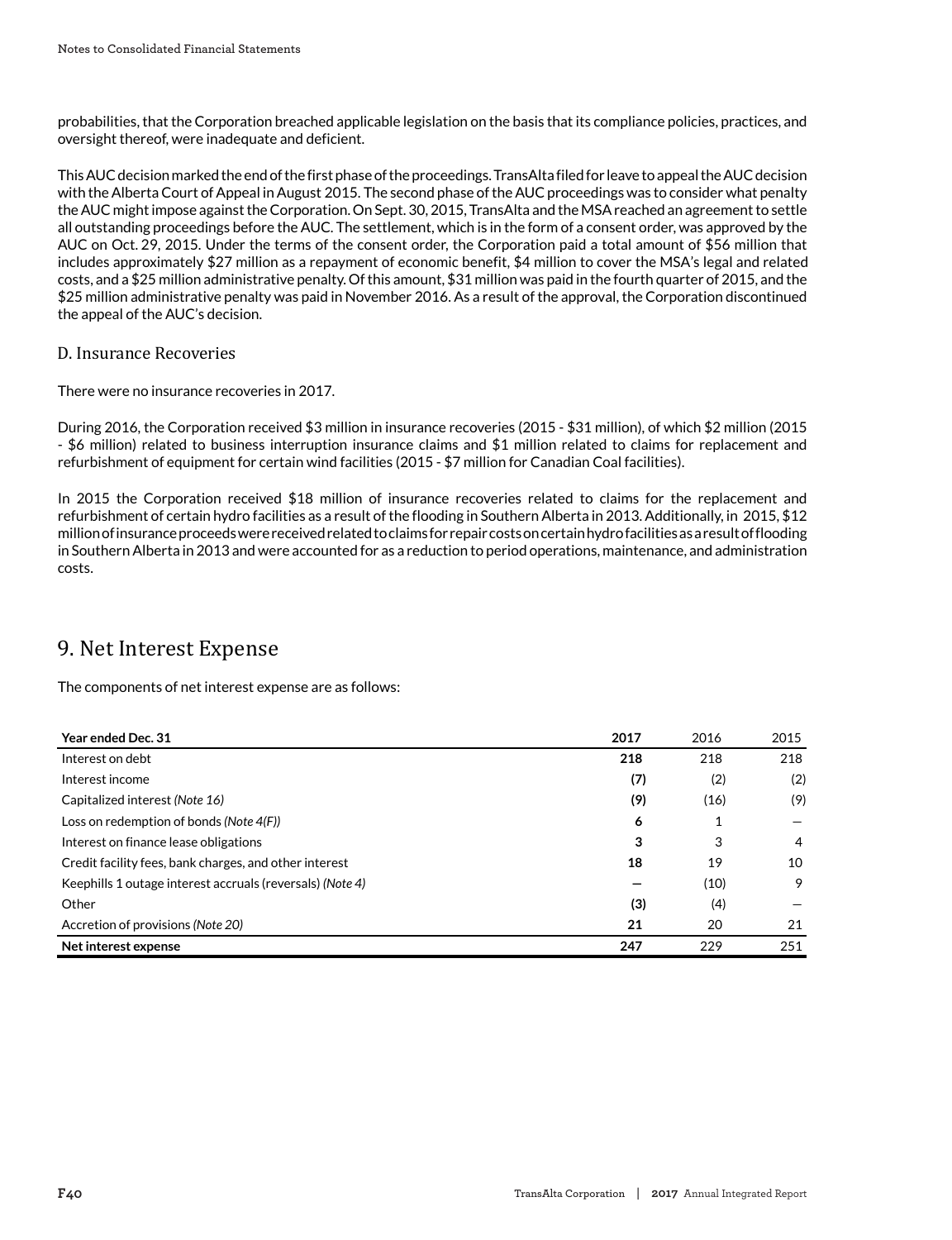# 10. Income Taxes

# A. Consolidated Statements of Earnings **I. Rate Reconciliations**

| Year ended Dec. 31                                                                         | 2017 | 2016  | 2015 |
|--------------------------------------------------------------------------------------------|------|-------|------|
| Earnings before income taxes                                                               | (54) | 314   | 221  |
| Net earnings attributable to non-controlling interests not subject to tax                  | (35) | (109) | (34) |
| Adjusted earnings before income taxes                                                      | (89) | 205   | 187  |
| Statutory Canadian federal and provincial income tax rate (%)                              | 26.8 | 26.7  | 25.9 |
| Expected income tax expense (recovery)                                                     | (24) | 55    | 48   |
| Increase (decrease) in income taxes resulting from:                                        |      |       |      |
| Lower effective foreign tax rates                                                          | (11) | (16)  | (16) |
| Deferred income tax expense related to temporary difference on investment in<br>subsidiary |      | 11    | 95   |
| MSA settlement                                                                             |      |       | 14   |
| Reversal of writedown of deferred income tax assets                                        | (15) | (10)  | (56) |
| Statutory and other rate differences                                                       | 110  |       | 20   |
| Other                                                                                      | 4    | (3)   |      |
| Income tax expense                                                                         | 64   | 38    | 105  |
| Effective tax rate (%)                                                                     | 72   | 19    | 56   |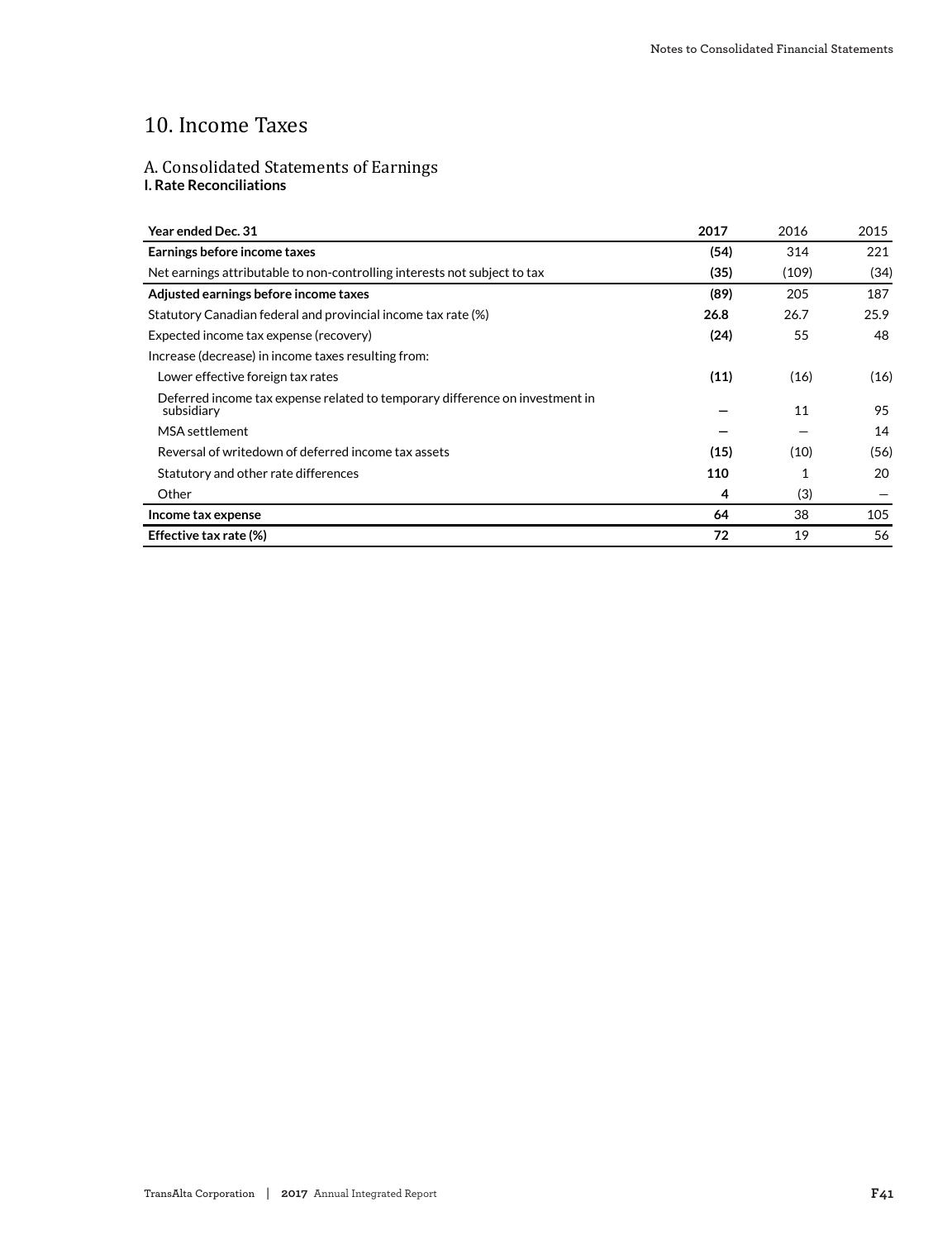#### **II. Components of Income Tax Expense**

The components of income tax expense are as follows:

| Year ended Dec. 31                                                                                            | 2017  | 2016         | 2015 |
|---------------------------------------------------------------------------------------------------------------|-------|--------------|------|
| Current income tax expense <sup>(1)</sup>                                                                     | 79    | 23           | 24   |
| Adjustments in respect of current income tax of previous years                                                |       |              | (5)  |
| Adjustments in respect of deferred income tax of previous years                                               |       | (3)          | 5    |
| Deferred income tax expense related to the origination and reversal of temporary<br>differences               | (110) | 16           | 22   |
| Deferred income tax expense related to temporary difference on investment in<br>subsidiary <sup>(2)</sup>     |       | 11           | 95   |
| Deferred income tax expense resulting from changes in tax rates or laws <sup>(3)</sup>                        | 110   | $\mathbf{1}$ | 20   |
| Deferred income tax recovery arising from the reversal of writedown of deferred income<br>tax assets $^{(4)}$ | (15)  | (10)         | (56) |
| Income tax expense                                                                                            | 64    | 38           | 105  |
|                                                                                                               |       |              |      |
| Year ended Dec. 31                                                                                            | 2017  | 2016         | 2015 |
| Current income tax expense                                                                                    | 79    | 23           | 19   |
| Deferred income tax expense (recovery)                                                                        | (15)  | 15           | 86   |
| Income tax expense                                                                                            | 64    | 38           | 105  |

*(1) During 2017, the Corporation recognized current tax expense of \$56 million due to the disposition of the Solomon Power Station on Nov. 1, 2017.*

*(2) In 2016, reorganizations of certain TransAlta subsidiaries were completed in connection with the New Richmond project financing and the disposition of the Canadian Assets to TransAlta Renewables. The reorganizations resulted in the recognition of deferred tax liabilities of \$3 million and \$8 million, respectively. In 2015, in order to give effect to the sale of an economic interest in the Australian assets to TransAlta Renewables, a reorganization of certain TransAlta subsidiaries was completed. The reorganization resulted in the recognition of a \$95 million deferred tax liability on TransAlta's investment in a subsidiary. For both 2015 and 2016, the deferred tax liabilities had not been recognized previously, as prior to the reorganizations, the taxable temporary differences were not expected to reverse in the foreseeable future.*

*(3) On Dec. 22, 2017, the US government enacted H.R.1, originally known as the* Tax Cuts and Jobs Act*, which includes legislation to decrease its federal corporate income tax rate from 35 per cent to 21 per cent. The Corporation's net deferred tax liability associated with its directly owned US operations is made up of a deferred tax asset and a deferred tax liability that net to \$6 million. The decrease in the US federal corporate income tax rate resulted in a decrease to the deferred tax asset of \$104 million, all of which is recorded as deferred tax expense in the Consolidated Statement of Earnings, offset by a decrease to the deferred tax liability of \$110 million, of which \$1 million is recorded as deferred tax expense in the Consolidated Statement of Earnings with an offsetting \$111 million deferred tax recovery recorded in the Consolidated Statement of Other Comprehensive Income. 2016 relates to the impact of increase in the New Brunswick corporate income tax rate from 12 per cent to 14 per cent, enacted Feb. 3, 2016. 2015 relates to the impact of an increase in the Alberta corporate income tax rate from 10 per cent to 12 per cent, enacted June 18, 2015.*

*(4) During the year ended Dec. 31, 2017, the Corporation reversed a previous writedown of deferred income tax assets of \$15 million (2016 - \$10 million writedown reversal, 2015 - \$56 million writedown reversal). The deferred income tax assets relate mainly to the tax benefits of losses associated with the Corporation's directly owned US operations. The Corporation had written these assets off as it was no longer considered probable that sufficient future taxable income would be available from the Corporation's directly owned US operations to utilize the underlying tax losses, due to reduced price growth expectations. Net operating losses expire between 2021 and 2037. Recognized OCI during the years ended Dec. 31, 2017 and 2016, has given rise to taxable temporary differences, which forms the primary basis for utilization of some of the tax losses and the reversal of the writedown.*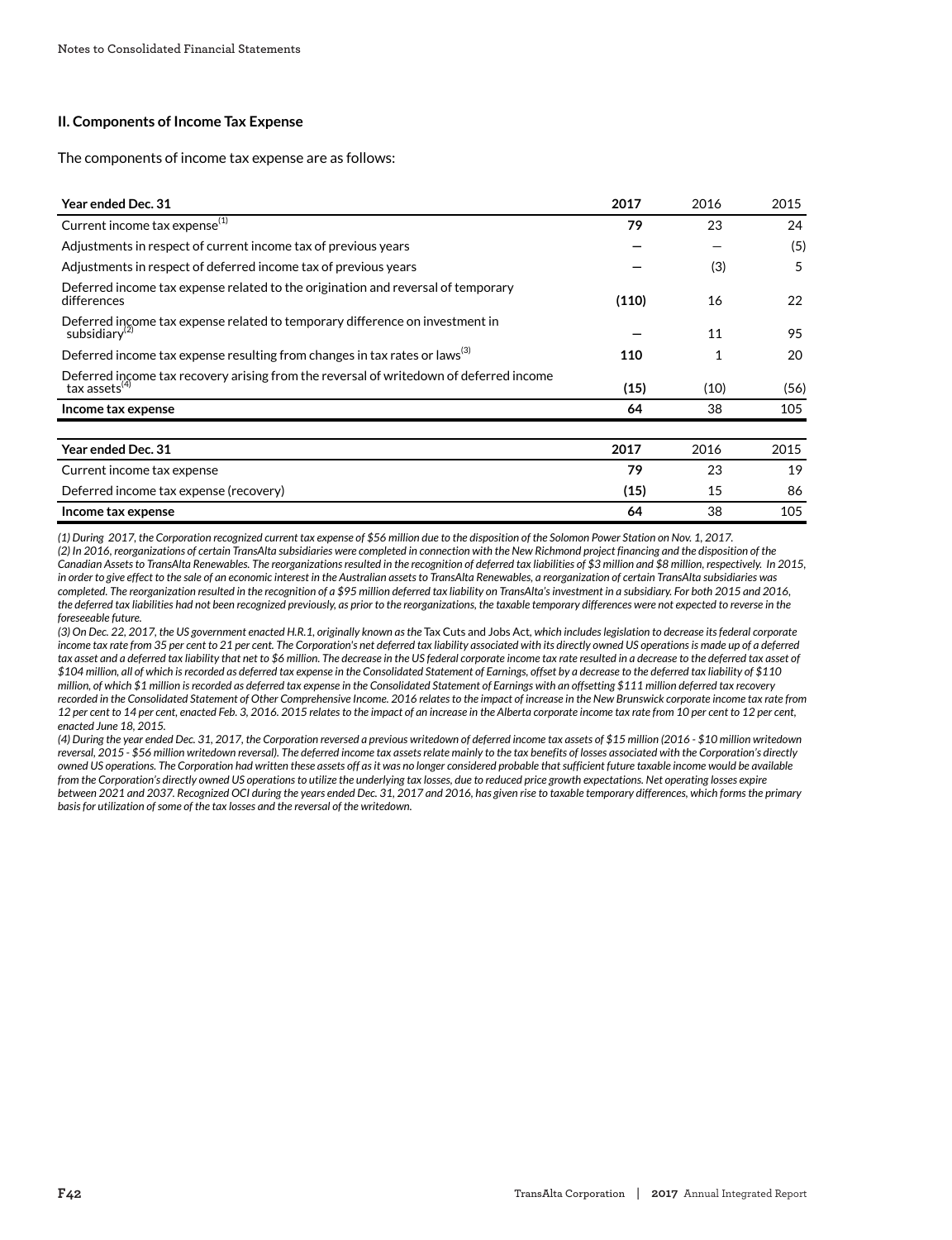# B. Consolidated Statements of Changes in Equity

The aggregate current and deferred income tax related to items charged or credited to equity are as follows:

| Year ended Dec. 31                          | 2017  | 2016 | 2015 |
|---------------------------------------------|-------|------|------|
| Income tax expense (recovery) related to:   |       |      |      |
| Net impact related to cash flow hedges      | (108) | 51   | 89   |
| Net impact related to net investment hedges | (7)   | 16   | 8    |
| Net actuarial gains (losses)                | (4)   | 4    |      |
| Share issuance costs                        |       |      | (4)  |
| Loss on sale of investment in subsidiary    |       |      | (8)  |
| Income tax expense reported in equity       | (119) |      | 85   |

# C. Consolidated Statements of Financial Position

Significant components of the Corporation's deferred income tax assets (liabilities) are as follows:

| As at Dec. 31                                                                     | 2017    | 2016     |
|-----------------------------------------------------------------------------------|---------|----------|
| Net operating loss carryforwards                                                  | 541     | 768      |
| Future decommissioning and restoration costs                                      | 117     | 103      |
| Property, plant, and equipment                                                    | (1,009) | (1, 114) |
| Risk management assets and liabilities, net                                       | (160)   | (282)    |
| Employee future benefits and compensation plans                                   | 74      | 70       |
| Interest deductible in future periods                                             | 50      | 90       |
| Foreign exchange differences on US-denominated debt                               | 42      | 69       |
| Deferred coal revenues                                                            | 16      | 17       |
| Other deductible temporary differences                                            | 22      | 3        |
| Net deferred income tax liability, before writedown of deferred income tax assets | (307)   | (276)    |
| Writedown of deferred income tax assets                                           | (218)   | (383)    |
| Net deferred income tax liability, after writedown of deferred income tax assets  | (525)   | (659)    |

The net deferred income tax liability is presented in the Consolidated Statements of Financial Position as follows:

| As at Dec. 31                                  | 2017  | 2016  |
|------------------------------------------------|-------|-------|
| Deferred income $\textsf{tax}$ assets $^{(1)}$ | 24    | 53    |
| Deferred income tax liabilities                | (549) | (712) |
| Net deferred income tax liability              | (525) | (659) |

*(1) The deferred income tax assets presented on the Consolidated Statements of Financial Position are recoverable based on estimated future earnings and tax planning strategies. The assumptions used in the estimate of future earnings are based on the Corporation's long-range forecasts.*

# D. Contingencies

As of Dec. 31, 2017, the Corporation had recognized a net liability of \$4 million (2016 - \$7 million) related to uncertain tax positions. The decrease was the result of settlements with taxation authorities.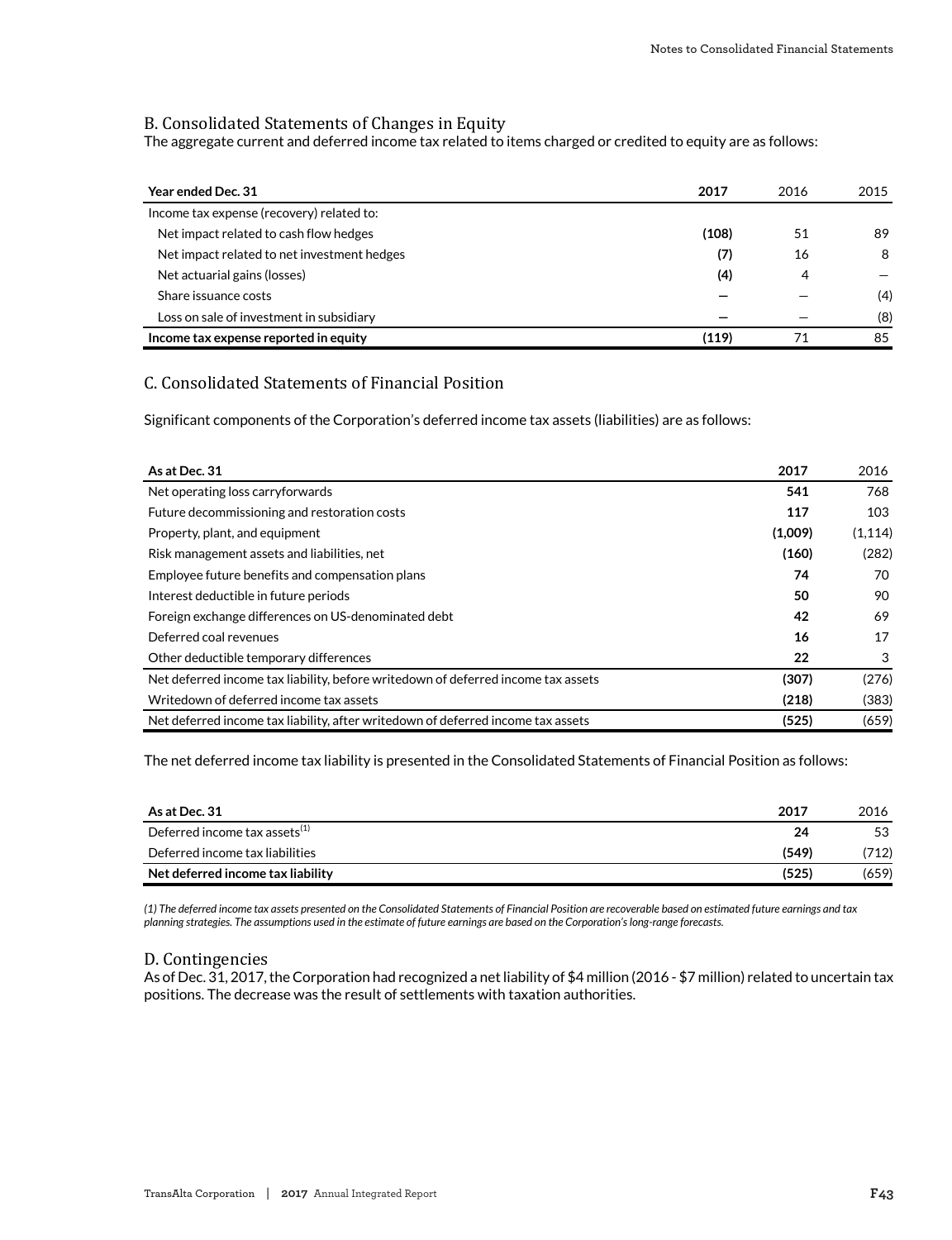# 11. Non-Controlling Interests

The Corporation's subsidiaries and operations that have non-controlling interests are as follows:

| Subsidiary/Operation        | Non-controlling interest as at Dec 31, 2017 |
|-----------------------------|---------------------------------------------|
| TransAlta Cogeneration L.P. | 49.99% - Canadian Power Holdings Inc.       |
| TransAlta Renewables        | 36% - Public shareholders                   |
| Kent Hills Wind $LP^{(1)}$  | 17% - Natural Forces Technologies Inc.      |

*(1) Owned by TransAlta Renewables.*

TransAlta Cogeneration, L.P. ("TA Cogen") operates a portfolio of cogeneration facilities in Canada and owns 50 per cent of a coal facility. TransAlta Renewables owns and operates a portfolio of renewable power generation facilities in Canada and owns economic interests in various other gas and renewable facilities of the Corporation.

Summarized financial information relating to subsidiaries with significant non-controlling interests is as follows:

# A. TransAlta Renewables

The net earnings, distributions and equity attributable to non-controlling interests include the 17 per cent non-controlling interest in the 150 MW Kent Hills wind farm located in New Brunswick.

The South Hedland Power Station achieved commercial operation on July 28, 2017. On Aug. 1, 2017, the Corporation converted its 26.1 million Class B shares held in TransAlta Renewables into 26.4 million common shares of TransAlta Renewables. At that time, the Corporation's equity participation percentage in TransAlta Renewables increased to 64 per cent from 59.8 per cent. The Class B shares were converted at a ratio greater than 1:1 because the construction and commissioning costs for the project were below the referenced costs agreed to with TransAlta Renewables.

As a result of the conversion of Class B shares and the transactions described in Note 4, the Corporation's share of ownership and equity participation in TransAlta Renewables has fluctuated since its formation as follows:

| Period                        | Ownership and voting<br>rights percentage | <b>Equity participation</b><br>percentage |
|-------------------------------|-------------------------------------------|-------------------------------------------|
| April 29, 2014 to May 6, 2015 | 70.3                                      | 70.3                                      |
| May 7, 2015 to Nov. 25, 2015  | 76.1                                      | 72.8                                      |
| Nov. 26, 2015 to Jan. 5, 2016 | 66.6                                      | 62.0                                      |
| Jan. 6, 2016 to July 31, 2017 | 64.0                                      | 59.8                                      |
| Aug. 1, 2017 and thereafter   | 64.0                                      | 64.0                                      |

| <b>Year ended Dec. 31</b>                              | 2017 | 2016 | 2015 |
|--------------------------------------------------------|------|------|------|
| Revenues                                               | 459  | 259  | 236  |
| Net earnings                                           | 13   |      | 198  |
| Total comprehensive income                             | (24) | 40   | 204  |
| Amounts attributable to the non-controlling interests: |      |      |      |
| Net earnings                                           | 11   | 2    | 63   |
| Total comprehensive income                             |      | 18   | 65   |
| Distributions paid to non-controlling interests        | 85   | 83   | 43   |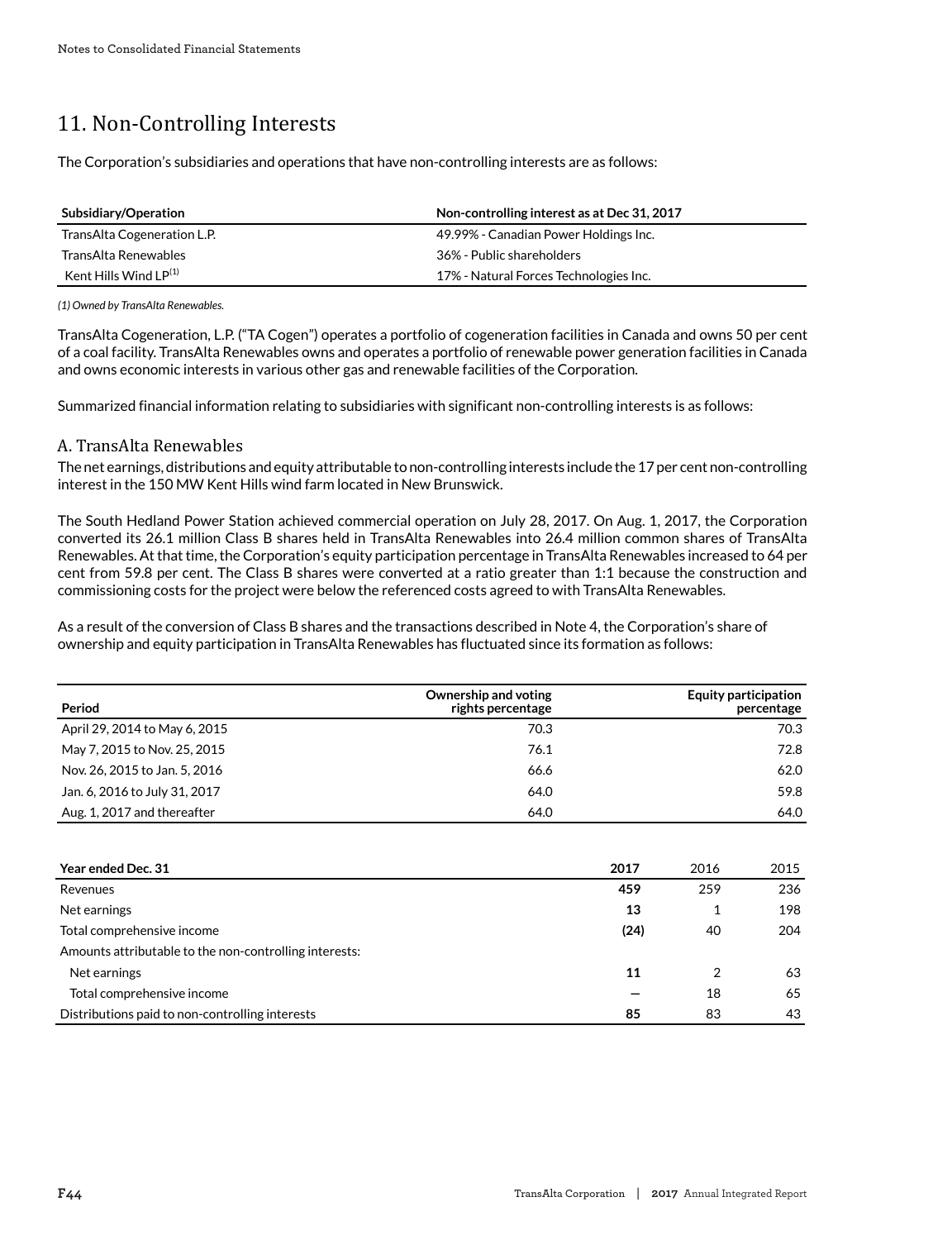| As at Dec. 31                                    | 2017     | 2016    |
|--------------------------------------------------|----------|---------|
| Current assets                                   | 145      | 109     |
| Long-term assets                                 | 3.483    | 3,732   |
| Current liabilities                              | (356)    | (537)   |
| Long-term liabilities                            | (1,075)  | (1,237) |
| Total equity                                     | (2, 197) | (2,067) |
| Equity attributable to non-controlling interests | (812)    | (851)   |
| Non-controlling interests' share (per cent)      | 36.0     | 40.2    |

# B. TA Cogen

| Year ended Dec. 31                                    | 2017 | 2016 | 2015 |
|-------------------------------------------------------|------|------|------|
| <b>Results of operations</b>                          |      |      |      |
| Revenues                                              | 175  | 274  | 288  |
| Net earnings                                          | 61   | 211  | 61   |
| Total comprehensive income                            | 61   | 258  | 77   |
| Amounts attributable to the non-controlling interest: |      |      |      |
| Net earnings                                          | 31   | 105  | 31   |
| Total comprehensive income                            | 31   | 128  | 38   |
| Distributions paid to Canadian Power Holdings Inc.    | 87   | 68   | 56   |

| As at Dec. 31                                       | 2017  | 2016  |
|-----------------------------------------------------|-------|-------|
| Current assets                                      | 193   | 171   |
| Long-term assets                                    | 404   | 538   |
| <b>Current liabilities</b>                          | (73)  | (65)  |
| Long-term liabilities                               | (26)  | (35)  |
| Total equity                                        | (498) | (609) |
| Equity attributable to Canadian Power Holdings Inc. | (247) | (301) |
| Non-controlling interest share (per cent)           | 49.99 | 49.99 |

# 12. Trade and Other Receivables

| As at Dec. 31                                         | 2017 | 2016 |
|-------------------------------------------------------|------|------|
| Trade accounts receivable                             | 693  | 446  |
| Mississauga recontracting receivable                  | 108  | 112  |
| Net trade receivables                                 | 801  | 558  |
| Collateral paid (Note 14)                             | 67   | 77   |
| Current portion of finance lease receivables (Note 7) | 59   | 59   |
| Current portion of loan receivable (Note 19)          | 5    |      |
| Income taxes receivables                              | 1    | 9    |
| Trade and other receivables                           | 933  | 703  |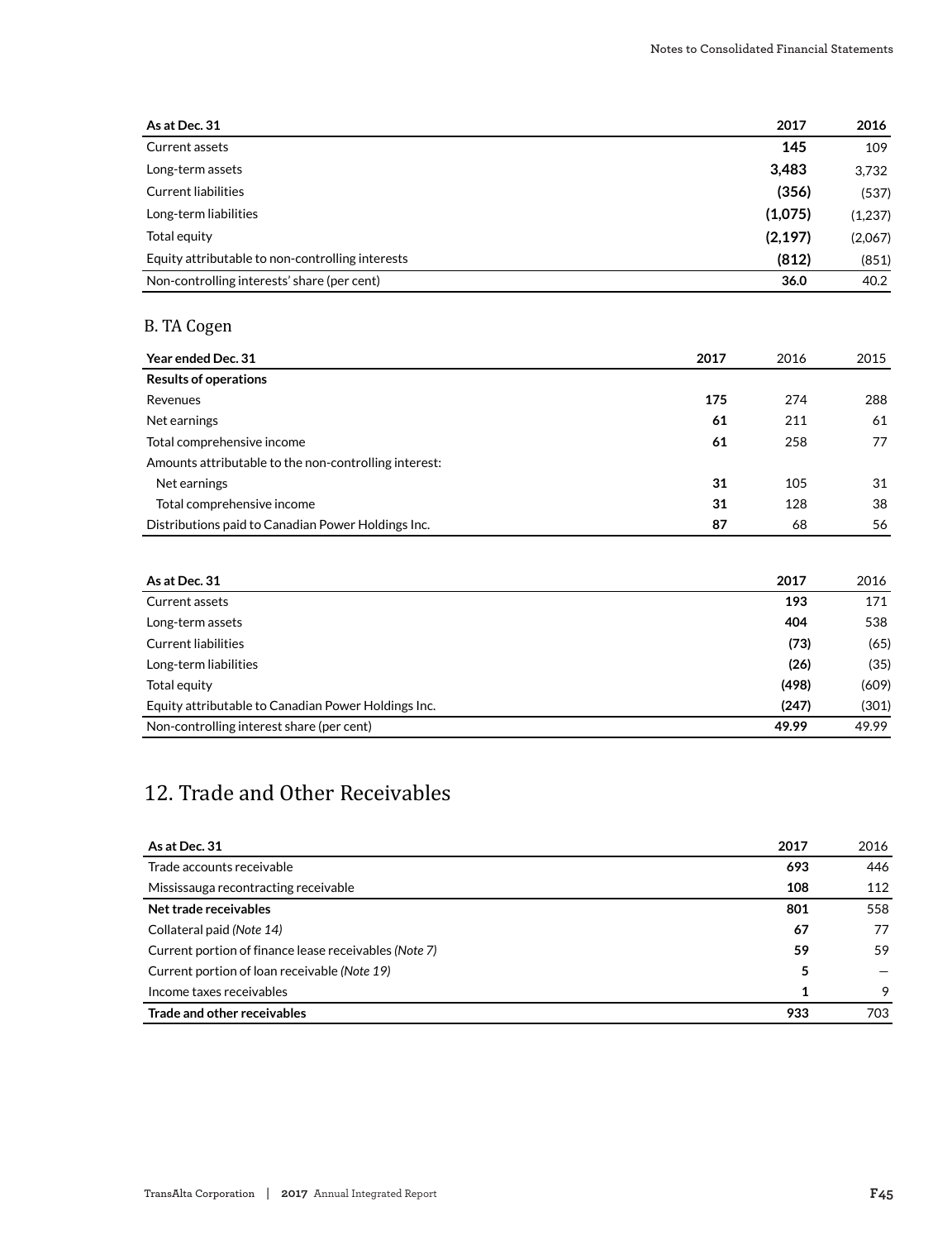# 13. Financial Instruments

# A. Financial Assets and Liabilities – Classification and Measurement

Financial assets and financial liabilities are measured on an ongoing basis at cost, fair value, or amortized cost (see Note 2 (C)). The following table outlines the carrying amounts and classifications of the financial assets and liabilities:

### **Carrying value as at Dec. 31, 2017**

|                                                                                   | <b>Derivatives</b><br>used for<br>hedging | <b>Derivatives</b><br>classified as<br>held for<br>trading | Loans and<br>receivables | Other<br>financial<br>liabilities | <b>Total</b> |
|-----------------------------------------------------------------------------------|-------------------------------------------|------------------------------------------------------------|--------------------------|-----------------------------------|--------------|
| <b>Financial assets</b>                                                           |                                           |                                                            |                          |                                   |              |
| Cash and cash equivalents <sup>(1)</sup>                                          |                                           |                                                            | 314                      |                                   | 314          |
| Restricted cash                                                                   |                                           |                                                            | 30                       |                                   | 30           |
| Trade and other receivables                                                       |                                           |                                                            | 933                      |                                   | 933          |
| Long-term portion of finance lease receivables                                    |                                           |                                                            | 215                      |                                   | 215          |
| Risk management assets                                                            |                                           |                                                            |                          |                                   |              |
| Current                                                                           | 82                                        | 137                                                        |                          |                                   | 219          |
| Long-term                                                                         | 638                                       | 46                                                         |                          |                                   | 684          |
| Other assets                                                                      |                                           |                                                            | 33                       |                                   | 33           |
| <b>Financial liabilities</b>                                                      |                                           |                                                            |                          |                                   |              |
| Accounts payable and accrued liabilities                                          |                                           |                                                            |                          | 595                               | 595          |
| Dividends payable                                                                 |                                           |                                                            |                          | 34                                | 34           |
| Risk management liabilities                                                       |                                           |                                                            |                          |                                   |              |
| Current                                                                           | 8                                         | 93                                                         |                          |                                   | 101          |
| Long-term                                                                         | 2                                         | 38                                                         |                          |                                   | 40           |
| Credit facilities, long-term debt and finance lease<br>obligations <sup>(2)</sup> |                                           |                                                            |                          | 3,707                             | 3,707        |

*(1) Includes cash equivalents of nil.*

*(2) Includes current portion.*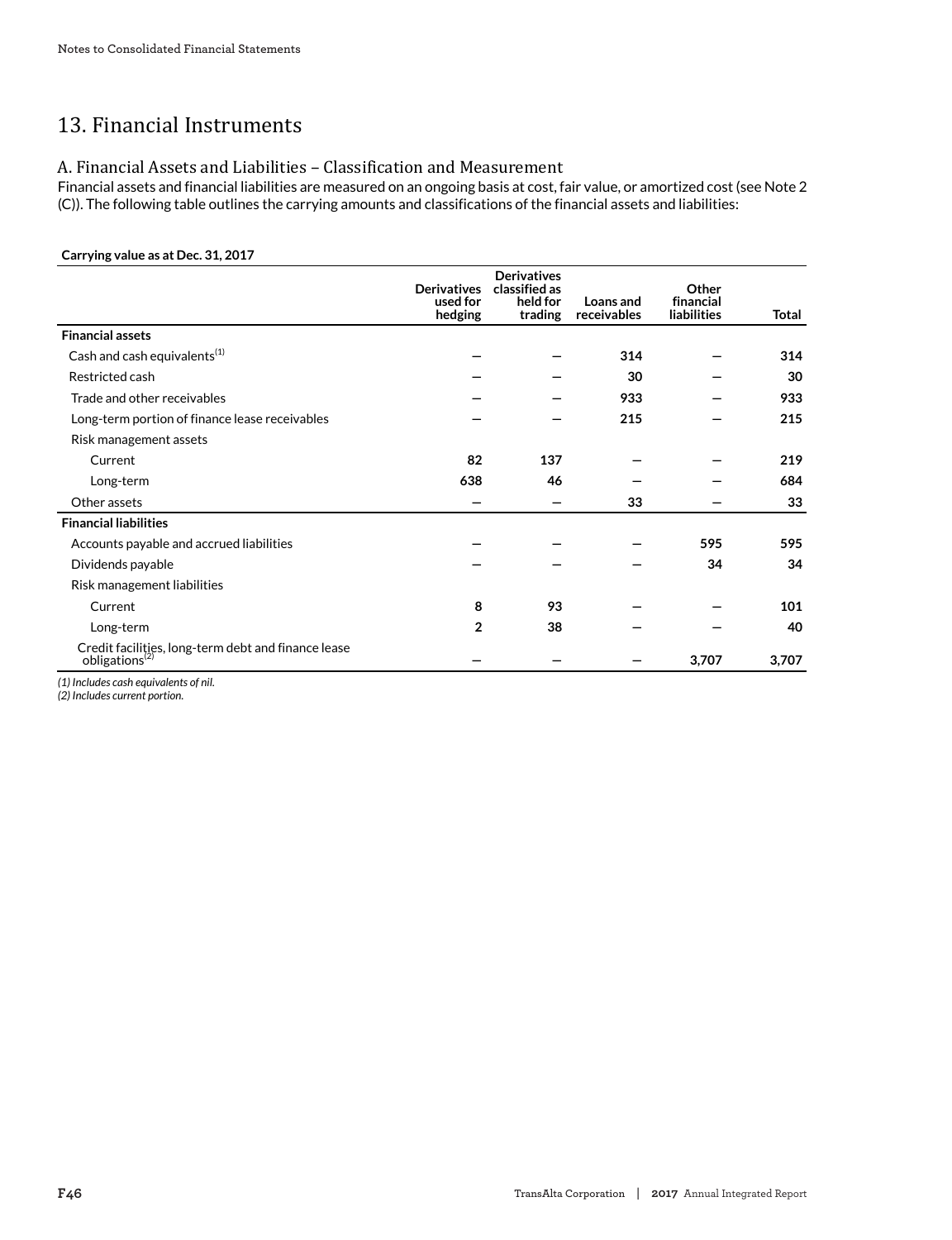Carrying value as at Dec. 31, 2016

|                                                                            | Derivatives<br>used for<br>hedging | Derivatives<br>classified as<br>held for<br>trading | Loans and<br>receivables | Other<br>financial<br>liabilities | Total |
|----------------------------------------------------------------------------|------------------------------------|-----------------------------------------------------|--------------------------|-----------------------------------|-------|
| <b>Financial assets</b>                                                    |                                    |                                                     |                          |                                   |       |
| Cash and cash equivalents <sup>(1)</sup>                                   |                                    |                                                     | 305                      |                                   | 305   |
| Trade and other receivables                                                |                                    |                                                     | 703                      |                                   | 703   |
| Long-term portion of finance lease receivables                             |                                    |                                                     | 719                      |                                   | 719   |
| Other assets                                                               |                                    |                                                     | 116                      |                                   | 116   |
| Risk management assets                                                     |                                    |                                                     |                          |                                   |       |
| Current                                                                    | 192                                | 57                                                  |                          |                                   | 249   |
| Long-term                                                                  | 749                                | 36                                                  |                          |                                   | 785   |
| <b>Financial liabilities</b>                                               |                                    |                                                     |                          |                                   |       |
| Accounts payable and accrued liabilities                                   |                                    |                                                     |                          | 413                               | 413   |
| Dividends payable                                                          |                                    |                                                     |                          | 54                                | 54    |
| Risk management liabilities                                                |                                    |                                                     |                          |                                   |       |
| Current                                                                    | 1                                  | 65                                                  |                          |                                   | 66    |
| Long-term                                                                  | 4                                  | 44                                                  |                          |                                   | 48    |
| Credit facilities, long-term debt and finance lease obligations ${}^{(2)}$ |                                    |                                                     |                          | 4,361                             | 4,361 |

*(1) Includes cash equivalents of \$103 million.*

*(2) Includes current portion.*

# B. Fair Value of Financial Instruments

The fair value of a financial instrument is the price that would be received to sell an asset or paid to transfer a liability in an orderly transaction between market participants at the measurement date. Fair values can be determined by reference to prices for that instrument in active markets to which the Corporation has access. In the absence of an active market, the Corporation determines fair values based on valuation models or by reference to other similar products in active markets.

Fair values determined using valuation models require the use of assumptions. In determining those assumptions, the Corporation looks primarily to external readily observable market inputs. However, if not available, the Corporation uses inputs that are not based on observable market data.

#### **I. Level I, II, and III Fair Value Measurements**

The Level I, II, and III classifications in the fair value hierarchy utilized by the Corporation are defined below. The fair value measurement of a financial instrument is included in only one of the three levels, the determination of which is based on the lowest level input that is significant to the derivation of the fair value.

#### *a. Level I*

Fair values are determined using inputs that are quoted prices (unadjusted) in active markets for identical assets or liabilities that the Corporation has the ability to access at the measurement date. In determining Level I fair values, the Corporation uses quoted prices for identically traded commodities obtained from active exchanges such as the New York Mercantile Exchange.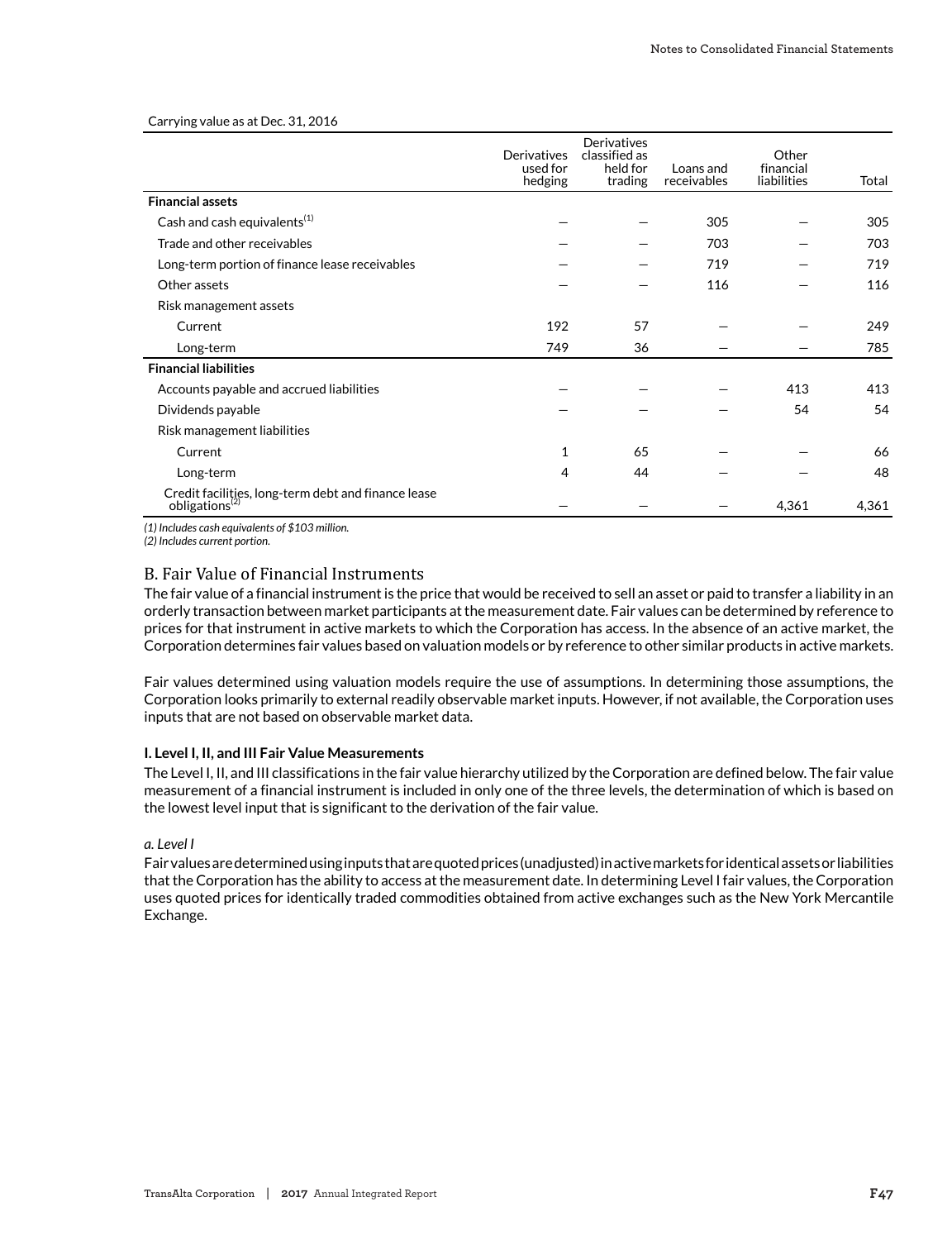### *b. Level II*

Fair values are determined, directly or indirectly, using inputs that are observable for the asset or liability.

Fair values falling within the Level II category are determined through the use of quoted prices in active markets, which in some cases are adjusted for factors specific to the asset or liability, such as basis, credit valuation, and location differentials.

The Corporation's commodity risk management Level II financial instruments include over-the-counter derivatives with values based on observable commodity futures curves and derivatives with inputs validated by broker quotes or other publicly available market data providers. Level II fair values are also determined using valuation techniques, such as option pricing models and regression or extrapolation formulas, where the inputs are readily observable, including commodity prices for similar assets or liabilities in active markets, and implied volatilities for options.

In determining Level II fair values of other risk management assets and liabilities and long-term debt measured and carried at fair value, the Corporation uses observable inputs other than unadjusted quoted prices that are observable for the asset or liability, such as interest rate yield curves and currency rates. For certain financial instruments where insufficient trading volume or lack of recent trades exists, the Corporation relies on similar interest or currency rate inputs and other thirdparty information such as credit spreads.

### *c. Level III*

Fair values are determined using inputs for the assets or liabilities that are not readily observable.

The Corporation may enter into commodity transactions for which market-observable data is not available. In these cases, Level III fair values are determined using valuation techniques such as the Black-Scholes, mark-to-forecast, and historical bootstrap models with inputs that are based on historical data such as unit availability, transmission congestion, demand profiles for individual non-standard deals and structured products, and/or volatilities and correlations between products derived from historical prices.

The Corporation also has various commodity contracts with terms that extend beyond a liquid trading period. As forward market prices are not available for the full period of these contracts, the value of these contracts is derived by reference to a forecast that is based on a combination of external and internal fundamental modelling, including discounting. As a result, these contracts are classified in Level III.

The Corporation has a Commodity Exposure Management Policy, which governs both the commodity transactions undertaken in its proprietary trading business and those undertaken to manage commodity price exposures in its generation business. This Policy defines and specifies the controls and management responsibilities associated with commodity trading activities, as well as the nature and frequency of required reporting of such activities.

Methodologies and procedures regarding commodity risk management Level III fair value measurements are determined by the Corporation's risk management department. Level III fair values are calculated within the Corporation's energy trading risk management system based on underlying contractual data as well as observable and non-observable inputs. Development of non-observable inputs requires the use of judgment. To ensure reasonability, system-generated Level III fair value measurements are reviewed and validated by the risk management and finance departments. Review occurs formally on a quarterly basis or more frequently if daily review and monitoring procedures identify unexpected changes to fair value or changes to key parameters.

Information on risk management contracts or groups of risk management contracts that are included in Level III measurements and the related unobservable inputs and sensitivities, is as follows, and excludes the effects on fair value of certain unobservable inputs such as liquidity and credit discount (described as "base fair values"), as well as inception gains or losses.

Sensitivity ranges for the base fair values are determined using reasonably possible alternative assumptions for the key unobservable inputs, which may include forward commodity prices, commodity volatilities and correlations, delivery volumes, and shapes.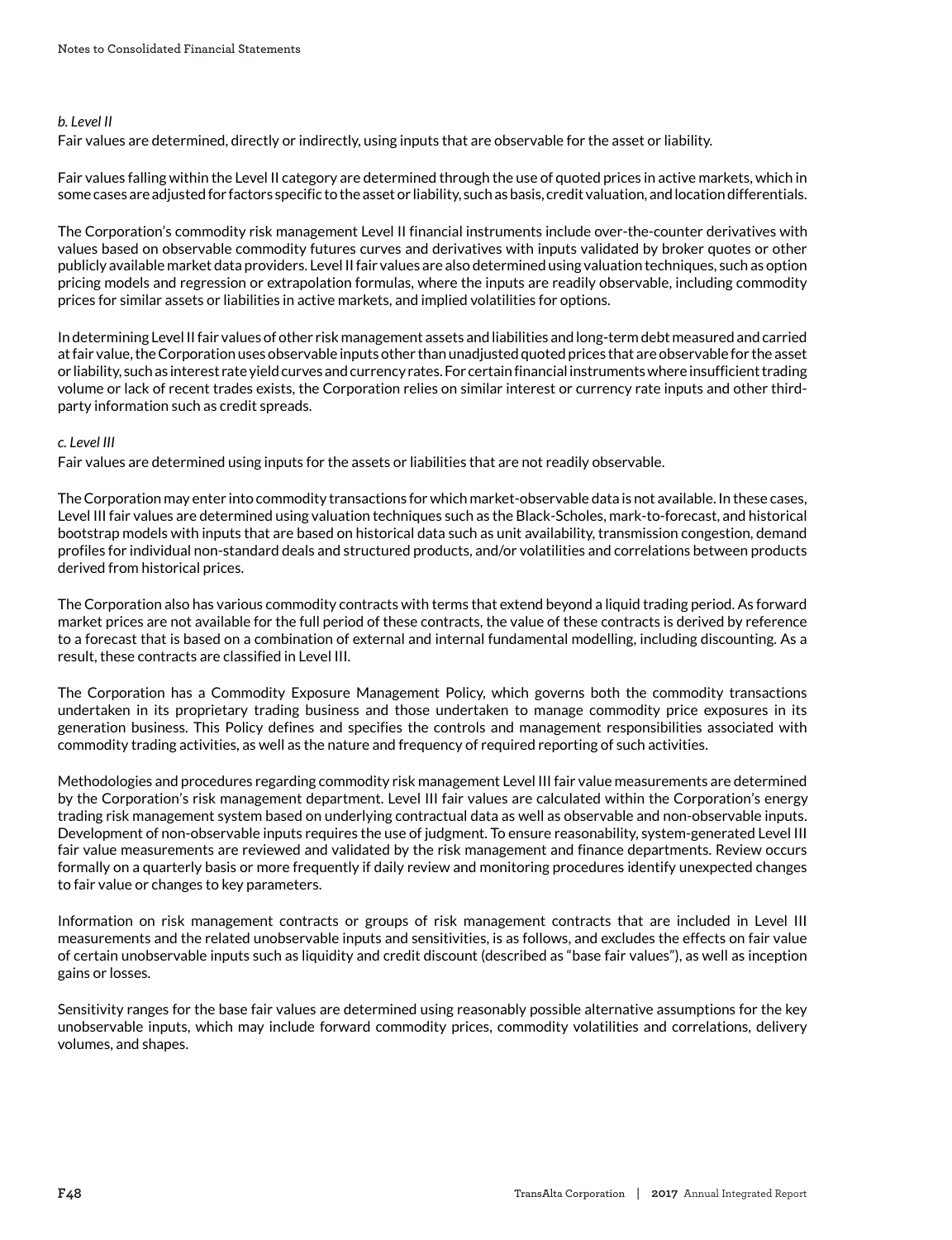| As at Dec. 31                    | 2017                        |                  | 2016            |                |
|----------------------------------|-----------------------------|------------------|-----------------|----------------|
| <b>Description</b>               | Base fair value Sensitivity |                  | Base fair value | Sensitivity    |
| Long-term power sale - US        | 853                         | $+130$<br>$-130$ | 907             | $+76$<br>$-69$ |
| Long-term power sale - Alberta   | (1)                         | $+2$<br>$-2$     | (3)             | $+5$<br>$-5$   |
| Unit contingent power purchases  | 44                          | $+7$<br>-9       | 13              | $+2$<br>-4     |
| Structured products - Eastern US | 17                          | +8<br>$-7$       | 24              | $+8$<br>-8     |
| <b>Others</b>                    | 5                           | $+9$<br>-9       | Ô               | $+3$<br>-3     |

#### *i. Long-Term Power Sale - US*

The Corporation has a long-term fixed price power sale contract in the US for delivery of power at the following capacity levels: 380 MW through Dec. 31, 2024, and 300 MW through Dec. 31, 2025. The contract is designated as an all-in-one cash flow hedge.

For periods beyond 2019, market forward power prices are not readily observable. For these periods, fundamental-based forecasts and market indications have been used to determine proxies for base, high, and low power price scenarios. The base price forecast has been developed by averaging external fundamental-based forecasts (providers are independent and widely accepted as industry experts for scenario and planning views). Forward power price ranges per MWh used in determining the Level III base fair value at Dec. 31, 2017 are US\$25 - US\$34 (Dec. 31, 2016 - US\$27 - US\$36). The sensitivity analysis has been prepared using the Corporation's assessment that a US\$6 (Dec. 31, 2016 - US\$5) price increase or decrease in the forward power prices is a reasonably possible change.

The contract is denominated in US dollars. With the weakening of the US dollar relative to the Canadian dollar from Dec. 31, 2016 to Dec. 31, 2017, the base fair value and the sensitivity values have decreased by approximately \$50 million and \$8 million, respectively.

#### *ii. Long-Term Power Sale - Alberta*

The Corporation has a long-term 12.5 MW fixed price power sale contract (monthly shaped) in the Alberta market through December 2024. The contract is accounted for as held for trading.

For periods beyond 2022, market forward power prices are not readily observable. For these periods, fundamental-based price forecasts and market indications have been used as proxies to determine base, high, and low power price scenarios. The base scenario uses the most recent price view from an independent external forecasting service that is accepted within industry as an expert in the Alberta market. Forward power price ranges per MWh used in determining the Level III base fair value at Dec. 31, 2017, are \$63 - \$67 (Dec. 31, 2016 - \$68 - \$93). The sensitivity analysis has been prepared using the Corporation's assessment that a 20 per cent increase or decrease in the forward power prices is a reasonably possible change.

#### *iii. Unit Contingent Power Purchases*

Under the unit contingent power purchase agreements, the Corporation has agreed to purchase power contingent upon the actual generation of specific units owned and operated by third parties. Under these types of agreements, the purchaser pays the supplier an agreed upon fixed price per MWh of output multiplied by the pro rata share of actual unit production (nil if a plant outage occurs). The contracts are accounted for as held for trading.

The key unobservable inputs used in the valuations are delivered volume expectations and hourly shapes of production. Hourly shaping of the production will result in realized prices that may be at a discount (or premium) relative to the average settled power price. Reasonably possible alternative inputs were used to determine sensitivity on the fair value measurements.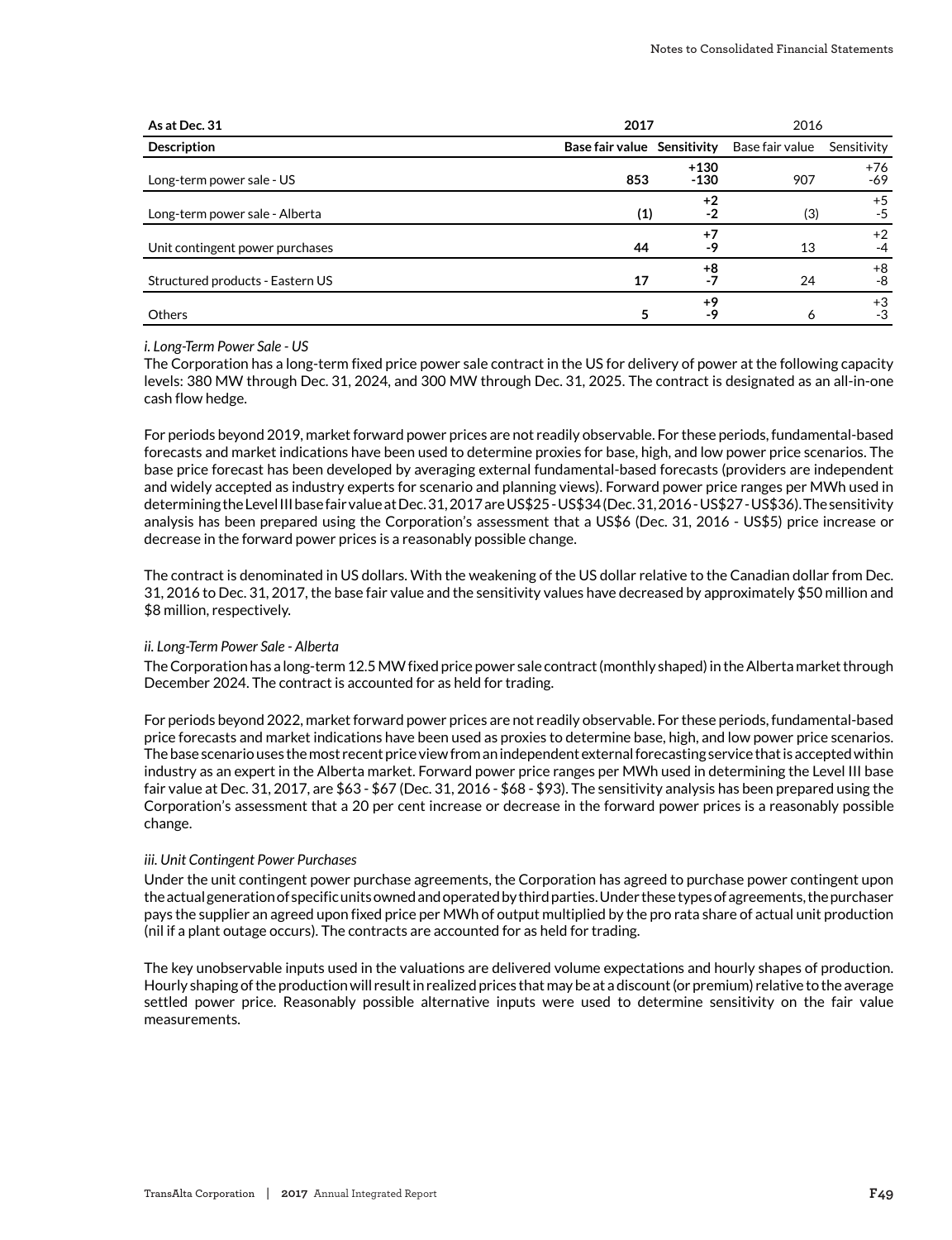This analysis is based on historical production data of the generation units for available history. Price and volumetric discount ranges per MWh used in the Level III base fair value measurement at Dec. 31, 2017, are nil (Dec. 31, 2016 - nil) and 2.20 per cent to 2.76 per cent (Dec. 31, 2016 – 2.15 per cent to 3.62 per cent), respectively. The sensitivity analysis has been prepared using the Corporation's assessment of a reasonably possible change in price discount ranges of approximately 1.1 per cent to 1.94 per cent (Dec. 31, 2016 - 0.75 per cent) and a change in volumetric discount rates of approximately 7.77 per cent to 10.46 per cent (Dec. 31, 2016 - 15.5 per cent), which approximate one standard deviation for each input.

# *iv. Structured Products - Eastern US*

The Corporation has fixed priced power and heat rate contracts in the eastern United States. Under the fixed priced power contracts, the Corporation has agreed to buy or sell power at non-liquid locations, or during non-standard hours. The Corporation has also bought and sold heat rate contracts at both liquid and non-liquid locations. Under a heat rate contract, the buyer has the right to purchase power at times when the market heat rate is higher than the contractual heat rate.

The key unobservable inputs in the valuation of the fixed priced power contracts are market forward spreads and nonstandard shape factors. A historical regression analysis has been performed to model the spreads between non-liquid and liquid hubs. The non-standard shape factors have been determined using the historical data. Basis relationship and nonstandard shape factors used in the Level III base fair value measurement at Dec. 31, 2017, are 75 per cent to 159 per cent and 71 per cent to 88 per cent (Dec. 31, 2016 – 66 per cent to 128 per cent and 65 per cent to 88 per cent), respectively. The sensitivity analysis has been prepared using the Corporation's assessment of a reasonably possible change in market forward spreads of approximately 7 per cent (Dec. 31, 2016 - 5 per cent) and a change in non-standard shape factors of approximately 6 per cent (Dec. 31, 2016 - 9 per cent), which approximate one standard deviation for each input.

The key unobservable inputs in the valuation of the heat rate contracts are implied volatilities and correlations. Implied volatilities and correlations used in the Level III base fair value measurement at Dec. 31, 2017, are 18 per cent to 54 per cent and 70 per cent (Dec. 31, 2016 – 20 per cent to 54 per cent and 70 per cent), respectively. The sensitivity analysis has been prepared using the Corporation's assessment of a reasonably possible change in implied volatilities ranges and correlations of approximately 27 per cent to 32 per cent and 10 per cent, respectively (2016 - 10 per cent).

# **II. Commodity Risk Management Assets and Liabilities**

Commodity risk management assets and liabilities include risk management assets and liabilities that are used in the energy marketing and generation businesses in relation to trading activities and certain contracting activities. To the extent applicable, changes in net risk management assets and liabilities for non-hedge positions are reflected within earnings of these businesses.

Commodity risk management assets and liabilities classified by fair value levels as at Dec. 31, 2017, are as follows: Level I - \$1 million net liability (Dec. 31, 2016 - nil), Level II - \$42 million net liability (Dec. 31, 2016 - \$14 million net liability), Level III - \$771 million net asset (Dec. 31, 2016 - \$758 million net asset).

Significant changes in commodity net risk management assets (liabilities) during the year ended Dec. 31, 2017 are primarily attributable to the changes in value of the long-term power sale contract (Level III hedge) as discussed in the preceding section (B)(I)(c)(i) of this note.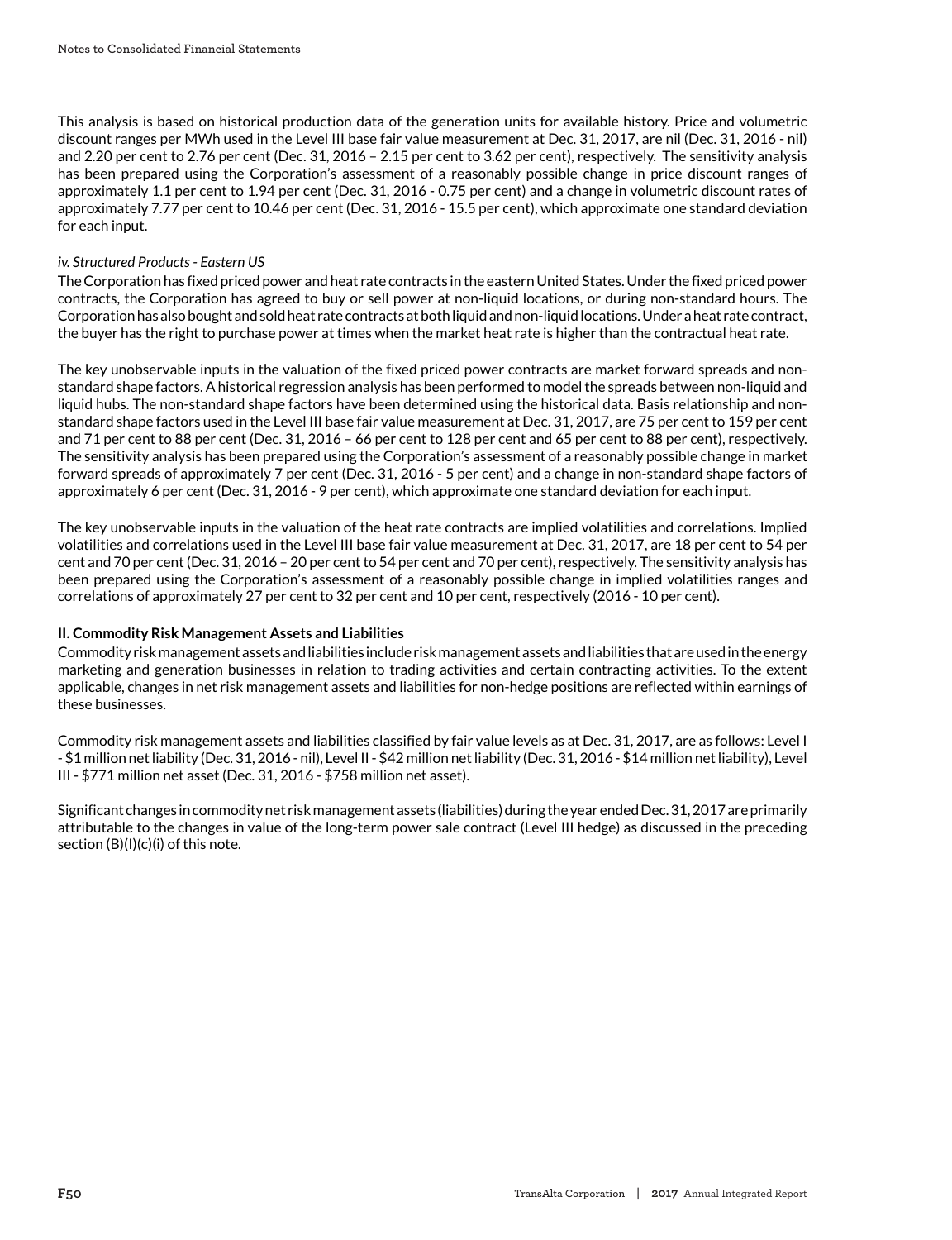|                                                                                                                 | <b>Year ended Dec. 31, 2017</b> |           |              |       | Year ended Dec. 31, 2016 |       |
|-----------------------------------------------------------------------------------------------------------------|---------------------------------|-----------|--------------|-------|--------------------------|-------|
|                                                                                                                 | Hedge                           | Non-hedge | <b>Total</b> | Hedge | Non-hedge                | Total |
| Opening balance                                                                                                 | 726                             | 32        | 758          | 640   | (98)                     | 542   |
| Changes attributable to:                                                                                        |                                 |           |              |       |                          |       |
| Market price changes on existing contracts                                                                      | 100                             | (2)       | 98           | 163   | 13                       | 176   |
| Market price changes on new contracts                                                                           |                                 | 33        | 33           |       | 29                       | 29    |
| Contracts settled                                                                                               | (57)                            | (10)      | (67)         | (50)  | 88                       | 38    |
| Change in foreign exchange rates                                                                                | (50)                            | (2)       | (52)         | (27)  |                          | (27)  |
| <b>Transfers into Level III</b>                                                                                 |                                 | 1         | 1            |       |                          |       |
| Net risk management assets at end of period                                                                     | 719                             | 52        | 771          | 726   | 32                       | 758   |
| <b>Additional Level III information:</b>                                                                        |                                 |           |              |       |                          |       |
| Gains recognized in other comprehensive income                                                                  | 50                              |           | 50           | 136   |                          | 136   |
| Total gains included in earnings before income taxes                                                            | 57                              | 29        | 86           | 50    | 42                       | 92    |
| Unrealized gains (losses) included in earnings before<br>income taxes relating to net assets held at period end |                                 | 19        | 19           |       | 130                      | 130   |

The following tables summarize the key factors impacting the fair value of the Level III commodity risk management assets and liabilities by classification level during the years ended Dec. 31, 2017 and 2016, respectively:

#### **III. Other Risk Management Assets and Liabilities**

Other risk management assets and liabilities primarily include risk management assets and liabilities that are used in managing exposures on non-energy marketing transactions such as interest rates, the net investment in foreign operations, and other foreign currency risks. Hedge accounting is not always applied.

Other risk management assets and liabilities with a total net asset fair value of \$34 million as at Dec. 31, 2017 (Dec. 31, 2016 - \$176 million net asset) are classified as Level II fair value measurements. The significant changes in other net risk management assets during the year ended Dec. 31, 2017, are primarily attributable to the settlement of contracts.

#### **IV. Other Financial Assets and Liabilities**

The fair value of financial assets and liabilities measured at other than fair value is as follows:

|                                      | <b>Fair value</b> |          |                   | <b>Total</b><br>carrying |       |
|--------------------------------------|-------------------|----------|-------------------|--------------------------|-------|
|                                      | Level I           | Level II | Level III         | Total                    | value |
| Long-term debt $(1)$ - Dec. 31, 2017 | $\qquad \qquad$   | 3.708    | $\qquad \qquad -$ | 3.708                    | 3,638 |
| Long-term debt $(1)$ - Dec. 31, 2016 | -                 | 4,271    | -                 | 4,271                    | 4,221 |

*(1) Includes current portion. 2016 excludes \$67 million of debt measured and carried at fair value.*

The fair values of the Corporation's debentures and senior notes are determined using prices observed in secondary markets. Non-recourse and other long-term debt fair values are determined by calculating an implied price based on a current assessment of the yield to maturity.

The carrying amount of other short-term financial assets and liabilities (cash and cash equivalents, trade accounts receivable, collateral paid, accounts payable and accrued liabilities, collateral received, and dividends payable) approximates fair value due to the liquid nature of the asset or liability. The fair values of the loan receivable (see Note 19) and the finance lease receivables (see Note 7) approximate the carrying amounts.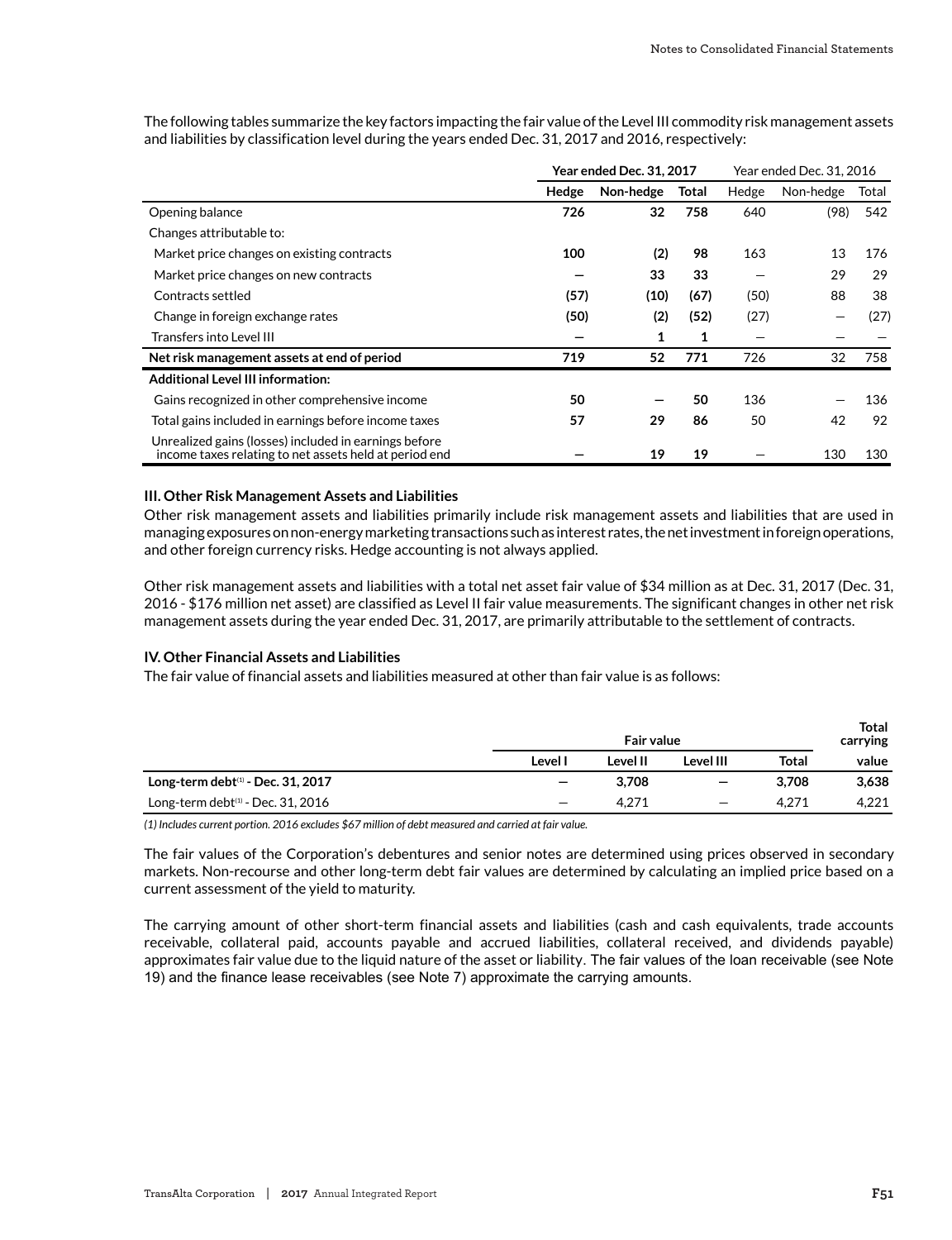# C. Inception Gains and Losses

The majority of derivatives traded by the Corporation are based on adjusted quoted prices on an active exchange or extend beyond the time period for which exchange-based quotes are available. The fair values of these derivatives are determined using inputs that are not readily observable. Refer to section B of this note for fair value Level III valuation techniques used. In some instances, a difference may arise between the fair value of a financial instrument at initial recognition (the "transaction price") and the amount calculated through a valuation model. This unrealized gain or loss at inception is recognized in net earnings (loss) only if the fair value of the instrument is evidenced by a quoted market price in an active market, observable current market transactions that are substantially the same, or a valuation technique that uses observable market inputs. Where these criteria are not met, the difference is deferred on the Consolidated Statements of Financial Position in risk management assets or liabilities, and is recognized in net earnings (loss) over the term of the related contract. The difference between the transaction price and the fair value determined using a valuation model, yet to be recognized in net earnings, and a reconciliation of changes is as follows:

| As at Dec. 31                                         | 2017 | 2016 | 2015 |
|-------------------------------------------------------|------|------|------|
| Unamortized net gain at beginning of year             | 148  | 202  | 188  |
| New inception gains                                   | 12   | 10   | 28   |
| Change in foreign exchange rates                      | (7)  | (4)  | 28   |
| Amortization recorded in net earnings during the year | (48) | (60) | (42) |
| Unamortized net gain at end of year                   | 105  | 148  | 202  |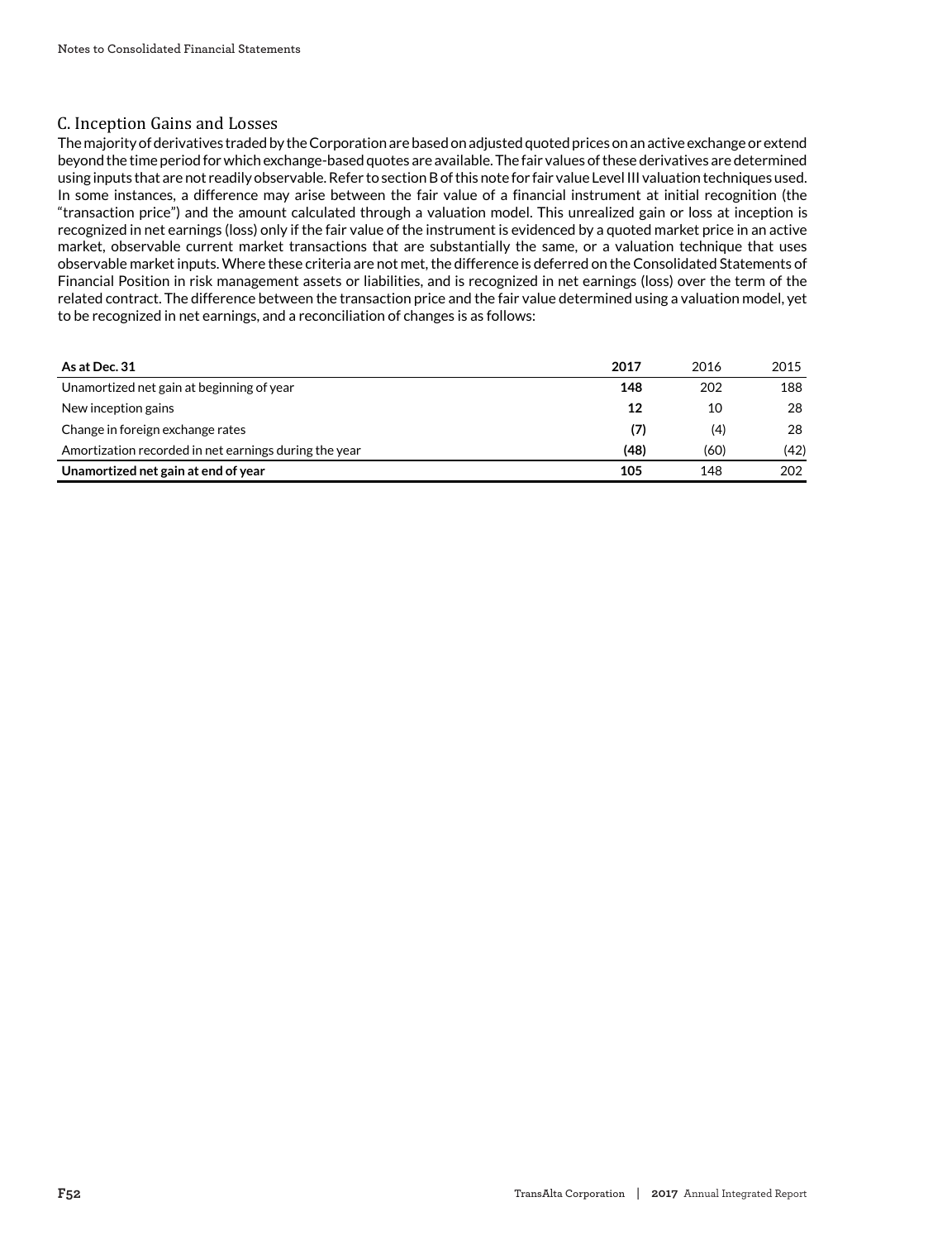# 14. Risk Management Activities

### A. Net Risk Management Assets and Liabilities

Aggregate net risk management assets and (liabilities) are as follows:

# **As at Dec. 31, 2017**

|                                                | Cash flow<br>hedges | <b>Fair value</b><br>hedges | <b>Not</b><br>designated<br>as a hedge | Total |
|------------------------------------------------|---------------------|-----------------------------|----------------------------------------|-------|
| <b>Commodity risk management</b>               |                     |                             |                                        |       |
| Current                                        | 74                  |                             | 7                                      | 81    |
| Long-term                                      | 636                 |                             | 11                                     | 647   |
| Net commodity risk management assets           | 710                 |                             | 18                                     | 728   |
| Other                                          |                     |                             |                                        |       |
| Current                                        |                     |                             | 37                                     | 37    |
| Long-term                                      |                     |                             | (3)                                    | (3)   |
| Net other risk management assets (liabilities) |                     |                             | 34                                     | 34    |
| Total net risk management assets (liabilities) | 710                 |                             | 52                                     | 762   |

#### As at Dec. 31, 2016

|                                                | Cash flow<br>hedges | <b>Fair value</b><br>hedges | <b>Not</b><br>designated<br>as a hedge | Total |
|------------------------------------------------|---------------------|-----------------------------|----------------------------------------|-------|
| Commodity risk management                      |                     |                             |                                        |       |
| Current                                        | 86                  |                             | (16)                                   | 70    |
| Long-term                                      | 683                 |                             | (9)                                    | 674   |
| Net commodity risk management assets           | 769                 |                             | (25)                                   | 744   |
| Other                                          |                     |                             |                                        |       |
| Current                                        | 105                 |                             | 8                                      | 113   |
| Long-term                                      | 59                  | 3                           |                                        | 63    |
| Net other risk management assets (liabilities) | 164                 | 3                           | 9                                      | 176   |
| Total net risk management assets (liabilities) | 933                 | 3                           | (16)                                   | 920   |

Additional information on derivative instruments has been presented on a net basis below.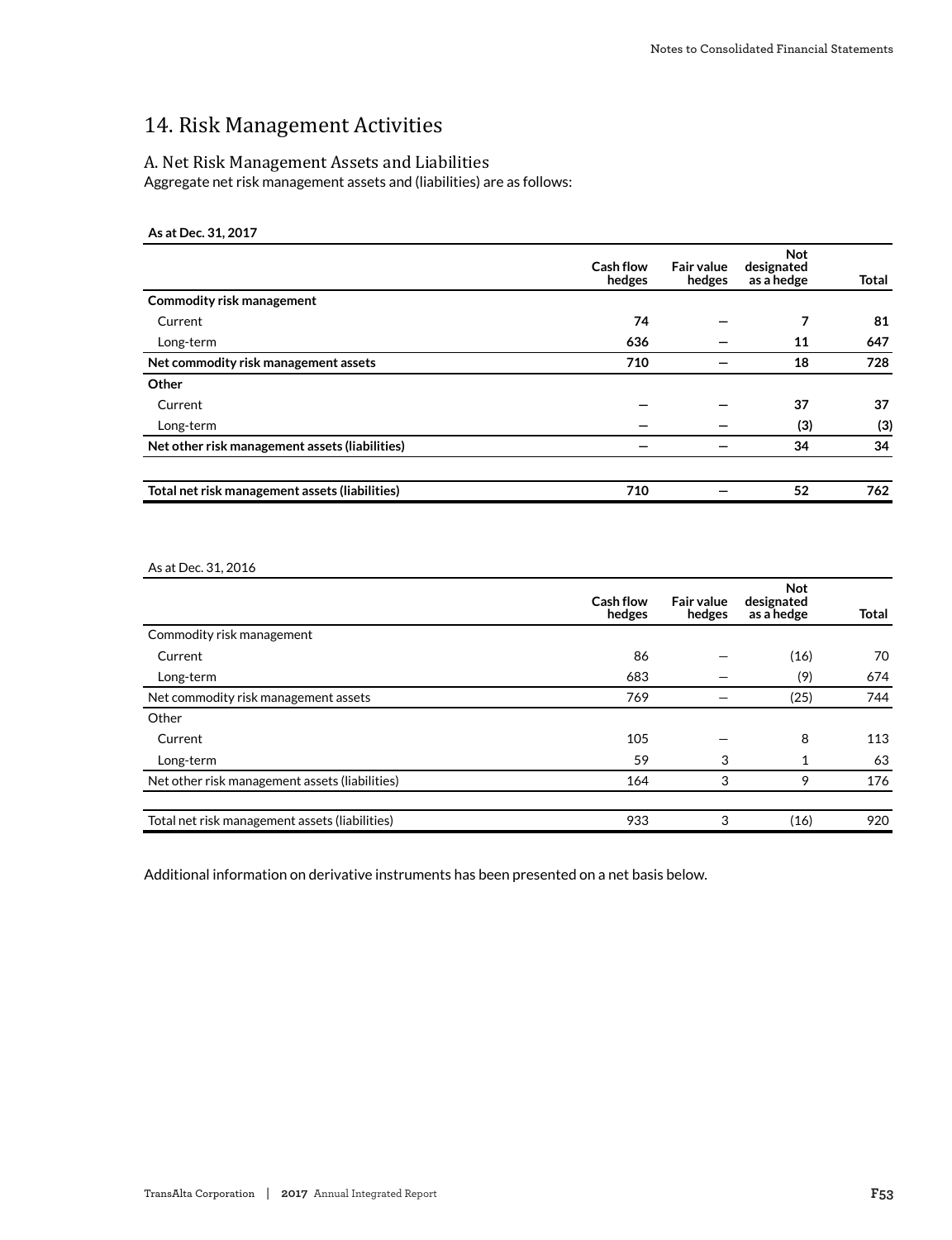# **I. Netting Arrangements**

Information about the Corporation's financial assets and liabilities that are subject to enforceable master netting arrangements or similar agreements is as follows:

| As at Dec. 31                                                                              | 2017                           |                                  |                                     |                                              |                                |                                  | 2016                                |                                       |
|--------------------------------------------------------------------------------------------|--------------------------------|----------------------------------|-------------------------------------|----------------------------------------------|--------------------------------|----------------------------------|-------------------------------------|---------------------------------------|
|                                                                                            | Current<br>financial<br>assets | Long-term<br>financial<br>assets | Current<br>financial<br>liabilities | Long-term<br>financial<br><b>liabilities</b> | Current<br>financial<br>assets | Long-term<br>financial<br>assets | Current<br>financial<br>liabilities | Long-term<br>financial<br>liabilities |
| Gross amounts recognized                                                                   | 281                            | 637                              | (159)                               | (38)                                         | 315                            | 744                              | (113)                               | (53)                                  |
| Gross amounts set-off                                                                      | (43)                           | -                                | 43                                  |                                              | (24)                           | (3)                              | 24                                  | 3                                     |
| Net amounts as presented in the<br>Consolidated Statements of<br><b>Financial Position</b> | 238                            | 637                              | (116)                               | (38)                                         | 291                            | 741                              | (89)                                | (50)                                  |

#### **II. Hedges**

#### *a. Net Investment Hedges*

The Corporation's hedges of its net investment in foreign operations in 2017 were comprised of US-dollar-denominated long-term debt with a face value of US\$480 million (2016 - US\$630 million). During 2016, the Corporation de-designated its foreign currency forward contracts from its net investment hedges. The cumulative unrealized losses on these contracts will be deferred in AOCI until the disposal of the related foreign operation.

#### *b. Cash Flow Hedges*

### *i. Commodity Risk Management*

The Corporation's outstanding commodity derivative instruments designated as hedging instruments are as follows:

| As at Dec. 31       | 2017                              |                                        | 2016                       |                                 |
|---------------------|-----------------------------------|----------------------------------------|----------------------------|---------------------------------|
| Type<br>(thousands) | <b>Notional</b><br>amount<br>sold | <b>Notional</b><br>amount<br>purchased | Notional<br>amount<br>sold | Notional<br>amount<br>purchased |
| Electricity (MWh)   | 1,997                             | 44                                     | 4.916                      |                                 |

During 2017, additional unrealized pre-tax gains of \$2 million (2016 - nil, 2015 - \$3 million) related to certain power hedging relationships that were previously de-designated and deemed ineffective for accounting purposes were released from AOCI and recognized in net earnings. The cash flow hedges were in respect of future power production expected to occur between 2012 and 2017. In the first quarter of 2011, the production was assessed as highly probable not to occur based on then forecast prices. These unrealized gains were calculated using then current forward prices that changed between then and the time the contracts settled. Had these hedges not been deemed ineffective for accounting purposes, the revenues associated with these contracts would have been recorded in net earnings when settled, the majority of which occurred during 2012; however, the expected cash flows from these contracts would not change.

As at Dec. 31, 2017, cumulative gains of \$1 million (2016 - \$4 million) related to certain cash flow hedges that were previously de-designated and no longer meet the criteria for hedge accounting continue to be deferred in AOCI and will be reclassified to net earnings as the forecasted transactions occur or immediately if the forecasted transactions are no longer expected to occur.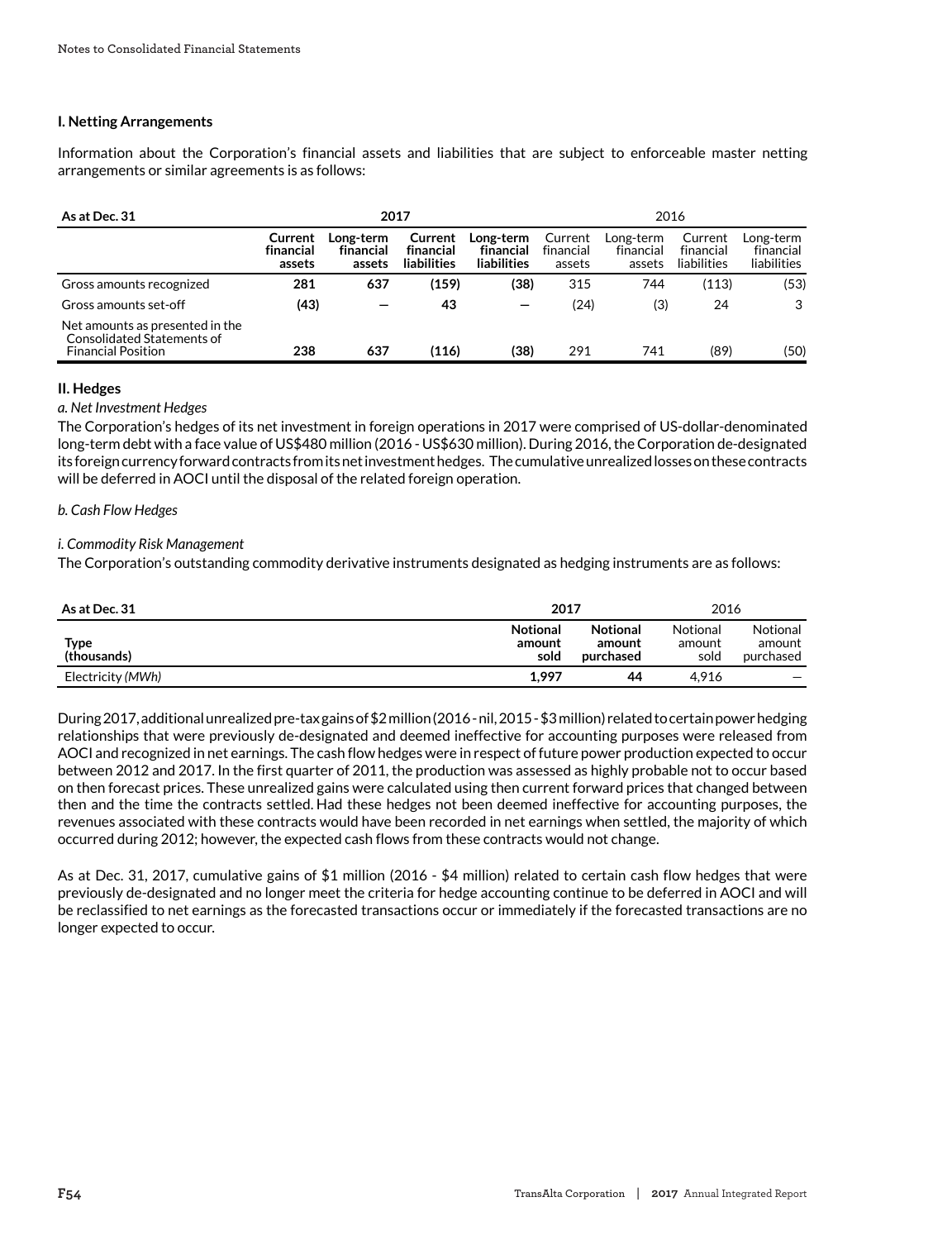#### *ii. Foreign Currency Rate Risk Management*

The Corporation uses foreign exchange forward contracts to hedge a portion of its future foreign-denominated receipts and expenditures, and both foreign exchange forward contracts and cross-currency swaps to manage foreign exchange exposure on foreign-denominated debt not designated as a net investment hedge.

During the first quarter of 2017, the Corporation discontinued hedge accounting for certain foreign currency cash flow hedges on US\$690 million of debt. As at March 31, 2017, cumulative gains on the cash flow hedges of approximately \$3 million will continue to be deferred in Accumulated Other Comprehensive Income and will be reclassified to net earnings as the forecasted transactions (interest payments) occur. Changes in these risk management assets and liabilities related to these discontinued hedge positions will be reflected within net earnings prospectively.

| As at Dec. 31                                                                  | 2017                                   |                            |          | 2016                       |                                 |                     |          |  |
|--------------------------------------------------------------------------------|----------------------------------------|----------------------------|----------|----------------------------|---------------------------------|---------------------|----------|--|
| <b>Notional</b><br>amount<br>sold                                              | <b>Notional</b><br>amount<br>purchased | <b>Fair value</b><br>asset | Maturity | Notional<br>amount<br>sold | Notional<br>amount<br>purchased | Fair value<br>asset | Maturity |  |
| Foreign Exchange Forward Contracts - foreign-denominated receipts/expenditures |                                        |                            |          |                            |                                 |                     |          |  |
| CAD <sub>9</sub>                                                               | USD7                                   |                            | 2018     |                            |                                 |                     |          |  |
| CAD <sub>14</sub>                                                              | EUR <sub>9</sub>                       |                            | 2018     |                            |                                 |                     |          |  |
| AUD <sub>1</sub>                                                               | <b>JPY119</b>                          |                            | 2018     | AUD <sub>8</sub>           | JPY710                          |                     | 2017     |  |
| Foreign Exchange Forward Contracts - foreign-denominated debt                  |                                        |                            |          |                            |                                 |                     |          |  |
|                                                                                |                                        |                            |          | CAD <sub>26</sub>          | <b>USD20</b>                    |                     | 2018     |  |
| Cross-Currency Swaps - foreign-denominated debt                                |                                        |                            |          |                            |                                 |                     |          |  |
|                                                                                |                                        |                            |          | CAD434                     | <b>USD400</b>                   | 104                 | 2017     |  |
|                                                                                |                                        |                            |          | CAD306                     | <b>USD270</b>                   | 59                  | 2018     |  |

#### *iii. Effect of Cash Flow Hedges*

The following tables summarize the pre-tax amounts recognized in and reclassified out of OCI related to cash flow hedges:

|                                                      |                                                       | <b>Year ended Dec. 31, 2017</b>                        |                                                     |                                                     |                                                     |
|------------------------------------------------------|-------------------------------------------------------|--------------------------------------------------------|-----------------------------------------------------|-----------------------------------------------------|-----------------------------------------------------|
|                                                      |                                                       | <b>Effective portion</b>                               |                                                     | Ineffective portion                                 |                                                     |
| Derivatives in cash<br>flow hedging<br>relationships | Pre-tax<br>gain (loss)<br>recognized in<br><b>OCI</b> | Location of (gain)<br>loss<br>reclassified<br>from OCI | Pre-<br>tax (gain) loss<br>reclassified<br>from OCI | Location of (gain) loss<br>reclassified<br>from OCI | Pre-tax<br>(gain) loss<br>recognized in<br>earnings |
| Commodity contracts                                  | 163                                                   | Revenue                                                | (172)                                               | Revenue                                             |                                                     |
|                                                      |                                                       | Fuel and<br>purchased power                            |                                                     | Fuel and purchased<br>power                         |                                                     |
| Foreign exchange forwards on<br>commodity contracts  |                                                       | Revenue                                                |                                                     | Revenue                                             |                                                     |
| Foreign exchange forwards on<br>project hedges       | (1)                                                   | Property, plant,<br>and equipment                      |                                                     | Foreign exchange<br>(gain) loss                     |                                                     |
| Foreign exchange forwards on<br>US debt              |                                                       | Foreign exchange<br>(gain) loss                        | 3                                                   | Foreign exchange<br>(gain) loss                     |                                                     |
| Cross-currency swaps                                 | (26)                                                  | Foreign exchange<br>(gain) loss                        | 24                                                  | Foreign exchange<br>(gain) loss                     |                                                     |
| Forward starting interest rate<br>swaps              |                                                       | Interest expense                                       |                                                     | Interest expense                                    |                                                     |
| <b>OCI</b> impact                                    | 136                                                   | <b>OCI</b> impact                                      | (138)                                               | Net earnings impact                                 |                                                     |

Over the next 12 months, the Corporation estimates that approximately \$85 million of after-tax gains will be reclassified from AOCI to net earnings. These estimates assume constant natural gas and power prices, interest rates, and exchange rates over time; however, the actual amounts that will be reclassified may vary based on changes in these factors.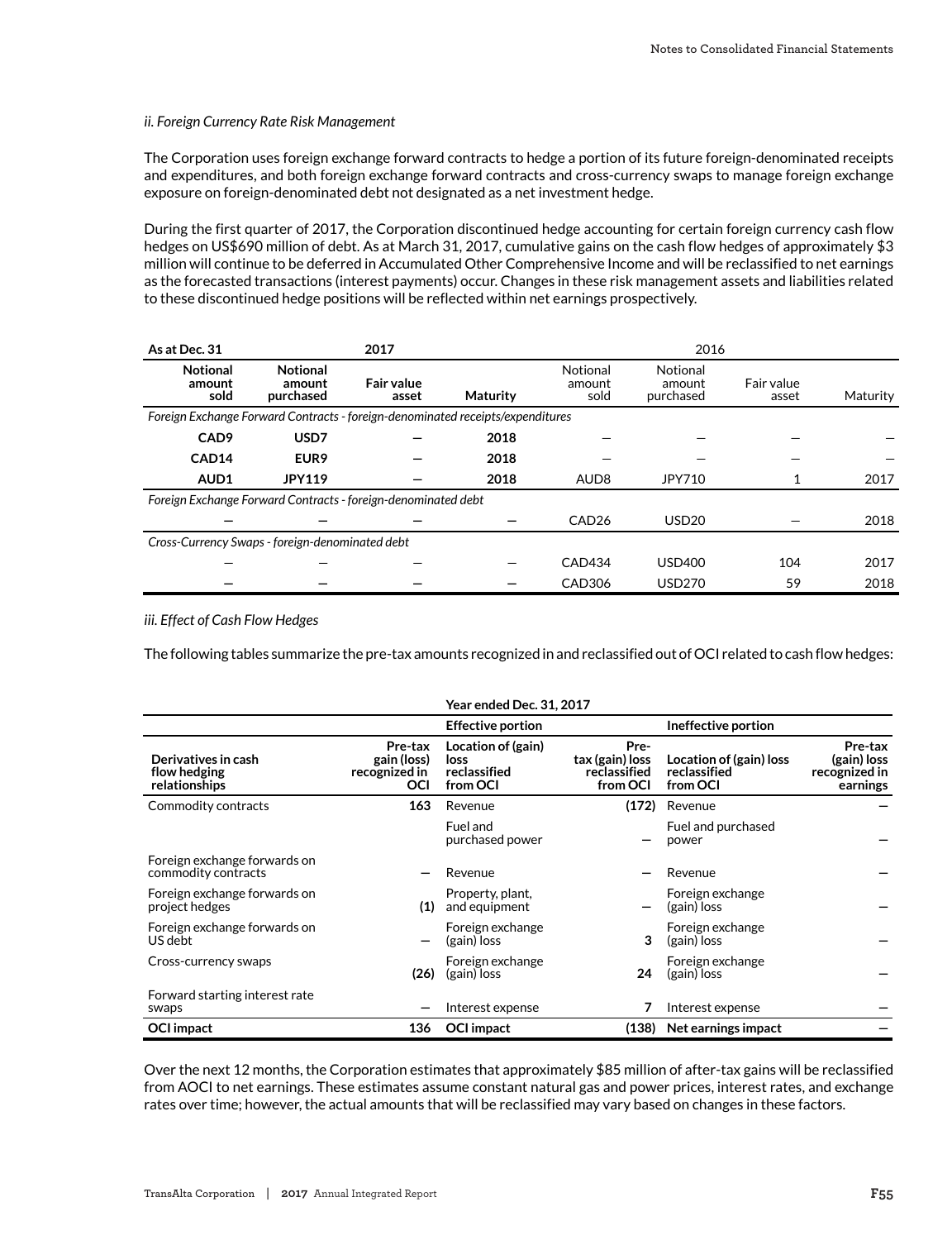|                                                      |                                                | Year ended Dec. 31, 2016                               |                                                     |                                                     |                                                     |
|------------------------------------------------------|------------------------------------------------|--------------------------------------------------------|-----------------------------------------------------|-----------------------------------------------------|-----------------------------------------------------|
|                                                      |                                                | Effective portion                                      |                                                     | Ineffective portion                                 |                                                     |
| Derivatives in cash<br>flow hedging<br>relationships | Pre-tax<br>gain (loss)<br>recognized in<br>OCI | Location of (gain)<br>loss<br>reclassified<br>from OCI | Pre-<br>tax (gain) loss<br>reclassified<br>from OCI | Location of (gain) loss<br>reclassified<br>from OCI | Pre-tax<br>(gain) loss<br>recognized in<br>earnings |
| Commodity contracts                                  | 304                                            | Revenue                                                | (169)                                               | Revenue                                             |                                                     |
|                                                      |                                                | Fuel and<br>purchased power                            | 44                                                  | Fuel and purchased<br>power                         | 31                                                  |
| Foreign exchange forwards on<br>commodity contracts  | (5)                                            | Revenue                                                | (16)                                                | Revenue                                             | (15)                                                |
| Foreign exchange forwards on<br>project hedges       | (1)                                            | Property, plant,<br>and equipment                      |                                                     | Foreign exchange<br>(gain) loss                     |                                                     |
| Foreign exchange forwards on<br>US debt              | (2)                                            | Foreign exchange<br>(gain) loss                        | 53                                                  | Foreign exchange<br>(gain) loss                     |                                                     |
| Cross-currency swaps                                 | (25)                                           | Foreign exchange<br>(gain) loss                        | (23)                                                | Foreign exchange<br>(gain) loss                     |                                                     |
| Forward starting interest rate<br>swaps              |                                                | Interest expense                                       | 6                                                   | Interest expense                                    |                                                     |
| OCI impact                                           | 271                                            | OCI impact                                             | (105)                                               | Net earnings impact                                 | 16                                                  |

During December 2016, the Corporation entered into a new contract with the Ontario IESO relating to the Mississauga cogeneration facility that principally terminates the generation effective Jan. 1, 2017. Accordingly, the Corporation reclassified unrealized pre-tax cash flow commodity hedge losses of \$31 million and \$15 million of unrealized pre-tax cash flow foreign exchange hedge gains from AOCI to net earnings due to hedge de-designations for accounting purposes. The cash flow hedges were in respect of future gas purchases expected to occur between 2017 and 2018. See Note 8(B) for further details.

|                                                      |                                                | Year ended Dec. 31, 2015                               |                                                     |                                                     |                                                     |
|------------------------------------------------------|------------------------------------------------|--------------------------------------------------------|-----------------------------------------------------|-----------------------------------------------------|-----------------------------------------------------|
|                                                      |                                                | Effective portion                                      |                                                     | Ineffective portion                                 |                                                     |
| Derivatives in cash<br>flow hedging<br>relationships | Pre-tax<br>gain (loss)<br>recognized in<br>OCI | Location of (gain)<br>loss<br>reclassified<br>from OCI | Pre-<br>tax (gain) loss<br>reclassified<br>from OCI | Location of (gain) loss<br>reclassified<br>from OCI | Pre-tax<br>(gain) loss<br>recognized in<br>earnings |
| Commodity contracts                                  |                                                | Revenue                                                | (110)                                               | Revenue                                             | 5                                                   |
|                                                      | 308                                            | Fuel and<br>purchased power                            | 41                                                  | Fuel and purchased<br>power                         |                                                     |
| Foreign exchange forwards on<br>commodity contracts  | 32                                             | Revenue                                                | (12)                                                | Revenue                                             |                                                     |
| Foreign exchange forwards on<br>project hedges       | 4                                              | Property, plant,<br>and equipment                      | (1)                                                 | Foreign exchange<br>(gain) loss                     |                                                     |
| Foreign exchange forwards on<br>U.S. debt            | 10                                             | Foreign exchange<br>(gain) loss                        | (12)                                                | Foreign exchange<br>(gain) loss                     |                                                     |
| Cross-currency swaps                                 | 163                                            | Foreign exchange<br>(gain) loss                        | (163)                                               | Foreign exchange<br>(gain) loss                     |                                                     |
| Forward starting interest rate<br>swaps              |                                                | Interest expense                                       | 7                                                   | Interest expense                                    |                                                     |
| OCI impact                                           | 517                                            | OCI impact                                             | (250)                                               | Net earnings impact                                 | 5                                                   |

During 2015, total unrealized pre-tax gains of \$6 million were released from AOCI and recognized in earnings due to hedge de-designations for accounting purposes.

#### **F56 TransAlta Corporation | 2017** Annual Integrated Report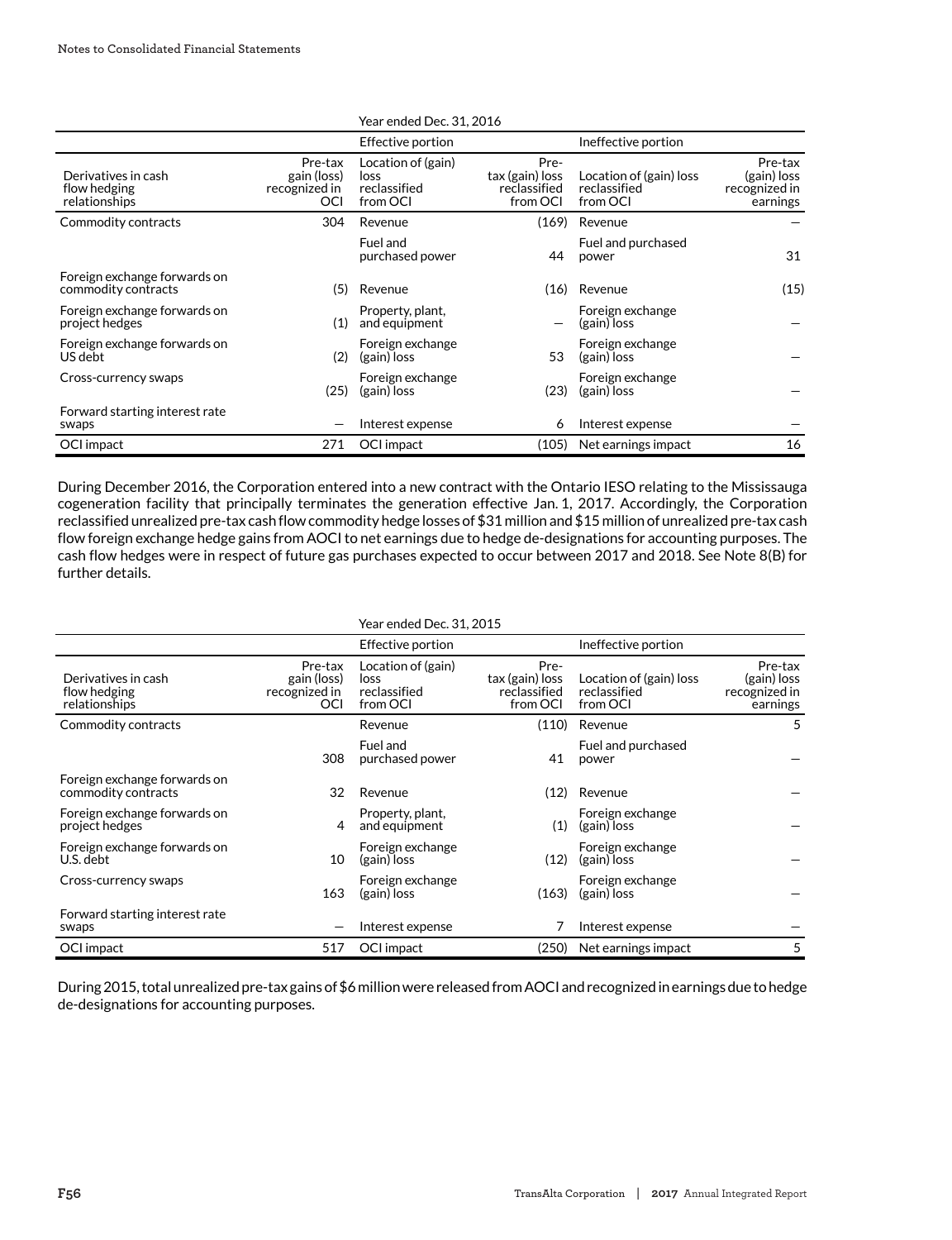#### *c. Fair Value Hedges*

#### *i. Interest Rate Risk Management*

During the first quarter of 2017, the Corporation discontinued hedge accounting for certain fair value hedges on US\$50 million of debt. As at March 31, 2017, cumulative losses of approximately \$2 million related to the fair value hedge, and recognized as part of the carrying value of the hedged debt, will be amortized to net earnings over the period to the debt's maturity. Changes in these risk management assets and liabilities related to these discontinued hedge positions will be reflected within net earnings prospectively. See section II(b)(ii) of this note for information on these non-hedge derivatives.

During 2016, the Corporation had converted a portion of its fixed interest rate debt with a rate of 6.65 per cent to a floating interest rate based on the US LIBOR rate using interest rate swaps as outlined below:

| As at Dec. 31             | 2017                     |                          |                    | 2016                   |          |
|---------------------------|--------------------------|--------------------------|--------------------|------------------------|----------|
| <b>Notional</b><br>amount | Fair<br>value<br>asset   | <b>Maturity</b>          | Notional<br>amount | Fair<br>value<br>asset | Maturity |
| $\overline{\phantom{0}}$  | $\overline{\phantom{0}}$ | $\overline{\phantom{0}}$ | USD <sub>50</sub>  |                        | 2018     |

Including interest rate swaps outlined in section II(b)(ii) of this note, and the above swap in 2016, 6 per cent of the Corporation's debt as at Dec. 31, 2017 is subject to floating interest rates (2016 - 6 per cent).

#### **III. Non-Hedges**

The Corporation enters into various derivative transactions as well as other contracting activities that do not qualify for hedge accounting or where a choice was made not to apply hedge accounting. As a result, the related assets and liabilities are classified as held for trading. The net realized and unrealized gains or losses from changes in the fair value of these derivatives are reported in earnings in the period the change occurs.

#### *a. Commodity Risk Management*

| As at Dec. 31              | 2017                              |                                        | 2016                       |                                 |  |
|----------------------------|-----------------------------------|----------------------------------------|----------------------------|---------------------------------|--|
| <b>Type</b><br>(thousands) | <b>Notional</b><br>amount<br>sold | <b>Notional</b><br>amount<br>purchased | Notional<br>amount<br>sold | Notional<br>amount<br>purchased |  |
| Electricity (MWh)          | 14,688                            | 7,348                                  | 19,362                     | 19,060                          |  |
| Natural gas (GJ)           | 74,195                            | 103,805                                | 146,113                    | 173,187                         |  |
| Transmission (MWh)         | 1                                 | 3,455                                  |                            | 3,429                           |  |
| Emissions (tonnes)         | 516                               | 717                                    | 1.370                      | 1,370                           |  |
| Heating oil (gallons)      |                                   |                                        |                            | 294                             |  |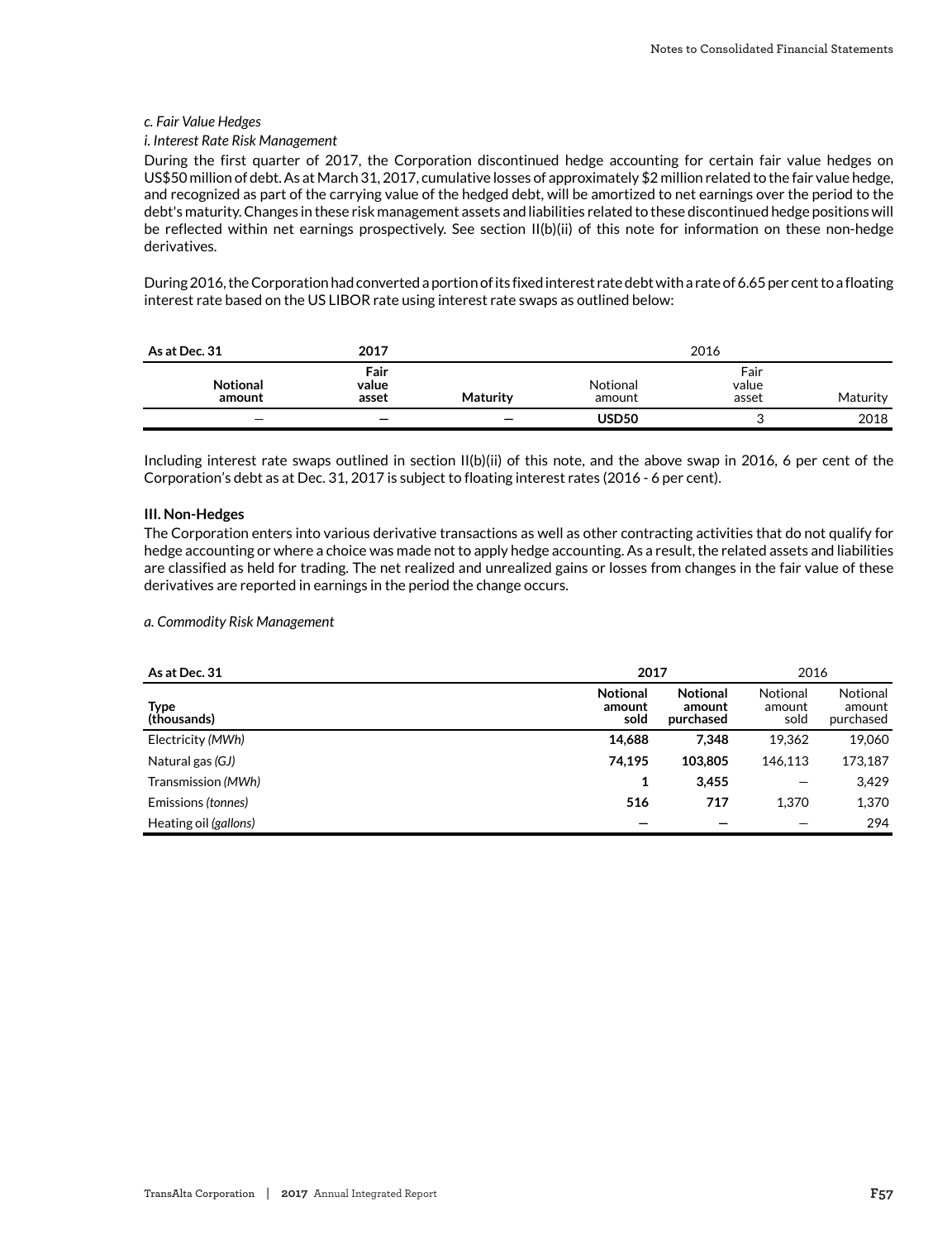### *b. Other Non-Hedge Derivatives*

#### *i. Foreign Currency*

During the first quarter of 2017, the Corporation discontinued hedge accounting for certain foreign currency cash flow hedges on US\$690 million of debt. Changes in these risk management assets and liabilities related to these discontinued hedge positions will be reflected within net earnings prospectively.

| As at Dec. 31                                                                  |                                        | 2017                                      |           |                            | 2016                            |                                    |           |
|--------------------------------------------------------------------------------|----------------------------------------|-------------------------------------------|-----------|----------------------------|---------------------------------|------------------------------------|-----------|
| <b>Notional</b><br>amount<br>sold                                              | <b>Notional</b><br>amount<br>purchased | <b>Fair value</b><br>asset<br>(liability) | Maturity  | Notional<br>amount<br>sold | Notional<br>amount<br>purchased | Fair value<br>asset<br>(liability) | Maturity  |
| Foreign Exchange Forward Contracts - foreign-denominated receipts/expenditures |                                        |                                           |           |                            |                                 |                                    |           |
| <b>AUD170</b>                                                                  | <b>CAD157</b>                          | (9)                                       | 2018-2021 | <b>USD152</b>              | <b>CAD216</b>                   | 12                                 | 2017-2020 |
| USD73                                                                          | <b>CAD104</b>                          | 11                                        | 2018-2021 | <b>AUD232</b>              | <b>CAD219</b>                   | (3)                                | 2017-2020 |
| Foreign Exchange Forward Contracts - foreign-denominated debt                  |                                        |                                           |           |                            |                                 |                                    |           |
| <b>CAD294</b><br>Cross Currency Swaps - foreign-denominated debt               | <b>USD230</b>                          | (4)                                       | 2018      |                            |                                 |                                    |           |
| <b>CAD306</b>                                                                  | <b>USD270</b>                          | 35                                        | 2018      |                            |                                 |                                    |           |

#### *ii. Interest Rate*

The Corporation has converted a portion of its fixed interest rate debt with a rate of 6.65 per cent (2016 - 6.65 per cent) to a floating interest rate based on the US LIBOR rate using interest rate. The Corporation has converted a portion of its floating rate debt to a fixed rate of 4.7 per cent.

| As at Dec. 31      |                           | 2017                   |          | 2016               |                        |                          |
|--------------------|---------------------------|------------------------|----------|--------------------|------------------------|--------------------------|
|                    | <b>Notional</b><br>amount | Fair<br>value<br>asset | Maturity | Notional<br>amount | Fair<br>value<br>asset | Maturity                 |
| Fixed rate debt    | USD50                     |                        | 2018     | -                  |                        |                          |
| Floating rate debt | USD22                     | $\qquad \qquad$        | 2018-24  | -                  | -                      | $\overline{\phantom{m}}$ |

#### *c. Total Return Swaps*

The Corporation has certain compensation, deferred, and restricted share unit programs, the values of which depend on the common share price of the Corporation. The Corporation has fixed a portion of the settlement cost of these programs by entering into a total return swap for which hedge accounting has not been applied. The total return swap is cash settled every quarter based upon the difference between the fixed price and the market price of the Corporation's common shares at the end of each quarter.

#### *d. Effect of Non-Hedges*

For the year ended Dec. 31, 2017, the Corporation recognized a net unrealized gain of \$45 million (2016 - loss of \$63 million, 2015 - loss of \$51 million) related to commodity derivatives.

For the year ended Dec. 31, 2017, a gain of \$28 million (2016 - gain of \$9 million, 2015 - loss of \$1 million) related to foreign exchange and other derivatives was recognized, which is comprised of net unrealized losses of \$2 million (2016 - gains of \$4 million, 2015 - loss of \$11 million) and net realized gains of \$30 million (2016 - gains of \$5 million, 2015 - gains of \$10 million).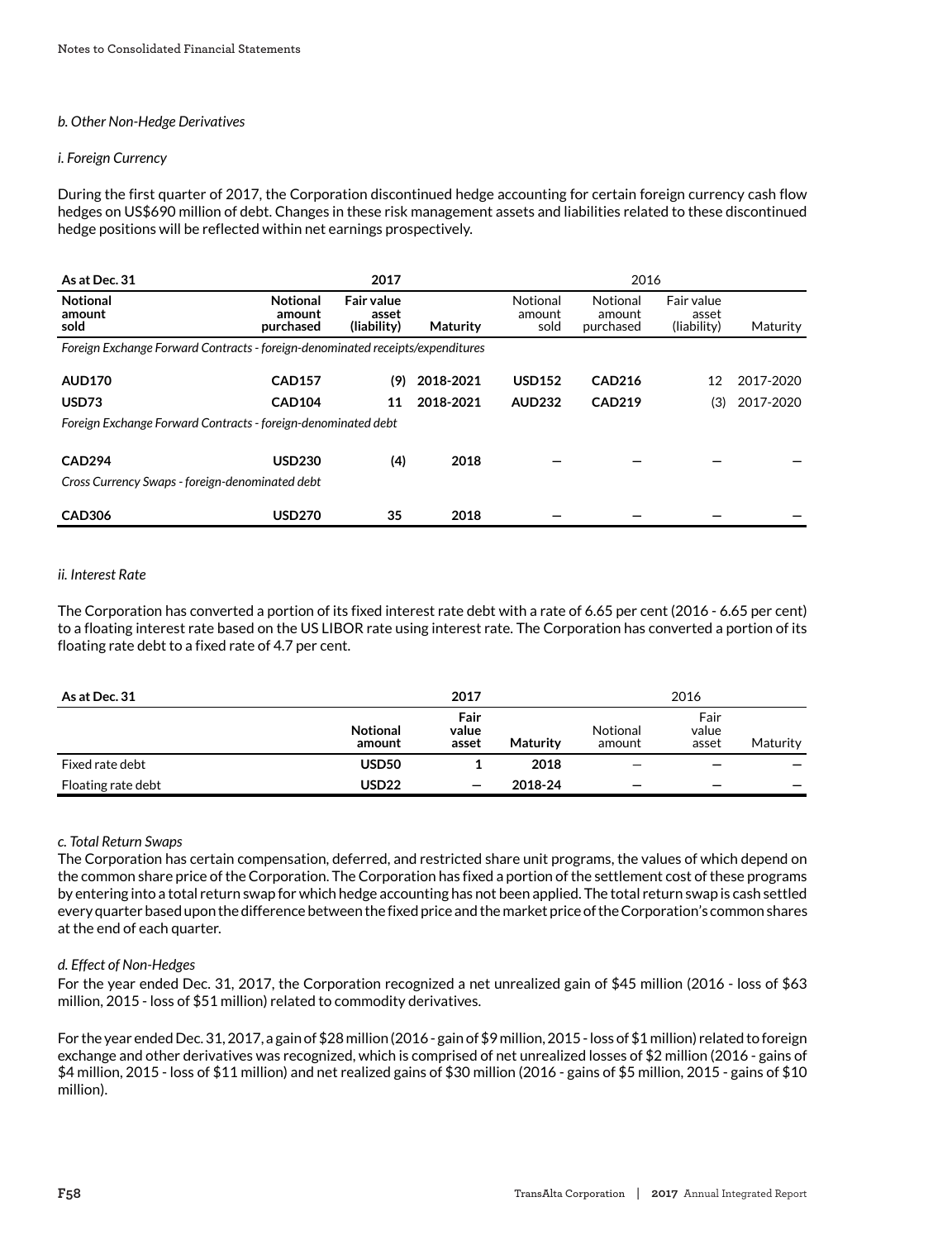# B. Nature and Extent of Risks Arising from Financial Instruments

The following discussion is limited to the nature and extent of certain risks arising from financial instruments.

#### **I. Market Risk**

#### *a. Commodity Price Risk*

The Corporation has exposure to movements in certain commodity prices in both its electricity generation and proprietary trading businesses, including the market price of electricity and fuels used to produce electricity. Most of the Corporation's electricity generation and related fuel supply contracts are considered to be contracts for delivery or receipt of a nonfinancial item in accordance with the Corporation's expected own use requirements and are not considered to be financial instruments. As such, the discussion related to commodity price risk is limited to the Corporation's proprietary trading business and commodity derivatives used in hedging relationships associated with the Corporation's electricity generating activities.

#### *i. Commodity Price Risk – Proprietary Trading*

The Corporation's Energy Marketing segment conducts proprietary trading activities and uses a variety of instruments to manage risk, earn trading revenue, and gain market information.

In compliance with the Commodity Exposure Management Policy, proprietary trading activities are subject to limits and controls, including Value at Risk ("VaR") limits. The Board approves the limit for total VaR from proprietary trading activities. VaR is the most commonly used metric employed to track and manage the market risk associated with trading positions. A VaR measure gives, for a specific confidence level, an estimated maximum pre-tax loss that could be incurred over a specified period of time. VaR is used to determine the potential change in value of the Corporation's proprietary trading portfolio, over a three-day period within a 95 per cent confidence level, resulting from normal market fluctuations. VaR is estimated using the historical variance/covariance approach.

VaR is a measure that has certain inherent limitations. The use of historical information in the estimate assumes that price movements in the past will be indicative of future market risk. As such, it may only be meaningful under normal market conditions. Extreme market events are not addressed by this risk measure. In addition, the use of a three-day measurement period implies that positions can be unwound or hedged within three days, although this may not be possible if the market becomes illiquid.

The Corporation recognizes the limitations of VaR and actively uses other controls, including restrictions on authorized instruments, volumetric and term limits, stress-testing of individual portfolios and of the total proprietary trading portfolio, and management reviews when loss limits are triggered.

Changes in market prices associated with proprietary trading activities affect net earnings in the period that the price changes occur. VaR at Dec. 31, 2017, associated with the Corporation's proprietary trading activities was \$5 million (2016 - \$2 million, 2015 - \$5 million).

#### *ii. Commodity Price Risk - Generation*

The generation segments utilize various commodity contracts to manage the commodity price risk associated with electricity generation, fuel purchases, emissions, and byproducts, as considered appropriate. A Commodity Exposure Management Policy is prepared and approved annually, which outlines the intended hedging strategies associated with the Corporation's generation assets and related commodity price risks. Controls also include restrictions on authorized instruments, management reviews on individual portfolios, and approval of asset transactions that could add potential volatility to the Corporation's reported net earnings.

TransAlta has entered into various contracts with other parties whereby the other parties have agreed to pay a fixed price for electricity to TransAlta. While not all of the contracts create an obligation for the physical delivery of electricity to other parties, the Corporation has the intention and believes it has sufficient electrical generation available to satisfy these contracts and, where able, has designated these as cash flow hedges for accounting purposes.As a result, changes in market prices associated with these cash flow hedges do not affect net earnings in the period in which the price change occurs. Instead, changes in fair value are deferred until settlement through AOCI, at which time the net gain or loss resulting from the combination of the hedging instrument and hedged item affects net earnings.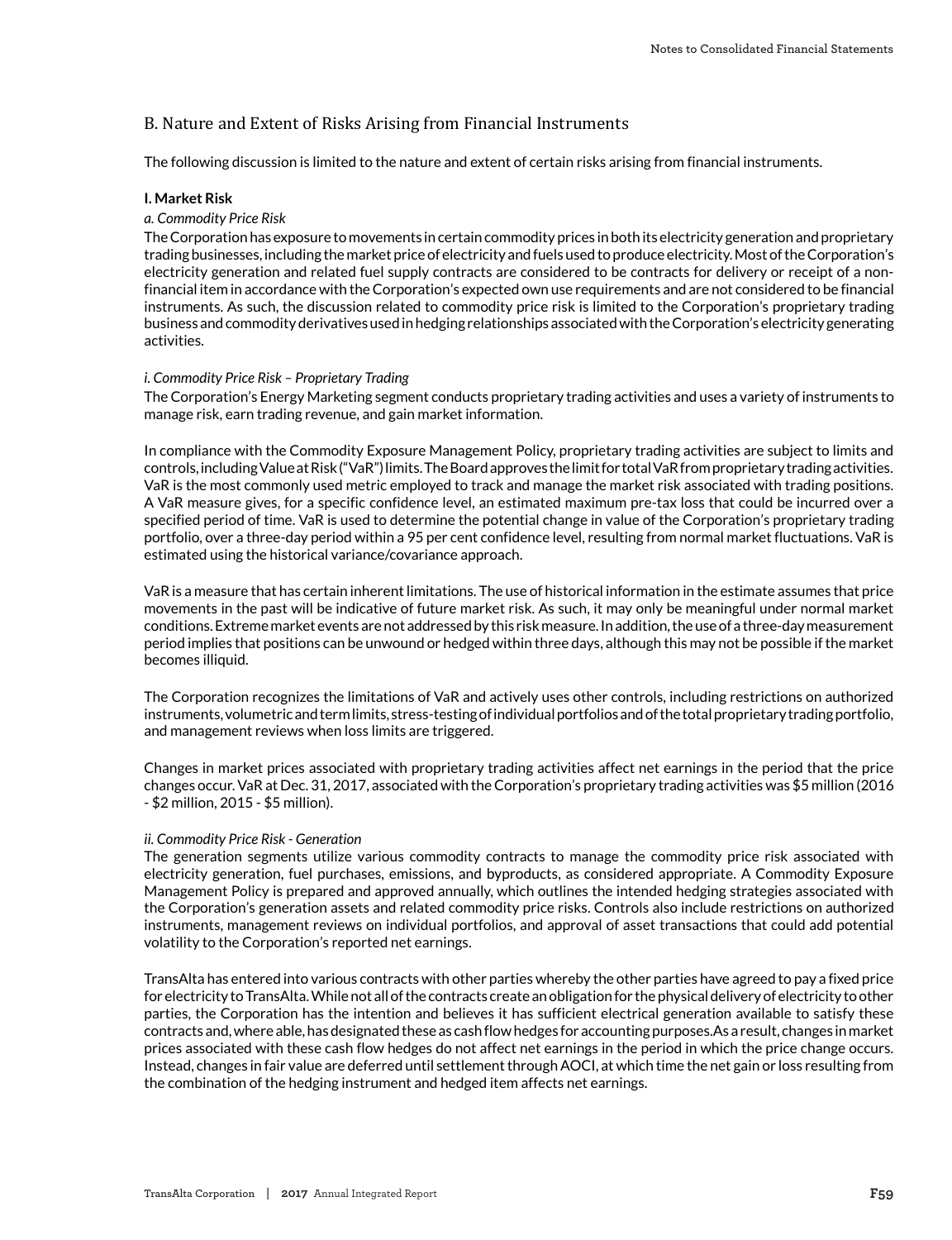VaR at Dec. 31, 2017, associated with the Corporation's commodity derivative instruments used in generation hedging activities was \$16 million (2016 - \$19 million, 2015 - \$24 million).

On asset-backed physical transactions, the Corporation's policy is to seek own use contract status or hedge accounting treatment. For positions and economic hedges that do not meet hedge accounting requirements or for short-term optimization transactions such as buybacks entered into to offset existing hedge positions, these transactions are marked to the market value with changes in market prices associated with these transactions affecting net earnings in the period in which the price change occurs. VaR at Dec. 31, 2017, associated with these transactions was \$5 million (2016 - \$7 million, 2015 - \$1 million).

#### *b. Interest Rate Risk*

Interest rate risk arises as the fair value or future cash flows of a financial instrument can fluctuate because of changes in market interest rates. Changes in interest rates can impact the Corporation's borrowing costs and the capacity payments received under the PPAs. Changes in the cost of capital may also affect the feasibility of new growth initiatives.

The possible effect on net earnings and OCI due to changes in market interest rates affecting the Corporation's floating rate debt, interest-bearing assets, financial instruments measured at fair value through profit or loss, and hedging interest rate derivatives, is outlined below. The sensitivity analysis has been prepared using management's assessment that a 15 basis point (2016 - 15 basis point, 2015 - 15 basis point) increase or decrease is a reasonable potential change over the next quarter in market interest rates.

| Year ended Dec. 31 | 2017                                                        | 2016                                    |                     | 2015                                              |  |
|--------------------|-------------------------------------------------------------|-----------------------------------------|---------------------|---------------------------------------------------|--|
|                    | Net earnings<br>$OCI$ loss $(1)$<br>increase <sup>(1)</sup> | Net earnings<br>increase <sup>(1)</sup> | $OCI$ loss $^{(1)}$ | Net earnings<br>$increase^{(1)}$ OCI $loss^{(1)}$ |  |
| Basis point change |                                                             |                                         |                     |                                                   |  |

*(1)This calculation assumes a decrease in market interest rates. An increase would have the opposite effect.*

#### *c. Currency Rate Risk*

The Corporation has exposure to various currencies, such as the US dollar, the Japanese yen, the euro and the Australian dollar ("AUD"), as a result of investments and operations in foreign jurisdictions, the net earnings from those operations, and the acquisition of equipment and services from foreign suppliers.

As part of the Australian Assets transaction described in Note 4(Q), the Corporation agreed to mitigate the risks to TransAlta Renewables shareholders of adverse changes in the USD and AUD in respect of cash flows from the Australian Assets in relation to the Canadian dollar to June 30, 2020. The financial effects of the agreements eliminate on consolidation.

In order to mitigate some of the risk that is attributable to non-controlling interests, the Corporation entered into foreign currency contracts with third parties to the extent of the non-controlling interest percentage of the expected cash flow over five years to June 30, 2020. Hedge accounting was not applied to these foreign currency contracts. In 2016, a \$5 million loss was recognized. In early 2017, the Corporation revised its hedging strategies related to cash flows from its foreign operations. These foreign currency contracts became part of the Corporation's revised strategy, as opposed to a separate hedge program. In 2017, a \$6 million foreign exchange loss was recognized.

The Corporation also uses foreign currency contracts to hedge its expected foreign operating cash flows. Hedge accounting is not applied to these foreign currency contracts.The foreign currency risk sensitivities outlined below are limited to the risks that arise on financial instruments denominated in currencies other than the functional currency.

The possible effect on net earnings and OCI, due to changes in foreign exchange rates associated with financial instruments denominated in currencies other than the Corporation's functional currency, is outlined below. The sensitivity analysis has been prepared using management's assessment that an average four cent (2016 and 2015 - four cent) increase or decrease in these currencies relative to the Canadian dollar is a reasonable potential change over the next quarter.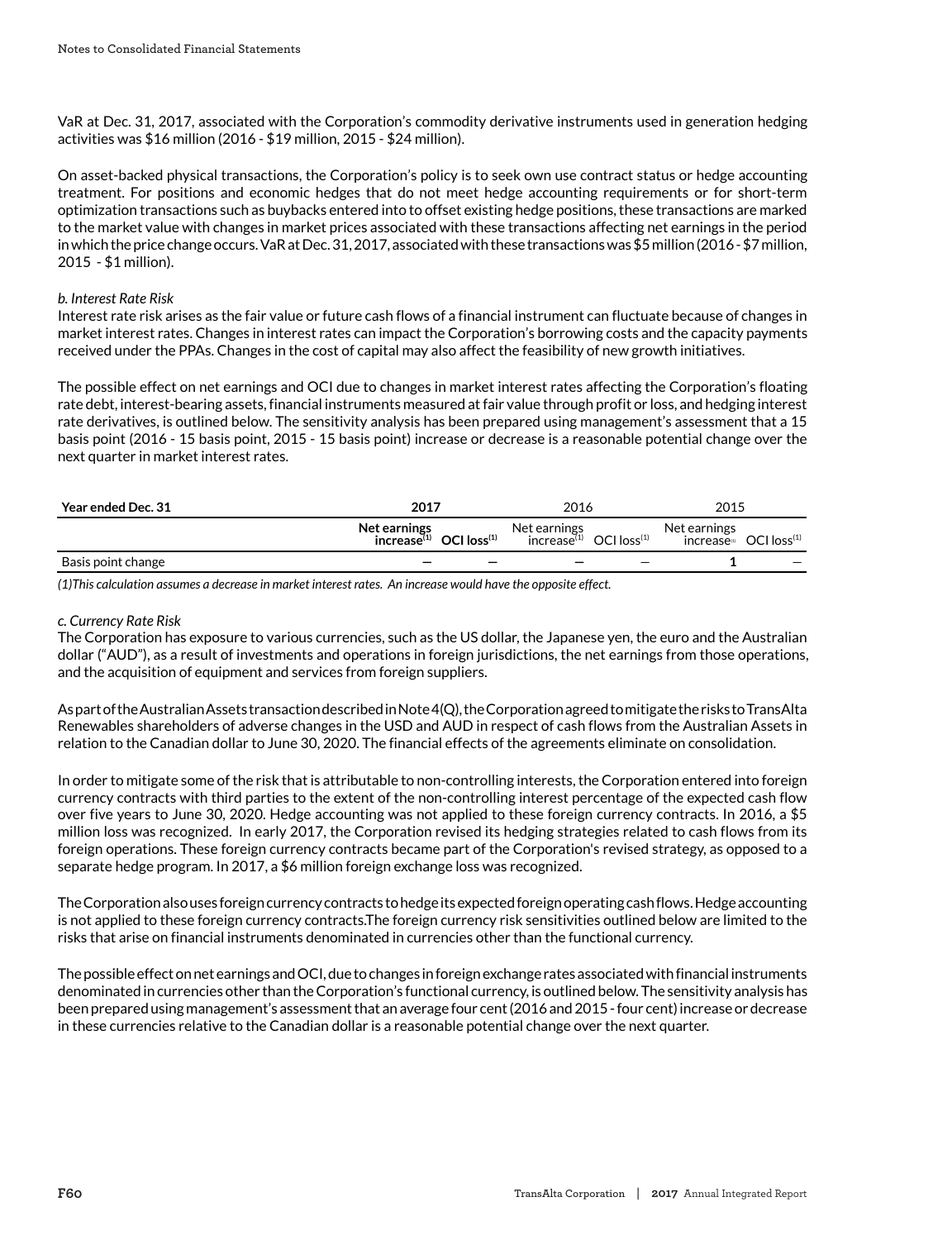| Year ended Dec. 31 | 2017                            |                                                 | 2016         |                                              | 2015                      |                    |
|--------------------|---------------------------------|-------------------------------------------------|--------------|----------------------------------------------|---------------------------|--------------------|
| Currency           | <b>Net earnings</b><br>increase | $(\text{decrease})^{(1)}$ OCI gain $^{(1),(2)}$ | Net earnings | $increase^{(1)}$ OCI gain <sup>(1),(2)</sup> | Net earnings<br>decrease® | OCI gain $(1),(2)$ |
| <b>USD</b>         | (5)                             |                                                 | (5)          |                                              |                           |                    |
| AUD                | (7)                             |                                                 | 7)           |                                              | (3)                       |                    |
| <b>Total</b>       | (12)                            |                                                 | (12)         |                                              | (1)                       |                    |

*(1) These calculations assume an increase in the value of these currencies relative to the Canadian dollar. A decrease would have the opposite effect.*

*(2) The foreign exchange impact related to financial instruments designated as hedging instruments in net investment hedges has been excluded.*

#### **II. Credit Risk**

Credit risk is the risk that customers or counterparties will cause a financial loss for the Corporation by failing to discharge their obligations, and the risk to the Corporation associated with changes in creditworthiness of entities with which commercial exposures exist. The Corporation actively manages its exposure to credit risk by assessing the ability of counterparties to fulfil their obligations under the related contracts prior to entering into such contracts. The Corporation makes detailed assessments of the credit quality of all counterparties and, where appropriate, obtains corporate guarantees, cash collateral, third-party credit insurance, and/or letters of credit to support the ultimate collection of these receivables. For commodity trading and origination, the Corporation sets strict credit limits for each counterparty and monitors exposures on a daily basis. TransAlta uses standard agreements that allow for the netting of exposures and often include margining provisions. If credit limits are exceeded, TransAlta will request collateral from the counterparty or halt trading activities with the counterparty.

The Corporation uses external credit ratings, as well as internal ratings in circumstances where external ratings are not available, to establish credit limits for customers and counterparties. The following table outlines the Corporation's maximum exposure to credit risk without taking into account collateral held, including the distribution of credit ratings, as at Dec. 31, 2017:

|                                            | Investment<br>grade<br>(Per cent) | Non-<br>investment<br>grade<br>(Per cent) | Total<br>(Per cent) | <b>Total</b><br>amount |
|--------------------------------------------|-----------------------------------|-------------------------------------------|---------------------|------------------------|
| Trade and other receivables <sup>(1)</sup> | 87                                | 13                                        | 100                 | 933                    |
| Long-term finance lease receivables        | 96                                | 4                                         | 100                 | 215                    |
| Risk management assets <sup>(1)</sup>      | 99                                |                                           | 100                 | 903                    |
| Loan receivable <sup>(2)</sup>             |                                   | 100                                       | 100                 | 33                     |
| <b>Total</b>                               |                                   |                                           |                     | 2,084                  |

*(1) Letters of credit and cash and cash equivalents are the primary types of collateral held as security related to these amounts.* 

*(2) The counterparty has no external credit rating. Excludes \$5 million current portion classified in trade and other receivables.* 

The Corporation's maximum exposure to credit risk at Dec. 31, 2017, without taking into account collateral held or right of set-off, is represented by the current carrying amounts of receivables and risk management assets as per the Consolidated Statements of Financial Position. Letters of credit and cash are the primary types of collateral held as security related to these amounts. The maximum credit exposure to any one customer for commodity trading operations and hedging, including the fair value of open trading, net of any collateral held, at Dec. 31, 2017, was \$40 million (2016 - \$14 million).

#### **III. Liquidity Risk**

Liquidity risk relates to the Corporation's ability to access capital to be used for proprietary trading activities, commodity hedging, capital projects, debt refinancing, and general corporate purposes. In December 2015, Moody's downgraded the senior unsecured rating on TransAlta's US bonds one notch from Baa3 to Ba1. As at Dec. 31, 2017, TransAlta maintains investment grade ratings from three credit rating agencies. TransAlta is focused on strengthening its financial position and maintaining investment grade credit ratings with these major rating agencies.

Counterparties enter into certain commodity agreements, such as electricity and natural gas purchase and sale contracts, for the purposes of asset-backed sales and proprietary trading. The terms and conditions of these agreements may contain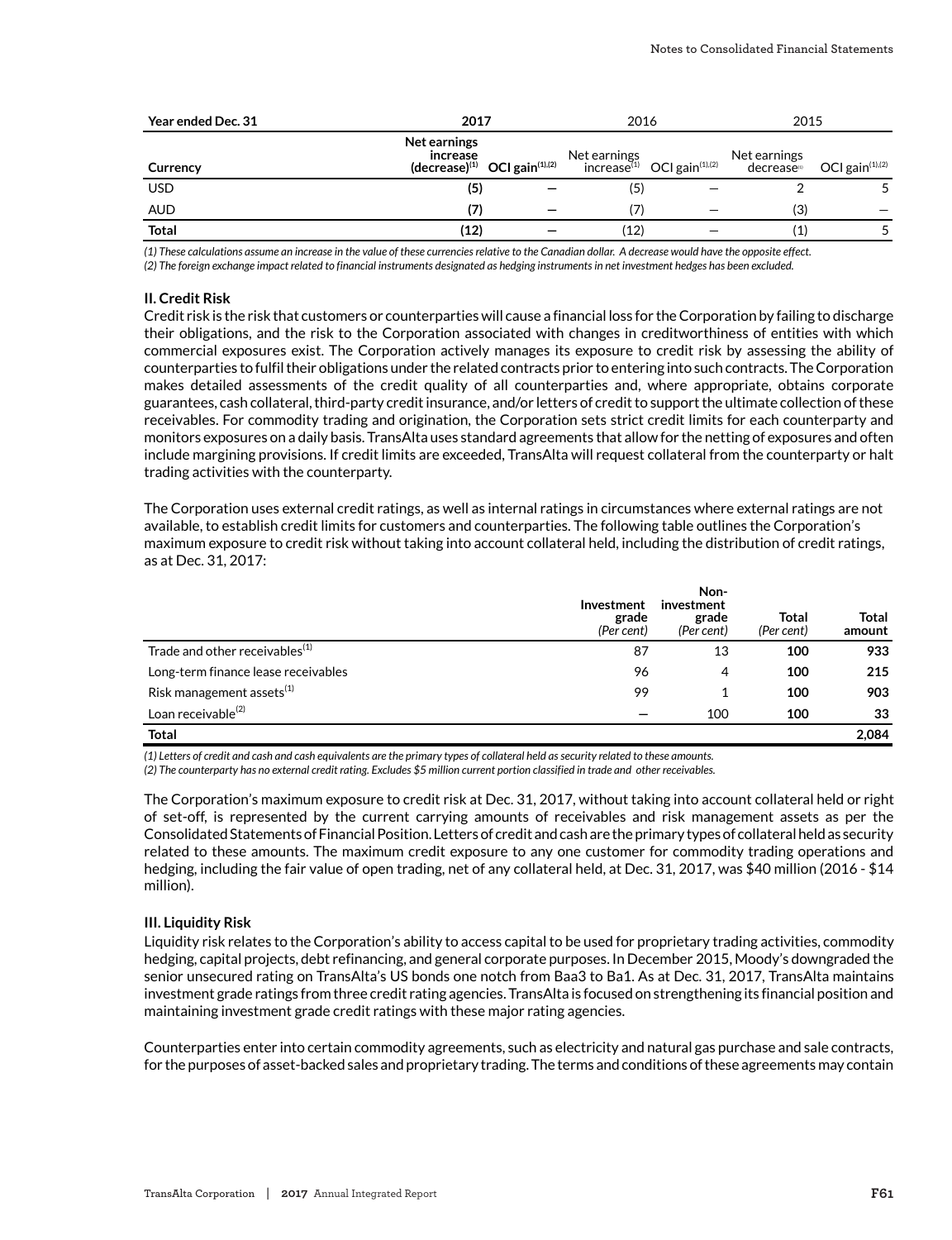credit-contingent features (such as downgrades in creditworthiness), which if triggered may result in the Corporation having to post collateral to its counterparties.

TransAlta manages liquidity risk by monitoring liquidity on trading positions; preparing and revising longer-term financing plans to reflect changes in business plans and the market availability of capital; and reporting liquidity risk exposure for proprietary trading activities on a regular basis to the Risk Management Committee, senior management, and the Board.

A maturity analysis of the Corporation's financial liabilities is as follows:

|                                                                            | 2018  | 2019 | 2020 | 2021  | 2022  | 2023 and<br>thereafter | Total |
|----------------------------------------------------------------------------|-------|------|------|-------|-------|------------------------|-------|
| Accounts payable and accrued liabilities                                   | 595   |      |      |       |       |                        | 595   |
| Long-term debt $(1)$                                                       | 730   | 469  | 472  | 100   | 581   | 1.312                  | 3,664 |
| Commodity risk management assets                                           | (81)  | (94) | (88) | (102) | (103) | (260)                  | (728) |
| Other risk management (assets) liabilities                                 | (37)  | 1    | 1    | 1     |       |                        | (34)  |
| Finance lease obligations                                                  | 18    | 15   | 12   | 6     | 4     | 14                     | 69    |
| Interest on long-term debt and finance lease<br>obligations <sup>(2)</sup> | 177   | 153  | 125  | 102   | 95    | 692                    | 1,344 |
| Dividends payable                                                          | 34    |      |      |       |       |                        | 34    |
| <b>Total</b>                                                               | 1.436 | 544  | 522  | 107   | 577   | 1.758                  | 4.944 |

*(1) Excludes impact of hedge accounting.*

*(2) Not recognized as a financial liability on the Consolidated Statements of Financial Position.*

# C. Collateral

# **I. Financial Assets Provided as Collateral**

At Dec. 31, 2017, the Corporation provided \$67 million (2016 - \$77 million) in cash and cash equivalents as collateral to regulated clearing agents as security for commodity trading activities. These funds are held in segregated accounts by the clearing agents. Collateral provided is included in accounts receivable in the statement of financial position.

# **II. Financial Assets Held as Collateral**

At Dec. 31, 2017, the Corporation held \$21 million (2016 - \$21 million) in cash collateral associated with counterparty obligations. Under the terms of the contracts, the Corporation may be obligated to pay interest on the outstanding balances and to return the principal when the counterparties have met their contractual obligations, or when the amount of the obligation declines as a result of changes in market value. Interest payable to the counterparties on the collateral received is calculated in accordance with each contract. Collateral held is included in accounts payable in the Consolidated Statements of Financial Position.

# **III. Contingent Features in Derivative Instruments**

Collateral is posted in the normal course of business based on the Corporation's senior unsecured credit rating as determined by certain major credit rating agencies. Certain of the Corporation's derivative instruments contain financial assurance provisions that require collateral to be posted only if a material adverse credit-related event occurs. If a material adverse event resulted in the Corporation's senior unsecured debt falling below investment grade, the counterparties to such derivative instruments could request ongoing full collateralization.

As at Dec. 31, 2017, the Corporation had posted collateral of \$131 million (Dec. 31, 2016 - \$116 million) in the form of letters of credit on derivative instruments in a net liability position. Certain derivative agreements contain credit-riskcontingent features, which if triggered could result in the Corporation having to post an additional \$96 million (Dec. 31, 2016 - \$49 million) of collateral to its counterparties.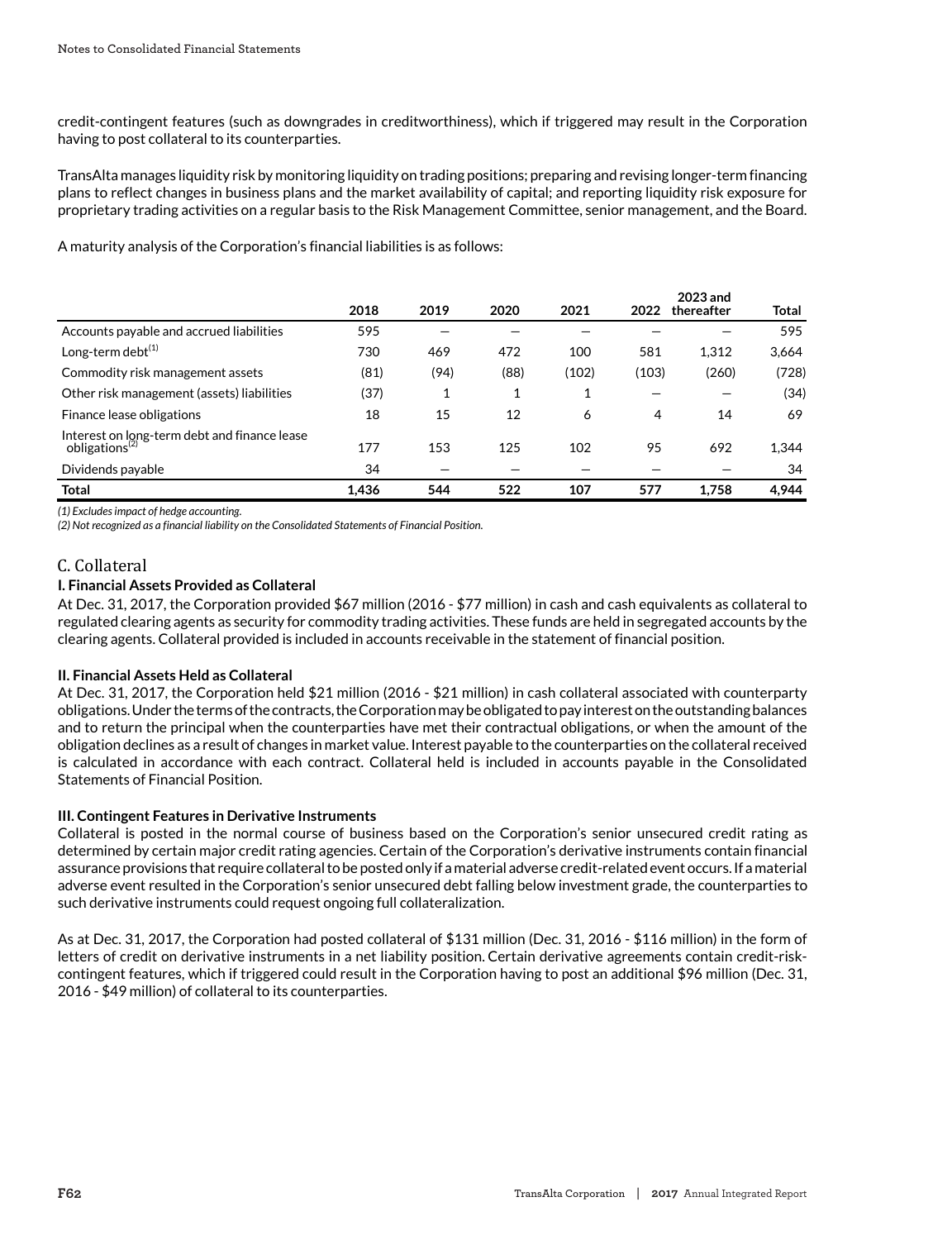# 15. Inventory

Inventory held in the normal course of business, which includes coal, emission credits, parts and materials, and natural gas, is valued at the lower of cost and net realizable value. Inventory held for Energy Marketing, which includes natural gas and emission credits and allowances, is valued at fair value less costs to sell.

The components of inventory are as follows:

| As at Dec. 31              | 2017 | 2016 |
|----------------------------|------|------|
| Parts and materials        | 118  | 110  |
| Coal                       | 58   | 65   |
| Deferred stripping costs   | 11   | 12   |
| Natural gas                | 9    | 17   |
| Purchased emission credits | 23   | 9    |
| <b>Total</b>               | 219  | 213  |

The change in inventory is as follows:

| Balance, Dec 31, 2015            | 219  |
|----------------------------------|------|
| Net use                          | (12) |
| Writedowns                       | (9)  |
| Reversal of writedowns           | 13   |
| Change in foreign exchange rates | 2    |
| Balance, Dec 31, 2016            | 213  |
| Net addition                     | 11   |
| Change in foreign exchange rates | (5)  |
| <b>Balance, Dec 31, 2017</b>     | 219  |

No inventory is pledged as security for liabilities.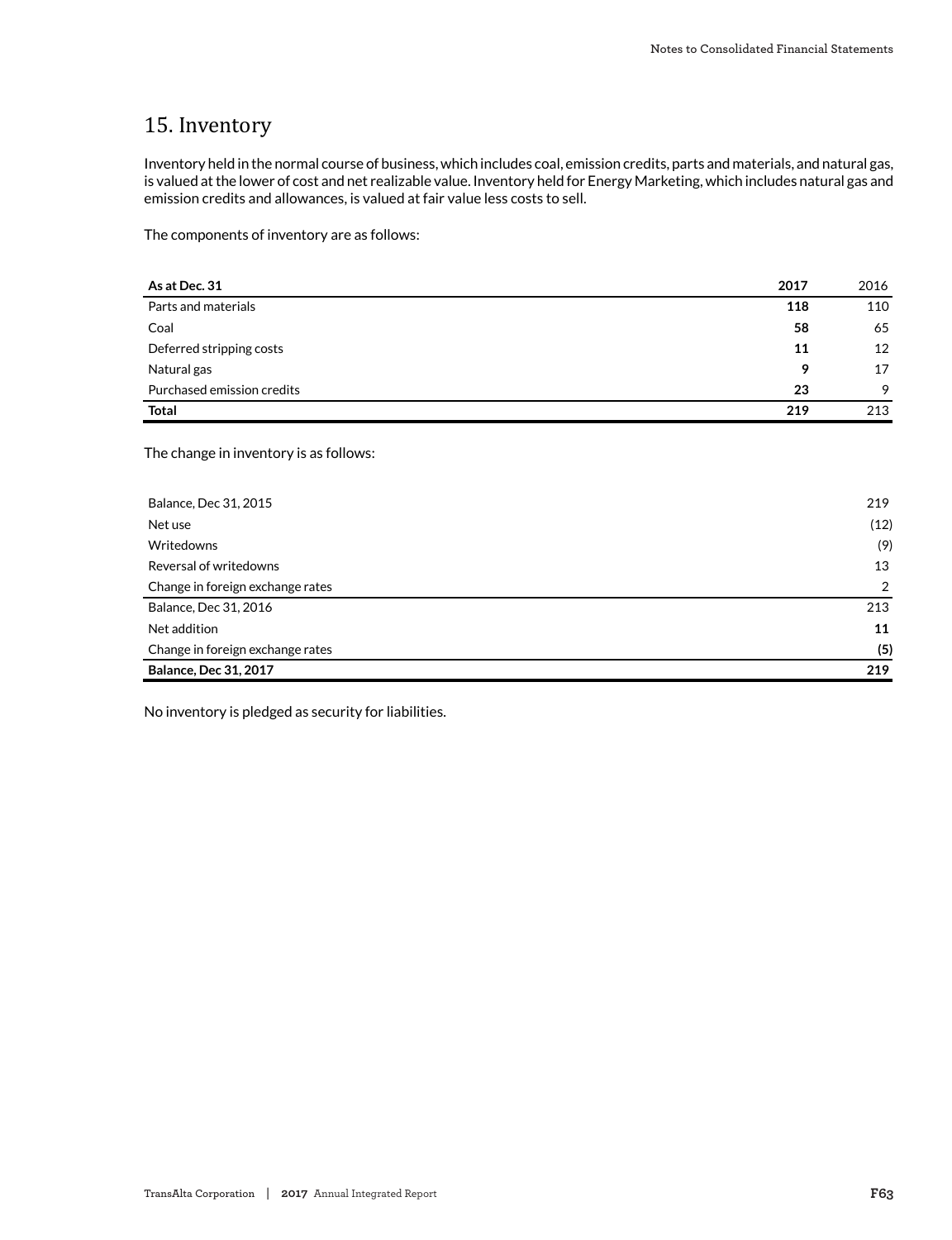# 16. Property, Plant, and Equipment

A reconciliation of the changes in the carrying amount of PP&E is as follows:

|                                                                     | Land                     | Coal<br>generation               | Gas<br>generation        | Renewable<br>generation  | Mining property<br>and equipment | Assets under<br>construction | Capital spares<br>and other(1) | Total  |
|---------------------------------------------------------------------|--------------------------|----------------------------------|--------------------------|--------------------------|----------------------------------|------------------------------|--------------------------------|--------|
| Cost                                                                |                          |                                  |                          |                          |                                  |                              |                                |        |
| As at Dec 31, 2015                                                  | 95                       | 6,091                            | 1,484                    | 3,265                    | 1,208                            | 351                          | 360                            | 12,854 |
| Additions                                                           | $\overline{2}$           |                                  | $\overline{\phantom{0}}$ | 1                        |                                  | 353                          | $\overline{2}$                 | 358    |
| Additions - finance lease                                           |                          |                                  |                          | -                        | $\overline{7}$                   |                              | $\overline{\phantom{0}}$       | 7      |
| Disposals                                                           | (1)                      |                                  | (3)                      | (1)                      | (1)                              |                              | (3)                            | (9)    |
| Impairment charge - Wintering Hills (Note 4)                        |                          |                                  | $\overline{\phantom{0}}$ | (28)                     |                                  |                              | $\overline{a}$                 | (28)   |
| Reclassification to held for sale (Note 4)                          |                          |                                  |                          | (67)                     | -                                |                              | $\overline{\phantom{a}}$       | (67)   |
| Other (Note 6)                                                      |                          |                                  |                          |                          |                                  |                              | (1)                            | (1)    |
| Revisions and additions to decommissioning and<br>restoration costs |                          | 14                               | 12                       | 4                        | 36                               |                              | 5                              | 71     |
| Retirement of assets                                                |                          | (96)                             | (3)                      | (14)                     | (6)                              |                              | (3)                            | (122)  |
| Change in foreign exchange rates                                    | (1)                      | (38)                             | (16)                     | (10)                     | (3)                              | (13)                         | (4)                            | (85)   |
| $\text{Transfers}^{(2)}$                                            | $\overline{\phantom{0}}$ | (95)                             | 51                       | 62                       | 24                               | (284)                        | 37                             | (205)  |
| As at Dec 31, 2016                                                  | 95                       | 5,876                            | 1,525                    | 3,212                    | 1,265                            | 407                          | 393                            | 12,773 |
| <b>Additions</b>                                                    |                          |                                  |                          |                          | $\overline{\phantom{0}}$         | 334                          | 4                              | 338    |
| <b>Additions - finance lease</b>                                    |                          |                                  | $\overline{\phantom{0}}$ |                          | 14                               |                              | $\overline{\phantom{0}}$       | 14     |
| <b>Disposals</b>                                                    |                          |                                  | (16)                     | (1)                      | (1)                              |                              | (1)                            | (19)   |
| Impairment charge - Sundance Unit 1<br>(Note 6)                     |                          | (20)                             |                          |                          |                                  |                              |                                | (20)   |
| Revisions and additions to decommissioning<br>and restoration costs |                          | 82                               | 12                       | 15                       | 42                               |                              |                                | 151    |
| <b>Retirement of assets</b>                                         |                          | (84)                             | (3)                      | (4)                      | (22)                             |                              | (6)                            | (119)  |
| Change in foreign exchange rates                                    | (1)                      | (87)                             | 3                        | (23)                     | (7)                              | (2)                          | (2)                            | (119)  |
| $\text{Transfers}^{(3)}$                                            | 1                        | 121                              | 461                      | 29                       | 24                               | (644)                        | (18)                           | (26)   |
| As at Dec 31, 2017                                                  | 95                       | 5,888                            | 1,982                    | 3,228                    | 1,315                            | 95                           | 370                            | 12,973 |
|                                                                     |                          |                                  |                          |                          |                                  |                              |                                |        |
| Accumulated depreciation                                            |                          |                                  |                          |                          |                                  |                              |                                |        |
| As at Dec 31, 2015                                                  |                          | 3,280                            | 873                      | 810                      | 604                              |                              | 114                            | 5,681  |
| Depreciation                                                        |                          | 284                              | 118                      | 127                      | 59                               |                              | 19                             | 607    |
| Retirement of assets                                                |                          | (85)                             | (4)                      | (7)                      | (2)                              |                              | (3)                            | (101)  |
| Disposals                                                           |                          |                                  | (1)                      |                          | (1)                              |                              |                                | (2)    |
|                                                                     |                          |                                  |                          |                          |                                  |                              |                                |        |
| Reclassification to held for sale (Note 4)                          |                          | $\overline{\phantom{0}}$         | $\overline{a}$           | (6)                      |                                  |                              |                                | (6)    |
| Change in foreign exchange rates                                    |                          | (28)                             | (10)                     | $\overline{\phantom{0}}$ | (1)<br>L.                        |                              | $\overline{\phantom{0}}$       | (39)   |
| Transfers                                                           |                          | (239)                            | 51                       | (2)                      |                                  |                              | (1)                            | (191)  |
| As at Dec 31, 2016                                                  |                          | 3,212                            | 1,027                    | 922                      | 659                              |                              | 129                            | 5,949  |
| Depreciation                                                        |                          | 351                              | 67                       | 123                      | 76                               |                              | 18                             | 635    |
| <b>Retirement of assets</b>                                         |                          | (62)<br>$\overline{\phantom{0}}$ | (2)                      | (3)                      | (18)<br>$\equiv$                 |                              | (5)<br>$\equiv$                | (90)   |
| <b>Disposals</b>                                                    |                          |                                  | (11)                     | (1)                      |                                  |                              |                                | (12)   |
| Change in foreign exchange rates                                    |                          | (67)                             | (1)                      | (4)                      | (4)                              |                              |                                | (76)   |
| $\mathsf{Transfers}^{(2)}$                                          | $\overline{\phantom{0}}$ | (3)                              | (8)                      | $\overline{\phantom{0}}$ |                                  | $\equiv$                     | $\overline{\phantom{0}}$       | (11)   |
| As at Dec 31, 2017                                                  |                          | 3,431                            | 1,072                    | 1,037                    | 713                              |                              | 142                            | 6,395  |
| Carrying amount                                                     |                          |                                  |                          |                          |                                  |                              |                                |        |
| As at Dec 31, 2015                                                  | 95                       | 2,811                            | 611                      | 2,455                    | 604                              | 351                          | 246                            | 7,173  |
| As at Dec 31, 2016                                                  | 95                       | 2,664                            | 498                      | 2,290                    | 606                              | 407                          | 264                            | 6,824  |
| As at Dec 31, 2017                                                  | 95                       | 2,457                            | 910                      | 2,191                    | 602                              | 95                           | 228                            | 6,578  |

*(1) Includes major spare parts and stand-by equipment available, but not in service, and spare parts used for routine, preventive, or planned maintenance.*

*(2) Net transfers of \$14 million relate to the transfer of gas equipment to finance lease receivables.*

*(3) During the second quarter of 2017, the Corporation reclassified approximately \$13 million of capital spares and other assets to inventory.*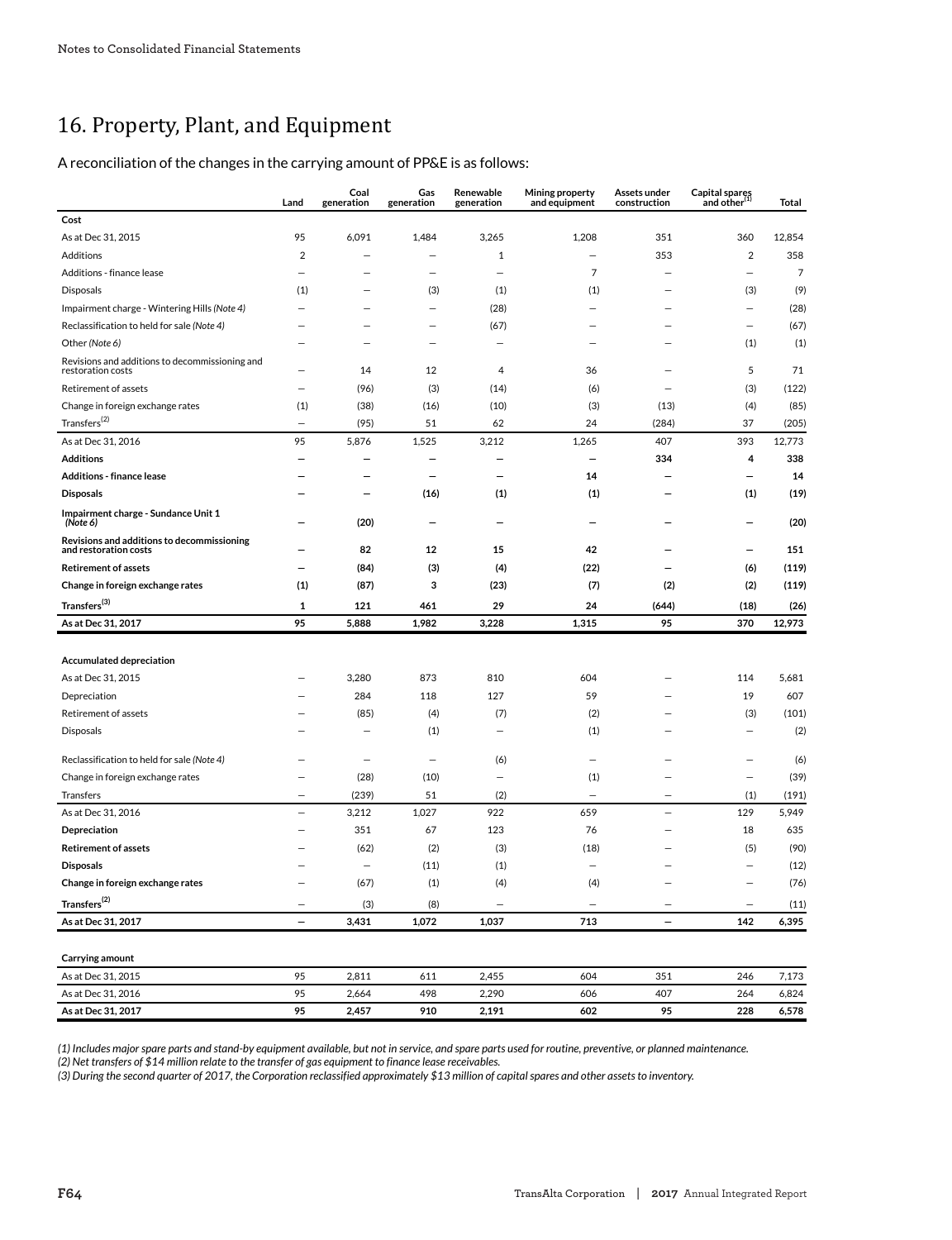The Corporation capitalized \$9 million of interest to PP&E in 2017 (2016 - \$16 million) at a weighted average rate of 5.87 per cent (2016 – 5.93 per cent).

Finance lease additions in 2017 and 2016 are for mining equipment at the Highvale mine. The carrying amount of total assets under finance leases as at Dec. 31, 2017 was \$65 million (2016 - \$76 million).

# 17. Goodwill

Goodwill acquired through business combinations has been allocated to CGUs that are expected to benefit from the synergies of the acquisitions. Goodwill by segments are as follows:

| As at Dec. 31    | 2017 | 2016 |
|------------------|------|------|
| Hydro            | 259  | 259  |
| Wind and Solar   | 174  | 175  |
| Energy Marketing | 30   | 30   |
| Total goodwill   | 463  | 464  |

For the purposes of the 2017 annual goodwill impairment review, the Corporation determined the recoverable amounts of the Wind and Solar segment by calculating the fair value less costs of disposal using discounted cash flow projections based on the Corporation's long-range forecasts for the period extending to the last planned asset retirement in 2073. The resulting fair value measurement is categorized within Level III of the fair value hierarchy. In 2017, the Corporation relied on the recoverable amounts determined in 2016 for the Hydro and Energy Marketing segments in performing the 2017 annual goodwill impairment review. No impairment of goodwill arose for any segment.

The key assumption impacting the determination of fair value for the Wind and Solar and Hydro segments are electricity production and sales prices. Forecasts of electricity production for each facility are determined taking into consideration contracts for the sale of electricity, historical production, regional supply-demand balances, and capital maintenance and expansion plans. Forecasted sales prices for each facility are determined by taking into consideration contract prices for facilities subject to long- or short-term contracts, forward price curves for merchant plants, and regional supply-demand balances. Where forward price curves are not available for the duration of the facility's useful life, prices are determined by extrapolation techniques using historical industry and company-specific data. Electricity prices used in these 2017 models ranged between \$22 to \$218 per MWh during the forecast period (2016 - \$32 to \$301 per MWh). Discount rates used for the goodwill impairment calculation in 2017 ranged from 5.5 per cent to 6.0 per cent (2016 – 5.5 per cent to 6.0 per cent). No reasonable possible change in the assumptions would have resulted in an impairment of goodwill.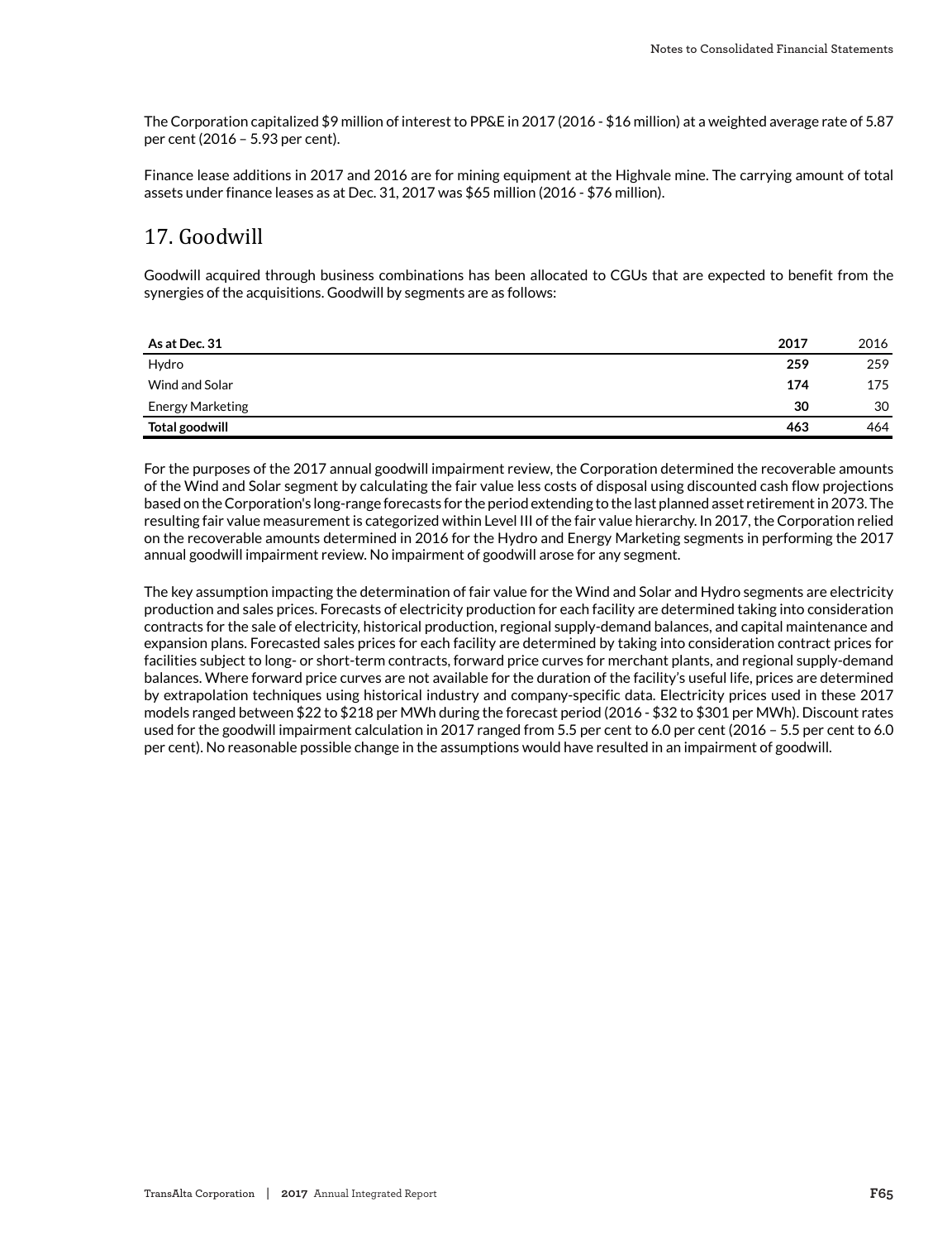# 18. Intangible Assets

A reconciliation of the changes in the carrying amount of intangible assets is as follows:

|                                  | <b>Coal rights</b> | Software<br>and other | Power<br>sale<br>contracts | <b>Intangibles</b><br>under<br>development | <b>Total</b>   |
|----------------------------------|--------------------|-----------------------|----------------------------|--------------------------------------------|----------------|
| Cost                             |                    |                       |                            |                                            |                |
| As at Dec. 31, 2015              | 178                | 256                   | 223                        | 15                                         | 672            |
| Additions                        |                    | —                     |                            | 21                                         | 21             |
| Additions - capital lease        |                    | 3                     |                            |                                            | 3              |
| Retirements                      |                    | (3)                   |                            |                                            | (3)            |
| Change in foreign exchange rates |                    | (1)                   |                            | (1)                                        | (2)            |
| <b>Transfers</b>                 |                    | 13                    |                            | (11)                                       | $\overline{2}$ |
| As at Dec. 31, 2016              | 178                | 268                   | 223                        | 24                                         | 693            |
| <b>Additions</b>                 |                    | 31                    |                            | 20                                         | 51             |
| Change in foreign exchange rates |                    | (3)                   |                            |                                            | (3)            |
| <b>Transfers</b>                 |                    | 18                    |                            | (15)                                       | 3              |
| As at Dec. 31, 2017              | 178                | 314                   | 223                        | 29                                         | 744            |
|                                  |                    |                       |                            |                                            |                |
| <b>Accumulated amortization</b>  |                    |                       |                            |                                            |                |
| As at Dec. 31, 2015              | 109                | 142                   | 52                         |                                            | 303            |
| Amortization                     | 6                  | 24                    | 8                          |                                            | 38             |
| Retirements                      |                    | (3)                   | —                          |                                            | (3)            |
| As at Dec. 31, 2016              | 115                | 163                   | 60                         |                                            | 338            |
| Amortization                     | 8                  | 24                    | 9                          |                                            | 41             |
| Change in foreign exchange rates |                    | 1                     |                            |                                            | 1              |
| <b>Transfers</b>                 | $\overline{2}$     |                       | (2)                        |                                            |                |
| As at Dec. 31, 2017              | 125                | 188                   | 67                         | —                                          | 380            |
| Carrying amount                  |                    |                       |                            |                                            |                |
| As at Dec. 31, 2015              | 69                 | 114                   | 171                        | 15                                         | 369            |
| As at Dec. 31, 2016              | 63                 | 105                   | 163                        | 24                                         | 355            |
| As at Dec. 31, 2017              | 53                 | 126                   | 156                        | 29                                         | 364            |
|                                  |                    |                       |                            |                                            |                |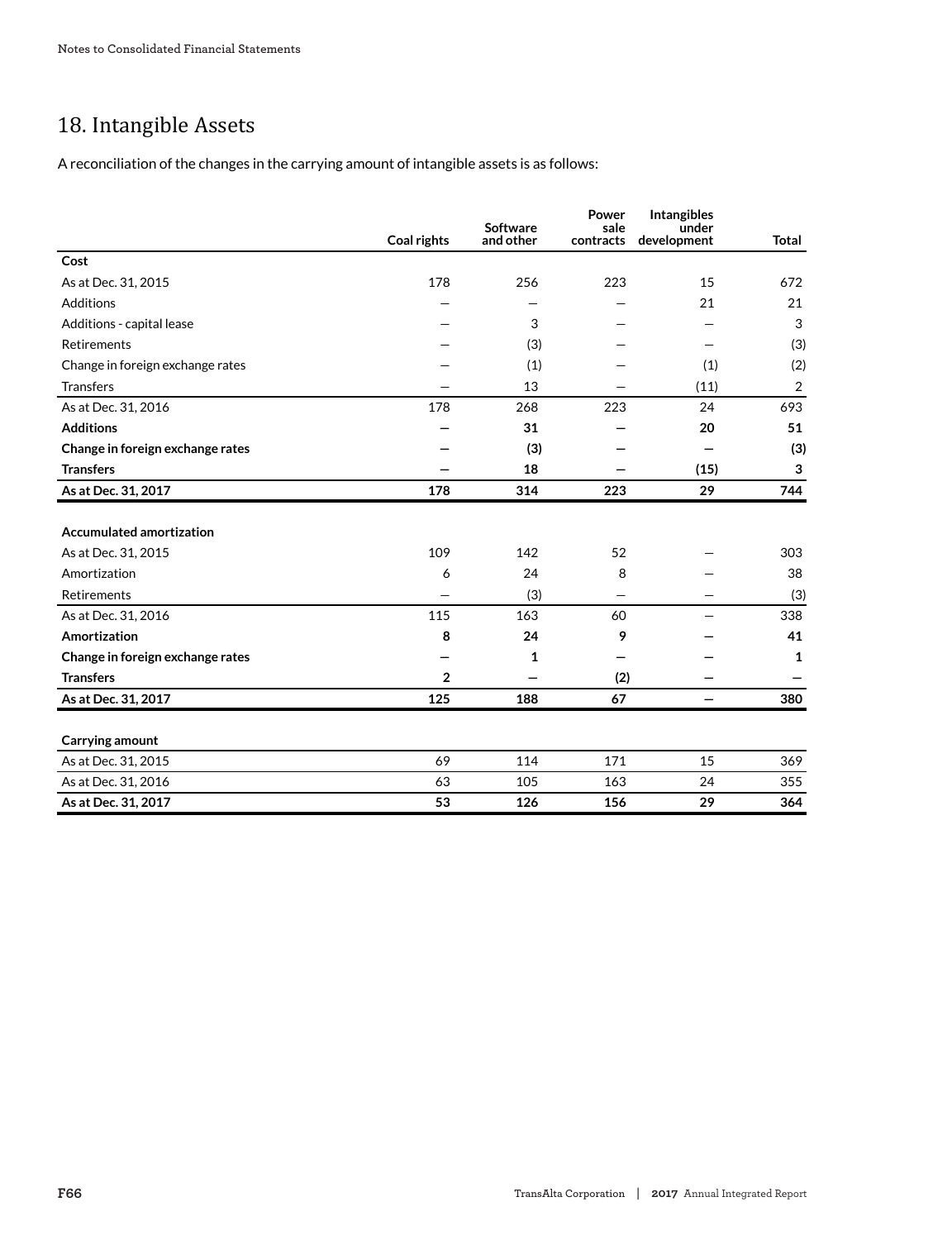# 19. Other Assets

The components of other assets are as follows:

| As at Dec. 31                                              | 2017 | 2016 |
|------------------------------------------------------------|------|------|
| South Hedland prepaid transmission access and distribution | 75   |      |
| Deferred licence fees                                      | 13   | 15   |
| Project development costs                                  | 53   | 46   |
| Deferred service costs                                     | 15   | 16   |
| Mississauga long-term receivable (Note 4)                  |      | 116  |
| Long-term prepaids and other assets                        | 44   | 44   |
| Loan receivable                                            | 33   |      |
| Keephills Unit 3 transmission deposit                      | 4    | 5    |
| <b>Total other assets</b>                                  | 237  | 242  |

South Hedland prepaid costs relate to certain prepaid electricity transmission and distribution costs that are amortized on a straigh-line basis over the South Hedland PPA contract life.

Deferred licence fees consist primarily of licences to lease the land on which certain generating assets are located, and are amortized on a straight-line basis over the useful life of the generating assets to which the licences relate.

Project development costs are primarily comprised of the Corporation's Sundance 7 and Dunvegan projects in Alberta. In December 2015, the Corporation repurchased its partner's 50 per cent share in TAMA Power, the jointly controlled entity developing the Sundance 7 project, for consideration of \$10 million, payable in four years and an option for its partner to re-enter the development projects of TAMA Power at accumulated cost during this period.

Deferred service costs are TransAlta's contracted payments for shared capital projects required at the Genesee Unit 3 and Keephills Unit 3 sites. These costs are amortized over the life of these projects.

Mississauga long-term receivable relates to amounts recognized as a result of entering into the new contract. Fixed monthly payments are to be received until Dec. 31, 2018. See Notes 4 and 12 for further details.

Long-term prepaids and other assets include the funded portion of the TransAlta Energy Transition Bill commitments discussed in Note 32.

The loan receivable relates to the advancement by the Corporation's subsidiary, Kent Hills Wind LP, of \$38 million (net) of the Kent Hills Wind bond financing proceeds to its 17 per cent partner. The loan bears interest at 4.55 per cent, with interest payable quarterly, commencing on Dec. 31, 2017, is unsecured and matures on Oct. 2, 2022. The Corporation may, at any time, demand repayment of any advances outstanding for the purpose of funding any capital required. The current portion of \$5 million is included in accounts receivable and the long-term portion of the \$33 million is included in other assets.

The Keephills Unit 3 transmission deposit is TransAlta's proportionate share of a provincially required deposit. The full amount of the deposit is anticipated to be reimbursed over the next four years to 2021, as long as certain performance criteria are met.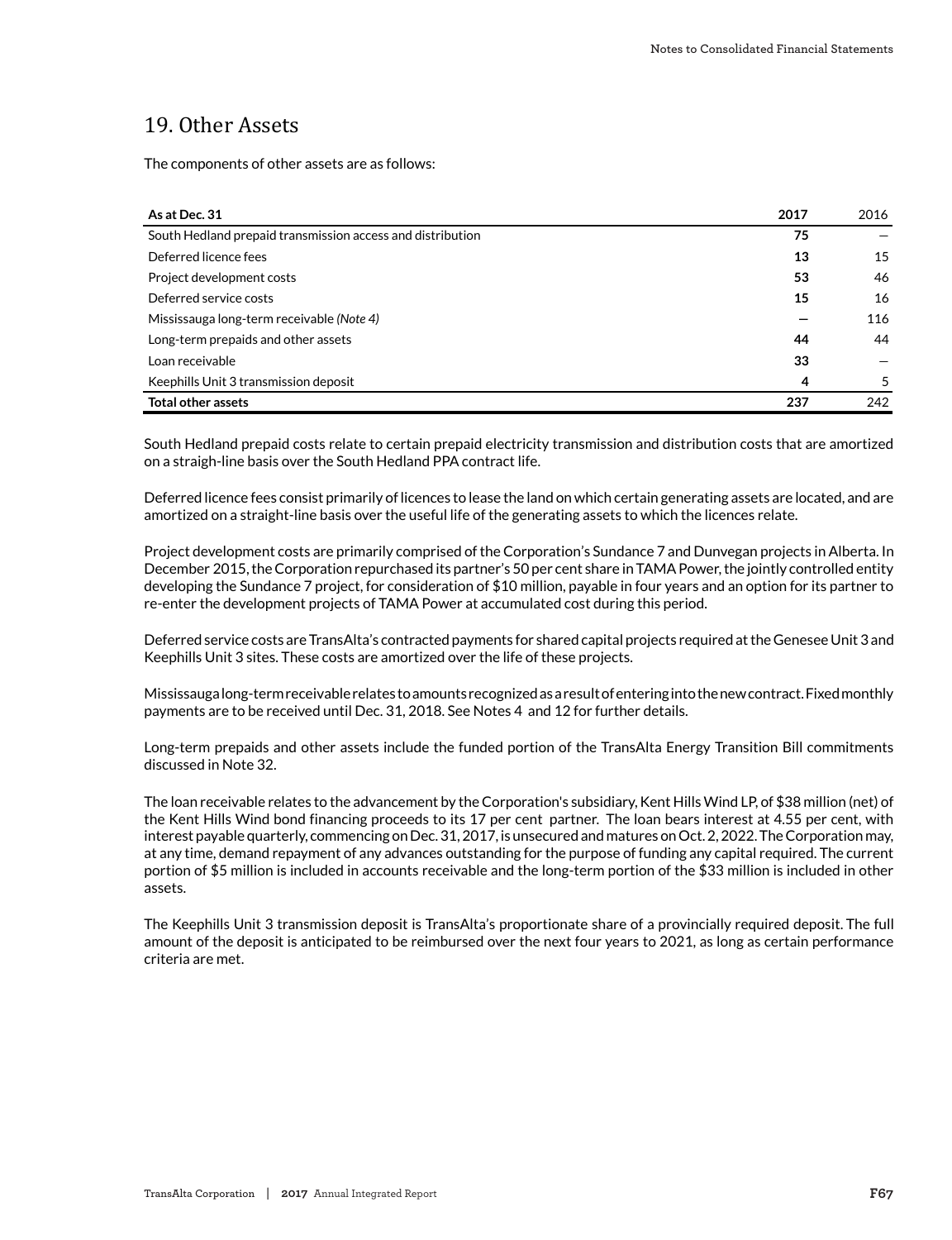# 20. Decommissioning and Other Provisions

The change in decommissioning and other provision balances is as follows:

|                                                  | Decommissioning and<br>restoration | Other | <b>Total</b> |
|--------------------------------------------------|------------------------------------|-------|--------------|
| Balance, Dec 31, 2015                            | 233                                | 165   | 398          |
| Liabilities incurred                             | 11                                 | 12    | 23           |
| Liabilities settled                              | (23)                               | (36)  | (59)         |
| Accretion                                        | 19                                 | 1     | 20           |
| Revisions in estimated cash flows                | 12                                 | 5     | 17           |
| Revisions in discount rates                      | 44                                 |       | 44           |
| Reversals                                        |                                    | (96)  | (96)         |
| Change in foreign exchange rates                 | (3)                                | (1)   | (4)          |
| Balance, Dec 31, 2016                            | 293                                | 50    | 343          |
| Liabilities incurred                             | 3                                  | 19    | 22           |
| Liabilities settled                              | (19)                               | (31)  | (50)         |
| Liabilities disposed <sup>(1)</sup>              | (8)                                |       | (8)          |
| Accretion                                        | 23                                 |       | 23           |
| Revisions in estimated cash flows <sup>(2)</sup> | 41                                 | 1     | 42           |
| Revisions in discount rates $^{(2)}$             | 110                                |       | 110          |
| Reversals                                        |                                    | (4)   | (4)          |
| Change in foreign exchange rates                 | (6)                                | (2)   | (8)          |
| <b>Balance, Dec 31, 2017</b>                     | 437                                | 33    | 470          |

*(1) Relates to the disposition of the Solomon power station and the sale of the Wintering Hills wind facility.*

*(2) During 2017, mainly as a result of the OCA (see Note 4(H)), the discount rates used for the Canadian coal and mining operations decommissioning provisions were changed to the use of 5 to 15-year rates. The use of lower, shorter-term discount rates increased the corresponding liabilities. On average, these rates decreased by approximately 1.60 to 2.10 per cent. Additionally, the amount and timing of cash outflows for certain Canadian coal plants and mining operations was also revised, resulting in an increase to the corresponding liabilities.*

|                              | Decommissioning and |              |              |
|------------------------------|---------------------|--------------|--------------|
|                              | restoration         | <b>Other</b> | <b>Total</b> |
| Balance, Dec 31, 2016        | 293                 | 50           | 343          |
| Current portion              | 27                  | 12           | 39           |
| Non-current portion          | 266                 | 38           | 304          |
| <b>Balance, Dec 31, 2017</b> | 437                 | 33           | 470          |
| Current portion              | 40                  | 27           | 67           |
| Non-current portion          | 397                 | o            | 403          |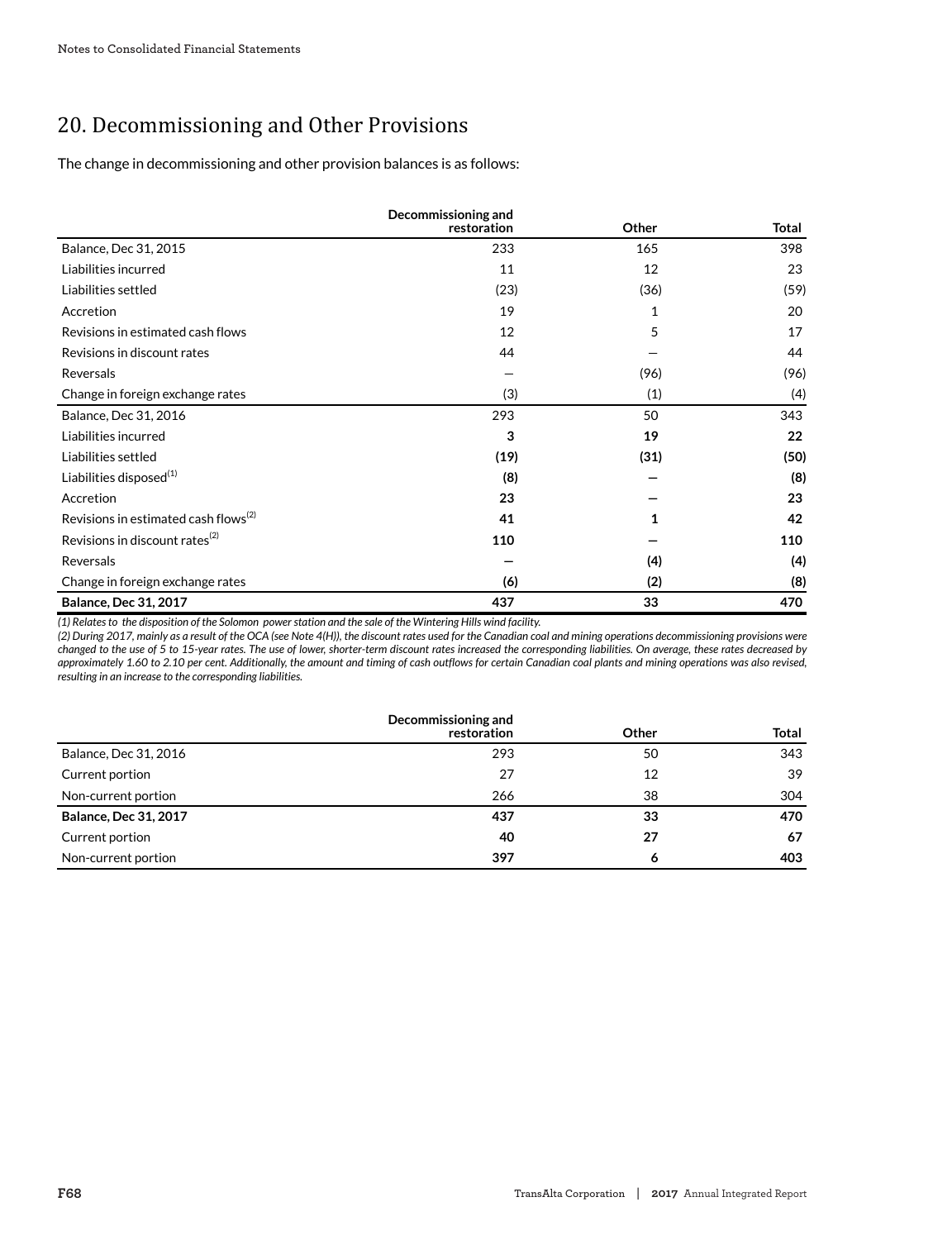# A. Decommissioning and Restoration

A provision has been recognized for all generating facilities and mines for which TransAlta is legally, or constructively, required to remove the facilities at the end of their useful lives and restore the sites to their original condition. TransAlta estimates that the undiscounted amount of cash flow required to settle these obligations is approximately \$1 billion, which will be incurred between 2018 and 2073. The majority of the costs will be incurred between 2020 and 2050. At Dec. 31, 2017, the Corporation had provided a surety bond in the amount of US\$139 million (2016 - US\$139 million) in support of future decommissioning obligations at the Centralia coal mine. At Dec. 31, 2017, the Corporation had provided letters of credit in the amount of \$120 million (2016 - \$117 million) in support of future decommissioning obligations at the Alberta mine. Some of the facilities that are co-located with mining operations do not currently have any decommissioning obligations recorded as the obligations associated with the facilities are indeterminate at this time.

# B. Other Provisions

Other provisions include amounts related to a portion of the Corporation's fixed price commitments under several natural gas transportation contracts for firm transportation that is not expected to be used and for vacant leased premises. Accordingly, the unavoidable costs of meeting these obligations exceed the economic benefits expected to be received. The contracts extend to 2023.

Other provisions also include provisions arising from ongoing business activities and include amounts related to commercial disputes between the Corporation and customers or suppliers. Information about the expected timing of settlement and uncertainties that could impact the amount or timing of settlement has not been provided as this may impact the Corporation's ability to settle the provisions in the most favourable manner.

During 2015, the Corporation recorded a significant adjustment to other provisions, relating to the force majeure claim at Keephills 1. However, on Nov. 18, 2016, force majeure relief was granted to the Corporation and accordingly approximately \$94 million was reversed during the last quarter of 2016 as disclosed in Note 4(I).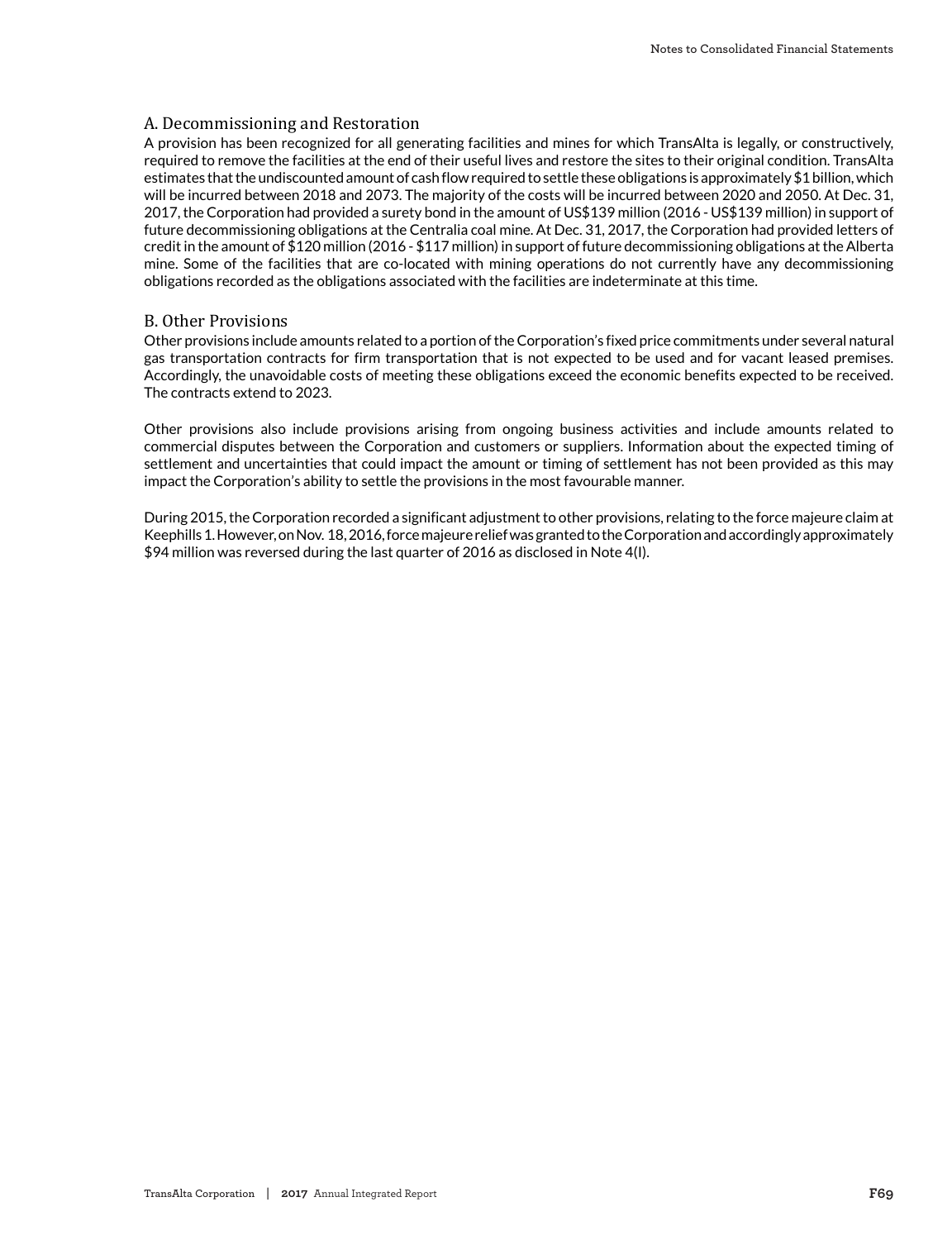# 21. Credit Facilities, Long-Term Debt, and Finance Lease Obligations

# A. Credit Facilities, Debt and Letters of Credit

The amounts outstanding are as follows:

| As at Dec. 31                                                             | 2017              |               |                         | 2016              |               |                         |
|---------------------------------------------------------------------------|-------------------|---------------|-------------------------|-------------------|---------------|-------------------------|
|                                                                           | Carrying<br>value | Face<br>value | Interest <sup>(1)</sup> | Carrying<br>value | Face<br>value | Interest <sup>(1)</sup> |
| Credit facilities <sup>(2)</sup>                                          | 27                | 27            | 2.8%                    |                   |               | $-$ %                   |
| <b>Debentures</b>                                                         | 1,046             | 1,051         | 6.0%                    | 1,045             | 1,051         | 6.0%                    |
| Senior notes <sup>(3)</sup>                                               | 1,499             | 1,510         | 6.0%                    | 2,151             | 2,158         | 5.0%                    |
| Non-recourse $(4)$                                                        | 1,022             | 1,032         | 4.3%                    | 1,038             | 1,048         | 4.5%                    |
| Other <sup>(5)</sup>                                                      | 44                | 44            | 9.2%                    | 54                | 54            | 9.2%                    |
|                                                                           | 3,638             | 3,664         |                         | 4,288             | 4,311         |                         |
| Finance lease obligations                                                 | 69                |               |                         | 73                |               |                         |
|                                                                           | 3,707             |               |                         | 4,361             |               |                         |
| Less: current portion of long-term debt                                   | (729)             |               |                         | (623)             |               |                         |
| Less: current portion of finance lease obligations                        | (18)              |               |                         | (16)              |               |                         |
| Total current long-term debt and finance lease<br>obligations             | (747)             |               |                         | (639)             |               |                         |
| Total credit facilities, long-term debt, and finance<br>lease obligations | 2,960             |               |                         | 3,722             |               |                         |

*(1) Interest is an average rate weighted by principal amounts outstanding before the effect of hedging.*

*(2) Composed of bankers' acceptances and other commercial borrowings under long-term committed credit facilities.*

*(3) US face value at Dec. 31, 2017 - US\$1.2 billion (Dec. 31, 2016 - US\$1.6 billion).*

*(4) Includes US\$27 million at Dec. 31, 2017 (Dec. 31, 2016 - US\$53 million).*

*(5) Includes US\$24 million at Dec. 31, 2017 (Dec. 31, 2016 - US\$29 million) of tax equity financing.*

Credit facilities are comprised of the Corporation's \$1.0 billion committed syndicated bank credit facility, TransAlta Renewables \$0.5 billion committed syndicated bank credit facility, and the Corporation's US\$200 million and \$240 million committed bilateral facilities. These facilities expire in 2021, 2021, 2020, and 2019 respectively. The \$1.5 billion (Dec. 31, 2016 - \$1.5 billion) committed syndicated bank facilities are the primary source for short-term liquidity after the cash flow generated from the Corporation's business. Interest rates on the credit facilities vary depending on the option selected - Canadian prime, bankers' acceptances, US LIBOR, or US base rate -in accordance with a pricing grid that is standard for such facilities.

# During 2017:

- TransAlta Renewables entered into a syndicated credit agreement giving it access to a \$0.5 billion committed credit facility. The agreement is fully committed for four years, expiring in 2021. Interest rates on the credit facilities vary depending on the option selected - Canadian prime, bankers' acceptances, US LIBOR, or US base rate -in accordance with a pricing grid that is standard for such facilities. The facility is subject to a number of customary covenants and restrictions in order to maintain access to the funding commitments. In conjunction with the new credit agreement, the \$350 million credit facility provided by TransAlta was cancelled. The Corporation's consolidated liquidity remains unchanged, as the Corporation's credit facility decreased by \$0.5 billion to \$1.0 billion in total, while TransAlta Renewables' facility increased to a total of \$0.5 billion; and
- the Corporation extended its four-year revolving \$1.0 billion committed syndicated credit facility and three bilateral credit facilities by one year to 2021 and 2019, respectively, with key terms and covenants unchanged.

During 2016, the Corporation:

- paid out the credit facilities' balance from a combination of cash flows from operations and net cash proceeds of \$173 million received from the sale of the economic interest of the Canadian Assets that closed Jan. 6, 2016 (see Note 4);
- extended the four-year revolving \$1.5 billion committed syndicated credit facility and three bilateral credit facilities by one year to 2020 and 2018, respectively, with key terms and covenants unchanged; and
- extended the four-year US\$200 million bilateral credit facility to 2020. The amount available was reduced from US \$300 million to US\$200 million. The remaining key terms and covenants were unchanged.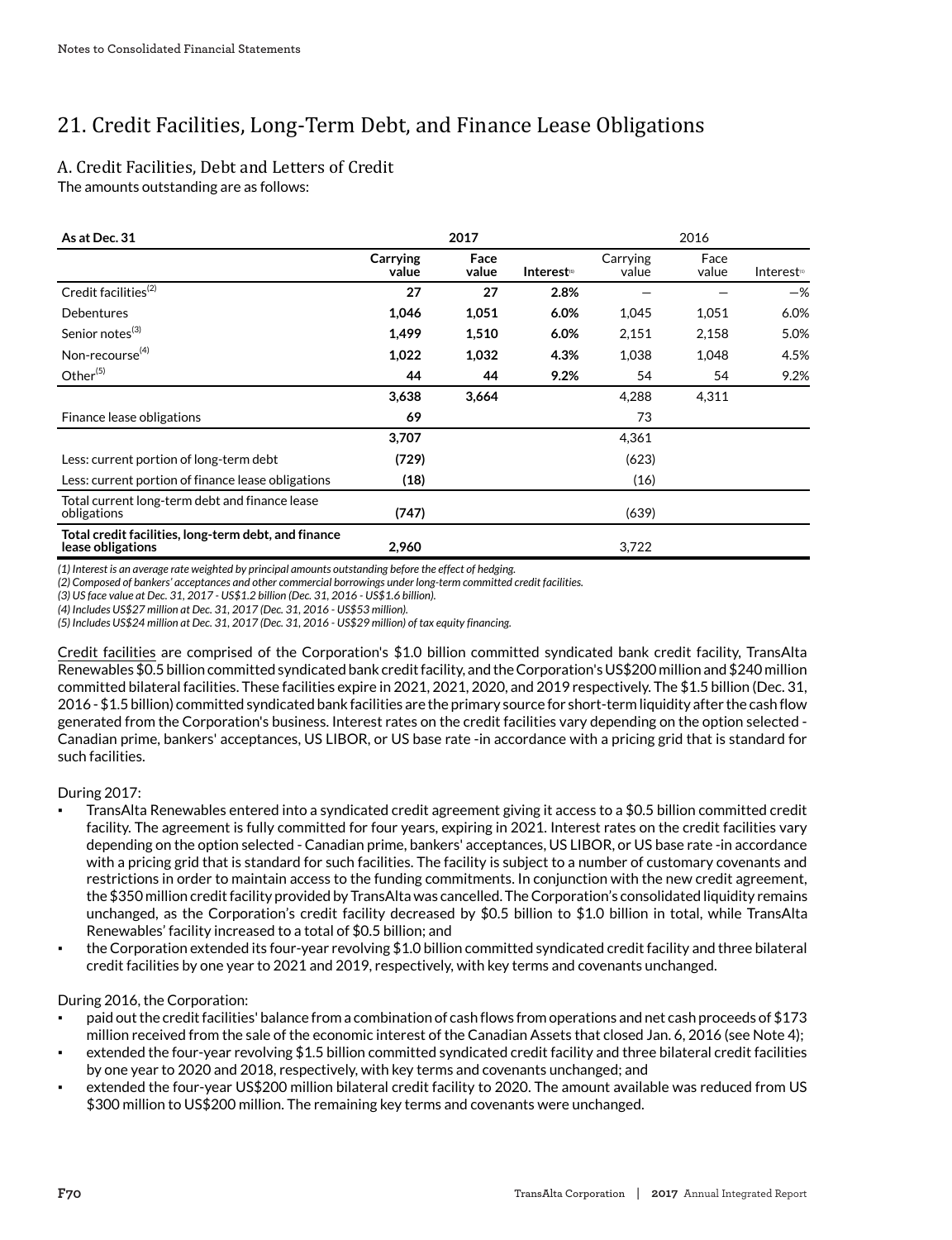The Corporation has a total of \$2.0 billion (Dec. 31, 2016 - \$2.0 billion) of committed credit facilities, including TransAlta Renewables' credit facility of \$500 million. In total, \$1.4 billion (Dec. 31, 2016 - \$1.4 billion) is not drawn. At Dec. 31, 2017, the \$0.6 billion (Dec. 31, 2016 - \$0.6 billion) of credit utilized under these facilities was comprised of actual drawings of nil (Dec. 31, 2016 - nil) and letters of credit of \$0.6 billion (Dec. 31, 2016 - \$0.6 billion). The Corporation is in compliance with the terms of the credit facilities and all undrawn amounts are fully available. In addition to the \$1.4 billion available under the credit facilities, the Corporation also has \$314 million of available cash and cash equivalents.

Debentures bear interest at fixed rates ranging from 5.0 per cent to 7.3 per cent and have maturity dates ranging from 2019 to 2030.

Senior notes bear interest at rates ranging from 4.5 per cent to 6.9 per cent and have maturity dates ranging from 2018 to 2040.

During 2017, the Corporation's US\$400 million 1.90 per cent senior note matured and was paid out using existing liquidity. The repayment was hedged with a currency swap. The maturity value of the bond was \$434 million.

A total of US\$480 million (2016 - US\$630 million) of the senior notes has been designated as a hedge of the Corporation's net investment in US foreign operations.

Non-recourse debt consists of bonds and debentures that have maturity dates ranging from 2023 to 2033 and bear interest at rates ranging from 2.95 per cent to 5.36 per cent.

TransAlta Renewables closed a \$260 million non-recourse bond offering on Oct. 2, 2017, by way of a private placement. At the same time, the Corporation early redeemed the \$191 million face value CHD non-recourse debentures on Oct. 12, 2017. See Note 4(F) for further details.

### During 2016:

- the Corporation's \$27 million 5.69 per cent non-recourse debenture matured and was paid out using existing liquidity;
- the Corporation's subsidiary New Richmond Wind L.P. issued a non-recourse bond in the amount of \$159 million, bearing interest at 3.963 per cent, with principal and interest payable semi-annually, and maturing on June 30, 2032 (see Note 4(M));
- the Corporation made a scheduled semi-annual \$4 million principal payment on the New Richmond Wind L.P. bond;
- the Corporation made scheduled semi-annual principal payments of approximately \$35 million on the Melancthon Wolfe Wind L.P. bond;
- the Corporation's subsidiary TAPC Holdings LP issued a non-recourse bond in the amount of \$202.5 million, bearing a variable interest rate at the Canadian Dollar Offered Rate plus 395 basis points, with principal and interest payable quarterly, maturing on Dec. 31, 2030 (see Note 4(J)), and;
- early redeemed \$10 million of non-recourse bonds, which resulted in a \$1 million loss recognized in interest expense.

Other consists of an unsecured commercial loan obligation that bears interest at 5.9 per cent and matures in 2023, requiring annual payments of interest and principal, and tax equity financing assumed in the Lakeswind wind acquisition (see Note 4(P)).

TransAlta's debt has terms and conditions, including financial covenants, that are considered normal and customary. As at Dec. 31, 2017, the Corporation was in compliance with all debt covenants.

# B. Restrictions on Non-Recourse Debt

The Melancthon Wolfe Wind, Pingston, TAPC Holdings LP, New Richmond, KHWLP, and Mass Solar non-recourse bonds of \$1,022 million (Dec. 31, 2016 - \$845 million) are subject to customary financing conditions and covenants that may restrict the Corporation's ability to access funds generated by the facilities' operations. Upon meeting certain distribution tests, typically performed once per quarter, the funds are able to be distributed by the subsidiary entities to their respective parent entity. These conditions include meeting a debt service coverage ratio prior to distribution, which was met by these entities in the fourth quarter. However, funds in these entities that have accumulated since the fourth quarter test will remain there until the next debt service coverage ratio can be calculated in the first quarter of 2018. At Dec. 31, 2017, \$35 million (Dec. 31, 2016 -\$24 million) of cash was subject to these financial restrictions.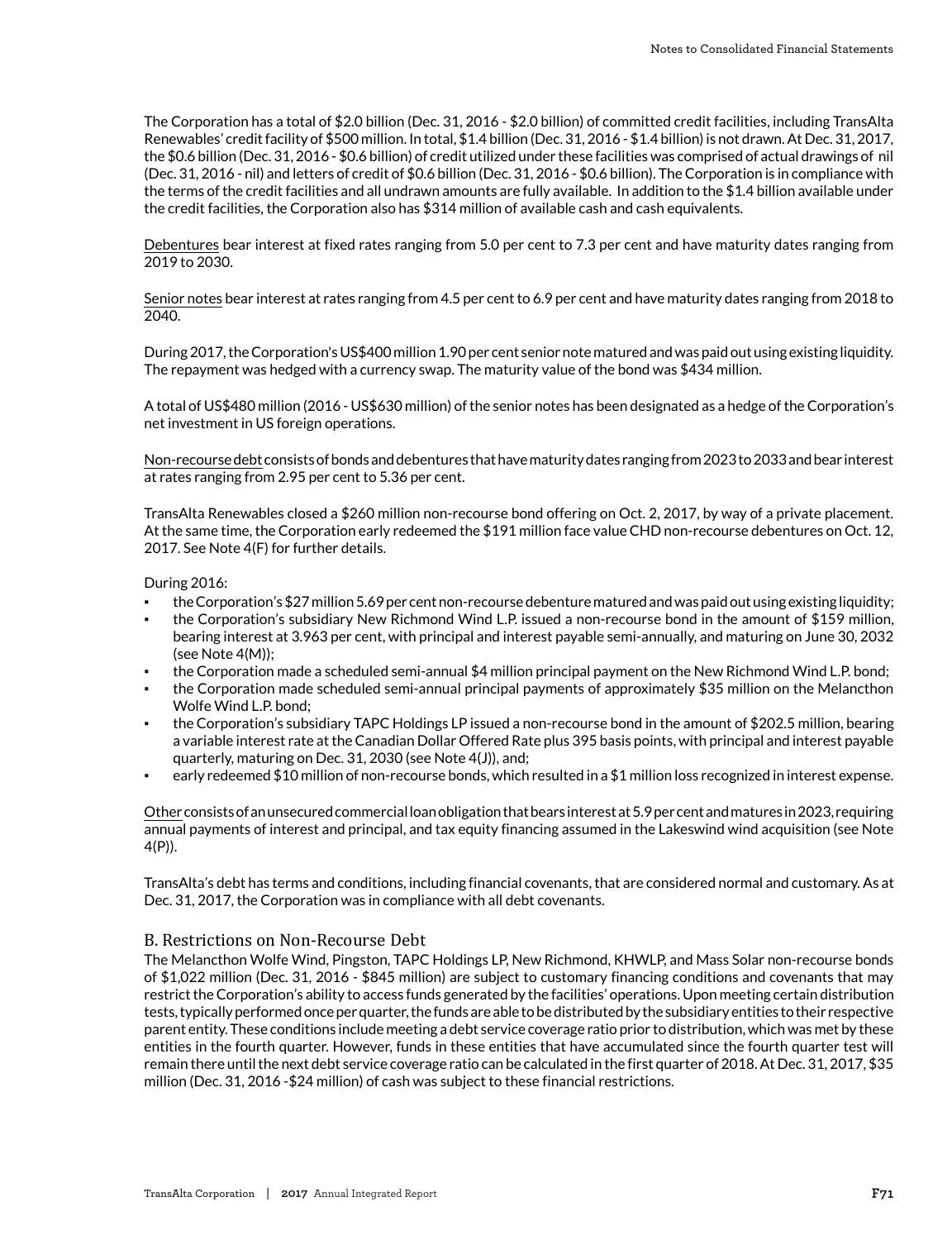Additionally, certain non-recourse bonds require that certain reserve accounts be established and funded through cash held on deposit and/or by providing letters of credit. The Corporation has elected to use letters of credit as at Dec. 31, 2017. However, as at Dec. 31, 2017, \$1 million of cash was on deposit for certain reserve accounts that do not allow the use of letter of credits and was not available for general use.

## C. Security

Non-recourse debts of \$848 million in total (Dec. 31, 2016 - \$644 million) are each secured by a first ranking charge over all of the respective assets of the Corporation's subsidiaries that issued the bonds, which includes certain renewable generation facilities with total carrying amounts of \$1,107 million at Dec. 31, 2017 (Dec. 31, 2016 - \$956 million). At Dec. 31, 2017, a non-recourse bond of approximately \$174 million (Dec. 31, 2016 - \$201 million) is secured by a first ranking charge over the equity interests of the issuer that issued the non-recourse bond.

## D. Principal Repayments

|                                        | 2018 | 2019               | 2020      | າດາ1<br>2021. | 2022 | 2023 and<br>thereafter | <b>Total</b> |
|----------------------------------------|------|--------------------|-----------|---------------|------|------------------------|--------------|
| Principal<br>repayments <sup>\+/</sup> | 730  | $46^\circ$<br>____ | ידו<br>ш. | 100           | 581  | 212<br>⊥,∪⊥∠           | -664،د       |

*(1) Excludes impact of derivatives.*

## E. Restricted Cash

The Corporation has \$30 million of proceeds from the KHWLP project financing which is held in a construction reserve account. The proceeds will be released from the construction reserve account upon certain conditions being met, including commissioning of the Kent Hills 3 wind project.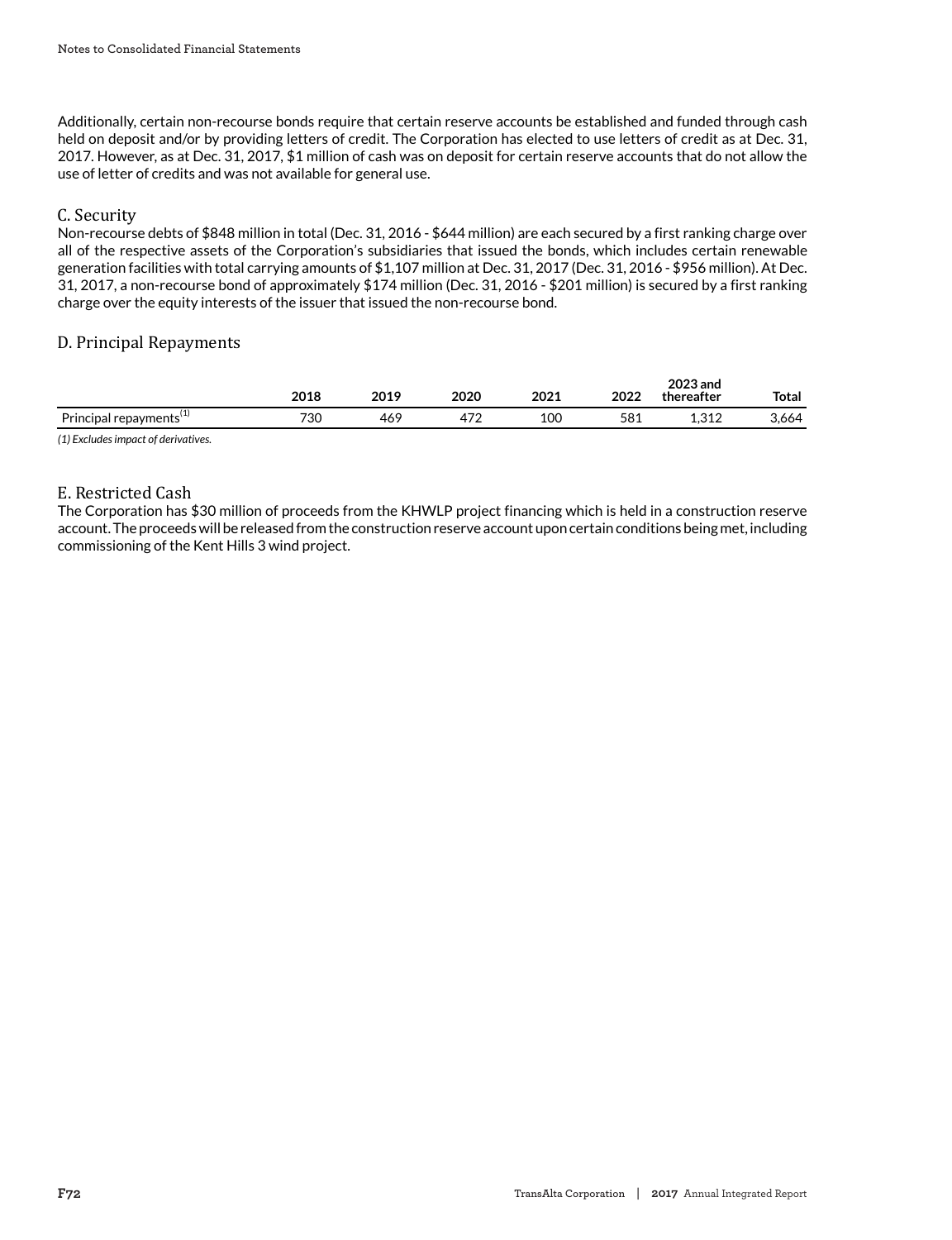### F. Finance Lease Obligations

Amounts payable for mining assets and other finance leases are as follows:

| As at Dec. 31                                                     |                              | 2017                                          |                              | 2016                                          |
|-------------------------------------------------------------------|------------------------------|-----------------------------------------------|------------------------------|-----------------------------------------------|
|                                                                   | Minimum<br>lease<br>payments | Present value of<br>minimum lease<br>payments | Minimum<br>lease<br>payments | Present value of<br>minimum lease<br>payments |
| Within one year                                                   | 20                           | 20                                            | 19                           | 19                                            |
| Second to fifth years inclusive                                   | 43                           | 38                                            | 44                           | 39                                            |
| More than five years                                              | 15                           | 11                                            | 21                           | 15                                            |
|                                                                   | 78                           | 69                                            | 84                           | 73                                            |
| Less: interest costs                                              | 9                            |                                               | 11                           |                                               |
| <b>Total finance lease obligations</b>                            | 69                           | 69                                            | 73                           | 73                                            |
| Included in the Consolidated Statements of Financial Position as: |                              |                                               |                              |                                               |
| Current portion of finance lease obligations                      | 18                           |                                               | 16                           |                                               |
| Long-term portion of finance lease obligations                    | 51                           |                                               | 57                           |                                               |
|                                                                   | 69                           |                                               | 73                           |                                               |

## G. Letters of Credit

Letters of credit issued by TransAlta are drawn on its committed syndicated credit facility, its \$240 million bilateral committed credit facilities, and its uncommitted \$100 million demand letter of credit facility. Letters of credit issued by TransAlta Renewables are drawn on its uncommitted \$100 million demand letter of credit facility.

Letters of credit are issued to counterparties under various contractual arrangements with the Corporation and certain subsidiaries of the Corporation. If the Corporation or its subsidiary does not perform under such contracts, the counterparty may present its claim for payment to the financial institution through which the letter of credit was issued. Any amounts owed by the Corporation or its subsidiaries under these contracts are reflected in the Consolidated Statements of Financial Position. All letters of credit expire within one year and are expected to be renewed, as needed, in the normal course of business. The total outstanding letters of credit as at Dec. 31, 2017, was \$677 million (2016 - \$566 million) with no (2016 - nil) amounts exercised by third parties under these arrangements.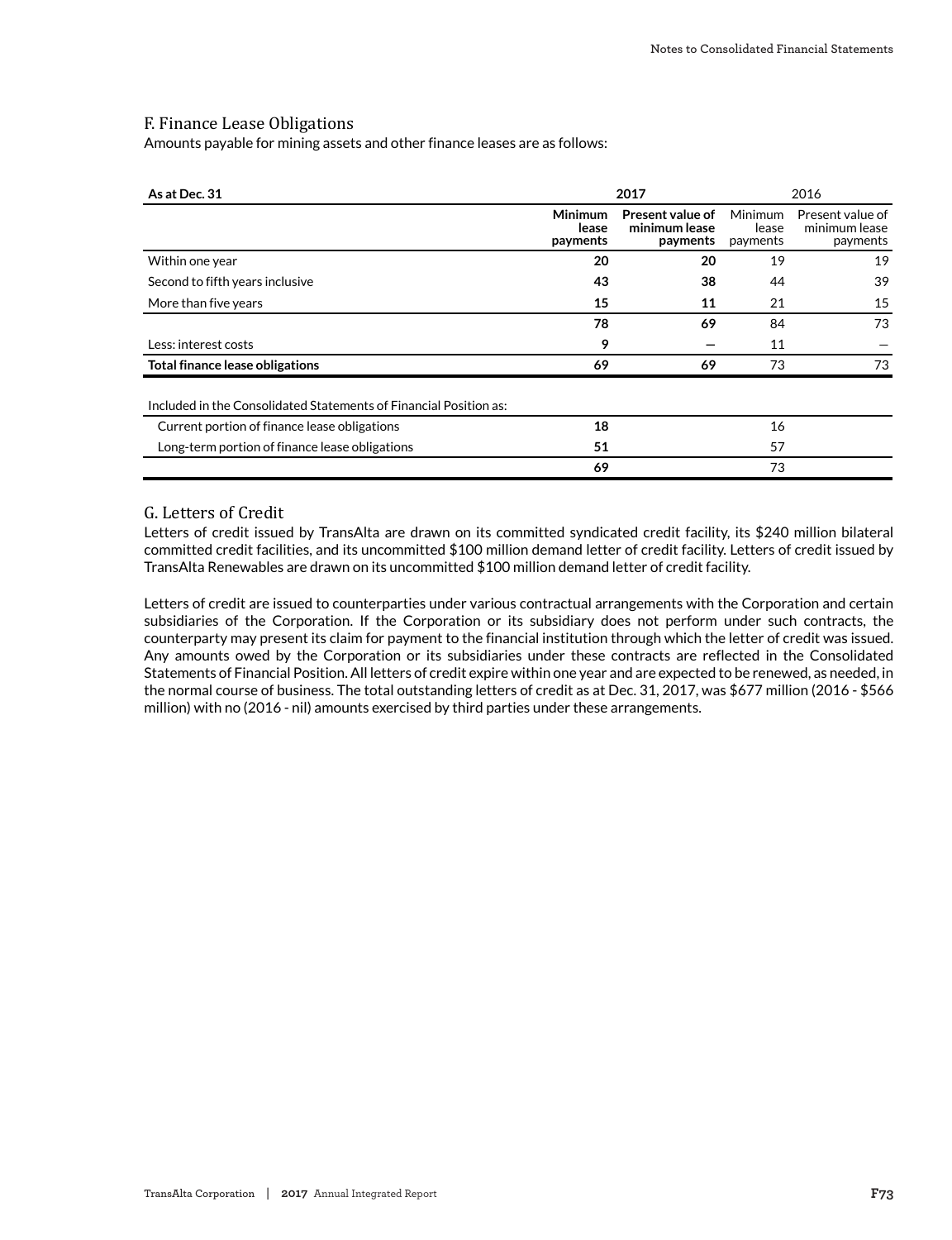# 22. Defined Benefit Obligation and Other Long-Term Liabilities

The components of defined benefit obligation and other long-term liabilities are as follows:

| As at Dec. 31                          | 2017 | 2016 |
|----------------------------------------|------|------|
| Defined benefit obligation (Note 27)   | 235  | 208  |
| Deferred coal revenues                 | 60   | 62   |
| Long-term incentive accruals (Note 26) | 16   | 14   |
| Other                                  | 48   | 46   |
| <b>Total</b>                           | 359  | 330  |

Deferred coal revenues consist of amounts received from the Corporation's Keephills Unit 3 joint operation partner for future coal deliveries. These amounts are being amortized into revenue over the life of the coal supply agreement, since commercial operations of Keephills Unit 3 began on Sept. 1, 2011.

Other includes \$9 million (2016 - \$10 million) relating to a reimbursement received for costs of the New Richmond terminal station, which is being amortized to revenue over the term of the related PPA.

## 23. Common Shares

## A. Issued and Outstanding

TransAlta is authorized to issue an unlimited number of voting common shares without nominal or par value.

| As at Dec. 31                                                  | 2017                           |        | 2016                           |        |
|----------------------------------------------------------------|--------------------------------|--------|--------------------------------|--------|
|                                                                | Common<br>shares<br>(millions) | Amount | Common<br>shares<br>(millions) | Amount |
| Issued and outstanding, beginning of year                      | 287.9                          | 3.095  | 284.0                          | 3,077  |
| Issued under the dividend reinvestment and share purchase plan |                                |        | 3.9                            | 18     |
|                                                                | 287.9                          | 3.095  | 287.9                          | 3.095  |
| Amounts receivable under Employee Share Purchase Plan          |                                | (1)    |                                | (1)    |
| Issued and outstanding, end of year                            | 287.9                          | 3.094  | 287.9                          | 3.094  |

## B. Shareholder Rights Plan

The Corporation initially adopted the Shareholder Rights Plan in 1992, which has been revised since that time to ensure conformity with current practices. As required, the Shareholder Rights Plan must be put before the Corporation's shareholders every three years for approval, and it was last approved on April 22, 2016. The primary objective of the Shareholder Rights Plan is to provide the Board sufficient time to explore and develop alternatives for maximizing shareholder value if a takeover bid is made for the Corporation and to provide every shareholder with an equal opportunity to participate in such a bid. When an acquiring shareholder commences a bid to acquire 20 per cent or more of the Corporation's common shares, other than by way of a "permitted bid" (as defined in the Shareholder Rights Plan), where the offer is made to all shareholders by way of a takeover bid circular, the rights granted under the Shareholder Rights Plan become exercisable by all shareholders except those held by the acquiring shareholder. Each right will entitle a shareholder, other than the acquiring shareholder, to acquire an additional \$200 worth of common shares for \$100.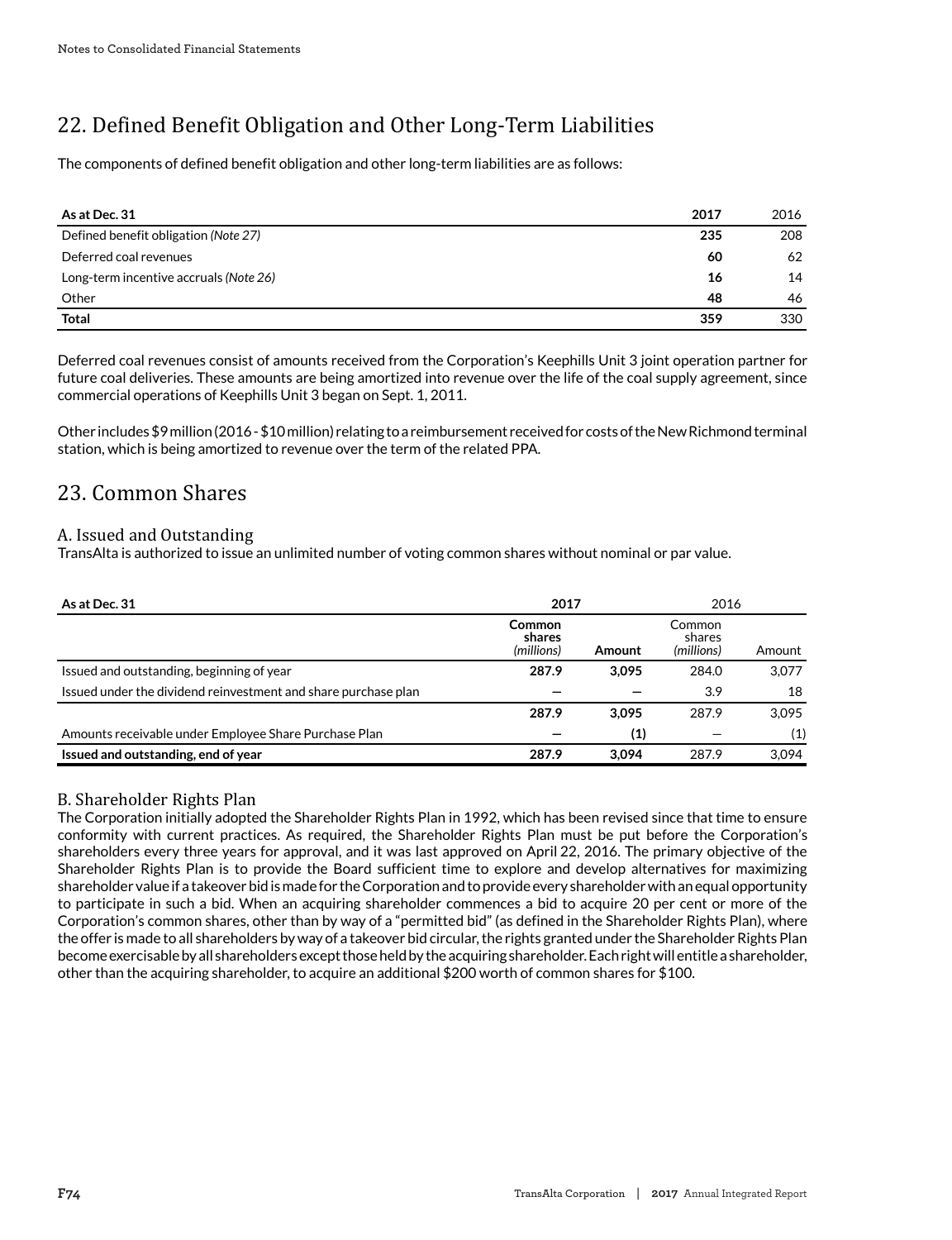## C. Premium Dividend™ , Dividend Reinvestment, and Optional Common Share Purchase Plan (the "Plan")

On Feb. 21, 2012, the Corporation added a Premium Dividend<sup>TM</sup> Component to its existing dividend reinvestment plan. The amended and restated plan provided eligible shareholders with two options: i) to reinvest dividends at a current three per cent discount to the average market price towards the purchase of new common shares of the Corporation (the Dividend Reinvestment Component) or; ii) to receive a premium cash payment equivalent to 102 per cent of the reinvested dividends (the Premium Dividend™ Component).

The Corporation suspended the Premium Dividend™ Component of the Plan following the payment of the quarterly dividend on July 1, 2013. The Corporation's Dividend Reinvestment and Optional Common Share Purchase Plan, separate components of the Plan, remained effective in accordance with their current terms. On Jan. 14, 2016, the Corporation announced the suspension of the Premium Dividend™, Dividend Reinvestment and Optional Common Share Purchase Plan, in order to stop shareholder dilution.

On Jan. 1, 2016, 3.9 million common shares were issued for dividends reinvested.

## D. Earnings per Share

| Year ended Dec. 31                                                                   | 2017   | 2016 | 2015   |
|--------------------------------------------------------------------------------------|--------|------|--------|
| Net earnings (loss) attributable to common shareholders                              | (190)  | 117  | (24)   |
| Basic and diluted weighted average number of common shares outstanding (millions)    | 288    | 288  | 280    |
| Net earnings (loss) per share attributable to common shareholders, basic and diluted | (0.66) | 0.41 | (0.09) |

## E. Dividends

On Jan. 14, 2016, the Corporation announced the resizing of its dividend from \$0.72 annually to \$0.16 annually, as part of a plan to maximize the Company's long-term financial flexibility.

On Oct. 30, 2017, the Corporation declared a quarterly dividend of \$0.04 per common share, payable on Jan. 1, 2018.

On Feb. 2, 2018, the Corporation declared a quarterly dividend of \$0.04 per common share, payable on Apr. 1, 2018.

There have been no other transactions involving common shares between the reporting date and the date of completion of these consolidated financial statements.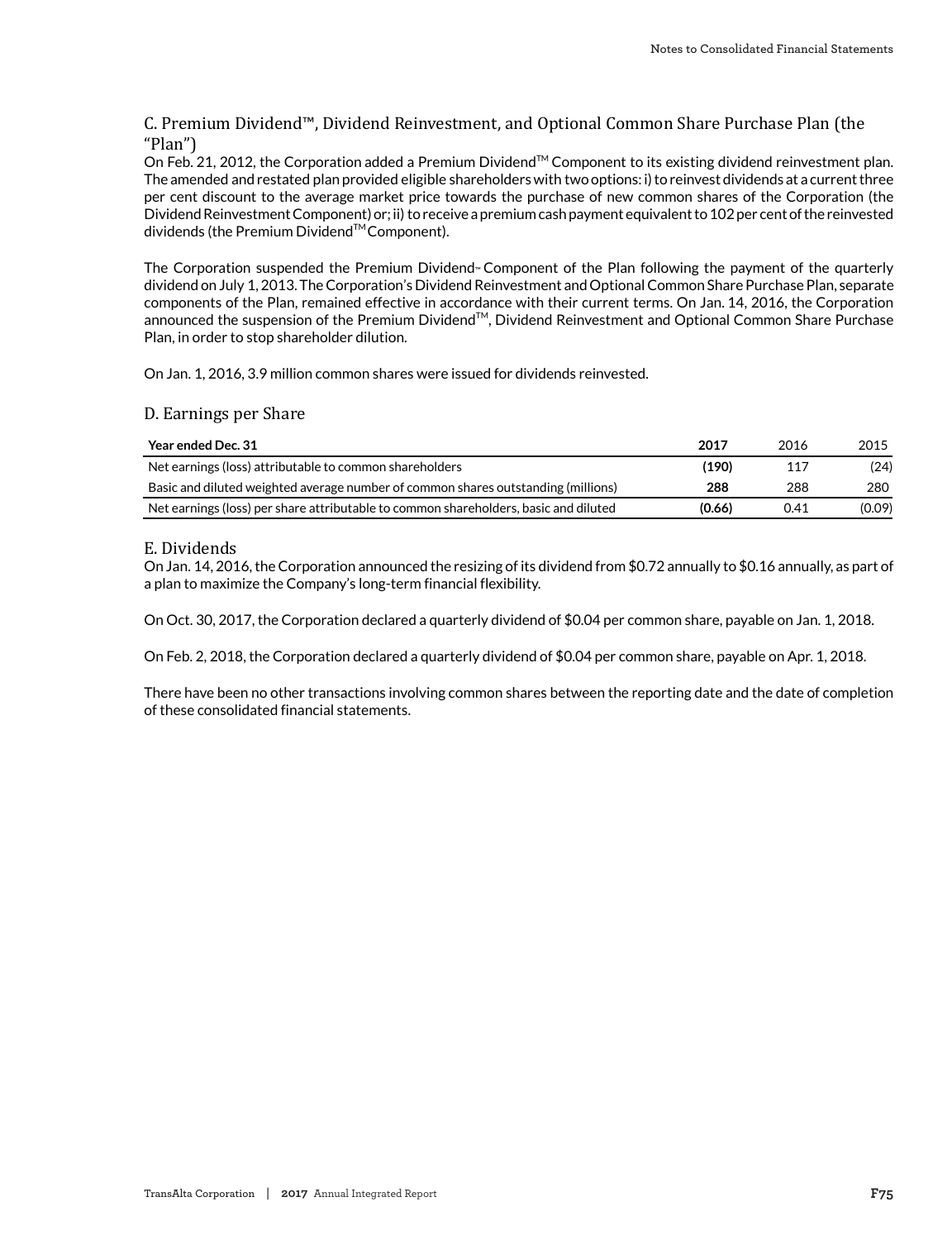# 24. Preferred Shares

## A. Issued and Outstanding

All preferred shares issued and outstanding are non-voting cumulative redeemable fixed rate first preferred shares.

| As at Dec. 31                       | 2017                              |        | 2016                              |        |  |
|-------------------------------------|-----------------------------------|--------|-----------------------------------|--------|--|
| <b>Series</b>                       | Number of<br>shares<br>(millions) | Amount | Number of<br>shares<br>(millions) | Amount |  |
| Series A                            | 10.2                              | 248    | 10.2                              | 248    |  |
| Series B                            | 1.8                               | 45     | 1.8                               | 45     |  |
| Series C                            | 11.0                              | 269    | 11.0                              | 269    |  |
| Series E                            | 9.0                               | 219    | 9.0                               | 219    |  |
| Series G                            | 6.6                               | 161    | 6.6                               | 161    |  |
| Issued and outstanding, end of year | 38.6                              | 942    | 38.6                              | 942    |  |

## **I. Series E Cumulative Redeemable Rate Reset Preferred Shares Conversion**

On Sept. 17, 2017, the Corporation announced that, after taking into account all election notices received by the Sept. 15, 2017, deadline for the conversion of the Cumulative Redeemable Rate Reset Preferred Shares, Series E (the "Series E Shares") into Cumulative Redeemable Floating Rate Preferred Shares Series F (the "Series F Shares"), there were 133,969 Series E Shares tendered for conversion, which was less than the one million shares required to give effect to conversions into Series F Shares. Therefore, none of the Series E Shares were converted into Series F Shares on Sept. 30, 2017. As a result, the Series E Shares will be entitled to receive quarterly fixed cumulative preferential cash dividends, if, as and when declared by the Board. The annual dividend rate for the Series E Shares for the five-year period from and including Sept. 30, 2017 to, but excluding, Sept. 30, 2022, will be 5.194 per cent, which is equal to the five-year Government of Canada bond yield of 1.544 per cent, determined as of Aug. 31, 2017, plus 3.65 per cent, in accordance with the terms of the Series E Shares.

## **II. Series C Cumulative Redeemable Rate Reset Preferred Shares Conversion**

On June 16, 2017, the Corporation announced that after, taking into account all election notices received by the June 15, 2017, deadline for the conversion of the Cumulative Redeemable Rate Reset Preferred Shares, Series C (the "Series C Shares") into Cumulative Redeemable Floating Rate Preferred Shares Series D (the "Series D Shares"), there were 827,628 Series C Shares tendered for conversion, which was less than the one million shares required to give effect to conversions into Series D Shares. Therefore, none of the Series C Shares were converted into Series D Shares on June 30, 2017. As a result, the Series C Shares will be entitled to receive quarterly fixed cumulative preferential cash dividends, if, as and when declared by the Board. The annual dividend rate for the Series C Shares for the five-year period from and including June 30, 2017 to, but excluding, June 30, 2022, will be 4.027 per cent, which is equal to the five-year Government of Canada bond yield of 0.927 per cent, determined as of May 31, 2017, plus 3.10 per cent, in accordance with the terms of the Series C Shares.

## **III. Series A Cumulative Fixed Redeemable Rate Reset Preferred Shares Conversion**

On March 17, 2016, the Corporation announced that 1,824,620 of its 12.0 million Series A Cumulative Fixed Redeemable Rate Reset Preferred Shares ("Series A Shares") were tendered for conversion, on a one-for-one basis, into Series B Cumulative Redeemable Floating Rate Preferred Shares ("Series B Shares") after having taken into account all election notices. As a result of the conversion, the Corporation has 10.2 million Series A Shares and 1.8 million Series B Shares issued and outstanding at Dec. 31, 2017.

The Series A Shares pay fixed cumulative preferential cash dividends on a quarterly basis, for the five-year period from and including March 31, 2016 ,to, but excluding, March 31, 2021, if, as and when declared by the Board based on an annual fixed dividend rate of 2.709 per cent.

The Series B Shares pay quarterly floating rate cumulative preferential cash dividends for the five-year period from and including March 31, 2016, to, but excluding, March 31, 2021, if, as and when declared by the Board based on an annualized fixed dividend rate of 2.539 per cent, and will reset every quarter.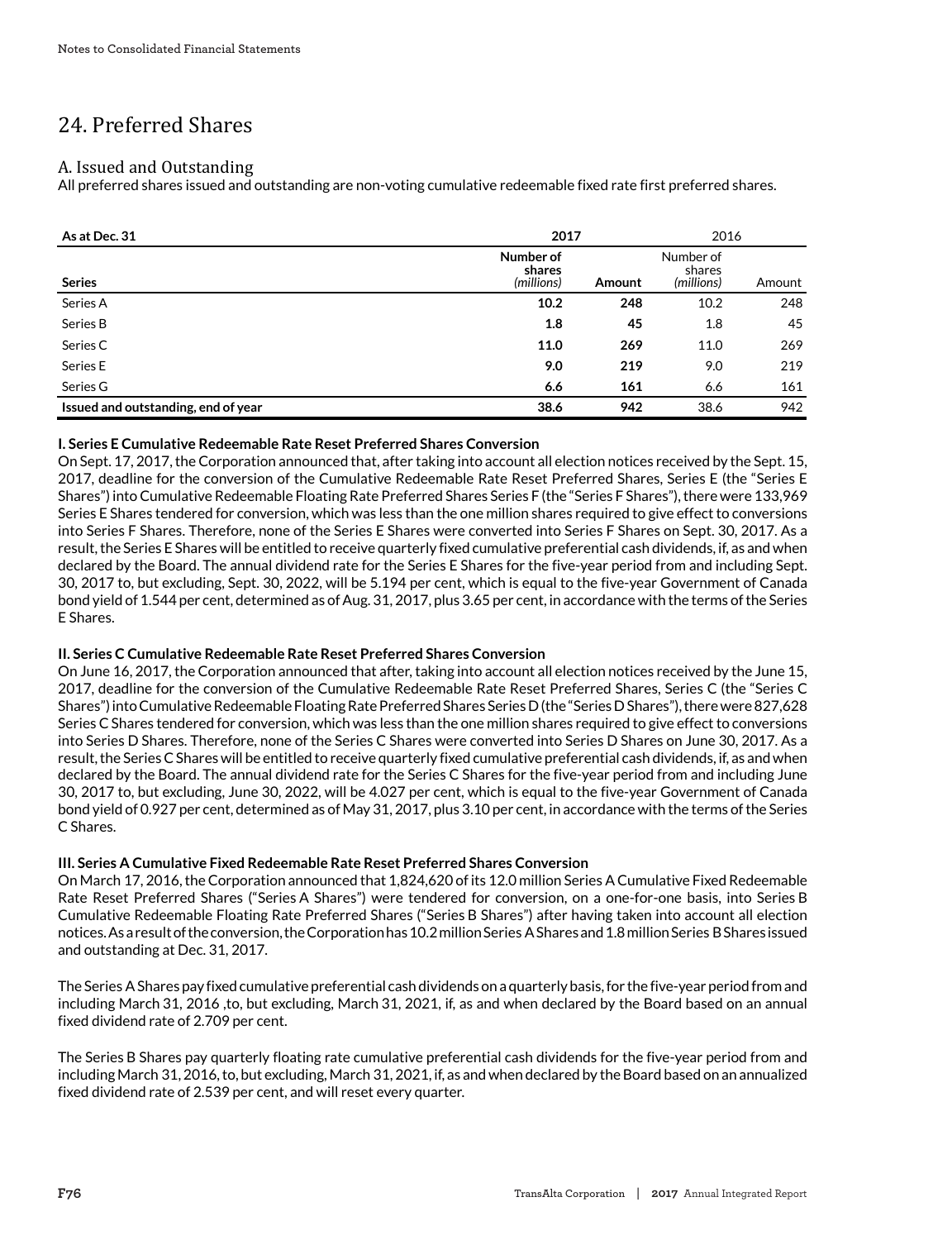#### **IV. Preferred Share Series Information**

The holders are entitled to receive cumulative fixed quarterly cash dividends at a specified rate, as approved by the Board. After an initial period of approximately five years from issuance and every five years thereafter ("Rate Reset Date"), the fixed rate resets to the sum of the then five-year Government of Canada bond yield (the fixed rate "Benchmark") plus a specified spread. Upon each Rate Reset Date, they are also:

- Redeemable at the option of the Corporation, in whole or in part, for \$25.00 per share, plus all declared and unpaid dividends at the time of redemption.
- Convertible at the holder's option into a specified series of non-voting cumulative redeemable floating rate first preferred shares that pay cumulative floating rate quarterly cash dividends, as approved by the Board, based on the sum of the then Government of Canada 90-day Treasury Bill rate (the floating rate "Benchmark") plus a specified spread. The cumulative floating rate first preferred shares are also redeemable at the option of the Corporation and convertible back into each original cumulative fixed rate first preferred share series, at each subsequent Rate Reset Date, on the same terms as noted above.

Characteristics specific to each first preferred share series as at Dec. 31, 2017, are as follows:

| <b>Series</b> | Rate during term | Annual dividend<br>rate per share $(\$)$ | <b>Next</b><br>Conversion<br>date | Rate spread<br>over Benchmark<br>(per cent) | Convertible to<br><b>Series</b> |
|---------------|------------------|------------------------------------------|-----------------------------------|---------------------------------------------|---------------------------------|
| A             | Fixed            | 0.67725                                  | March 31, 2021                    | 2.03                                        | B                               |
| B             | Floating         | 0.7255                                   | March 31, 2021                    | 2.03                                        | $\mathsf{A}$                    |
| C             | Fixed            | 1.00675                                  | June 30, 2022                     | 3.10                                        | D                               |
| D             | Floating         |                                          |                                   | 3.10                                        | C                               |
| E             | Fixed            | 1.2985                                   | Sept. 30, 2022                    | 3.65                                        | F                               |
| F             | <b>Floating</b>  |                                          |                                   | 3.65                                        | E                               |
| G             | Fixed            | 1.325                                    | Sept. 30, 2019                    | 3.80                                        | H                               |
| H             | <b>Floating</b>  |                                          |                                   | 3.80                                        | G                               |

#### B. Dividends

The following table summarizes the preferred share dividends declared in 2017, 2016, and 2015:

|                    | Total dividends declared (\$) |      |      |  |
|--------------------|-------------------------------|------|------|--|
| <b>Series</b>      | 2017                          | 2016 | 2015 |  |
| A                  |                               | 10   | 14   |  |
| B                  |                               |      |      |  |
| C                  | Q                             | 16   | 13   |  |
| E                  | 8                             | 14   | 11   |  |
| G                  |                               | 11   | 8    |  |
| Total for the year | 30                            | 52   | 46   |  |

On Feb. 2, 2018, the Corporation declared a quarterly dividend of \$0.16931 per share on the Series A preferred shares, \$0.17889 per share on the Series B preferred shares, \$0.25169 per share on the Series C preferred shares, \$0.32463 per share on the Series E preferred shares, and \$0.33125 per share on the Series G preferred shares, all payable on March 31, 2018.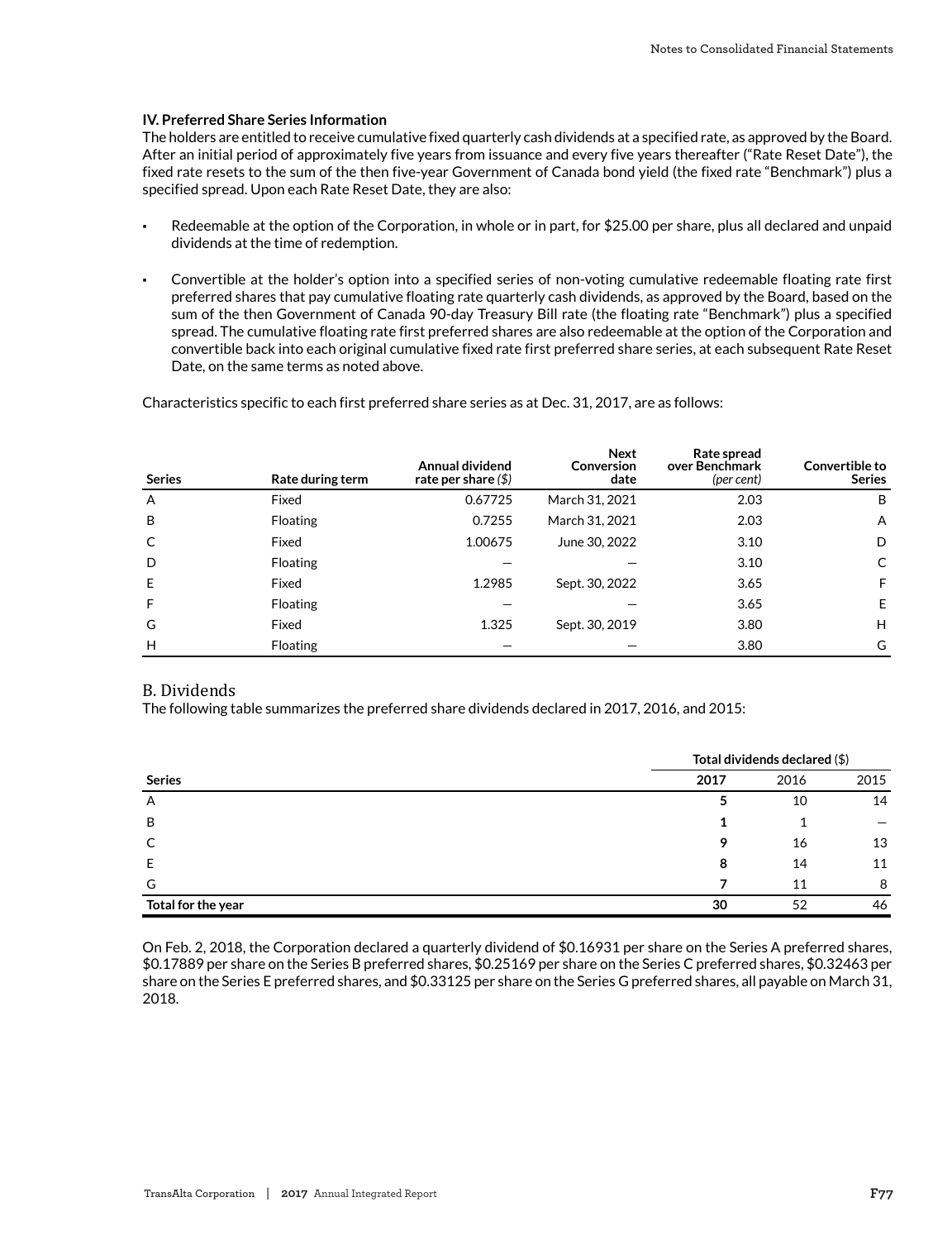# 25. Accumulated Other Comprehensive Income

The components of, and changes in, accumulated other comprehensive income (loss) are as follows:

|                                                                                                                                                         | 2017 | 2016 |
|---------------------------------------------------------------------------------------------------------------------------------------------------------|------|------|
| <b>Currency translation adjustment</b>                                                                                                                  |      |      |
| Opening balance, Jan. 1                                                                                                                                 | (1)  | 52   |
| Losses on translating net assets of foreign operations, net of reclassifications to net earnings, net of tax <sup>(1)</sup>                             | (89) | (71) |
| Gains on financial instruments designated as hedges of foreign operations,<br>net of reclassifications to net earnings, net of tax $(2)$                | 64   | 18   |
| Balance, Dec. 31                                                                                                                                        | (26) | (1)  |
| <b>Cash flow hedges</b>                                                                                                                                 |      |      |
| Opening balance, Jan. 1                                                                                                                                 | 456  | 350  |
| Gains on derivatives designated as cash flow hedges,<br>net of reclassifications to net earnings and to non-financial assets, net of tax $\mathbb{S}^3$ | 106  | 106  |
| Balance, Dec. 31                                                                                                                                        | 562  | 456  |
| <b>Employee future benefits</b>                                                                                                                         |      |      |
| Opening balance, Jan. 1                                                                                                                                 | (38) | (46) |
| Net actuarial gains (losses) on defined benefit plans, net of tax $^{(4)}$                                                                              | (6)  | 8    |
| Balance, Dec. 31                                                                                                                                        | (44) | (38) |
| Other                                                                                                                                                   |      |      |
| Opening balance, Jan. 1                                                                                                                                 | (18) | (3)  |
| Change in ownership of TransAlta Renewables                                                                                                             | 4    |      |
| Intercompany available-for-sale investments                                                                                                             | 11   | (15) |
| Balance, Dec. 31                                                                                                                                        | (3)  | (18) |
| Accumulated other comprehensive income                                                                                                                  | 489  | 399  |

*(1) Net of income tax of 11 million for the year ended Dec. 31, 2017 (2016 - 11 million ).*

*(2) Net of income tax of 4 million for the year ended Dec. 31, 2017 (2016 - 5 million ).*

*(3) Net of income tax of 108 million for the year ended Dec. 31, 2017 (2016 - 51 million ).*

*(4) Net of income tax of 4 million for the year ended Dec. 31, 2017 (2016 - 4 million ).*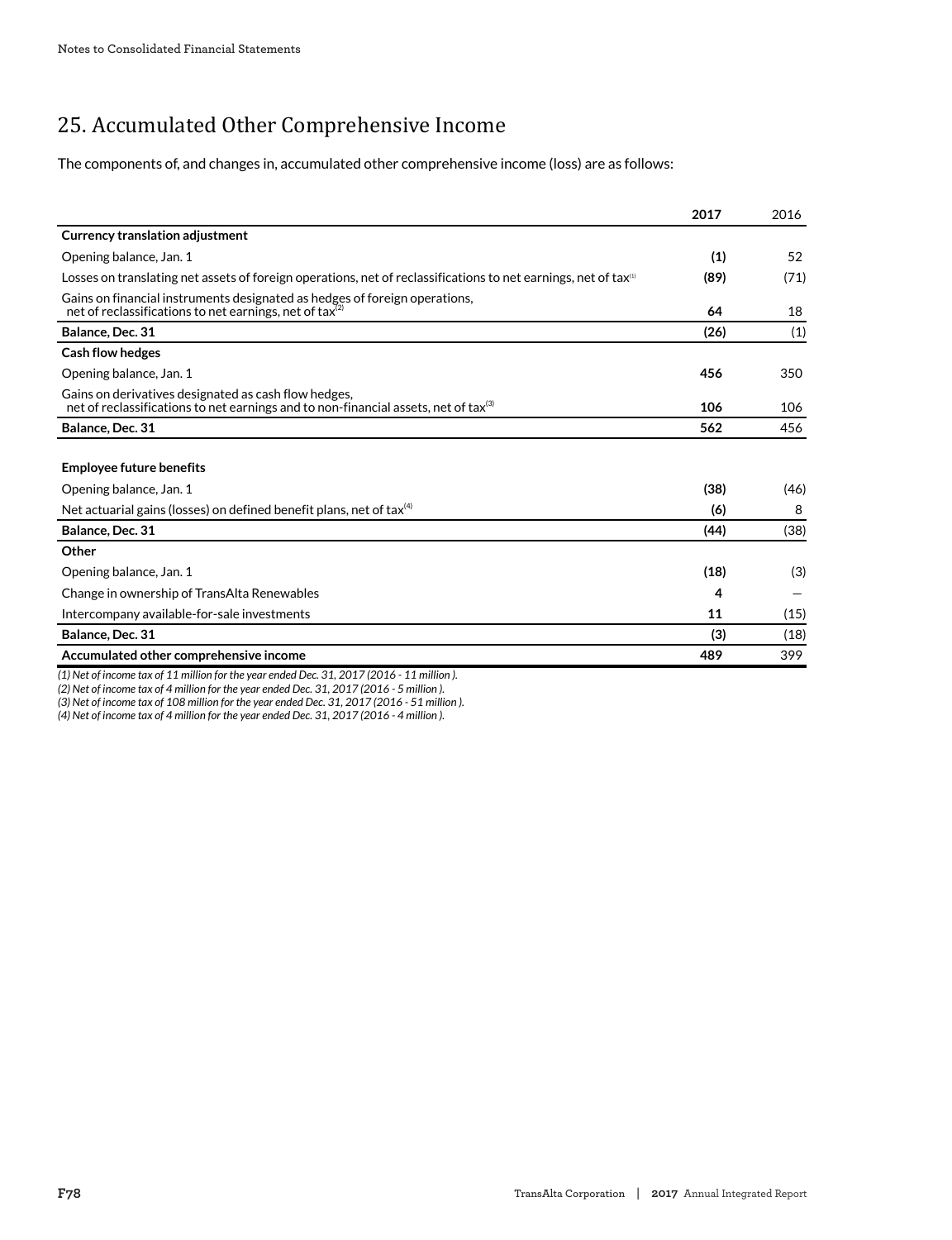## 26. Share-Based Payment Plans

The Corporation has the following share-based payment plans:

## A. Performance Share Unit ("PSU") and Restricted Share Unit ("RSU") Plan

Under the PSU and RSU Plan, grants may be made annually, but are measured and assessed over a three-year performance period. Grants are determined as a percentage of participants' base pay and are converted to PSUs or RSUs on the basis of the Corporation's common share price at the time of grant. Vesting of PSUs is subject to achievement over a three-year period of three performance measures: growth in funds from operation per share, growth in free cash flow per share, and growth in the Corporation's total shareholder return relative to the S&P/TSX Composite Index. RSUs are subject to a threeyear cliff-vesting requirement. RSUs and PSUs track the Corporation's share price over the three-year period and accrue dividends as additional units at the same rate as dividends paid on the Corporation's common shares. The Human Resources Committee of the Board has the discretion to determine whether payments on settlement are made through purchase of shares on the open market or in cash. The expense related to this plan is recognized during the period earned, with the corresponding payable recorded in liabilities. The liability is valued at the end of each reporting period using the closing price of the Corporation's common shares on the Toronto Stock Exchange.

The pre-tax compensation expense related to PSUs and RSUs in 2017 was \$15 million (2016 - \$17 million , 2015 - \$3 million reversal), which is included in operations, maintenance, and administration expense in the Consolidated Statements of Earnings (Loss).

## B. Deferred Share Unit ("DSU") Plan

Under the DSU Plan, members of the Board and executives may, at their option, purchase DSUs using certain components of their fees or pay. A DSU is a notional share that has the same value as one common share of the Corporation and fluctuates based on the changes in the value of the Corporation's common shares in the marketplace. DSUs accrue dividends as additional DSUs at the same rate as dividends are paid on the Corporation's common shares. DSUs are redeemable in cash and may not be redeemed until the termination or retirement of the director or executive from the Corporation.

The Corporation accrues a liability and expense for the appreciation in the common share value in excess of the DSU's purchase price and for dividend equivalents earned. The pre-tax compensation expense related to the DSUs was \$1 million in 2017 (2016 - \$3 million, 2015 - \$2 million reversal).

## C. Stock Option Plans

The Corporation is authorized to grant options to purchase up to an aggregate of 13 million common shares at prices based on the market price of the shares on the TSX as determined on the grant date. The plan provides for grants of options to all full-time employees, including executives, designated by the Human Resources Committee from time to time.

In March 2017, the Corporation granted executive officers of the Corporation a total of 0.7 million stock options with an exercise price of \$7.25 that vest after a three-year period and expire seven years after issuance. In February 2016, the Corporation granted executive officers of the Corporation a total of 1.1 million stock options with an exercise price of \$5.93 that vest after a three-year period and expire seven years after issuance. The expense recognized relating to these grants during 2017 was approximately \$1 million (2016 - less than \$1 million).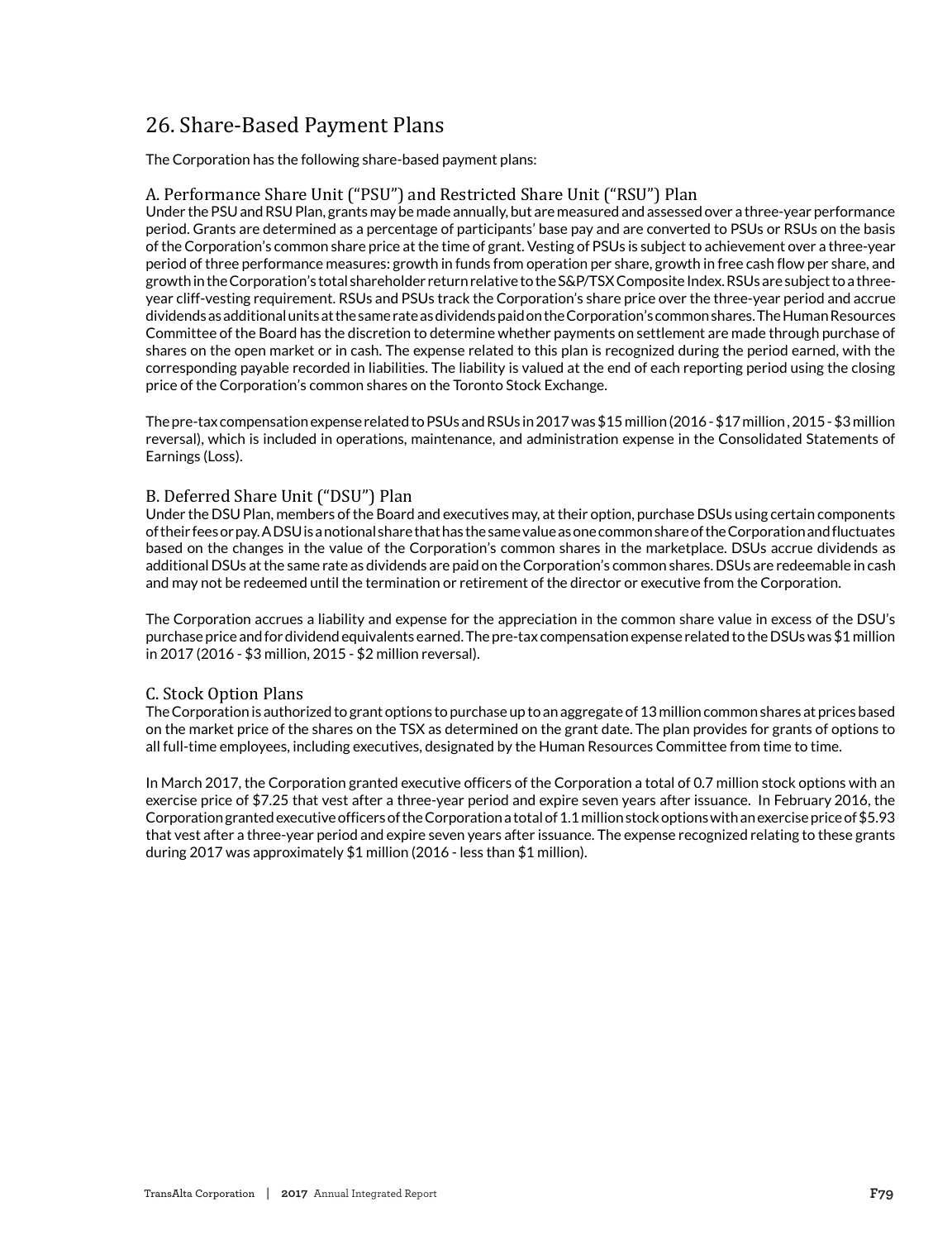The total options outstanding and exercisable under these stock option plans at Dec. 31, 2017, are outlined below:

|                                            | <b>Options outstanding</b>                  |                                                                 |                                                            |
|--------------------------------------------|---------------------------------------------|-----------------------------------------------------------------|------------------------------------------------------------|
| Range of exercise prices<br>$$$ per share) | Number of<br>options at<br>Dec. 31.<br>2017 | Weighted<br>average<br>remaining<br>contractual<br>life (years) | Weighted<br>average<br>exercise<br>price<br>$$$ per share) |
| $5.00 - 8.00$                              | 1.9                                         | 5.6                                                             | 6.46                                                       |
| $22.00 - 30.00^{(1)}$                      | 0.5                                         | 2.1                                                             | 23.60                                                      |
| $31.00 - 48.00^{(1)}$                      | 0.5                                         | 0.1                                                             | 34.35                                                      |
| $5.00 - 48.00$                             | 2.9                                         | 4.0                                                             | 14.26                                                      |

 *(1) Options currently exercisable.*

## D. Employee Share Purchase Plan

Under the terms of the employee share purchase plan, the Corporation extended interest-free loans (up to 30 per cent of an employee's base salary) to employees below executive level and allowed for payroll deductions over a three-year period to repay the loan. Executives were not eligible for this program in accordance with the Sarbanes-Oxley legislation. An agent purchased these common shares on the open market on behalf of employees at prices based on the market price of the shares as determined on the date of purchase. Employee sales of these shares were handled in the same manner. At Dec. 31, 2017, amounts receivable from employees under the plan totalled less than \$1 million (2016 - \$1 million).

On Jan. 14, 2016, the Corporation suspended its employee share purchase plan.

## 27. Employee Future Benefits

## A. Description

The Corporation sponsors registered pension plans in Canada and the US covering substantially all employees of the Corporation in these countries and specific named employees working internationally. These plans have defined benefit and defined contribution options, and in Canada there is an additional non-registered supplemental plan for eligible employees whose annual earnings exceed the Canadian income tax limit. Except for the Highvale pension plan acquired in 2013, the Canadian and US defined benefit pension plans are closed to new entrants. The US defined benefit pension plan was frozen effective Dec. 31, 2010, resulting in no future benefits being earned. The supplemental pension plan was closed as of Dec. 31, 2015 and a new defined contribution supplemental pension plan commenced for executive members effective Jan. 1, 2016. Current executives as of Dec .31, 2015, were grandfathered into the old supplemental plan.

The latest actuarial valuation for accounting purposes of the US pension plan was at Jan. 1, 2017. The latest actuarial valuation for accounting purposes of the Highvale and Canadian pension plans was at Dec. 31, 2016. The measurement date used for all plans to determine the fair value of plan assets and the present value of the defined benefit obligation was Dec. 31, 2017.

Funding of the registered pension plans complies with applicable regulations that require actuarial valuations of the pension funds at least once every three years in Canada, or more, depending on funding status, and every year in the US The supplemental pension plan is solely the obligation of the Corporation. The Corporation is not obligated to fund the supplemental plan but is obligated to pay benefits under the terms of the plan as they come due. The Corporation posted a letter of credit in March 2017 for the amount of \$77 million to secure the obligations under the supplemental plan.

The Corporation provides other health and dental benefits to the age of 65 for both disabled members and retired members through its other post-employment benefits plans. The latest actuarial valuations for accounting purposes of the Canadian and US plans were as at Dec. 31, 2016, and Jan. 1, 2017, respectively. The measurement date used to determine the present value obligation for both plans was Dec. 31, 2017.

The Corporation provides several defined contribution plans, including an Australian superannuation plan and a US 401 (k) savings plan, that provide for company contributions from 5 per cent to 10 per cent, depending on the plan. Optional employee contributions are allowed for all the defined contribution plans.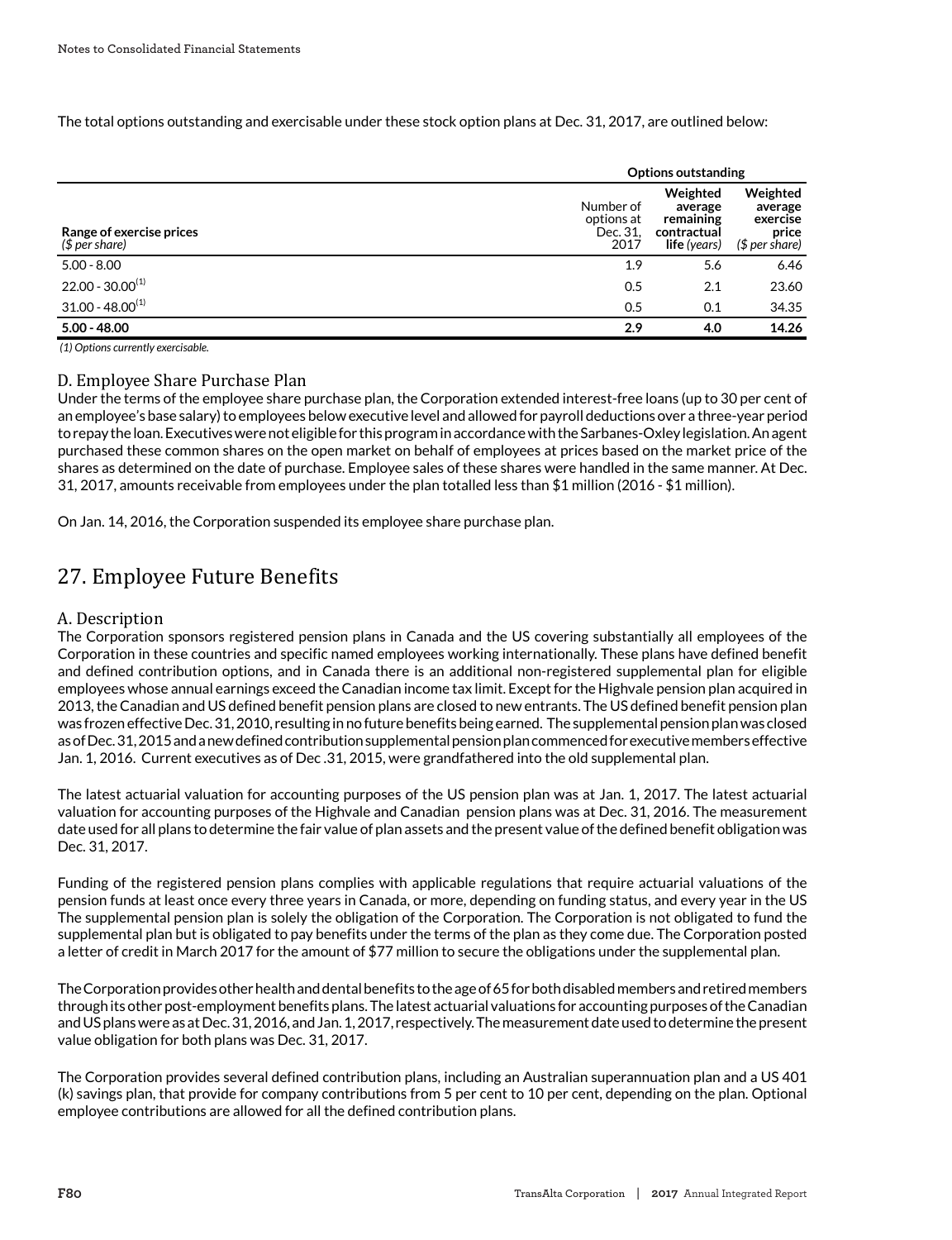## B. Costs Recognized

The costs recognized in net earnings during the year on the defined benefit, defined contribution, and other postemployment benefits plans are as follows:

| Year ended Dec. 31, 2017                      | Registered | Supplemental   | Other          | <b>Total</b>   |
|-----------------------------------------------|------------|----------------|----------------|----------------|
| Current service cost                          | 7          | $\overline{2}$ | 1              | 10             |
| Administration expenses                       | 2          |                |                | $\overline{2}$ |
| Interest cost on defined benefit obligation   | 20         | 3              | 1              | 24             |
| Interest on plan assets                       | (15)       |                |                | (15)           |
| Defined benefit expense                       | 14         | 5              | $\mathbf{2}$   | 21             |
| Defined contribution expense                  | 11         |                |                | 11             |
| Net expense                                   | 25         | 5              | $\overline{2}$ | 32             |
|                                               |            |                |                |                |
| Year ended Dec. 31, 2016                      | Registered | Supplemental   | Other          | Total          |
| Current service cost                          | 7          | $\overline{2}$ | 2              | 11             |
| Administration expenses                       | 2          |                |                | 2              |
| Interest cost on defined benefit obligation   | 21         | 3              | 1              | 25             |
| Interest on plan assets                       | (16)       |                |                | (16)           |
| Defined benefit expense                       | 14         | 5              | 3              | 22             |
| Defined contribution expense                  | 15         |                |                | 15             |
| Net expense                                   | 29         | 5              | 3              | 37             |
|                                               |            |                |                |                |
| Year ended Dec. 31, 2015                      | Registered | Supplemental   | Other          | Total          |
| Current service cost                          | 7          | 2              | 2              | 11             |
| Administration expenses                       | 2          |                |                | 2              |
| Interest cost on defined benefit obligation   | 21         | 3              | 1              | 25             |
| Interest on plan assets                       | (16)       |                |                | (16)           |
| Curtailment and amendment gain <sup>(1)</sup> |            | (5)            | (3)            | (8)            |
| Defined benefit expense                       | 14         |                |                | 14             |
| Defined contribution expense                  | 21         |                |                | 21             |
| Net expense                                   | 35         |                |                | 35             |

*(1) Relates to the reduction in the number of employees associated with the restructuring initiative described in Note 4(S).*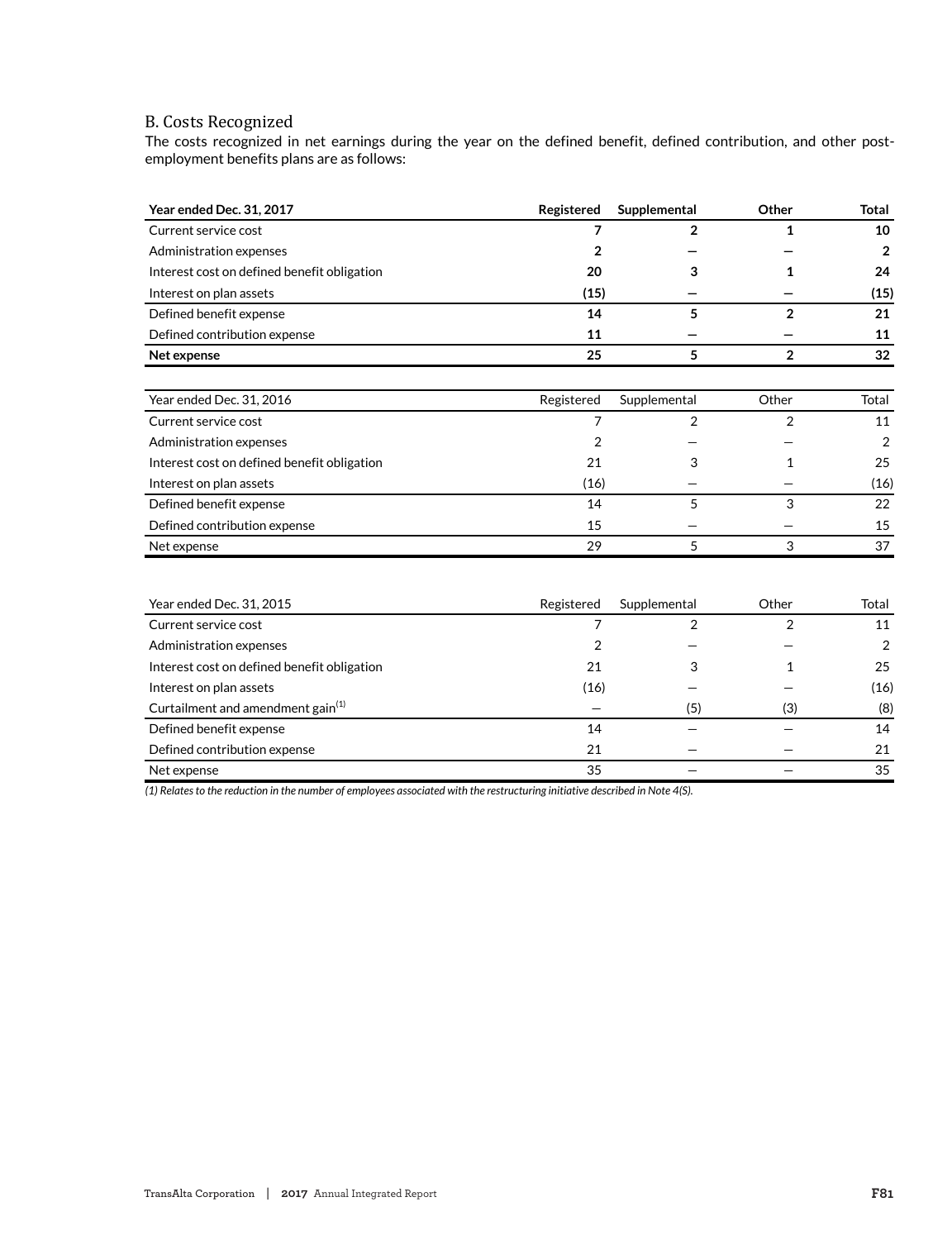## C. Status of Plans

The status of the defined benefit pension and other post-employment benefit plans is as follows:

| As at Dec. 31, 2017                                         | Registered | Supplemental | Other | Total |
|-------------------------------------------------------------|------------|--------------|-------|-------|
| Fair value of plan assets                                   | 416        | 12           |       | 428   |
| Present value of defined benefit obligation                 | (561)      | (87)         | (27)  | (675) |
| Funded status - plan deficit                                | (145)      | (75)         | (27)  | (247) |
| Amount recognized in the consolidated financial statements: |            |              |       |       |
| Accrued current liabilities                                 | (4)        | (6)          | (2)   | (12)  |
| Other long-term liabilities                                 | (141)      | (69)         | (25)  | (235) |
| Total amount recognized                                     | (145)      | (75)         | (27)  | (247) |
|                                                             |            |              |       |       |
| As at Dec. 31, 2016                                         | Registered | Supplemental | Other | Total |
| Fair value of plan assets                                   | 423        | 10           |       | 433   |
| Present value of defined benefit obligation                 | (554)      | (82)         | (27)  | (663) |
| Funded status - plan deficit                                | (131)      | (72)         | (27)  | (230) |
| Amount recognized in the consolidated financial statements: |            |              |       |       |
| Accrued current liabilities                                 | (15)       | (6)          | (1)   | (22)  |
| Other long-term liabilities                                 | (116)      | (66)         | (26)  | (208) |
| Total amount recognized                                     | (131)      | (72)         | (27)  | (230) |

## D. Plan Assets

The fair value of the plan assets of the defined benefit pension and other post-employment benefit plans is as follows:

|                                   | Registered | Supplemental | Other | Total |
|-----------------------------------|------------|--------------|-------|-------|
| As at Dec. 31, 2015               | 429        | 9            |       | 438   |
| Interest on plan assets           | 16         |              |       | 16    |
| Net return on plan assets         | 10         |              |       | 10    |
| Contributions                     | 11         | 6            | 1     | 18    |
| Benefits paid                     | (40)       | (5)          | (1)   | (46)  |
| Administration expenses           | (2)        |              |       | (2)   |
| Effect of translation on US plans | (1)        |              |       | (1)   |
| As at Dec. 31, 2016               | 423        | 10           |       | 433   |
| Interest on plan assets           | 15         |              |       | 15    |
| Net return on plan assets         | 26         |              |       | 26    |
| Contributions                     | 6          | 6            |       | 12    |
| Benefits paid                     | (51)       | (4)          |       | (55)  |
| Administration expenses           | (2)        |              |       | (2)   |
| Effect of translation on US plans | (1)        |              |       | (1)   |
| As at Dec. 31, 2017               | 416        | 12           |       | 428   |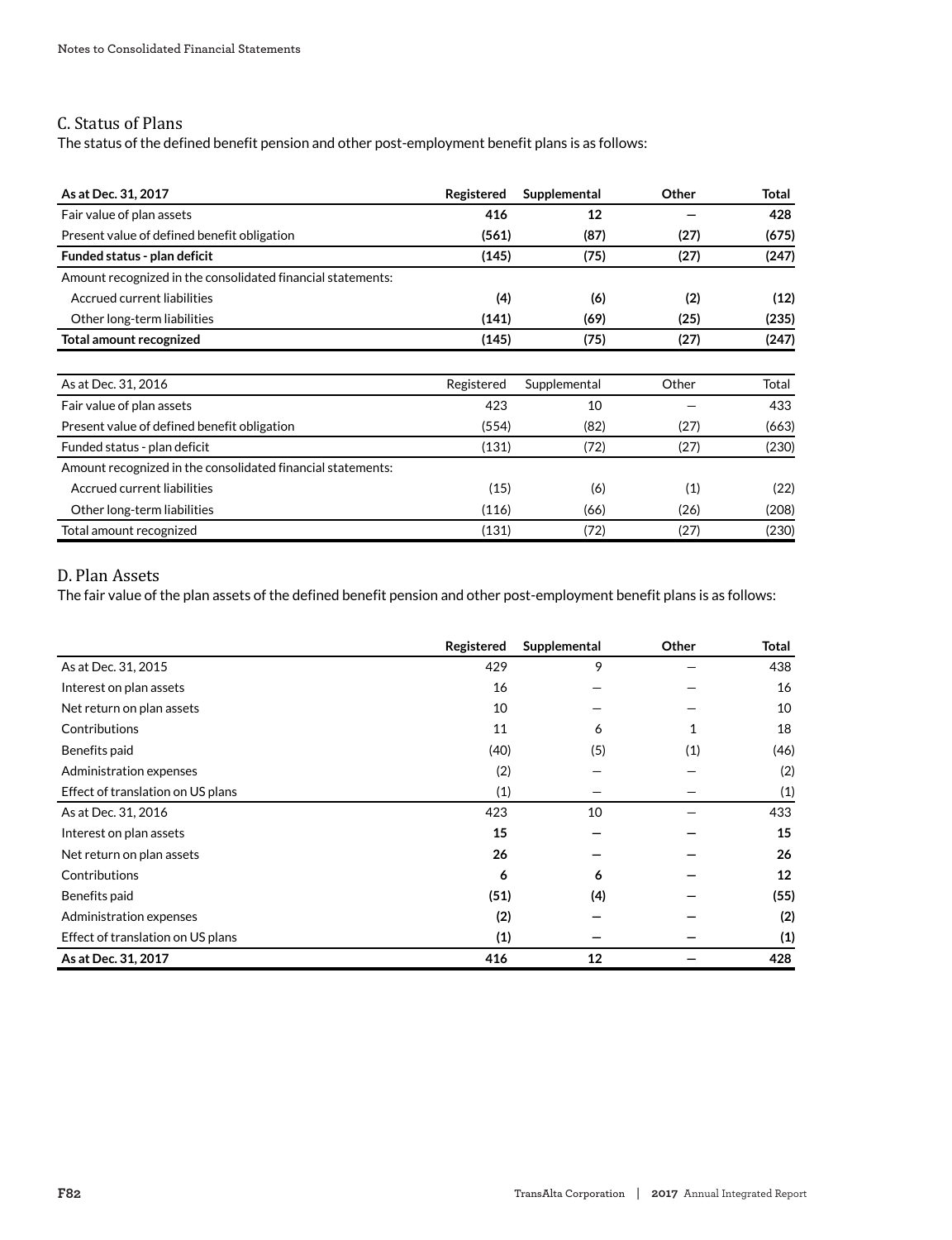| Year ended Dec. 31, 2017                   | Level I | Level II | Level III | Total |
|--------------------------------------------|---------|----------|-----------|-------|
| <b>Equity securities</b>                   |         |          |           |       |
| Canadian                                   |         | 76       |           | 76    |
| <b>US</b>                                  |         | 31       |           | 31    |
| International                              |         | 118      |           | 118   |
| Private                                    |         |          | 1         | 1     |
| <b>Bonds</b>                               |         |          |           |       |
| AAA                                        |         | 43       |           | 43    |
| AA                                         |         | 71       |           | 71    |
| Α                                          |         | 44       |           | 44    |
| <b>BBB</b>                                 | 1       | 25       |           | 26    |
| <b>Below BBB</b>                           |         | 5        |           | 5     |
| Money market and cash and cash equivalents | (1)     | 14       |           | 13    |
| <b>Total</b>                               |         | 427      | 1         | 428   |

The fair value of the Corporation's defined benefit plan assets by major category is as follows:

| Year ended Dec. 31, 2016                   | Level I      | Level II | Level III      | Total          |
|--------------------------------------------|--------------|----------|----------------|----------------|
| Equity securities                          |              |          |                |                |
| Canadian                                   |              | 76       |                | 76             |
| US                                         |              | 30       |                | 30             |
| International                              |              | 120      |                | 120            |
| Private                                    |              |          | $\overline{2}$ | $\overline{2}$ |
| <b>Bonds</b>                               |              |          |                |                |
| AAA                                        |              | 47       |                | 47             |
| AA                                         |              | 58       |                | 58             |
| A                                          |              | 55       |                | 55             |
| <b>BBB</b>                                 | $\mathbf{1}$ | 22       |                | 23             |
| <b>Below BBB</b>                           |              | 5        |                | 5              |
| Money market and cash and cash equivalents | 3            | 14       |                | 17             |
| Total                                      | 4            | 427      | $\overline{2}$ | 433            |

Plan assets do not include any common shares of the Corporation at Dec. 31, 2017, and Dec. 31, 2016. The Corporation charged the registered plan \$0.1 million for administrative services provided for the year ended Dec. 31, 2017 (2016 - \$0.1 million).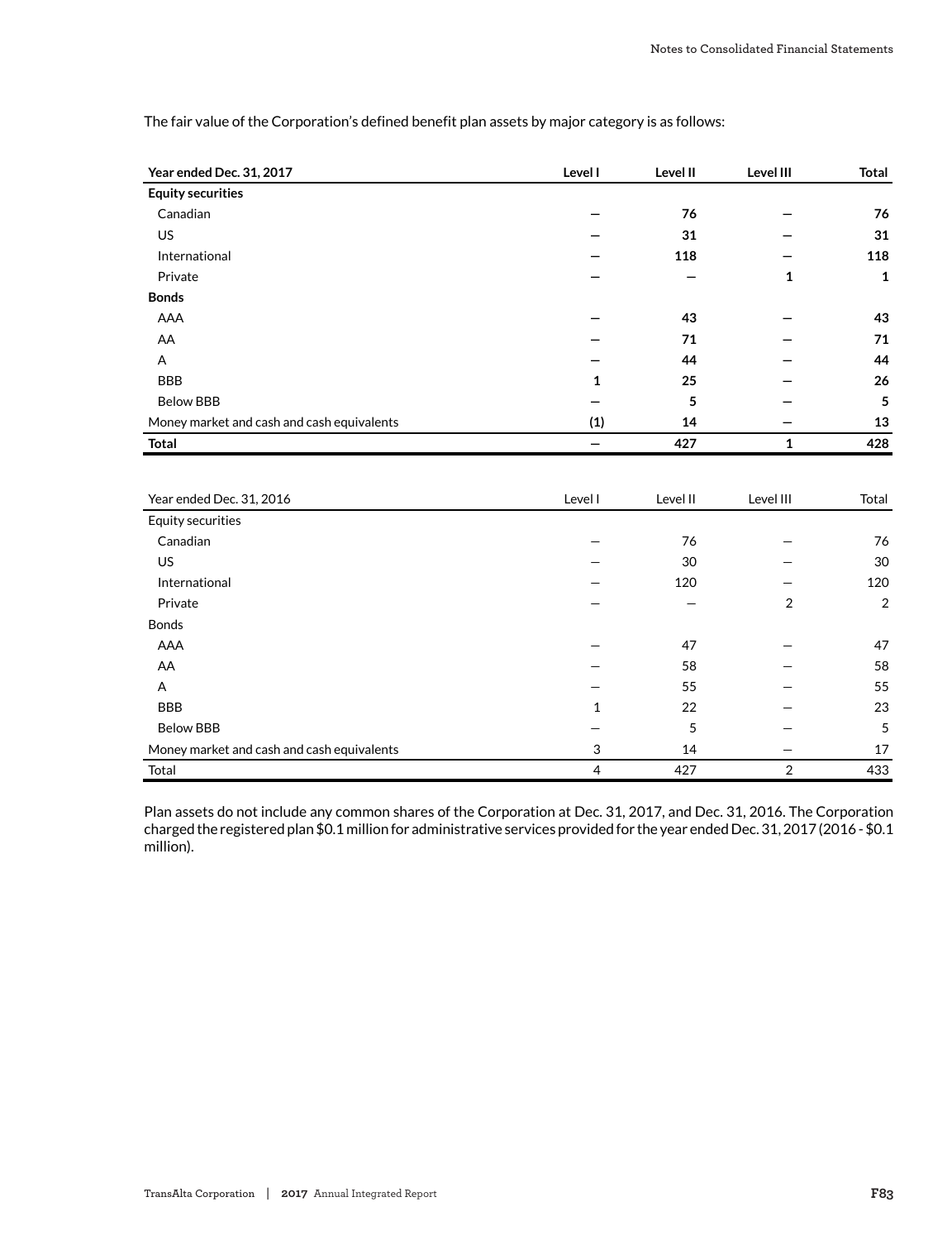## E. Defined Benefit Obligation

The present value of the obligation for the defined benefit pension and other post-employment benefit plans is as follows:

|                                                                     | Registered | Supplemental | Other | Total          |
|---------------------------------------------------------------------|------------|--------------|-------|----------------|
| Present value of defined benefit obligation as at Dec. 31, 2015     | 566        | 80           | 32    | 678            |
| Current service cost                                                | 7          | 2            | 2     | 11             |
| Interest cost                                                       | 21         | 3            | 1     | 25             |
| Benefits paid                                                       | (40)       | (5)          | (1)   | (46)           |
| Actuarial gain arising from demographic assumptions                 | (1)        |              | (4)   | (5)            |
| Actuarial loss arising from financial assumptions                   | 2          |              |       | 2              |
| Actuarial gain (loss) arising from experience adjustments           |            | 2            | (2)   |                |
| Effect of translation on US plans                                   | (1)        |              | (1)   | (2)            |
| Present value of defined benefit obligation as at Dec. 31, 2016     | 554        | 82           | 27    | 663            |
| Current service cost                                                |            | 2            |       | 10             |
| Interest cost                                                       | 20         | 3            |       | 24             |
| Benefits paid                                                       | (51)       | (4)          |       | (55)           |
| Actuarial loss arising from demographic assumptions                 | 4          |              |       | 5              |
| Actuarial loss arising from financial assumptions                   | 26         | 3            |       | 29             |
| Actuarial (gain) loss arising from experience adjustments           | 3          |              | (1)   | $\overline{2}$ |
| Effect of translation on US plans                                   | (2)        |              | (1)   | (3)            |
| Present value of defined benefit obligations as at Dec. 31,<br>2017 | 561        | 87           | 27    | 675            |

The weighted average duration of the defined benefit plan obligation as at Dec. 31, 2017 is 14.6.

## F. Contributions

The expected employer contributions for 2018 for the defined benefit pension and other post-employment benefit plans are as follows:

|                                 | Registered | Supplemental | つther | Total                          |
|---------------------------------|------------|--------------|-------|--------------------------------|
| Expected employer contributions |            |              |       | $\overline{\phantom{a}}$<br>-- |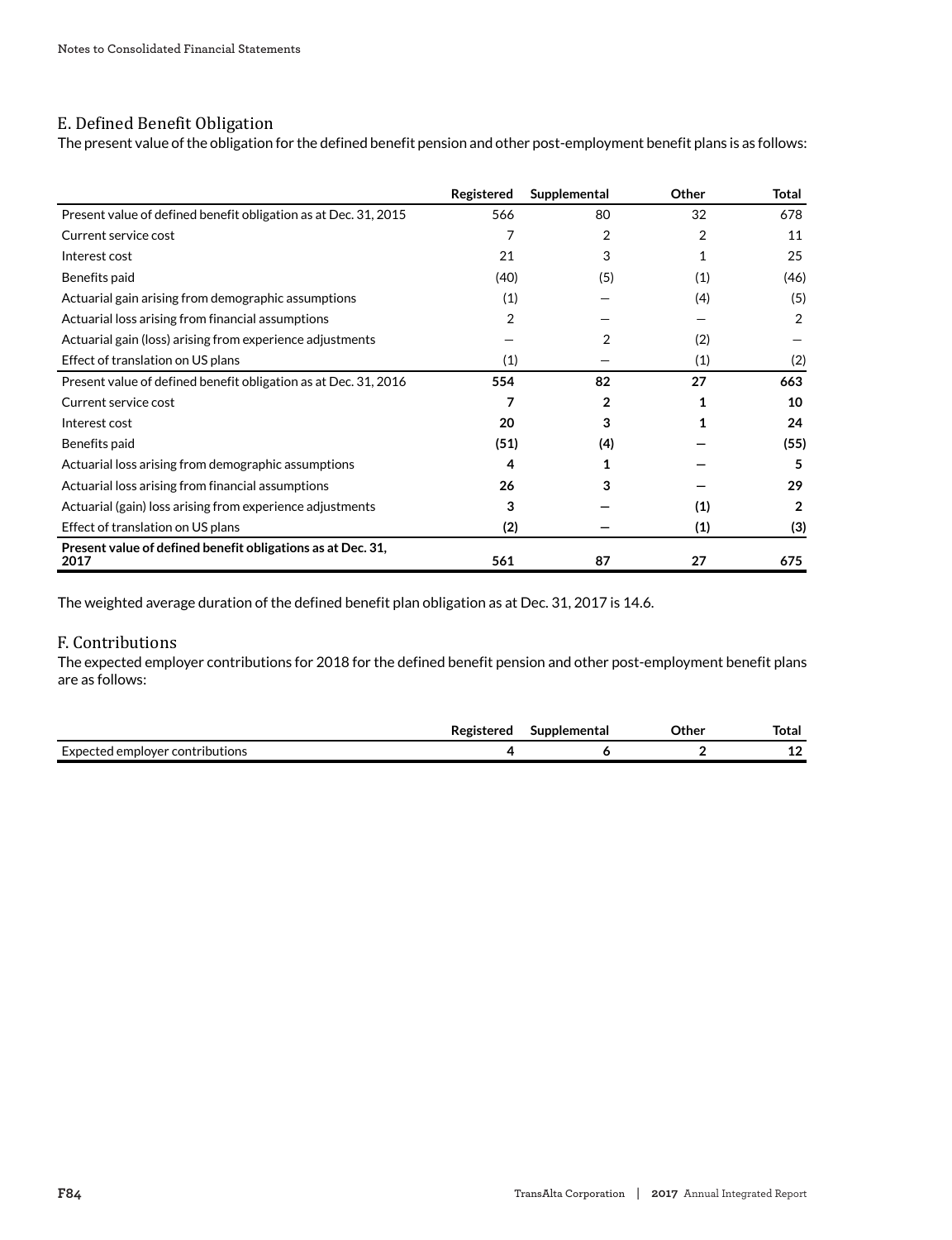## G. Assumptions

The significant actuarial assumptions used in measuring the Corporation's defined benefit obligation for the defined benefit pension and other post-employment benefit plans are as follows:

|                                           | As at Dec. 31, 2017 |              |             |            | As at Dec. 31, 2016 |             |
|-------------------------------------------|---------------------|--------------|-------------|------------|---------------------|-------------|
| (per cent)                                | Registered          | Supplemental | Other       | Registered | Supplemental        | Other       |
| Accrued benefit obligation                |                     |              |             |            |                     |             |
| Discount rate                             | 3.3                 | 3.3          | 3.4         | 3.7        | 3.6                 | 3.7         |
| Rate of compensation increase             | 2.9                 | 3.0          |             | 2.9        | 3.0                 |             |
| Assumed health care cost trend rate       |                     |              |             |            |                     |             |
| Health care cost escalation               |                     |              | $7.8^{(1)}$ |            |                     | $7.9^{(3)}$ |
| Dental care cost escalation               |                     |              | 4.0         |            |                     | 4.0         |
| Benefit cost for the year                 |                     |              |             |            |                     |             |
| Discount rate                             | 3.7                 | 3.6          | 3.7         | 3.8        | 3.8                 | 3.8         |
| Rate of compensation increase             | 2.6                 | 3.0          |             | 3.0        | 3.0                 |             |
| Assumed health care cost trend rate       |                     |              |             |            |                     |             |
| Health care cost escalation               |                     |              | $7.9^{(2)}$ |            |                     | $7.8^{(4)}$ |
| Dental care cost escalation               |                     |              | 4.0         |            |                     | 4.0         |
| Provincial health care premium escalation |                     |              |             |            |                     | 5.0         |

*(1) Post- and Pre 65 rates: decreasing gradually to 4.5% by 2027 and remaining at that level thereafter for the U.S. and decreasing gradually by 0.3% per year to 4.5% in 2027 for Canada.*

*(2) Post- and Pre 65 rates: decreasing gradually to 4.5% by 2026 and remaining at that level thereafter for the U.S. and decreasing gradually by 0.30% per year to 5% in 2024 for Canada.*

*(3) Post- and Pre 65 rates: decreasing gradually to 4.5% by 2026 and remaining at that level thereafter for the U.S. and decreasing gradually by 0.30% per year to 5% in 2024 for Canada.*

*(4) Post- and Pre 65 rates: decreasing gradually to 5% by 2024 and remaining at that level thereafter for the U.S. and decreasing gradually by 0.35% per year to 5% in 2024 for Canada.*

### H. Sensitivity Analysis

The following table outlines the estimated increase in the net defined benefit obligation assuming certain changes in key assumptions:

|                                                | Canadian plans |                    |                          |         |       |
|------------------------------------------------|----------------|--------------------|--------------------------|---------|-------|
| <b>Year ended Dec. 31, 2017</b>                | Registered     | Supplemental Other |                          | Pension | Other |
| 1% decrease in the discount rate               | 79             |                    |                          |         |       |
| 1% increase in the salary scale                | 10             |                    |                          |         |       |
| 1% increase in the health care cost trend rate |                |                    |                          |         |       |
| 10% improvement in mortality rates             | 20             |                    | $\overline{\phantom{0}}$ |         |       |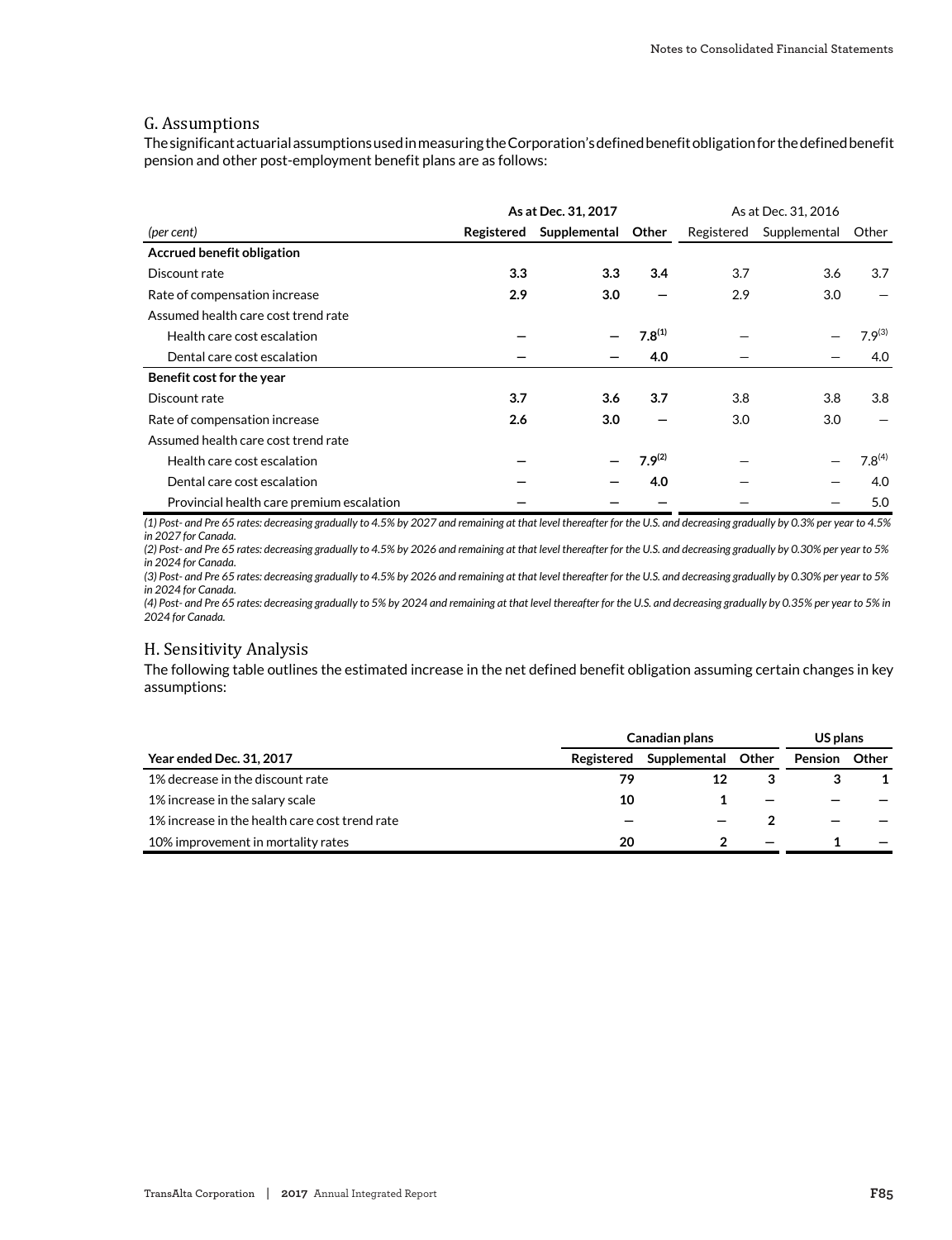# 28. Joint Arrangements

Joint arrangements at Dec. 31, 2017, included the following:

| Joint operations                              | Segment | Ownership<br>(per cent) | <b>Description</b>                                                                                    |
|-----------------------------------------------|---------|-------------------------|-------------------------------------------------------------------------------------------------------|
| <b>Sheerness</b>                              | Coal    | 50                      | Coal-fired plant in Alberta, of which TA Cogen has a 50 per cent interest, operated by<br>ATCO Power  |
| Genesee Unit 3                                | Coal    | 50                      | Coal-fired plant in Alberta operated by Capital Power Corporation                                     |
| Keephills Unit 3                              | Coal    | 50                      | Coal-fired plant in Alberta operated by TransAlta                                                     |
| Goldfields Power                              | Gas     | 50                      | Gas-fired plant in Australia operated by TransAlta                                                    |
| Fort Saskatchewan                             | Gas     | 60                      | Cogeneration plant in Alberta, of which TA Cogen has a 60 per cent interest, operated<br>by TransAlta |
| <b>Fortescue River</b><br><b>Gas Pipeline</b> | Gas     | 43                      | Natural gas pipeline in Western Australia, operated by DBP Development Group                          |
| McBride Lake                                  | Wind    | 50                      | Wind generation facility in Alberta operated by TransAlta                                             |
| Soderglen                                     | Wind    | 50                      | Wind generation facility in Alberta operated by TransAlta                                             |
| Pingston                                      | Hydro   | 50                      | Hydro facility in British Columbia operated by TransAlta                                              |

## 29. Cash Flow Information

## A. Change in Non-Cash Operating Working Capital

| Year ended Dec. 31                                    | 2017           | 2016 | 2015  |
|-------------------------------------------------------|----------------|------|-------|
| (Use) source:                                         |                |      |       |
| Accounts receivable                                   | (228)          | (23) | (77)  |
| Prepaid expenses                                      | (75)           | 5    | (3)   |
| Income taxes receivable                               | 8              | (4)  | 1     |
| Inventory                                             | (7)            | 11   | (9)   |
| Accounts payable, accrued liabilities, and provisions | 186            | 81   | (152) |
| Income taxes payable                                  | $\overline{2}$ | 3    | (2)   |
| Change in non-cash operating working capital          | (114)          | 73   | (242) |

## B. Changes in Liabilities from Financing Activities

|                                                       | <b>Balance</b><br>Dec. 31.<br>2016 | Cash<br>flows | <b>New</b><br>leases | <b>Dividends</b><br>declared | Foreign exchange<br>impact | Other | <b>Balance</b><br>Dec. 31.<br>2017 |
|-------------------------------------------------------|------------------------------------|---------------|----------------------|------------------------------|----------------------------|-------|------------------------------------|
| Long-term debt and finance lease<br>obligations       | 4.361                              | (545)         | 14                   |                              | (115)                      | (8)   | 3,707                              |
| Dividends payable (common and<br>preferred)           | 54                                 | (86)          |                      | 64                           |                            |       | 34                                 |
| <b>Total liabilities from financing</b><br>activities | 4,415                              | (631)         | 14                   | 64                           | (115)                      | (6)   | 3,741                              |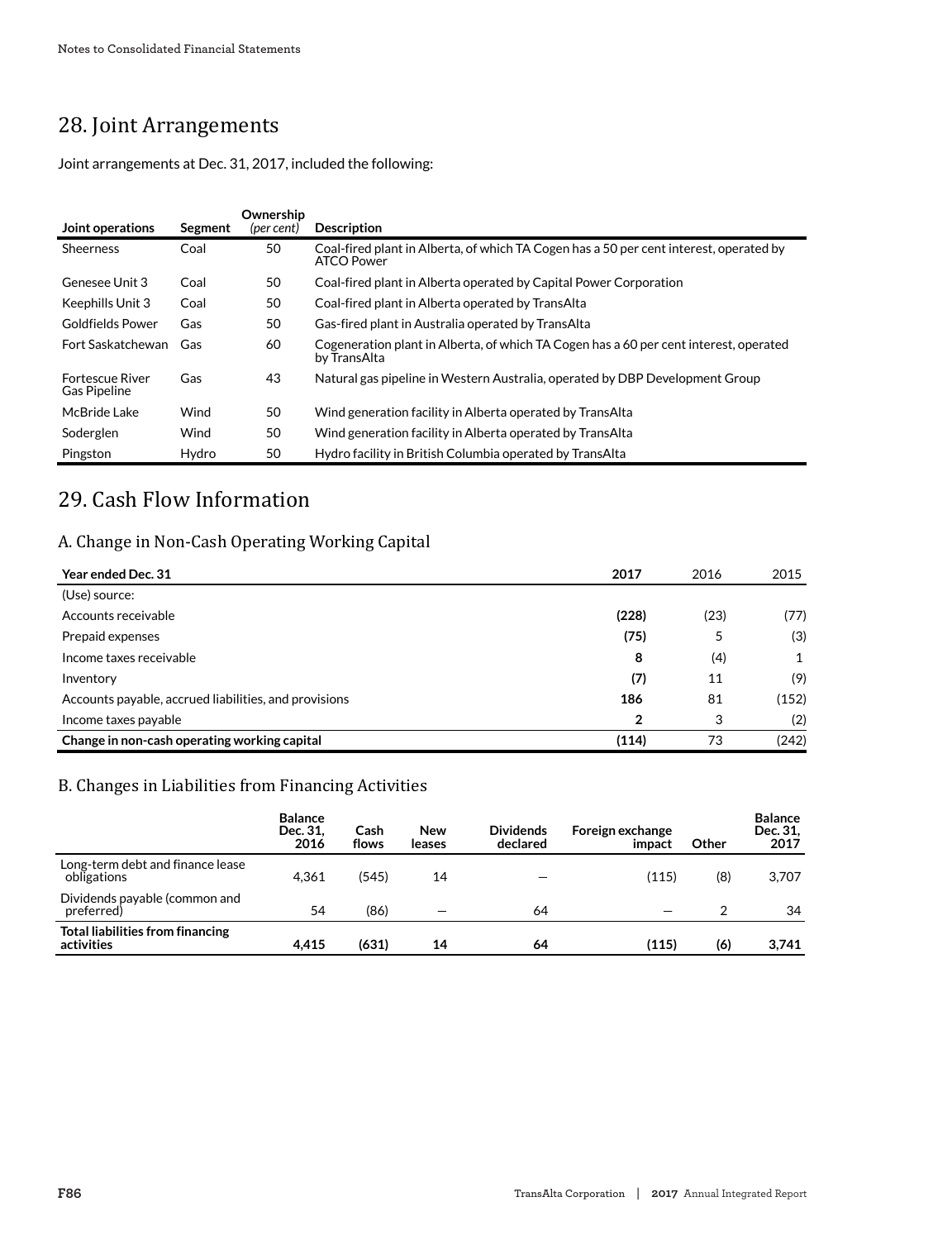## 30. Capital

TransAlta's capital is comprised of the following:

| As at Dec. 31                                                                  | 2017    | 2016  | Increase/<br>(decrease) |
|--------------------------------------------------------------------------------|---------|-------|-------------------------|
| Long-term debt <sup>(1)</sup>                                                  | 3,707   | 4.361 | (654)                   |
| Equity                                                                         |         |       |                         |
| Common shares                                                                  | 3,094   | 3.094 |                         |
| Preferred shares                                                               | 942     | 942   |                         |
| Contributed surplus                                                            | 10      | 9     | 1                       |
| Deficit                                                                        | (1,209) | (933) | (276)                   |
| Accumulated other comprehensive income                                         | 489     | 399   | 90                      |
| Non-controlling interests                                                      | 1,059   | 1.152 | (93)                    |
| Less: available cash and cash equivalents <sup>(2)</sup>                       | (314)   | (305) | (9)                     |
| Less: fair value asset of hedging instruments on long-term debt <sup>(3)</sup> | (30)    | (163) | 133                     |
| <b>Total capital</b>                                                           | 7,748   | 8.556 | (808)                   |
|                                                                                |         |       |                         |

*(1) Includes finance lease obligations, amounts outstanding under credit facilities, tax equity liability, and current portion of long-term debt.*

*(2) The Corporation includes available cash and cash equivalents as a reduction in the calculation of capital, as capital is managed internally and evaluated by management using a net debt position. In this regard, these funds may be available, and used to facilitate repayment of debt.*

*(3) The Corporation includes the fair value of economic and designated hedging instruments on debt in an asset, or liability, position as a reduction, or increase, in the*

*calculation of capital, as the carrying value of the related debt has either increased, or decreased, due to changes in foreign exchange rates.*

In 2016 and 2017, the Corporation focused on raising non-recourse debt to fund upcoming corporate debt maturities. The Corporation's overall capital management strategy and its objectives in managing capital have remained unchanged from Dec. 31, 2016, and are as follows:

## A. Maintain an Investment Grade Credit Rating

The Corporation operates in a long-cycle and capital-intensive commodity business, and it is therefore a priority to maintain an investment grade credit rating as it allows the Corporation to access capital markets at reasonable interest rates. Key rating agencies assess TransAlta's credit rating using a variety of methodologies, including financial ratios. These methodologies and ratios are not publicly disclosed. TransAlta's management has developed its own definitions of metrics, ratios, and targets to manage the Corporation's capital. These metrics and ratios are not defined under IFRS, and may not be comparable to those used by other entities or by rating agencies.

The Corporation has an investment grade credit rating from Standard & Poor's (negative outlook), DBRS (stable outlook) and Fitch Ratings (stable outlook). In December 2015, Moody's downgraded the Corporation below investment grade to Ba1 with a stable outlook. During 2017, Fitch Ratings reaffirmed the Corporation's Unsecured Debt rating and Issuer Rating of BBB- and changed their outlook from negative to stable, DBRS changed the Corporation's Unsecured Debt rating and Medium-Term Notes rating from BBB to BBB (low), the Preferred Shares rating from Pfd-3 to Pfd-3 (low), and Issuer Rating from BBB to BBB (low) (with outlook changed to stable from negative), and Standard & Poor's reaffirmed the Corporation's Unsecured Debt rating and Issuer Rating of BBB-, but changed the outlook from stable to negative. The Corporation is focused on strengthening its financial position and cash flow coverage ratios to achieve stable investment grade credit ratings. Strengthening the Corporation's financial position allows its commercial team to contract the Corporation's portfolio with a variety of counterparties on terms and prices that are favourable to the Corporation's financial results and provides the Corporation with better access to capital markets through commodity and credit cycles.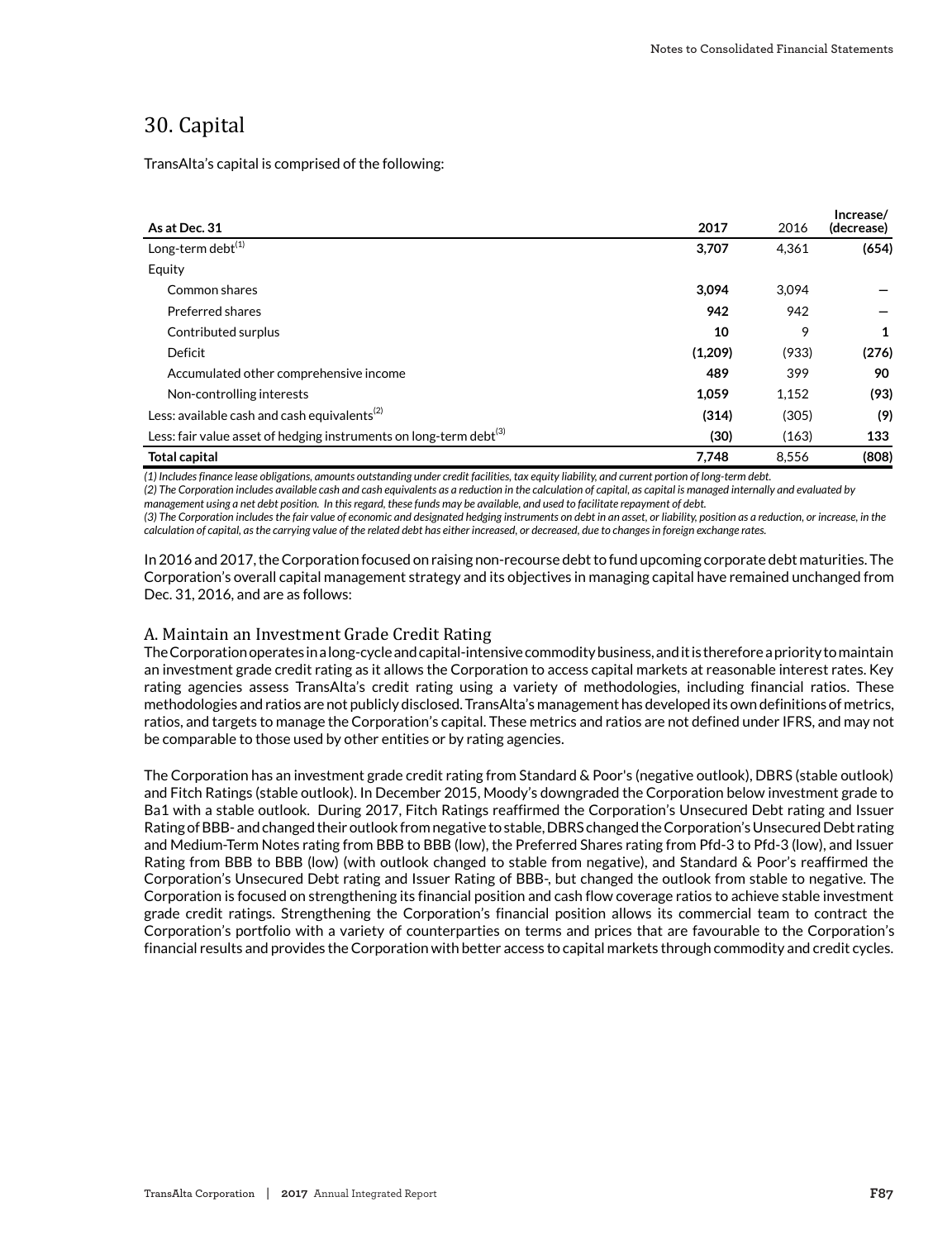| As at Dec. 31                                                                                              | 2017 | 2016 | Target                |
|------------------------------------------------------------------------------------------------------------|------|------|-----------------------|
| Comparable funds from operations to adjusted interest coverage (times)                                     | 4.3  | 3.9  | 4 to 5                |
| Adjusted comparable funds from operations to adjusted net debt (%)                                         | 20.4 | 16.3 | 20 to 25              |
| Adjusted net debt to comparable earnings before interest,<br>taxes, depreciation, and amortization (times) | 3.6  | 3.8  | 3.0 <sub>to</sub> 3.5 |

**Comparable Funds from Operations (" FFO" ) before Interest to Adjusted Interest Coverage** is calculated as comparable FFO plus interest on debt (net of capitalized interest) divided by interest on debt plus 50 per cent of dividends paid on preferred shares. Comparable FFO is calculated as cash flow from operating activities before changes in working capital and is adjusted for transactions and amounts that the Corporation believes are not representative of ongoing cash flows from operations. Comparable FFO to adjusted interest coverage in 2017 improved compared with 2016. The Corporation's goal is to maintain this ratio in a range of four to five times.

**Adjusted Comparable FFO to Adjusted Net Debt** is calculated as comparable FFO less 50 per cent of dividends paid on preferred shares divided by net debt (current and long-term debt plus 50 per cent of outstanding preferred shares less available cash and cash equivalents and including fair value assets of hedging instruments on debt). Adjusted comparable FFO to adjusted net debt increased in 2017 compared to 2016 due to the increase in comparable FFO, and lower debt due to repayments. The Corporation's goal is to maintain this ratio in a range of 20 to 25 per cent.

Adjusted Net Debt to Comparable Earnings before Interest, Taxes, Depreciation, and Amortization ("EBITDA") is calculated as net debt divided by comparable EBITDA. Comparable EBITDA is calculated as earnings before interest, taxes, depreciation, and amortization and is adjusted for transactions and amounts that the Corporation believes are not representative of ongoing business operations. Adjusted net debt to comparable EBITDA in 2017 improved compared to 2016 due to the lower debt balance due to repayments. The Corporation's goal is to maintain this ratio in a range of 3.0 to 3.5 times.

At times, the credit ratios may be outside of the specified target ranges while the Corporation realigns its capital structure. During 2017, the Corporation continued to strengthen its financial position and reduce debt; using proceeds from the dropdown of the Canadian Assets to pay out the credit facility balance. In 2016, the Corporation reduced its dividend to \$0.16 per common share on an annualized basis from \$0.72 per common share.

Management routinely monitors forecasted net earnings, cash flows, capital expenditures, and scheduled repayment of debt with a goal of meeting the above ratio targets and to meet dividend and PP&E expenditure requirements.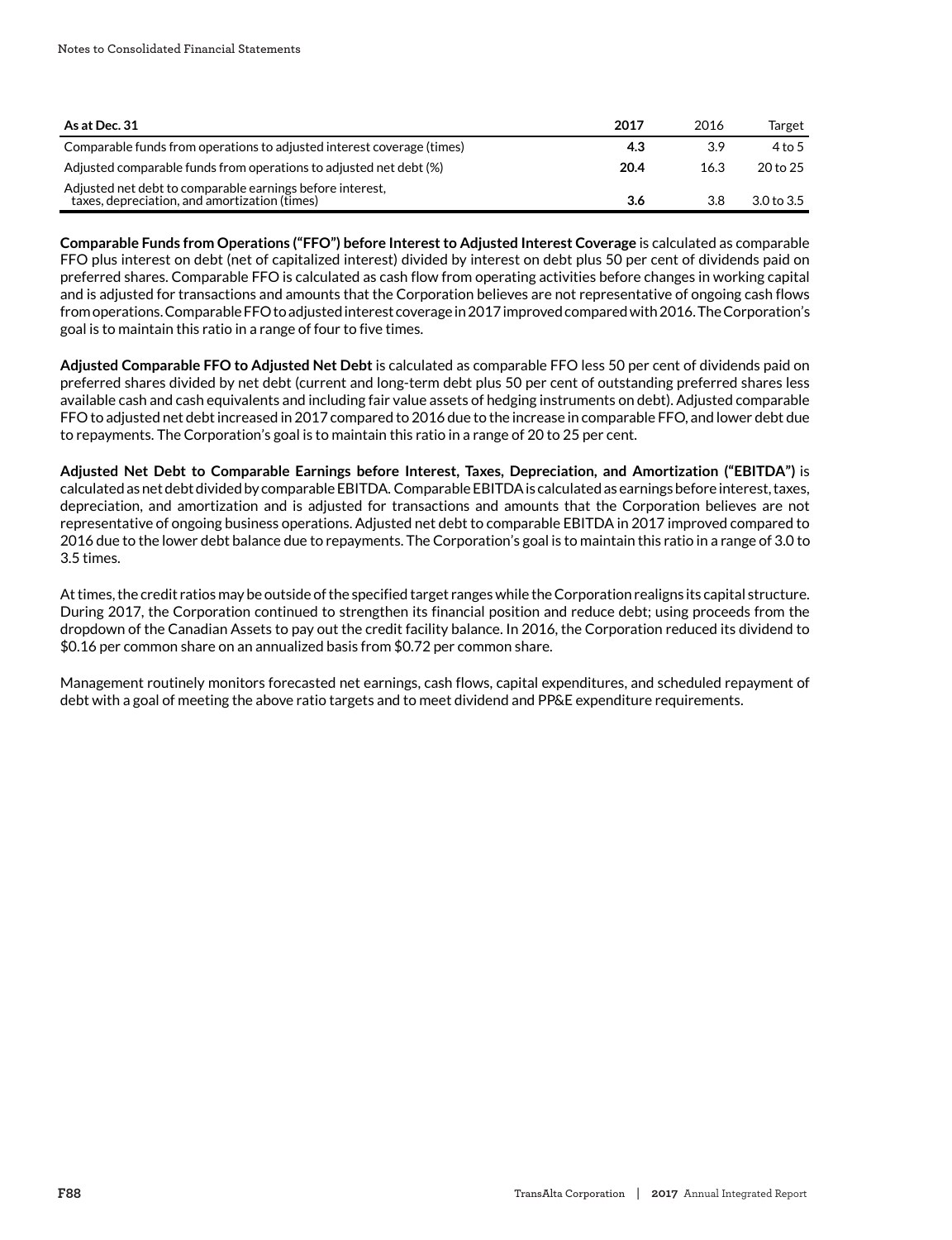## B. Ensure Sufficient Cash and Credit is Available to Fund Operations, Pay Dividends, Distribute Payments to Subsidiaries' Non-Controlling Interests, Invest in Property, Plant, and Equipment, and Make Acquisitions

For the years ended Dec. 31, 2017 and 2016, cash inflows and outflows are summarized below. The Corporation manages variations in working capital using existing liquidity under credit facilities.

| Year ended Dec. 31                                            | 2017  | 2016  | Increase<br>(decrease) |
|---------------------------------------------------------------|-------|-------|------------------------|
| Cash flow from operating activities                           | 626   | 744   | (118)                  |
| Change in non-cash working capital                            | 114   | (73)  | 187                    |
| Cash flow from operations before changes in working capital   | 740   | 671   | 69                     |
| Dividends paid on common shares                               | (46)  | (69)  | 23                     |
| Dividends paid on preferred shares                            | (40)  | (42)  | 2                      |
| Distributions paid to subsidiaries' non-controlling interests | (172) | (151) | (21)                   |
| Property, plant, and equipment expenditures <sup>(1)</sup>    | (338) | (358) | 20                     |
| <b>Inflow</b>                                                 | 144   | 51    | 223                    |

*(1) Includes growth capital associated with the South Hedland Power Station.*

TransAlta maintains sufficient cash balances and committed credit facilities to fund periodic net cash outflows related to its business. At Dec. 31, 2017, \$1.4 billion (2016 - \$1.4 billion) of the Corporation's available credit facilities were not drawn.

Periodically, TransAlta accesses capital markets, as required, to help fund some of these periodic net cash outflows, to maintain its available liquidity, and to maintain its capital structure and credit metrics within targeted ranges. TransAlta is focused on replacing additional maturing recourse debt with debt secured by contracted cash flows.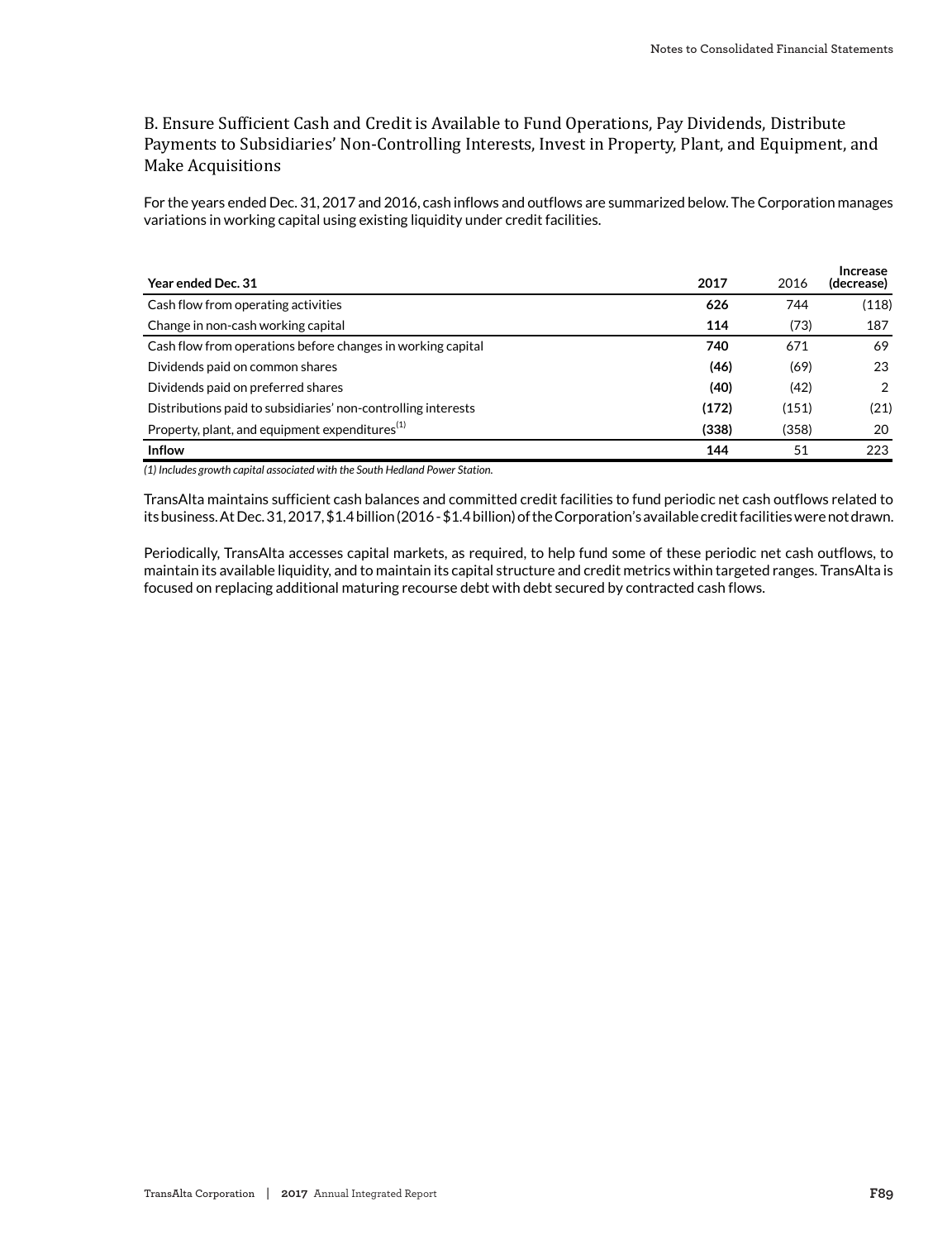# 31. Related-Party Transactions

Details of the Corporation's principal operating subsidiaries at Dec. 31, 2017 are as follows:

| <b>Subsidiary</b>                       | Country   | Ownership<br>(per cent) | <b>Principal activity</b>          |
|-----------------------------------------|-----------|-------------------------|------------------------------------|
| TransAlta Generation Partnership        | Canada    | 100                     | Generation and sale of electricity |
| TransAlta Cogeneration, L.P.            | Canada    | 50.01                   | Generation and sale of electricity |
| TransAlta Centralia Generation, LLC     | US        | 100                     | Generation and sale of electricity |
| TransAlta Energy Marketing Corp.        | Canada    | 100                     | Energy marketing                   |
| TransAlta Energy Marketing (U.S.), Inc. | US        | 100                     | Energy marketing                   |
| TransAlta Energy (Australia), Pty Ltd.  | Australia | 100                     | Generation and sale of electricity |
| TransAlta Renewables Inc.               | Canada    | 64.0                    | Generation and sale of electricity |

Transactions between the Corporation and its subsidiaries have been eliminated on consolidation and are not disclosed.

## **Transactions with Key Management Personnel**

TransAlta's key management personnel include the President and CEO and members of the senior management team that report directly to the President and CEO, and the members of the Board.

Key management personnel compensation is as follows:

| Year ended Dec. 31           | 2017 | 2016 | 2015           |
|------------------------------|------|------|----------------|
| Total compensation           | 24   | 20   | 9              |
| Comprised of:                |      |      |                |
| Short-term employee benefits | 14   | 8    | 8              |
| Post-employment benefits     | 2    |      | $\overline{2}$ |
| Termination benefits         |      |      |                |
| Share-based payments         | 8    | 10   | (2)            |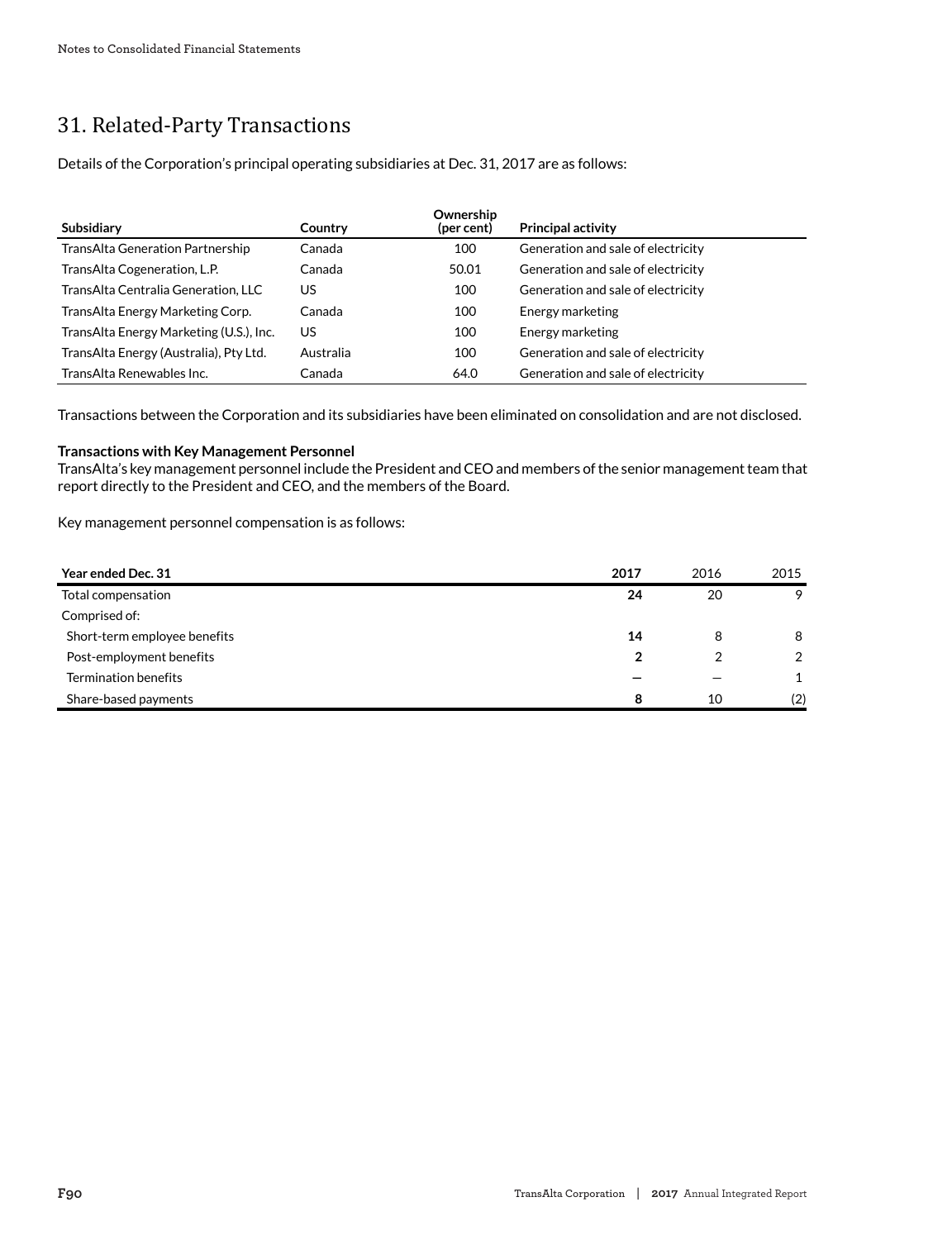## 32. Commitments and Contingencies

In addition to commitments disclosed elsewhere in the financial statements, the Corporation has other contractual commitments, either directly or through its interests in joint operations. Approximate future payments under these agreements are as follows:

|                                                              | 2018 | 2019 | 2020 | 2021 | 2022 | 2023 and<br>thereafter | <b>Total</b> |
|--------------------------------------------------------------|------|------|------|------|------|------------------------|--------------|
| Natural gas, transportation, and<br>other purchase contracts | 48   |      | 5    | 5    | 4    | 29                     | 98           |
| Transmission                                                 | 9    | 6    | 6    | 3    |      |                        | 24           |
| Coal supply and mining<br>agreements                         | 155  | 159  | 161  | 23   | 14   | 96                     | 608          |
| Long-term service agreements                                 | 108  | 50   | 41   | 31   | 15   | 35                     | 280          |
| Non-cancellable operating<br>leases <sup>(1)</sup>           | 9    | 9    | 9    | 9    | 9    | 111                    | 156          |
| Growth                                                       | 27   |      |      |      |      |                        | 27           |
| TransAlta Energy Transition Bill                             | 6    | 6    | 6    | 6    | 6    | 6                      | 36           |
| <b>Total</b>                                                 | 362  | 237  | 228  | 77   | 48   | 277                    | 1.229        |

*(1) Includes amounts under certain evergreen contracts on the assumption of the Corporation's continued operations.*

## A. Natural Gas, Transportation, and Other Purchase Contracts

Several of the Corporation's plants have fixed price natural gas purchase and related transportation contracts in place. Other purchase contracts relate to commitments for goods and services.

#### B. Transmission

The Corporation has several agreements to purchase transmission network capacity in the Pacific Northwest. Provided certain conditions for delivering the service are met, the Corporation is committed to the transmission at the supplier's tariff rate whether it is awarded immediately or delivered in the future after additional facilities are constructed.

#### C. Coal Supply and Mining Agreements

Various coal supply and associated rail transport contracts are in place to provide coal for use in production at the Centralia coal plant. The coal supply agreements allow TransAlta to take delivery of coal at fixed volumes with dates extending to 2020.

Commitments related to mining agreements include the Corporation's share of commitments for mining agreements related to its Sheerness and Genesee Unit 3 joint operations, and certain other mining royalty agreements. Some of these commitments have been reduced, due to the cessation of coal-fired emissions from the Genesee 3 and Sheerness coalfired plants on or before Dec. 31, 2030.

#### D. Long-Term Service Agreements

TransAlta has various service agreements in place, primarily for inspections and repairs and maintenance that may be required on natural gas facilities, coal facilities, and turbines at various wind facilities.

#### E. Non-Cancellable Operating Leases

TransAlta has operating leases in place for buildings, vehicles, and various types of equipment and commitments for water rights and transmission tower right of ways.

During the year ended Dec. 31, 2017, \$7 million (2016 - \$9 million, 2015 - \$9 million) was recognized as an expense in respect of these operating leases. Sublease payments received during 2017 and 2016 were less than \$1 million (2015 less than \$1 million). No contingent rental payments were made in respect of these operating leases.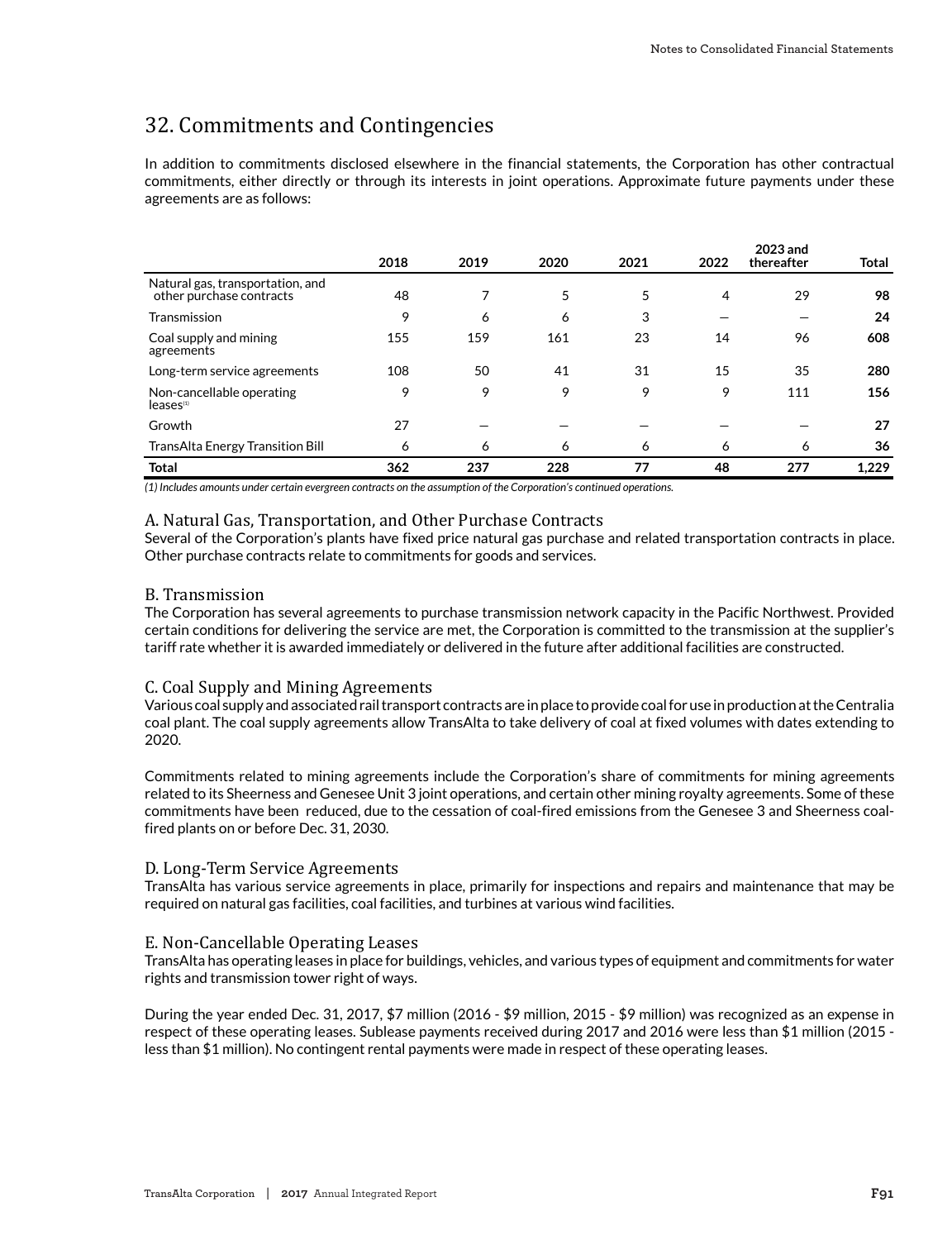## F. Growth

Commitments for growth relate to the construction of the Kent Hills 3 wind project.

## G. TransAlta Energy Transition Bill Commitments

On July 30, 2015, the Corporation announced that it would formalize its commitment to invest US\$55 million over the remaining 9 year life of the Centralia coal plant to support energy efficiency, economic and community development, and education and retraining initiatives in Washington State by waiving its right to terminate the commitment on the basis of the level of contract sales of the Centralia plant. As of Dec. 31, 2017, the Corporation has funded approximately US\$28 million of the commitment, which is recognized in other assets in the Consolidated Statements of Financial Position.

## H. Other

A significant portion of the Corporation's electricity and thermal production are subject to PPAs and long-term contracts. The majority of these contracts include terms and conditions customary to the industry in which the Corporation operates. The nature of commitments related to these contracts includes: electricity and thermal capacity, availability, and production targets; reliability and other plant-specific performance measures; specified payments for deliveries during peak and offpeak time periods; specified prices per MWh; risk sharing of fuel costs; and retention of heat rate risk.

## I. Contingencies

TransAlta is occasionally named as a party in various claims and legal and regulatory proceedings that arise during the normal course of its business. TransAlta reviews each of these claims, including the nature of the claim, the amount in dispute or claimed, and the availability of insurance coverage. There can be no assurance that any particular claim will be resolved in the Corporation's favour or that such claims may not have a material adverse effect on TransAlta. Inquiries from regulatory bodies may also arise in the normal course of business, to which the Corporation responds as required.

## **I. Line Loss Rule Proceeding**

The Corporation has been participating in a line loss rule proceeding (the "LLRP") before the AUC. The AUC determined that it has the ability to retroactively adjust line loss charges going back to 2006 and directed the Alberta Electric System Operator to, among other things, perform such retroactive calculations. The various decisions by the AUC are, however, subject to appeal and challenge. A recent decision by the AUC determined the methodology to be used retroactively and it is now possible to estimate the total retroactive potential exposure faced by the Corporation for its non-PPA MWs. The estimate of the maximum exposure is \$15 million; however, if the Corporation and others are successful on the appeal of legal and jurisdictional questions regarding retroactivity, the amount owing will be nil. The Corporation has therefore recorded a provision of \$7.5 million.

## **II. FMG Disputes**

The Corporation is currently engaged in litigation with FMG as a result of their purported termination of the South Hedland PPA. In addition, FMG withheld approximately AUD\$58.2 million, including AUD\$43 million in tax applicable to the repurchase of the Solomon Power Station. TransAlta is seeking payment of all withheld amounts, and has currently commenced proceedings to recover approximately AUD\$54.1 million by filing and serving FMG with a Writ and Statement of Claim on Nov. 17, 2017, and also applied for summary judgment for this amount. The hearing is scheduled for March 23, 2018.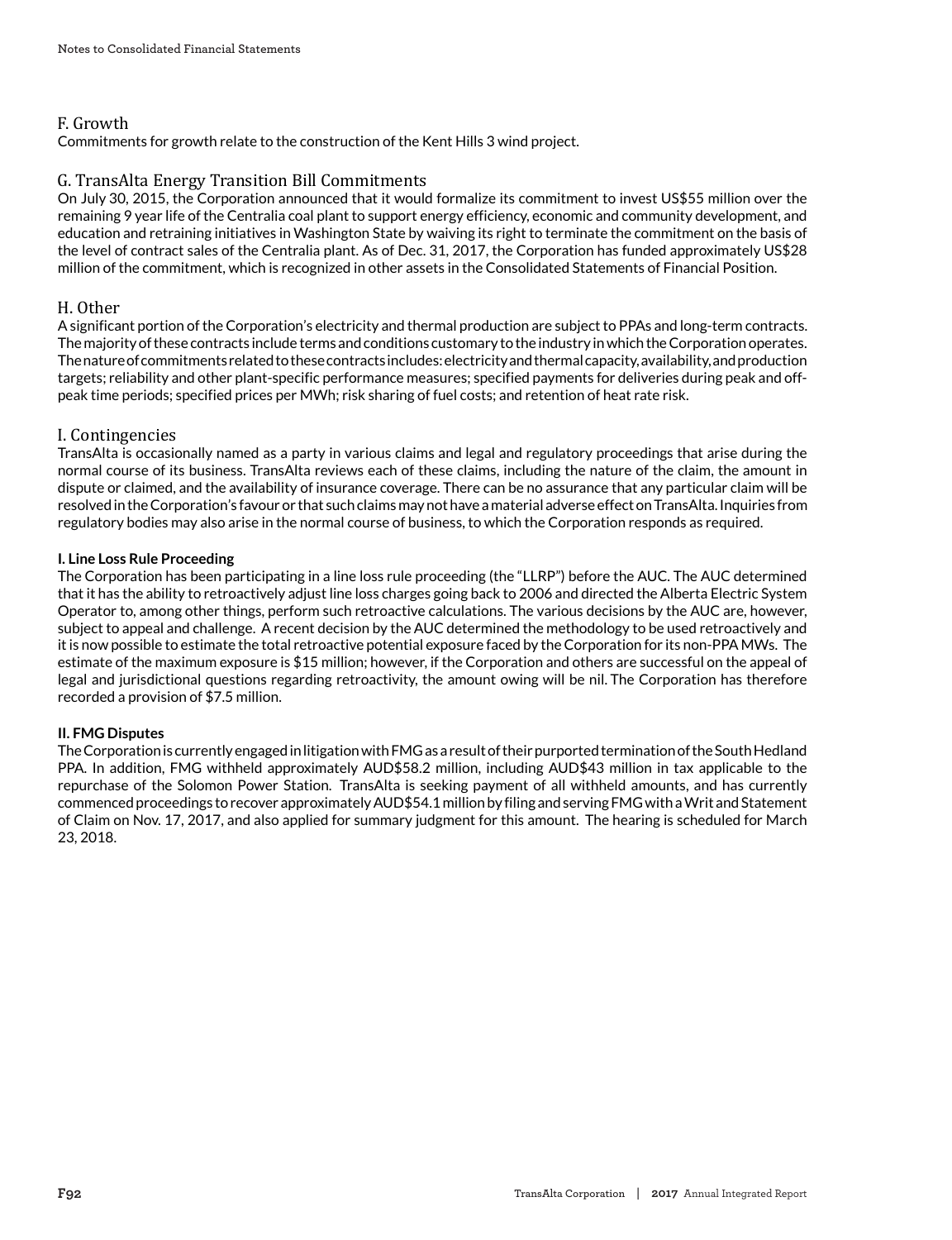# 33. Segment Disclosures

## A. Description of Reportable Segments

The Corporation has eight reportable segments as described in Note 1.

## B. Reported Segment Earnings (Loss) and Segment Assets **I. Earnings Information**

| Year ended Dec 31, 2017                        | Canadian<br>Coal | <b>US</b><br>Coal | Canadian<br>Gas | Australian<br>Gas | Wind and<br>Solar | Hydro | Energy<br><b>Marketing</b> | Corporate    | Total |
|------------------------------------------------|------------------|-------------------|-----------------|-------------------|-------------------|-------|----------------------------|--------------|-------|
| Revenues                                       | 999              | 435               | 261             | 135               | 287               | 121   | 69                         |              | 2,307 |
| Fuel and purchased power                       | 585              | 293               | 101             | 14                | 17                | 6     |                            |              | 1,016 |
| Gross margin                                   | 414              | 142               | 160             | 121               | 270               | 115   | 69                         |              | 1,291 |
| Operations, maintenance, and<br>administration | 192              | 51                | 50              | 31                | 48                | 37    | 24                         | 84           | 517   |
| Depreciation and amortization                  | 317              | 73                | 38              | 37                | 111               | 31    | $\overline{2}$             | 26           | 635   |
| Asset impairment charge                        | 20               | —                 |                 |                   |                   |       |                            |              | 20    |
| Taxes, other than income taxes                 | 13               | 4                 | 1               |                   | 8                 | 3     |                            | $\mathbf{1}$ | 30    |
| Net other operating income                     | (40)             | —                 | (9)             |                   |                   |       |                            |              | (49)  |
| Operating income (loss)                        | (88)             | 14                | 80              | 53                | 103               | 44    | 43                         | (111)        | 138   |
| Finance lease income                           |                  |                   | 11              | 43                |                   |       |                            |              | 54    |
| Net interest expense                           |                  |                   |                 |                   |                   |       |                            |              | (247) |
| Foreign exchange loss                          |                  |                   |                 |                   |                   |       |                            |              | (1)   |
| Gain on sale of assets and<br>other            |                  |                   |                 |                   |                   |       |                            |              | 2     |
| Losses before income taxes                     |                  |                   |                 |                   |                   |       |                            |              | (54)  |

| Year ended Dec 31, 2016                        | Canadian<br>Coal | US.<br>Coal | Canadian<br>Gas | Australian<br>Gas | Wind and<br>Solar | Hydro | Energy<br>Marketing | Corporate                | Total |
|------------------------------------------------|------------------|-------------|-----------------|-------------------|-------------------|-------|---------------------|--------------------------|-------|
| Revenues                                       | 1,048            | 354         | 402             | 119               | 272               | 126   | 76                  | $\overline{\phantom{m}}$ | 2,397 |
| Fuel and purchased power                       | 451              | 281         | 185             | 20                | 18                | 8     |                     |                          | 963   |
| Gross margin                                   | 597              | 73          | 217             | 99                | 254               | 118   | 76                  |                          | 1,434 |
| Operations, maintenance, and<br>administration | 178              | 54          | 54              | 25                | 52                | 33    | 24                  | 69                       | 489   |
| Depreciation and amortization                  | 242              | 61          | 100             | 17                | 119               | 33    | 3                   | 26                       | 601   |
| Asset impairment charge                        |                  |             |                 |                   | 28                |       |                     |                          | 28    |
| Restructuring provision                        |                  |             |                 |                   |                   |       |                     | 1                        | 1     |
| Taxes, other than income taxes                 | 13               | 4           | 1               | $\mathbf{1}$      | 8                 | 3     |                     | $\mathbf 1$              | 31    |
| Net other operating (income)<br>loss           | (2)              |             | (191)           |                   | (1)               |       |                     |                          | (194) |
| Operating income (loss)                        | 166              | (46)        | 253             | 56                | 48                | 49    | 49                  | (97)                     | 478   |
| Finance lease income                           |                  |             | 14              | 52                |                   |       |                     |                          | 66    |
| Net interest expense                           |                  |             |                 |                   |                   |       |                     |                          | (229) |
| Foreign exchange loss                          |                  |             |                 |                   |                   |       |                     |                          | (5)   |
| Gain on sale of assets                         |                  |             |                 |                   |                   |       |                     |                          | 4     |
| Earnings before income taxes                   |                  |             |                 |                   |                   |       |                     |                          | 314   |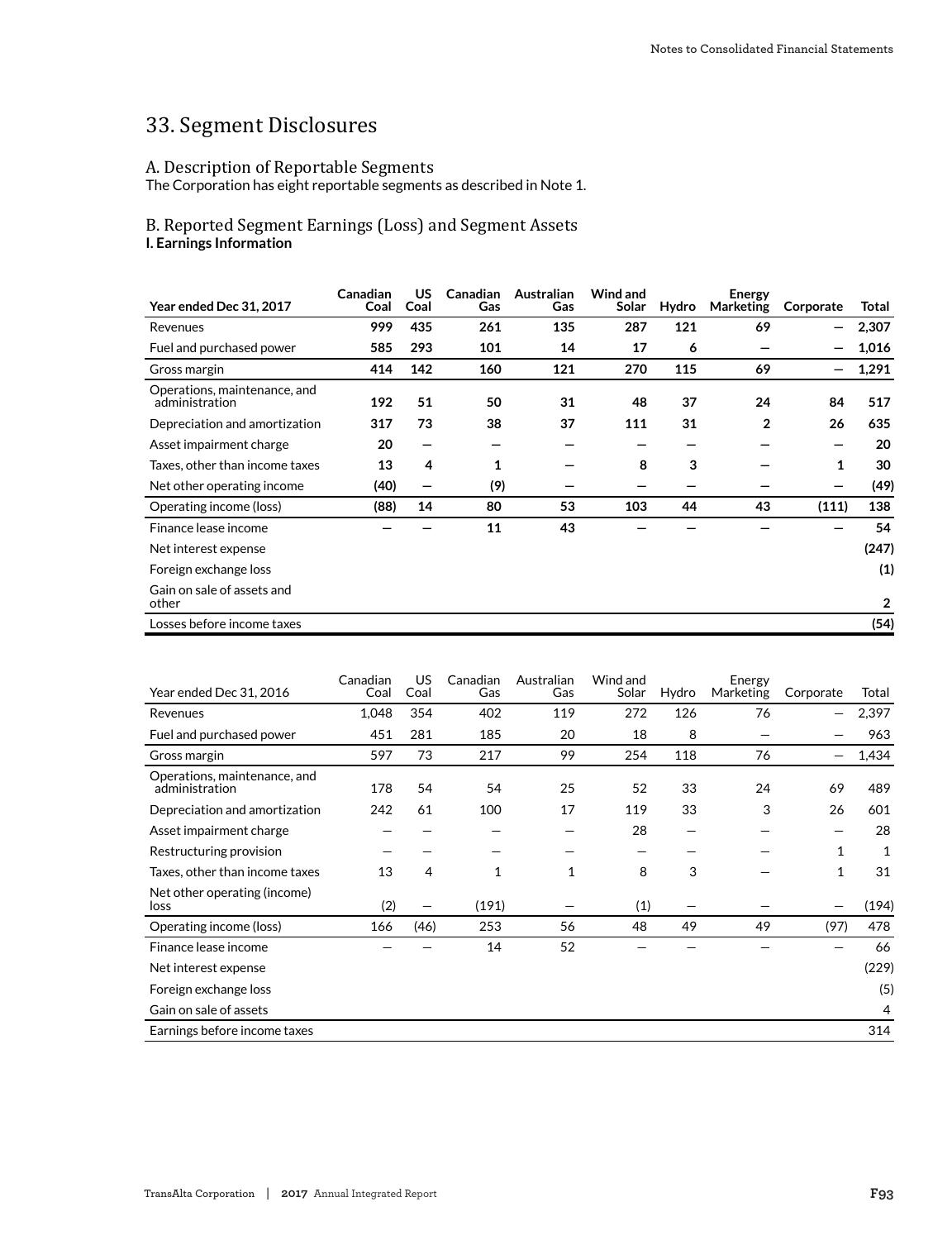| Year ended Dec 31, 2015                        | Canadian<br>Coal | US<br>Coal   | Canadian<br>Gas | Australian<br>Gas | Wind | Hydro | Energy<br>Marketing | Corporate    | Total |
|------------------------------------------------|------------------|--------------|-----------------|-------------------|------|-------|---------------------|--------------|-------|
| Revenues                                       | 912              | 372          | 454             | 114               | 250  | 116   | 49                  |              | 2,267 |
| Fuel and purchased power                       | 441              | 316          | 204             | 20                | 19   | 8     |                     |              | 1,008 |
| Gross margin                                   | 471              | 56           | 250             | 94                | 231  | 108   | 49                  |              | 1,259 |
| Operations, maintenance, and<br>administration | 194              | 50           | 67              | 21                | 48   | 29    | 12                  | 71           | 492   |
| Depreciation and amortization                  | 237              | 63           | 75              | 20                | 99   | 25    | 1                   | 25           | 545   |
| Asset impairment reversals                     |                  | (2)          |                 |                   |      |       |                     |              | (2)   |
| Restructuring provision                        | 11               | $\mathbf{1}$ | 1               |                   |      |       | 3                   | 6            | 22    |
| Taxes, other than income taxes                 | 12               | 3            | 3               |                   | 7    | 3     |                     | $\mathbf{1}$ | 29    |
| Net other operating (income)<br>losses         | (7)              |              |                 |                   |      | (24)  | 56                  |              | 25    |
| Operating income (loss)                        | 24               | (59)         | 104             | 53                | 77   | 75    | (23)                | (103)        | 148   |
| Finance lease income                           |                  |              | 9               | 49                |      |       |                     |              | 58    |
| Gain on sale of assets                         |                  |              | 262             |                   |      |       |                     |              | 262   |
| Net interest expense                           |                  |              |                 |                   |      |       |                     |              | (251) |
| Foreign exchange gain                          |                  |              |                 |                   |      |       |                     |              | 4     |
| Earnings before income taxes                   |                  |              |                 |                   |      |       |                     |              | 221   |

Included in revenues of the Wind and Solar Segment for the year ended Dec. 31, 2017 is \$18 million (2016 -\$19 million, 2015 - \$20 million) of incentives received under a Government of Canada program in respect of power generation from qualifying wind projects.

Total rental income, including contingent rent related to certain PPAs and other long-term contracts that meet the criteria of operating leases, is included in revenues, and was \$247 million for the year ended Dec. 31, 2017 (2016 - \$221 million, 2015 - \$230 million).

## **II. Selected Consolidated Statements of Financial Position Information**

| As at Dec 31, 2017 | Canadian<br>Coal | US<br>Coal | Canadian<br>Gas | Australian<br>Gas | Wind and<br>Solar | Hydro | Energy<br><b>Marketing</b> | Corporate | Total |
|--------------------|------------------|------------|-----------------|-------------------|-------------------|-------|----------------------------|-----------|-------|
| Goodwill           |                  |            |                 |                   | 174               | 259   | 30                         |           | 463   |
| <b>PP&amp;E</b>    | 2,902            | 370        | 416             | 606               | 1,764             | 497   | 1                          | 22        | 6,578 |
| Intangible assets  | 91               | 7          | 3               | 42                | 149               | 3     | 13                         | 56        | 364   |
|                    |                  |            |                 |                   |                   |       |                            |           |       |
| As at Dec 31, 2016 | Canadian<br>Coal | US<br>Coal | Canadian<br>Gas | Australian<br>Gas | Wind and<br>Solar | Hydro | Energy<br>Marketing        | Corporate | Total |
| Goodwill           |                  |            |                 |                   | 175               | 259   | 30                         |           | 464   |
| <b>PP&amp;E</b>    | 3,069            | 428        | 414             | 527               | 1.856             | 503   | 2                          | 25        | 6,824 |
| Intangibles        | 93               |            | 4               | 12                | 163               | 3     | 15                         | 58        | 355   |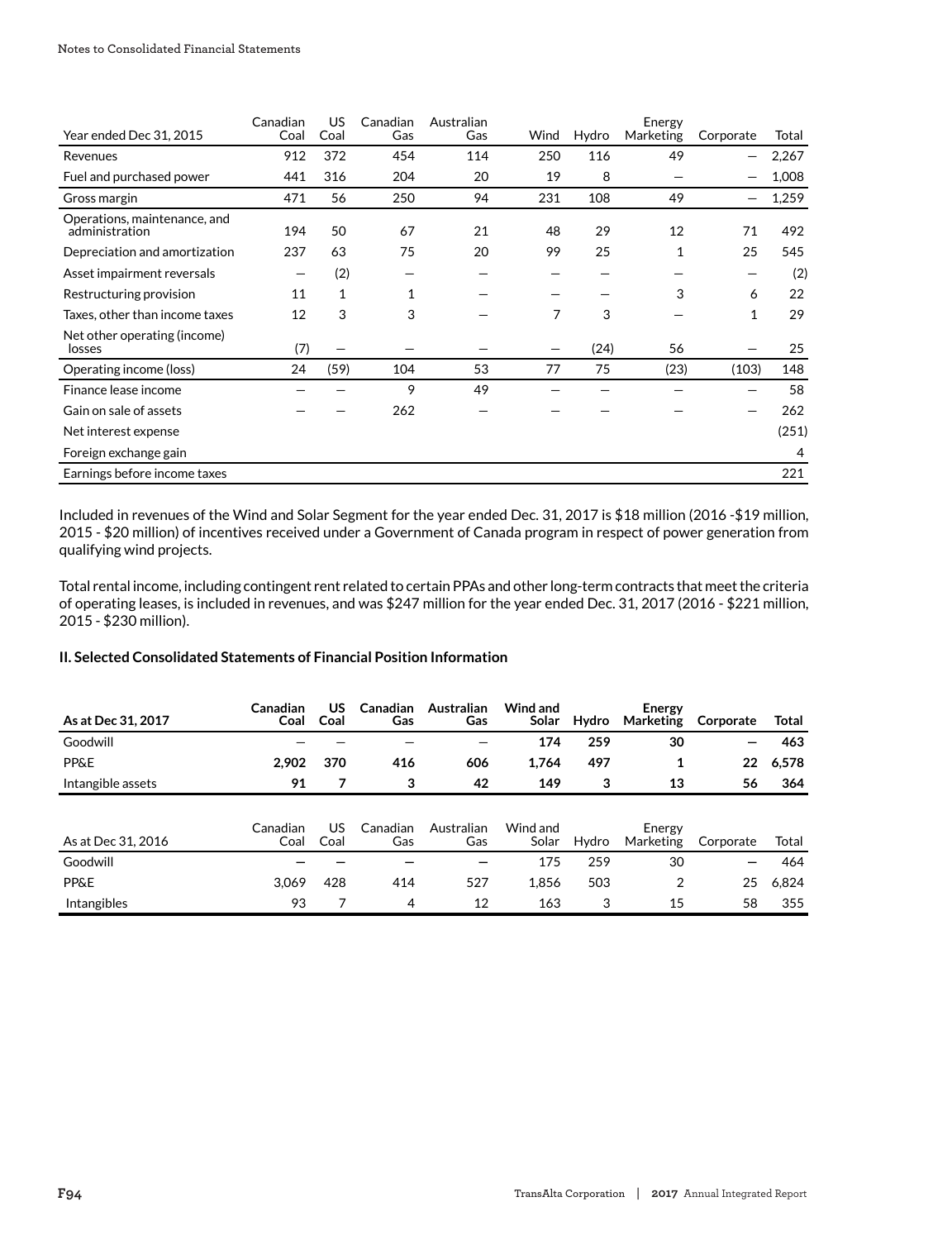## **III. Selected Consolidated Statements of Cash Flows Information**

Additions to non-current assets are as follows:

| Year ended Dec 31, 2017             | Canadian<br>Coal | US<br>Coal  | Canadian<br>Gas | Australian<br>Gas | Wind and<br>Solar | Hydro | <b>Energy</b><br>Marketing | Corporate      | <b>Total</b> |
|-------------------------------------|------------------|-------------|-----------------|-------------------|-------------------|-------|----------------------------|----------------|--------------|
| Additions to non-current<br>assets: |                  |             |                 |                   |                   |       |                            |                |              |
| <b>PP&amp;E</b>                     | 116              | 35          | 31              | 114               | 20                | 16    |                            | 6              | 338          |
| Intangible assets                   | 5                | 1           |                 | 29                |                   |       |                            | 16             | 51           |
| Year ended Dec 31, 2016             | Canadian<br>Coal | US.<br>Coal | Canadian<br>Gas | Australian<br>Gas | Wind and<br>Solar | Hydro | Energy<br>Marketing        | Corporate      | Total        |
| Additions to non-current<br>assets: |                  |             |                 |                   |                   |       |                            |                |              |
| <b>PP&amp;E</b>                     | 159              | 15          | 11              | 107               | 16                | 43    |                            | 7              | 358          |
| Intangibles                         | 3                | 1           | 1               |                   |                   |       |                            | 16             | 21           |
| Year ended Dec 31, 2015             | Canadian<br>Coal | US<br>Coal  | Canadian<br>Gas | Australian<br>Gas | Wind and<br>Solar | Hydro | Energy<br>Marketing        | Corporate      | Total        |
| Additions to non-current<br>assets: |                  |             |                 |                   |                   |       |                            |                |              |
| <b>PP&amp;E</b>                     | 179              | 13          | 19              | 204               | 13                | 43    | 1                          | $\overline{4}$ | 476          |
| Intangibles                         | 6                |             |                 |                   |                   |       | 3                          | 17             | 26           |

## **IV. Depreciation and Amortization on the Consolidated Statements of Cash Flows**

The reconciliation between depreciation and amortization reported on the Consolidated Statements of Earnings (Loss) and the Consolidated Statements of Cash Flows is presented below:

| Year ended Dec. 31                                                                         | 2017 | 2016 | 2015 |
|--------------------------------------------------------------------------------------------|------|------|------|
| Depreciation and amortization expense on the Consolidated Statements of<br>Earnings (Loss) | 635  | 601  | 545  |
| Depreciation included in fuel and purchased power (Note 5)                                 | 73   | 63   | 59   |
| Loss on disposal of property, plant, and equipment                                         |      |      |      |
| Depreciation and amortization on the Consolidated Statements of Cash Flows                 | 708  | 664  | 605  |

## C. Geographic Information

## **I. Revenues**

| Year ended Dec. 31   | 2017  | 2016  | 2015  |
|----------------------|-------|-------|-------|
| Canada               | 1,663 | 1,828 | 1,705 |
| US                   | 509   | 450   | 448   |
| Australia            | 135   | 119   | 114   |
| <b>Total revenue</b> | 2,307 | 2,397 | 2,267 |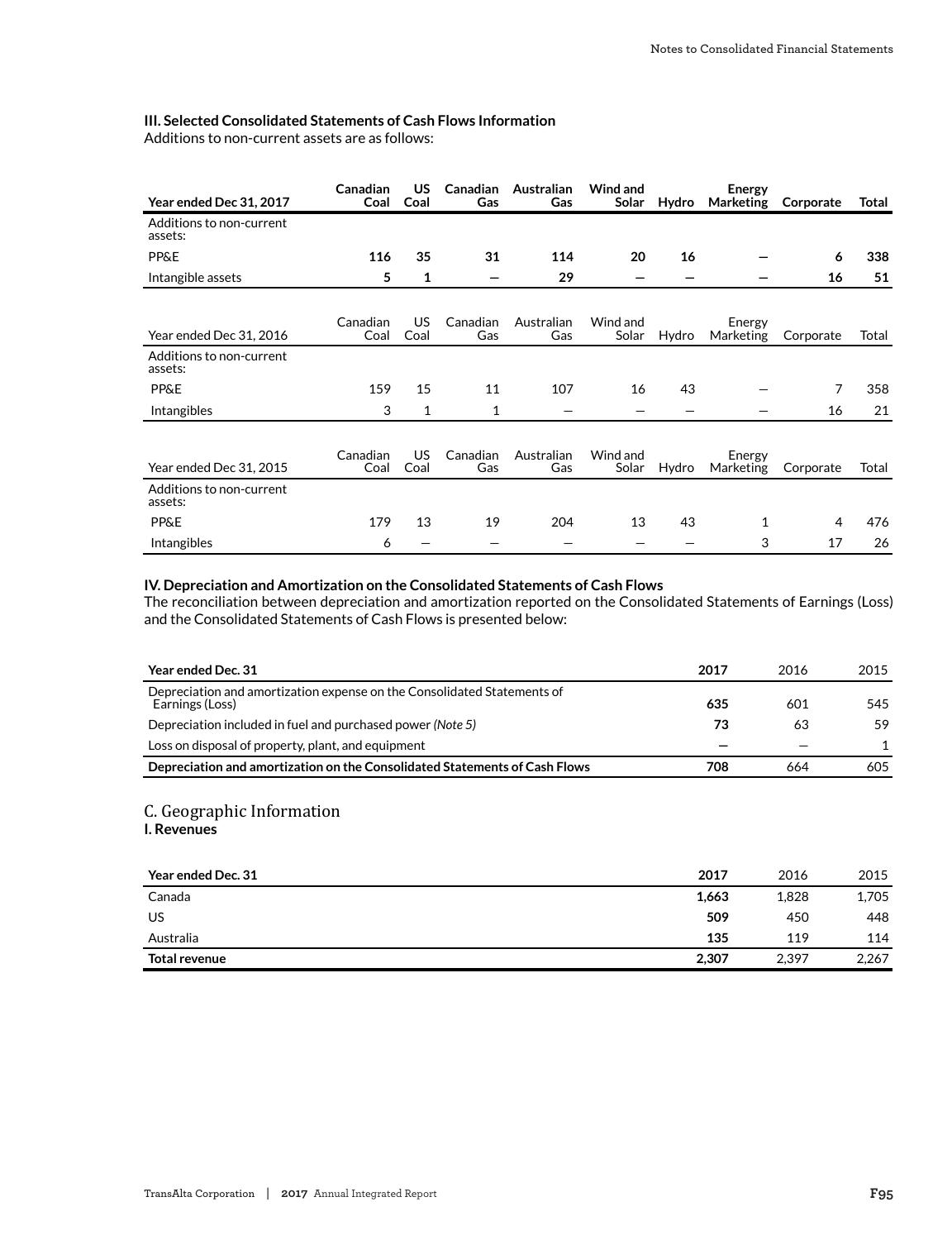## **II. Non-Current Assets**

|               |       | Property, plant, and<br>equipment | Intangible assets |      |      | Other assets | Goodwill                 |      |  |
|---------------|-------|-----------------------------------|-------------------|------|------|--------------|--------------------------|------|--|
| As at Dec. 31 | 2017  | 2016                              | 2017              | 2016 | 2017 | 2016         | 2017                     | 2016 |  |
| Canada        | 5,353 | 5,583                             | 297               | 315  | 105  | 184          | 417                      | 417  |  |
| US            | 619   | 714                               | 25                | 28   | 43   | 42           | 46                       | 47   |  |
| Australia     | 606   | 527                               | 42                | 12   | 89   | 16           | $\overline{\phantom{m}}$ |      |  |
| <b>Total</b>  | 6.578 | 6.824                             | 364               | 355  | 237  | 242          | 463                      | 464  |  |

## D. Significant Customer

During the year ended Dec. 31, 2017, sales to one customer represented 28 per cent, of the Corporation's total revenue (2016 - two customers representing 25 per cent and 16 per cent, respectively).

## 34. Subsequent Events

## A. Normal Course Issuer Bid

On March 1, 2018, the Corporation announced that it intends to seek Toronto Stock Exchange ("TSX") acceptance of a normal course issuer bid ("NCIB"). The Board has authorized the repurchases of up to 14,000,000 of its common shares, representing approximately five per cent of TransAlta's public float. Purchases under the NCIB are expected to be made through open market transactions on the TSX and any alternative Canadian trading platforms, based on the prevailing market price. Any Common Shares purchased under the NCIB will be cancelled.

## B. Early Redemption of Senior Notes Due 2018

On Feb. 2, 2018, the Corporation announced it called for the redemption of its outstanding US\$500 million 6.65 per cent senior notes maturing May 15, 2018 (the "Senior Notes"). The Senior Notes will be redeemed on March 15, 2018, at a price equal to the greater of: i) 100 per cent of the principal amount of the Senior Notes and ii) the sum of the present values of the remaining scheduled payments of principal and interest thereon discounted to the redemption date on a semi-annual basis at the treasury rate plus 45 basis points, plus in each case, accrued interest thereon to the date of redemption.

## C. Acquisition of Two US Wind Projects

On Feb. 20, 2018, TransAlta Renewables announced it entered into an arrangement to acquire two construction-ready projects in the Northeastern United States.

The wind development projects consist of: i) a 90 MW project located in Pennsylvania that has a 15-year PPA and ii) a 29 MW project located in New Hampshire with two 20-year PPAs. All three counterparties have Standard & Poor's credit ratings of A+ or better.

The total cost of the two projects is estimated to be US\$240 million, of which approximately 70% will be funded in 2018 and the remainder in 2019. The commercial operation date for both projects is expected during the second half of 2019.

TransAlta Renewables will fund the acquisition and construction costs using its existing liquidity and tax equity.